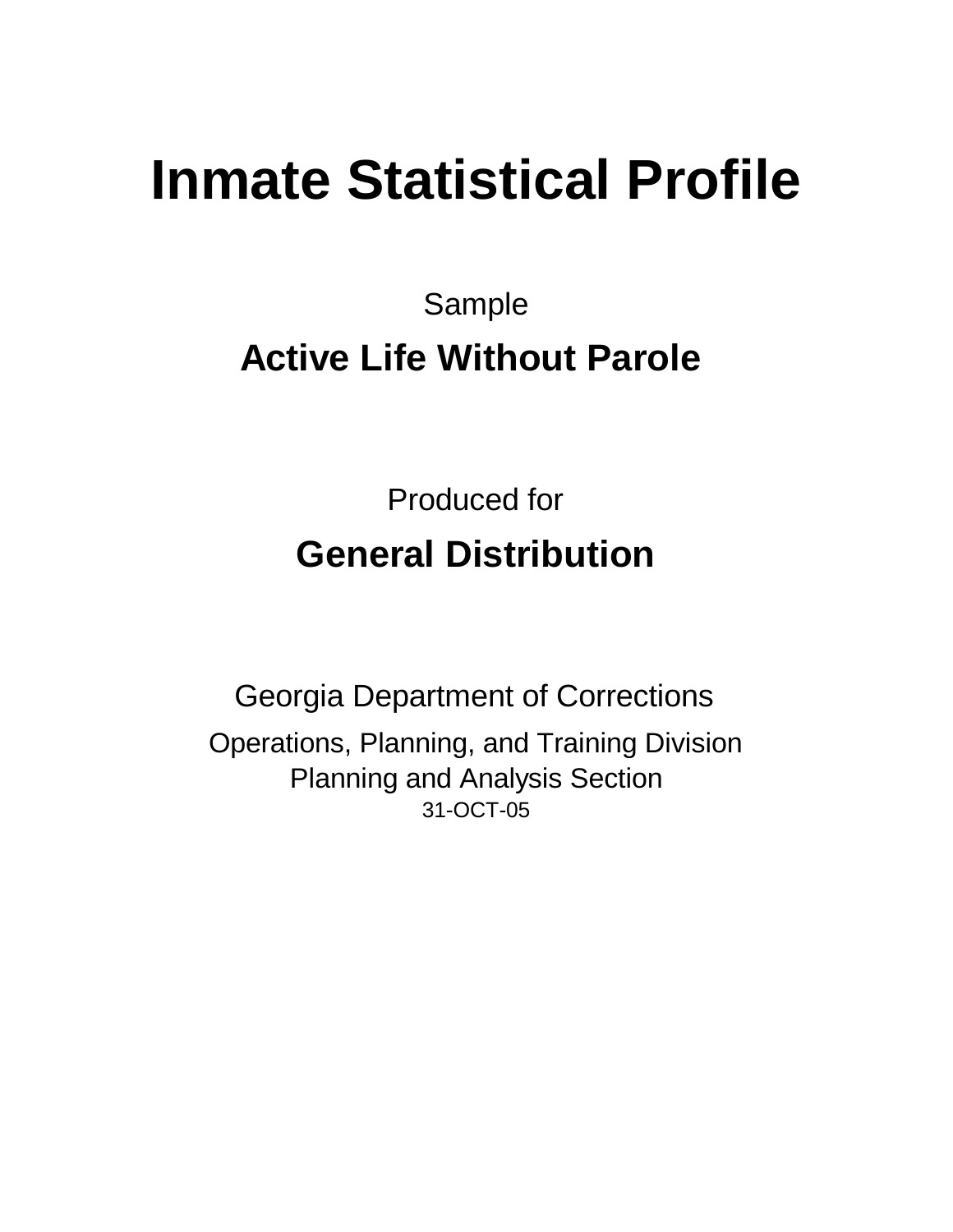**Contents** 

Sample **Active Life Without Parole** 

Produced for **General Distribution**

| <b>Demographic information</b>                                       |
|----------------------------------------------------------------------|
| 5 Current age, broken out in ten year age groups                     |
| 6 Race group                                                         |
| 7 Marital status, self-reported at entry to prison                   |
| 8 Number of children, self-reported at entry to prison               |
| 9 Religious affiliation, self-reported at entry to prison            |
| 10 Home county - self-reported at entry to prison                    |
| 13 Socioeconomic class, self-reported at entry to prison             |
| 14 Environment to age 16, self-reported at entry to prison           |
| 15 Guardian status to age 16, self-reported at entry to prison       |
| 16 Employment status before prison, self-reported at entry to prison |
| 17 Age at admission                                                  |
| 19 Age at release                                                    |
| 20 Height, measured at entry to prison                               |
| 21 Weight, measured at entry to prison                               |
|                                                                      |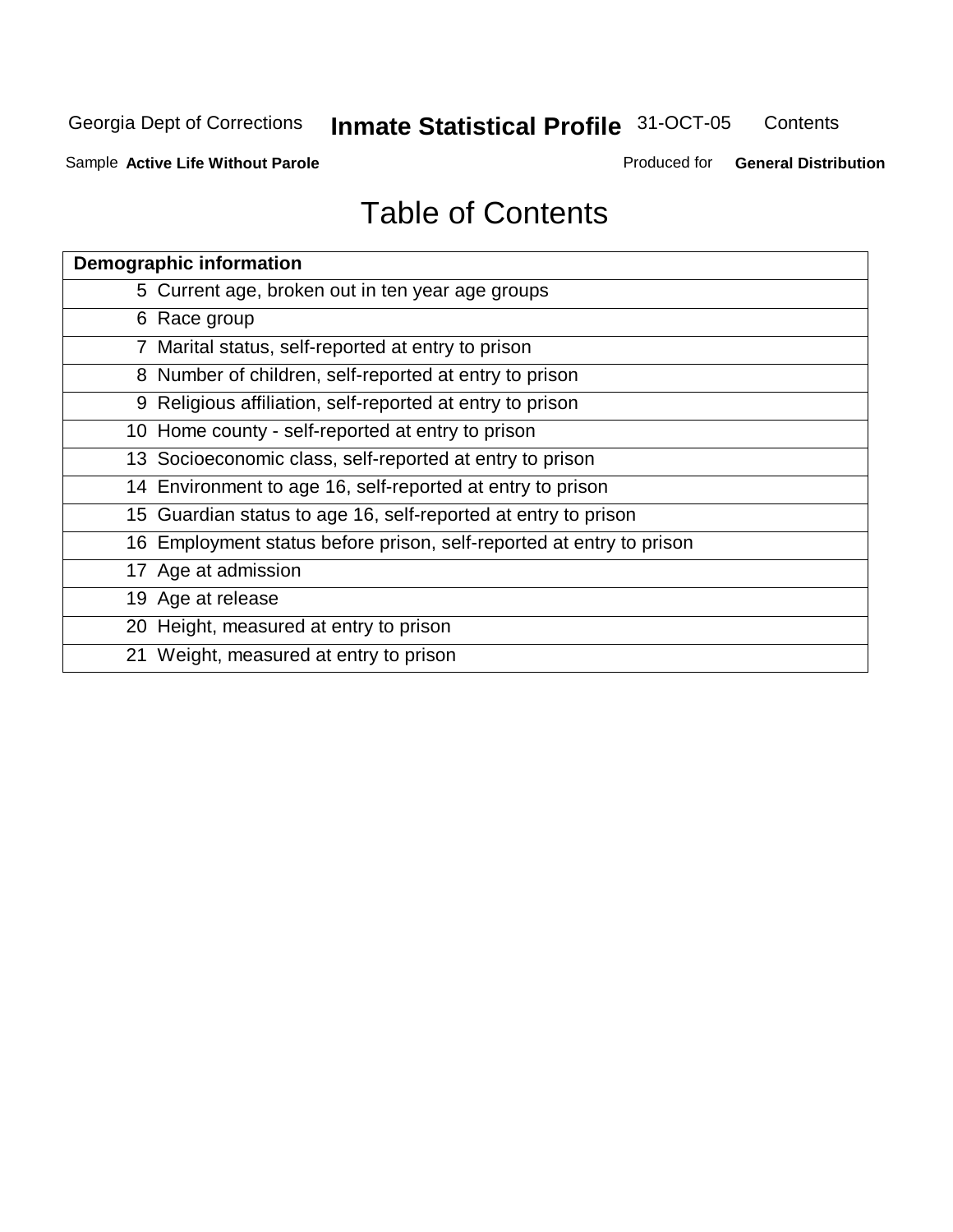**Contents** 

Sample **Active Life Without Parole** 

Produced for **General Distribution**

| <b>Correctional information</b>                 |
|-------------------------------------------------|
| 22 Type of admission to prison                  |
| 23 Current / last security status               |
| 24 Current / last institution type              |
| 25 Institution type - transitional centers      |
| 26 Institution type - mental hospitals          |
| 27 Institution type - county prisons            |
| 28 Institution type - state prisons             |
| 29 Institution type - private prisons           |
| 30 Institution type - prison annexes            |
| 31 Institution type - inmate boot camp          |
| 32 Number of disciplinary reports               |
| 33 Number of transfers                          |
| 34 Number of escapes                            |
| 35 Probable future release type                 |
| 36 Actual release type                          |
| 37 Time served in current (or last) institution |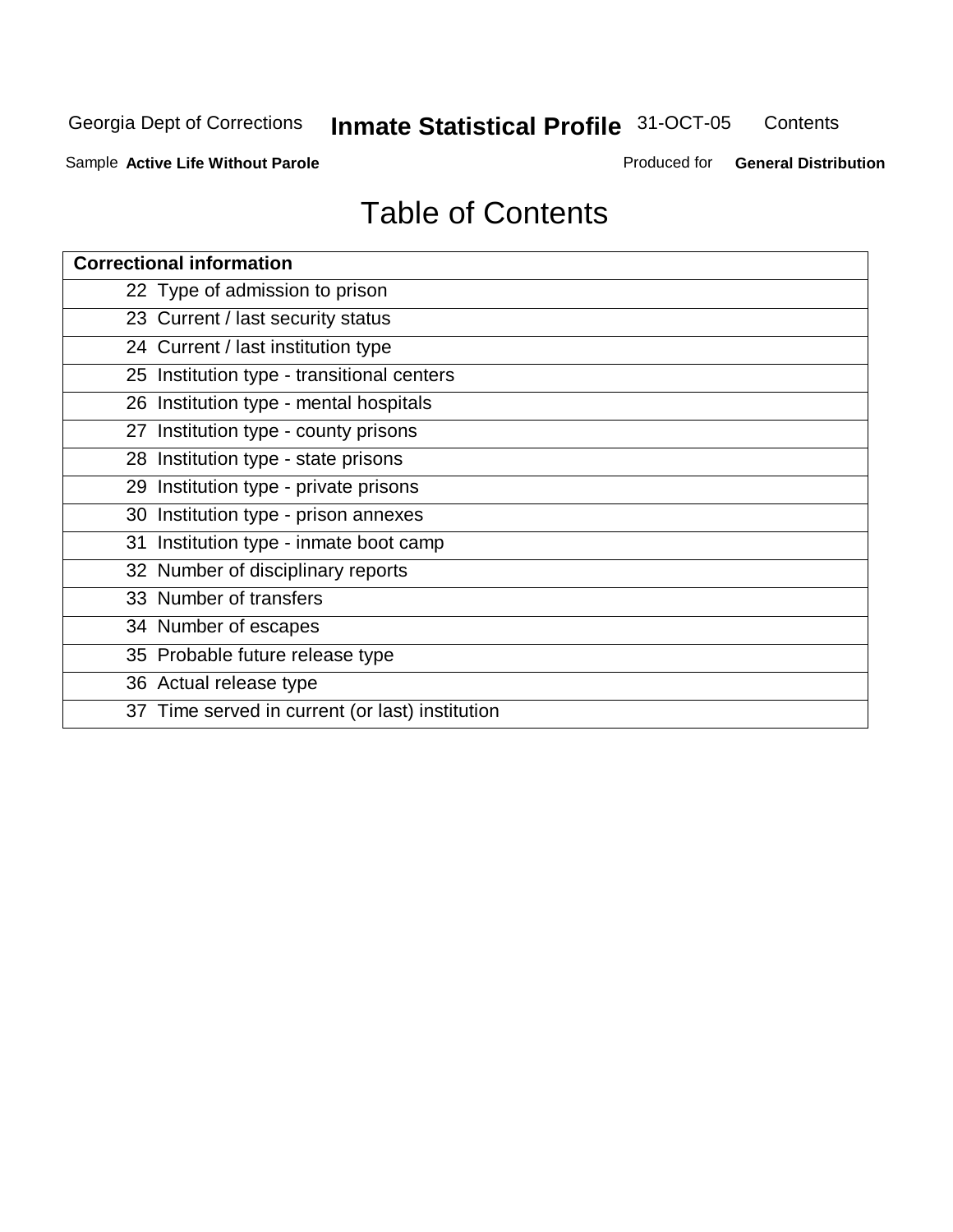**Contents** 

Sample **Active Life Without Parole** 

Produced for **General Distribution**

| Educational, psychological and physical information              |
|------------------------------------------------------------------|
| 38 Highest grade level attained                                  |
| 39 Culture fair IQ scores                                        |
| 40 Wide Range Achievement Test (WRAT) math score                 |
| 41 Wide Range Achievement Test (WRAT) spelling score             |
| 42 Scope of substance abuse - summary                            |
| 43 Scope of substance abuse - detail                             |
| 44 Current / last mental health treatment level                  |
| 45 PULHESDWIT medical scale - 'P' overall condition ('P'hysical) |
| 46 PULHESDWIT medical scale - 'U' upper body                     |
| 47 PULHESDWIT medical scale - 'L' lower body                     |
| 48 PULHESDWIT medical scale - 'H' hearing                        |
| 49 PULHESDWIT medical scale - 'E' vision                         |
| 50 PULHESDWIT medical scale -'S' psychiatric                     |
| 51 PULHESDWIT medical scale - 'D' dental                         |
| 52 PULHESDWIT medical scale - 'W' work ability                   |
| 53 PULHESDWIT medical scale - 'I' impairment                     |
| 54 PULHESDWIT medical scale - 'T' transportability               |
| 55 Criminality in family, self-reported                          |
| 56 Alcoholism in family, self-reported                           |
| 57 Drug abuse in family, self-reported                           |
| 58 Subjected to frequent beatings, self-reported                 |
| 59 Father absent during inmate's childhood                       |
| 60 Mother absent during inmate's childhood                       |
| 61 Inmate diagnosed as manipulative                              |
| 62 Inmate diagnosed as assaultive                                |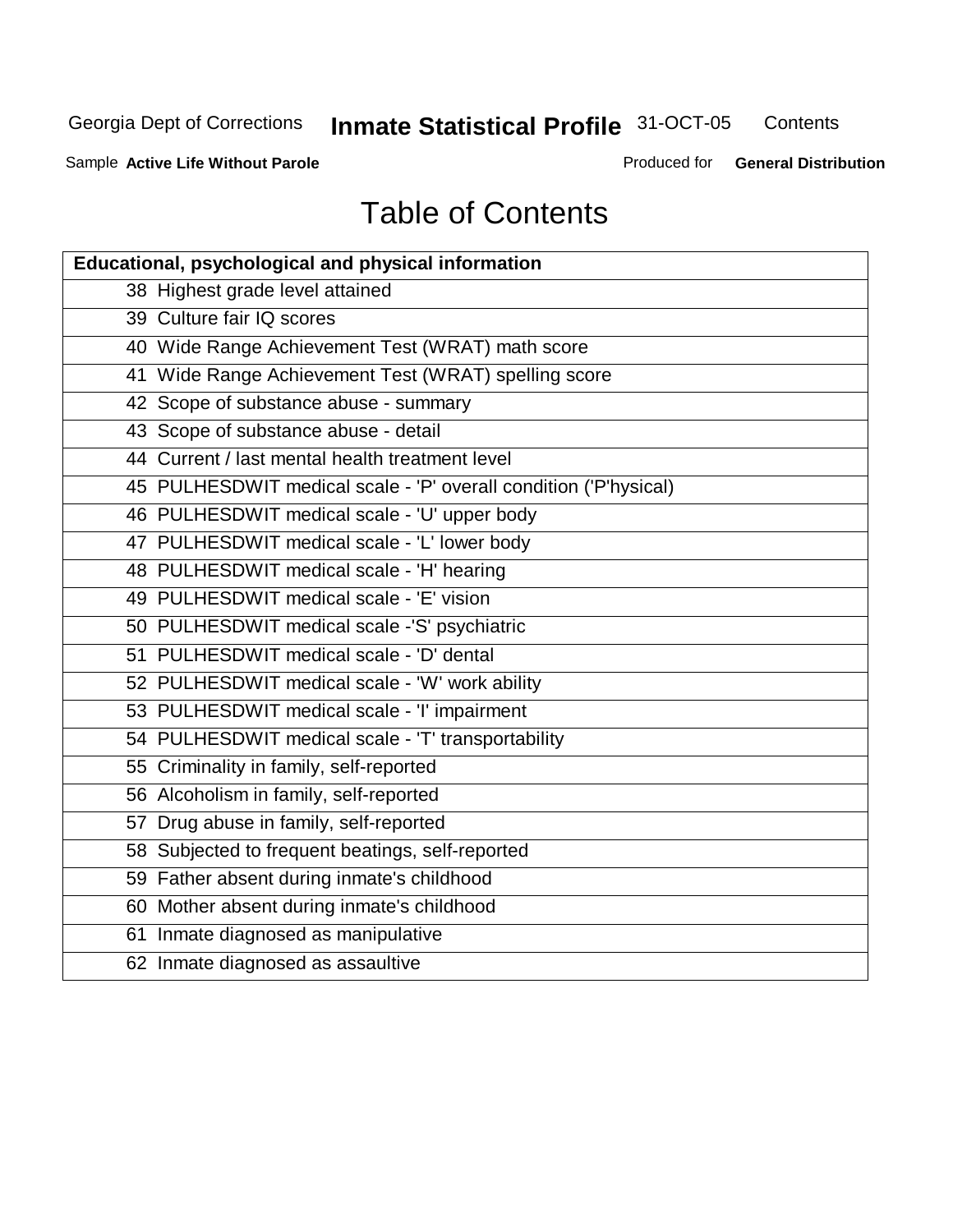**Contents** 

Sample **Active Life Without Parole** 

Produced for **General Distribution**

| <b>Crimes and criminal history information</b>                  |
|-----------------------------------------------------------------|
| 63 Number of prior Georgia incarcerations                       |
| 64 Prison sentence in years                                     |
| 65 Primary offense, broken out into felonies vs misdemeanors    |
| 66 Primary offense, broken out into four broad crime categories |
| 67 Primary offense, detailed offense code                       |
| 68 County of conviction of primary offense                      |
| 71 Circuit of conviction of primary offense                     |
| 73 Years served (jail + prison) in this incarceration           |
|                                                                 |
| <b>Medical information</b>                                      |
| 74 Results of most recent HIV test                              |
| 75 Results of most recent tuberculosis test                     |
| 76 Results of most recent syphilis test                         |
| 77 Results of most recent Hepatitis-C test                      |
| 78 Results of most recent pregnancy test                        |
| 79 Results of most recent diabetes test                         |
| 80 Results of most recent hypertension test                     |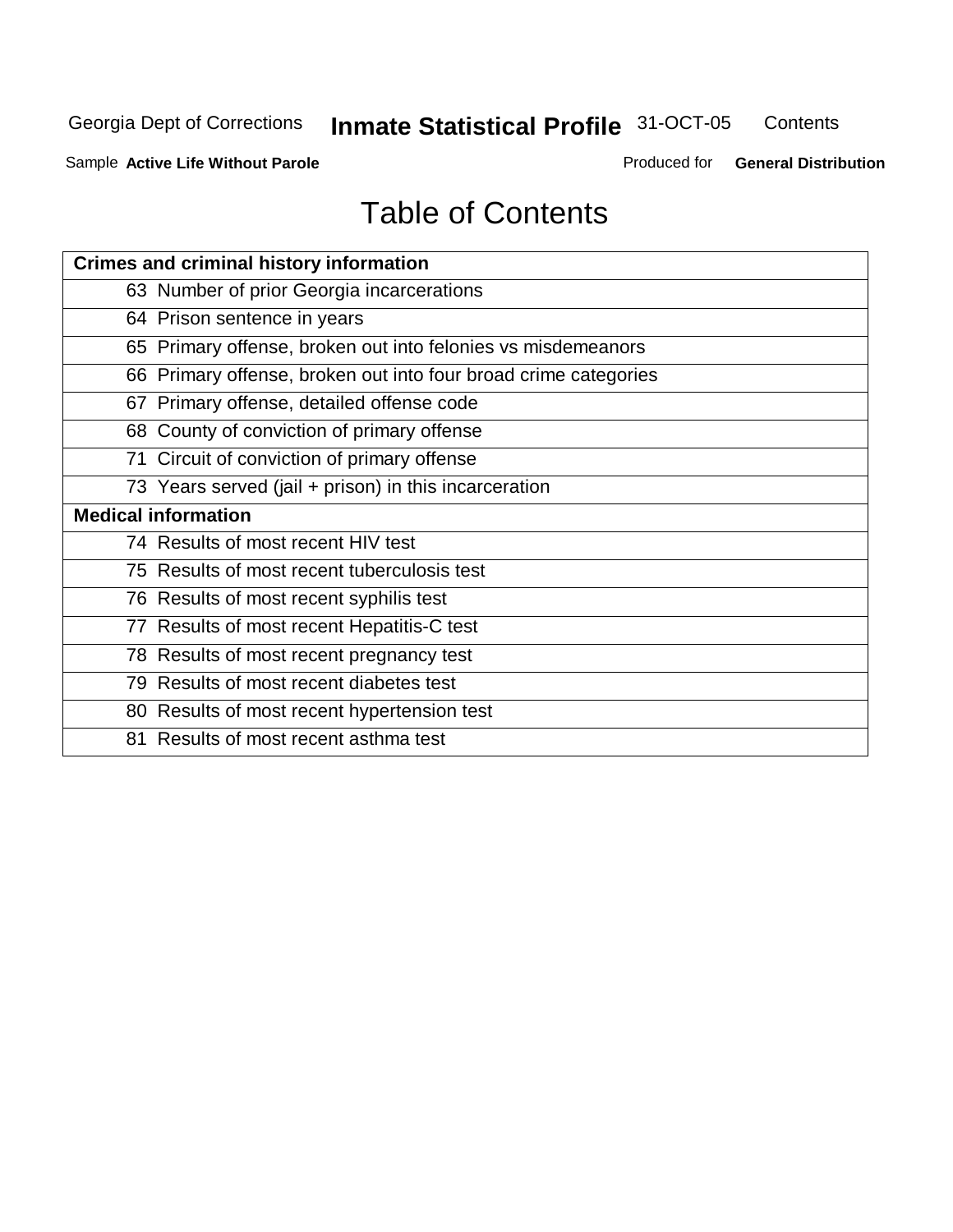#### Sample **Active Life Without Parole**

#### Produced for **General Distribution**

### Current age, broken out in ten-year age groups

|                       |                   | <b>Male</b> |         |              | <b>Female</b> |       | <b>Total</b>   |            |
|-----------------------|-------------------|-------------|---------|--------------|---------------|-------|----------------|------------|
| <b>Current Age</b>    | <b>Count</b>      | Col %       | Row %   | <b>Count</b> | Col %         | Row % | <b>Total</b>   | Col %      |
| <b>Teens</b>          |                   | 0.52%       | 100.00% |              |               |       | 2 <sub>1</sub> | 0.51%      |
| <b>Twenties</b>       | 76                | 19.64%      | 98.70%  |              | 16.67%        | 1.30% | 77 I           | 19.59%     |
| <b>Thirties</b>       | 137               | 35.40%      | 98.56%  | 2            | 33.33%        | 1.44% |                | 139 35.37% |
| <b>Forties</b>        | 111               | 28.68%      | 97.37%  | 3            | 50.00%        | 2.63% |                | 114 29.01% |
| <b>Fifties</b>        | 47                | 12.14%      | 100.00% |              |               |       | 47 I           | 11.96%     |
| <b>Sixties</b>        | $12 \overline{ }$ | 3.10%       | 100.00% |              |               |       | 12             | 3.05%      |
| Seventy +             | 2                 | 0.52%       | 100.00% |              |               |       | $\overline{2}$ | 0.51%      |
| <b>Total Reported</b> | 387               | 100%        | 98.47%  | 6            | 100%          | 1.53% | 393            | 100%       |

| التقاسية والمسائد | 207 | 393 |
|-------------------|-----|-----|

| Mean<br>(average)       | 40.02 | 39.17 | 40.01 |
|-------------------------|-------|-------|-------|
| <b>Median (middle)</b>  | 39    |       | 39    |
| Mode<br>(most frequent) | 35    | LL    | 35    |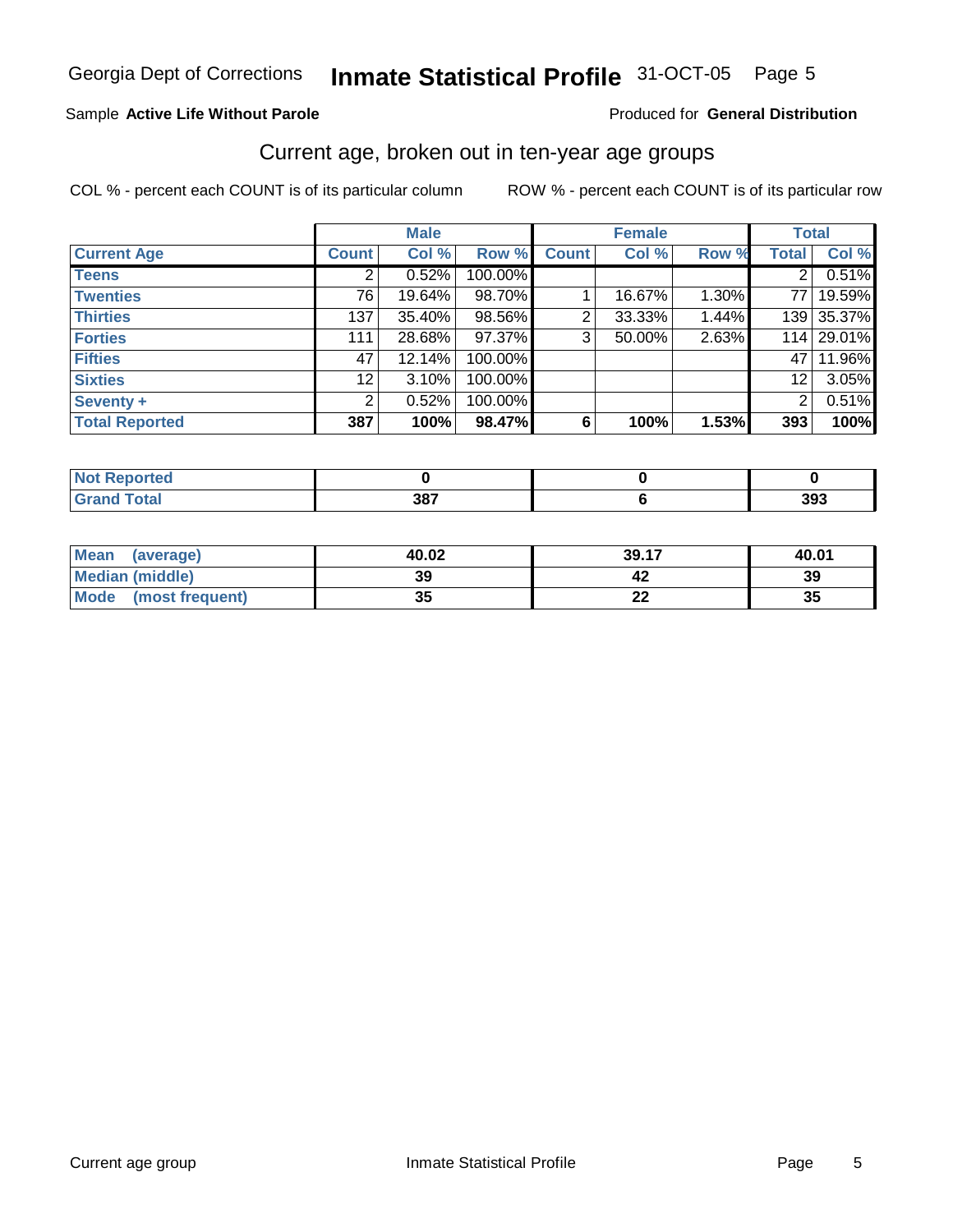Sample **Active Life Without Parole** 

Produced for **General Distribution**

### Race group

|                       |              | <b>Male</b> |                    |   | <b>Female</b> |          |       | <b>Total</b> |
|-----------------------|--------------|-------------|--------------------|---|---------------|----------|-------|--------------|
| <b>Race Group</b>     | <b>Count</b> | Col %       | <b>Row % Count</b> |   | Col %         | Row %    | Total | Col %        |
| White                 | 104          | $26.87\%$   | 96.30%             | 4 | 66.67%        | $3.70\%$ | 108   | 27.48%       |
| <b>Black</b>          | 283          | 73.13%      | 99.30%             |   | $33.33\%$     | .70%     | 285   | 72.52%       |
| <b>Total Reported</b> | 387          | 100%        | 98.47%             |   | 100%          | 1.53%    | 393   | 100%         |

| rtea<br>.<br>.    |     |     |
|-------------------|-----|-----|
| $\sim$ . $\sim$ . | 387 | 393 |

| M<br>__ |                                 |  |
|---------|---------------------------------|--|
|         | M'<br>.<br>$\sim$ $\sim$ $\sim$ |  |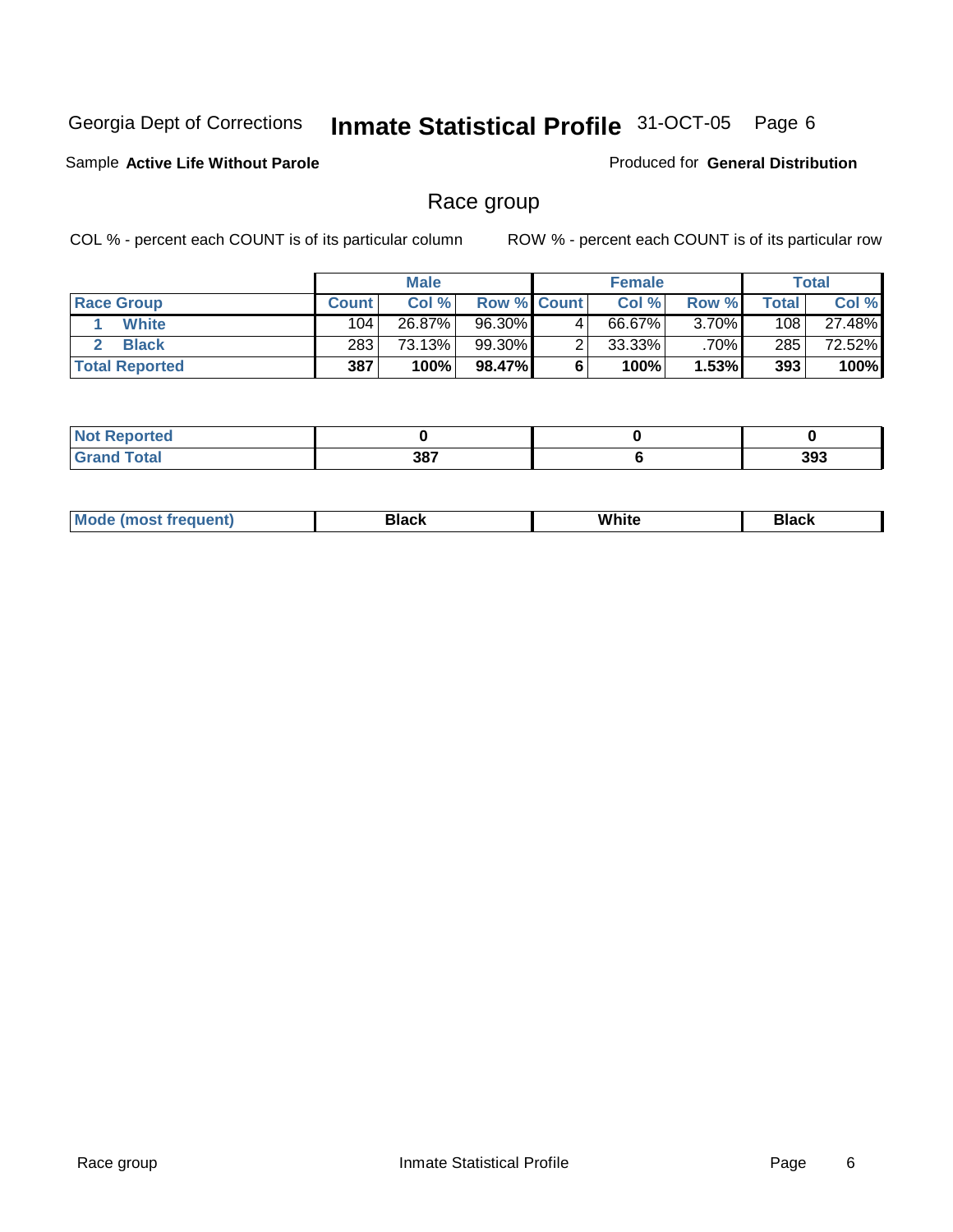#### Sample **Active Life Without Parole**

#### Produced for **General Distribution**

### Marital status, self-reported at entry to prison

|                                  |              | <b>Male</b> |         |              | <b>Female</b> |       |              | <b>Total</b> |
|----------------------------------|--------------|-------------|---------|--------------|---------------|-------|--------------|--------------|
| <b>Marital Status</b>            | <b>Count</b> | Col %       | Row %   | <b>Count</b> | Col %         | Row % | <b>Total</b> | Col %        |
| <b>Single</b>                    | 218          | 56.62%      | 98.20%  | 4            | 66.67%        | 1.80% | 222          | 56.78%       |
| <b>Married</b>                   | 52           | 13.51%      | 100.00% |              |               |       | 52           | 13.30%       |
| <b>Separated</b><br>$\mathbf{3}$ | 12           | 3.12%       | 100.00% |              |               |       | 12           | 3.07%        |
| <b>Divorced</b><br>4             | 49           | 12.73%      | 98.00%  |              | 16.67%        | 2.00% | 50           | 12.79%       |
| <b>Widowed</b><br>5              | 13           | 3.38%       | 92.86%  |              | 16.67%        | 7.14% | 14           | 3.58%        |
| <b>Common Law</b><br>6           | 41           | 10.65%      | 100.00% |              |               |       | 41           | 10.49%       |
| <b>Total Reported</b>            | 385          | 100%        | 98.47%  | 6            | 100%          | 1.53% | 391          | 100%         |

| and a series<br>тес. |             |     |
|----------------------|-------------|-----|
| ---                  | 207<br>JU L | 393 |

| <b>Mode</b><br>uent).<br>en<br><b>IMOST IF</b> | Time ale<br>sınale | ືnαle∴ | Sinale |  |
|------------------------------------------------|--------------------|--------|--------|--|
|------------------------------------------------|--------------------|--------|--------|--|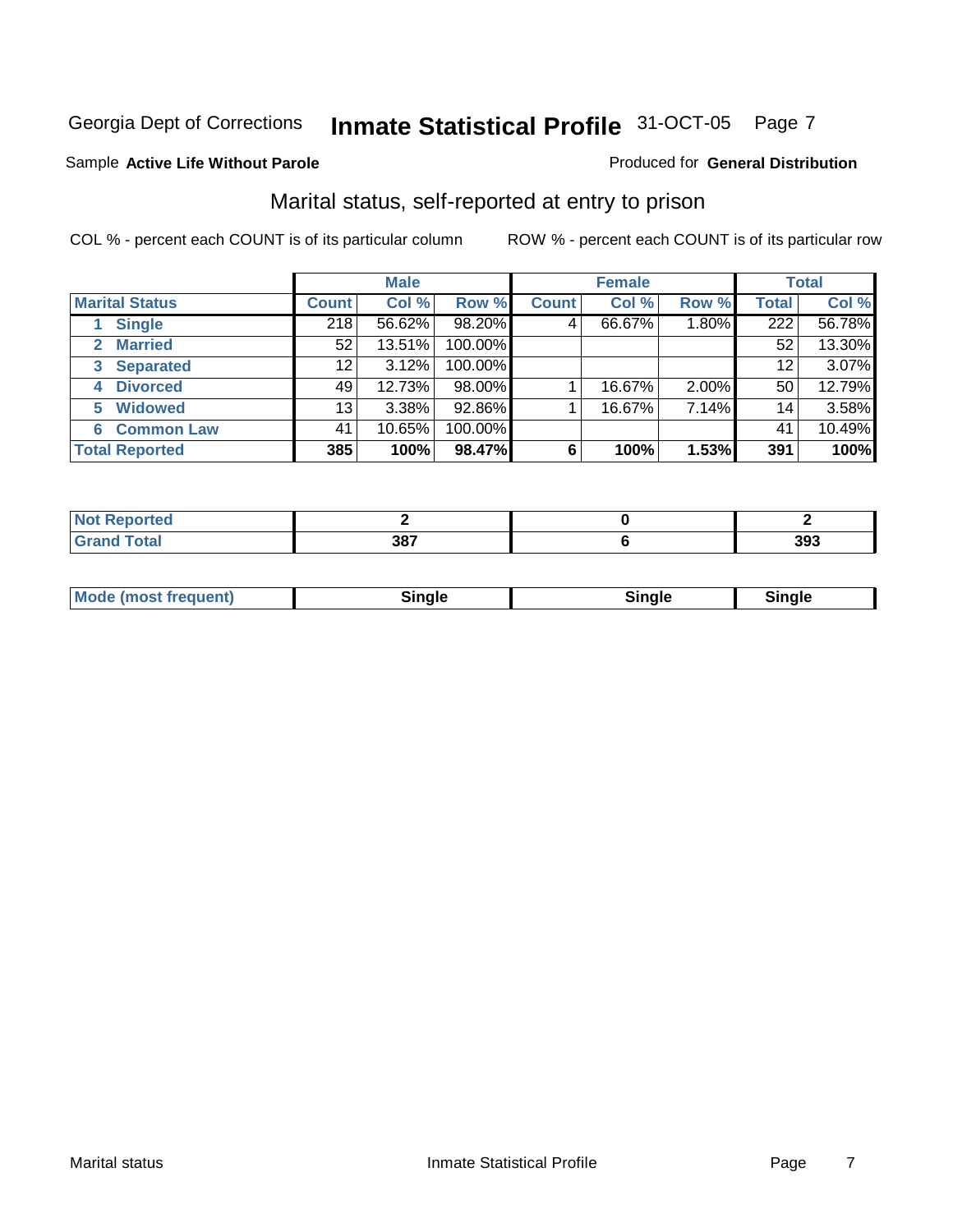#### Sample **Active Life Without Parole**

#### Produced for **General Distribution**

### Number of children, self reported at entry to prison

|                           |              | <b>Male</b> |         |              | <b>Female</b> |       |              | <b>Total</b> |
|---------------------------|--------------|-------------|---------|--------------|---------------|-------|--------------|--------------|
| <b>Number of Children</b> | <b>Count</b> | Col %       | Row %   | <b>Count</b> | Col %         | Row % | <b>Total</b> | Col %        |
| $\bf{0}$                  | 139          | 36.10%      | 99.29%  |              | 16.67%        | 0.71% | 140          | 35.81%       |
|                           | 98           | 25.45%      | 96.08%  | 4            | 66.67%        | 3.92% | 102          | 26.09%       |
| $\overline{2}$            | 68           | 17.66%      | 98.55%  |              | 16.67%        | 1.45% | 69           | 17.65%       |
| 3                         | 43           | 11.17%      | 100.00% |              |               |       | 43           | 11.00%       |
| 4                         | 19           | 4.94%       | 100.00% |              |               |       | 19           | 4.86%        |
| 5                         | 11           | 2.86%       | 100.00% |              |               |       | 11           | 2.81%        |
| 6                         | 2            | 0.52%       | 100.00% |              |               |       | 2            | 0.51%        |
|                           |              | 0.26%       | 100.00% |              |               |       |              | 0.26%        |
| 8                         |              | 0.26%       | 100.00% |              |               |       |              | 0.26%        |
| Over 10                   | 3            | 0.78%       | 100.00% |              |               |       | 3            | 0.77%        |
| <b>Total Reported</b>     | 385          | 100%        | 98.47%  | 6            | 100%          | 1.53% | 391          | 100.0%       |

| <b>prted</b><br>NOT |     |     |
|---------------------|-----|-----|
|                     | 387 | 393 |

| Mean<br>(average)    | 1.44 | 1.44 |
|----------------------|------|------|
| Median (middle)      |      |      |
| Mode (most frequent) |      |      |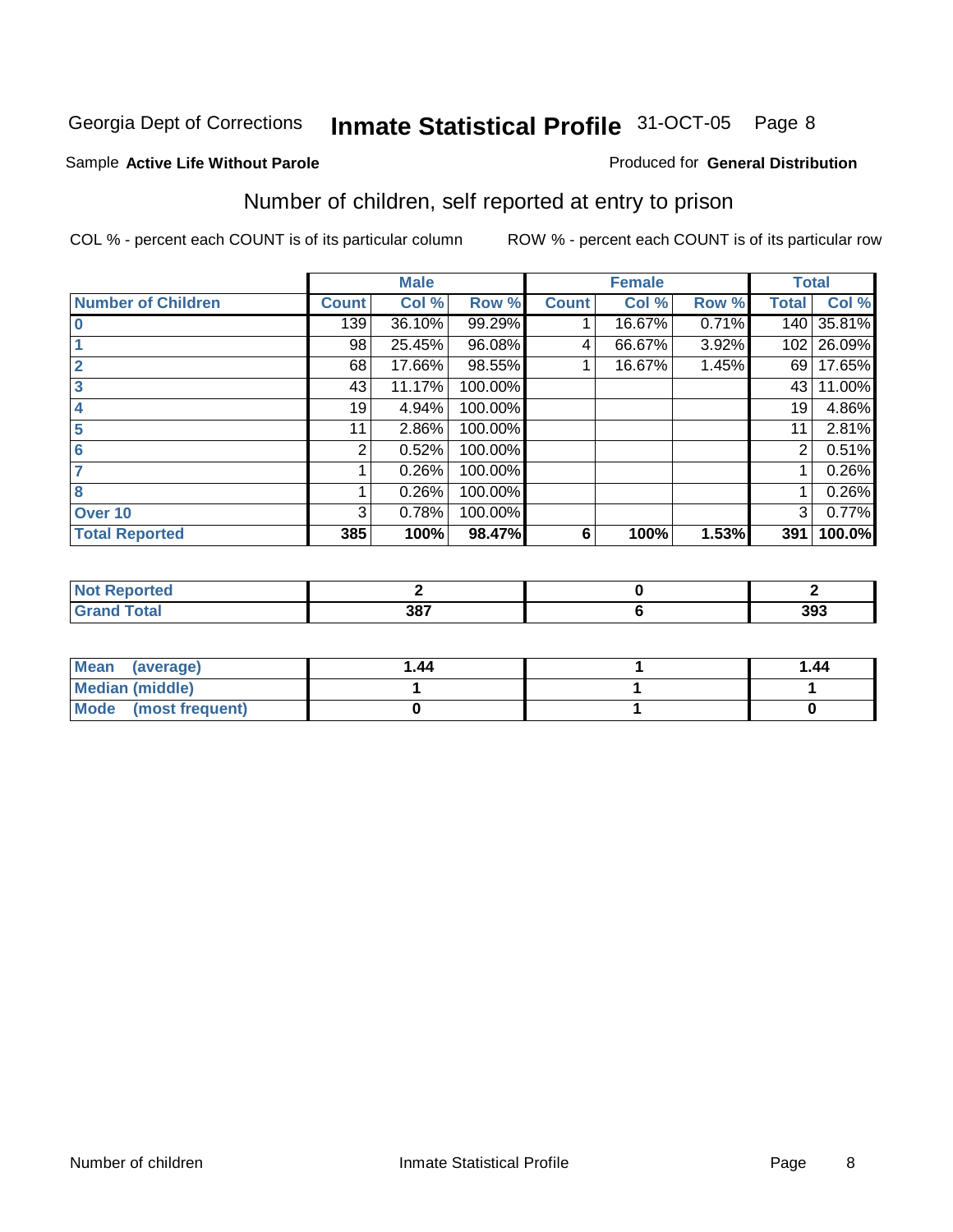#### Sample **Active Life Without Parole**

### Religious affiliation, self-reported at entry to prison

COL % - percent each COUNT is of its particular column ROW % - percent each COUNT is of its particular row

Produced for **General Distribution**

|    |                              |                 | <b>Male</b> |         |              | <b>Female</b> |        |              | <b>Total</b> |
|----|------------------------------|-----------------|-------------|---------|--------------|---------------|--------|--------------|--------------|
|    | <b>Religious Affiliation</b> | <b>Count</b>    | Col %       | Row %   | <b>Count</b> | Col %         | Row %  | <b>Total</b> | Col %        |
|    | <b>Islam</b>                 | $\overline{28}$ | 8.21%       | 100.00% |              |               |        | 28           | 8.07%        |
| 2  | <b>Catholic</b>              | 9               | 2.64%       | 100.00% |              |               |        | 9            | 2.59%        |
| 3  | <b>Baptist</b>               | 154             | 45.16%      | 98.09%  | 3            | 50.00%        | 1.91%  | 157          | 45.24%       |
| 4  | <b>Methodist</b>             | 5               | 1.47%       | 100.00% |              |               |        | 5            | 1.44%        |
| 7  | <b>Chc Of God</b>            |                 | .29%        | 100.00% |              |               |        |              | .29%         |
| 8  | <b>Holiness</b>              | 9               | 2.64%       | 90.00%  |              | 16.67%        | 10.00% | 10           | 2.88%        |
| 9  | <b>Jewish</b>                |                 | .29%        | 100.00% |              |               |        |              | .29%         |
| 16 | <b>Seven D Ad</b>            | 4               | 1.17%       | 100.00% |              |               |        | 4            | 1.15%        |
| 17 | <b>Jehovah Wt</b>            | 6               | 1.76%       | 100.00% |              |               |        | 6            | 1.73%        |
| 18 | <b>Latr Day S</b>            |                 | .29%        | 100.00% |              |               |        |              | .29%         |
| 20 | <b>Other Prot</b>            | 48              | 14.08%      | 96.00%  | 2            | 33.33%        | 4.00%  | 50           | 14.41%       |
| 96 | <b>None</b>                  | 75              | 21.99%      | 100.00% |              |               |        | 75           | 21.61%       |
|    | <b>Total Reported</b>        | 341             | 100%        | 98.27%  | 6            | 100%          | 1.73%  | 347          | 100%         |

|                    | <b>46</b> |
|--------------------|-----------|
| 207<br>וטי<br>$ -$ | 393       |

| <b>Mode (most frequent)</b> | Baptist | <b>Baptist</b> | Baptist |
|-----------------------------|---------|----------------|---------|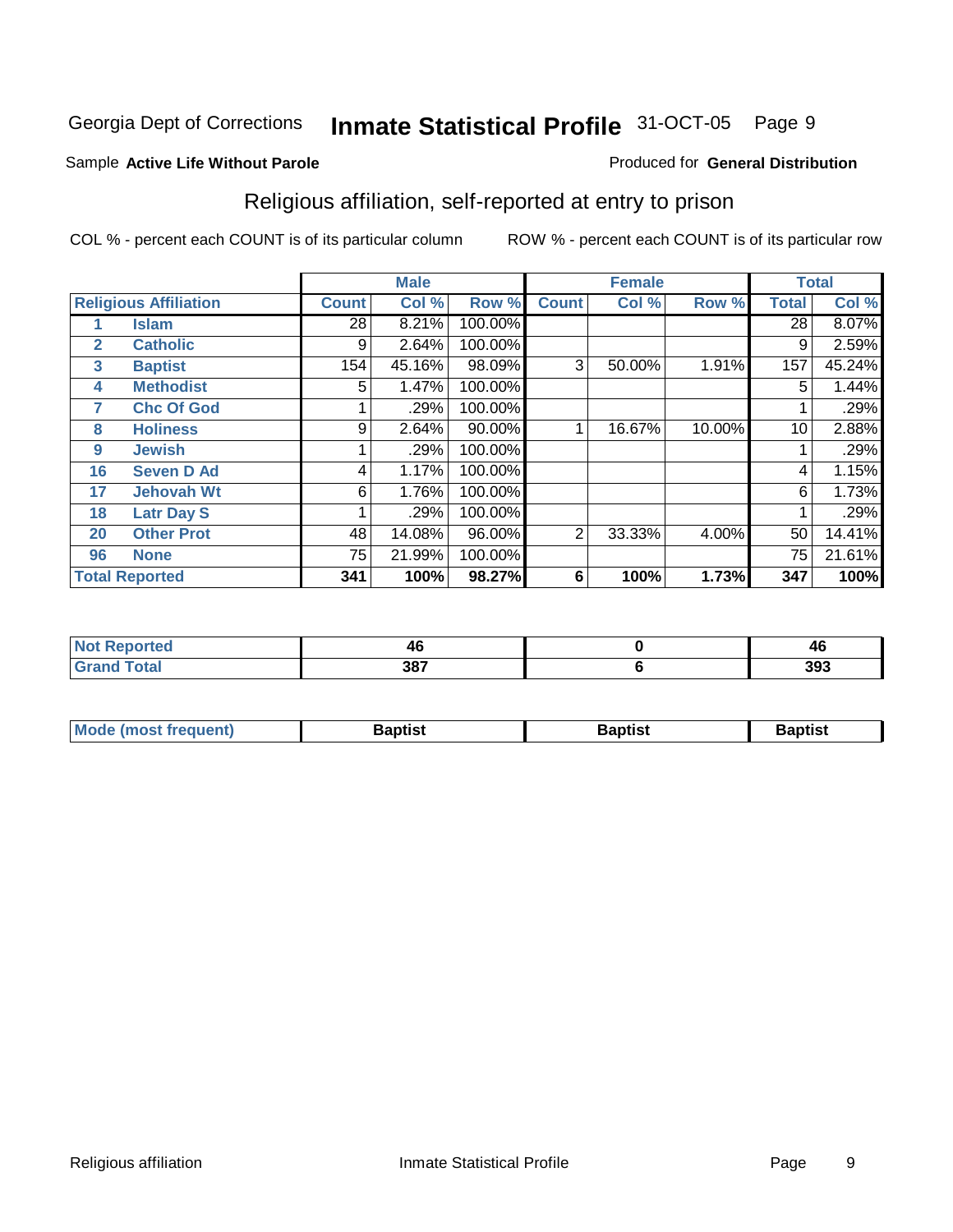#### Sample **Active Life Without Parole**

#### Produced for **General Distribution**

### Home county, self-reported at entry to prison

|                 |                    |                 | <b>Male</b> |         |              | Female |        | <b>Total</b>    |        |
|-----------------|--------------------|-----------------|-------------|---------|--------------|--------|--------|-----------------|--------|
|                 | <b>Home County</b> | <b>Count</b>    | Col %       | Row %   | <b>Count</b> | Col %  | Row %  | <b>Total</b>    | Col %  |
| $\overline{1}$  | <b>Appling</b>     | $\overline{2}$  | .55%        | 100.00% |              |        |        | $\overline{2}$  | .54%   |
| $\overline{2}$  | <b>Atkinson</b>    | 1               | .28%        | 100.00% |              |        |        | 1               | .27%   |
| 5               | <b>Baldwin</b>     | 3               | .83%        | 100.00% |              |        |        | 3               | .82%   |
| $\overline{7}$  | <b>Barrow</b>      | $\overline{3}$  | .83%        | 100.00% |              |        |        | $\overline{3}$  | .82%   |
| 8               | <b>Bartow</b>      | $\overline{3}$  | .83%        | 100.00% |              |        |        | $\overline{3}$  | .82%   |
| 9               | <b>Ben Hill</b>    | $\overline{2}$  | .55%        | 100.00% |              |        |        | $\overline{2}$  | .54%   |
| 11              | <b>Bibb</b>        | $\overline{9}$  | 2.49%       | 100.00% |              |        |        | $\overline{9}$  | 2.45%  |
| 12              | <b>Bleckley</b>    | 3               | .83%        | 100.00% |              |        |        | $\overline{3}$  | .82%   |
| 14              | <b>Brooks</b>      | 1               | .28%        | 100.00% |              |        |        | 1               | .27%   |
| 16              | <b>Bulloch</b>     | 1               | .28%        | 100.00% |              |        |        | 1               | .27%   |
| 17              | <b>Burke</b>       | $\overline{2}$  | .55%        | 100.00% |              |        |        | $\overline{2}$  | .54%   |
| 18              | <b>Butts</b>       | 1               | .28%        | 100.00% |              |        |        | $\mathbf{1}$    | .27%   |
| 20              | <b>Camden</b>      | $\overline{3}$  | .83%        | 100.00% |              |        |        | $\overline{3}$  | .82%   |
| 22              | <b>Carroll</b>     | $\overline{2}$  | .55%        | 100.00% |              |        |        | $\overline{2}$  | .54%   |
| 25              | <b>Chatham</b>     | $\overline{18}$ | 4.99%       | 100.00% |              |        |        | $\overline{18}$ | 4.90%  |
| 28              | <b>Cherokee</b>    | $\overline{2}$  | .55%        | 100.00% |              |        |        | $\overline{2}$  | .54%   |
| 29              | <b>Clarke</b>      | $\overline{10}$ | 2.77%       | 100.00% |              |        |        | 10              | 2.72%  |
| 31              | <b>Clayton</b>     | $\overline{10}$ | 2.77%       | 90.91%  | 1            | 16.67% | 9.09%  | $\overline{11}$ | 3.00%  |
| 33              | <b>Cobb</b>        | $\overline{11}$ | 3.05%       | 100.00% |              |        |        | $\overline{11}$ | 3.00%  |
| 34              | <b>Coffee</b>      | 1               | .28%        | 100.00% |              |        |        | $\mathbf{1}$    | .27%   |
| 35              | <b>Colquitt</b>    | $\overline{2}$  | .55%        | 100.00% |              |        |        | $\overline{2}$  | .54%   |
| 36              | <b>Columbia</b>    | $\overline{2}$  | .55%        | 100.00% |              |        |        | $\overline{2}$  | .54%   |
| 38              | <b>Coweta</b>      | 1               | .28%        | 100.00% |              |        |        | $\mathbf{1}$    | .27%   |
| 40              | <b>Crisp</b>       | 1               | .28%        | 100.00% |              |        |        | $\mathbf{1}$    | .27%   |
| 43              | <b>Decatur</b>     | $\overline{2}$  | .55%        | 100.00% |              |        |        | $\overline{2}$  | .54%   |
| 44              | <b>Dekalb</b>      | $\overline{26}$ | 7.20%       | 100.00% |              |        |        | $\overline{26}$ | 7.08%  |
| 47              | <b>Dougherty</b>   | 9               | 2.49%       | 100.00% |              |        |        | 9               | 2.45%  |
| 48              | <b>Douglas</b>     | $\overline{5}$  | 1.39%       | 83.33%  | $\mathbf{1}$ | 16.67% | 16.67% | 6               | 1.63%  |
| $\overline{51}$ | <b>Effingham</b>   | 1               | .28%        | 100.00% |              |        |        | 1               | .27%   |
| $\overline{52}$ | <b>Elbert</b>      | 2               | .55%        | 100.00% |              |        |        | $\overline{2}$  | .54%   |
| $\overline{56}$ | <b>Fayette</b>     | $\overline{2}$  | .55%        | 100.00% |              |        |        | $\overline{2}$  | .54%   |
| 57              | <b>Floyd</b>       | 3               | .83%        | 100.00% |              |        |        | 3               | .82%   |
| 59              | <b>Franklin</b>    | $\overline{2}$  | .55%        | 100.00% |              |        |        | $\overline{2}$  | .54%   |
| 60              | <b>Fulton</b>      | $\overline{44}$ | 12.19%      | 100.00% |              |        |        | 44              | 11.99% |
| 61              | <b>Gilmer</b>      | 1               | .28%        | 100.00% |              |        |        | 1               | .27%   |
| 63              | <b>Glynn</b>       | 7               | 1.94%       | 100.00% |              |        |        | 7               | 1.91%  |
| 64              | <b>Gordon</b>      | $\overline{2}$  | .55%        | 100.00% |              |        |        | $\overline{2}$  | .54%   |
| 66              | <b>Greene</b>      | $\overline{1}$  | .28%        | 100.00% |              |        |        | $\mathbf 1$     | .27%   |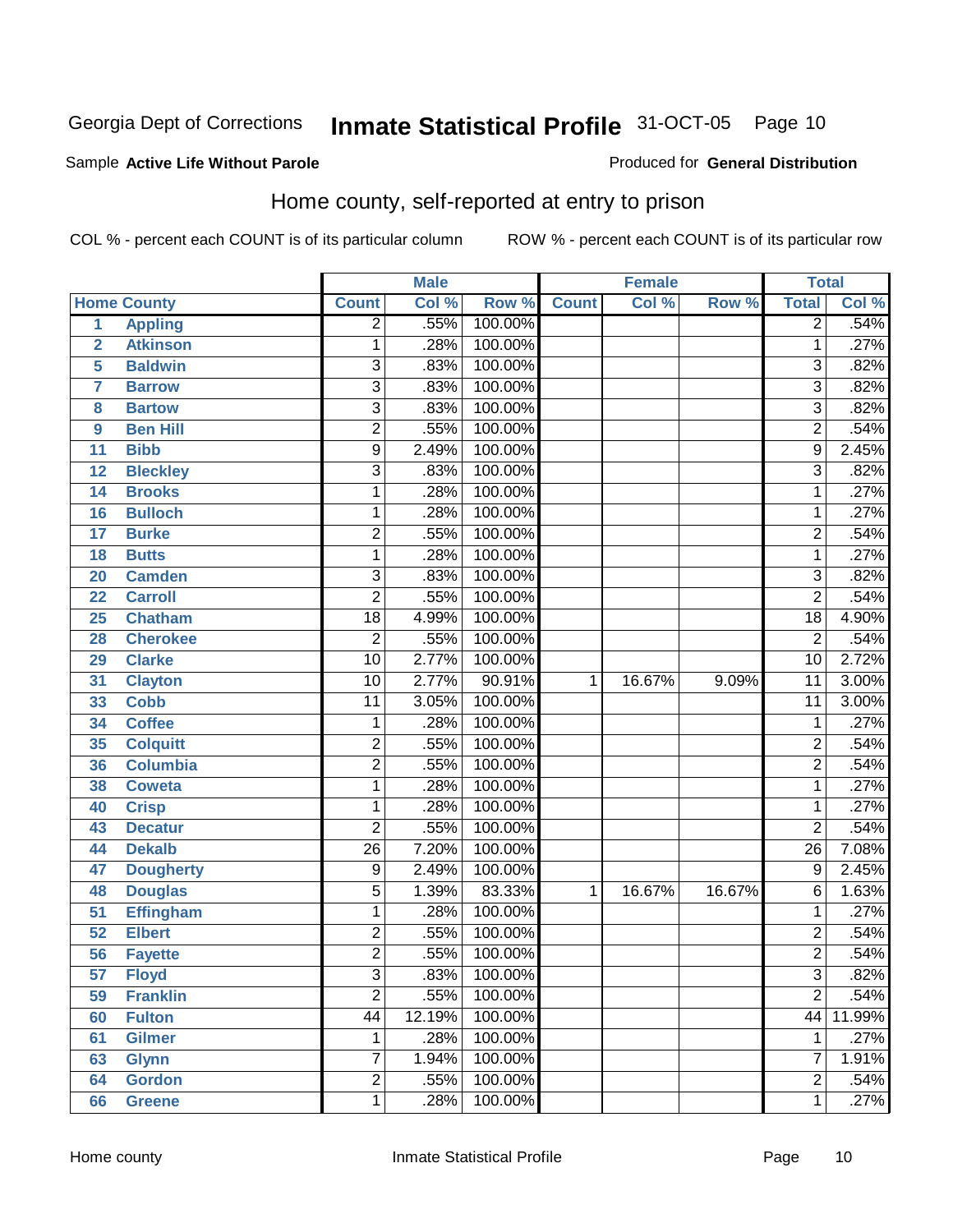#### Sample **Active Life Without Parole**

#### Produced for **General Distribution**

### Home county, self-reported at entry to prison

|                  |                    |                           | <b>Male</b> |         |              | <b>Female</b> |        | <b>Total</b>    |       |
|------------------|--------------------|---------------------------|-------------|---------|--------------|---------------|--------|-----------------|-------|
|                  | <b>Home County</b> | <b>Count</b>              | Col %       | Row %   | <b>Count</b> | Col %         | Row %  | <b>Total</b>    | Col % |
| 67               | <b>Gwinnett</b>    | $\overline{6}$            | 1.66%       | 100.00% |              |               |        | $\overline{6}$  | 1.63% |
| 68               | <b>Habersham</b>   | 1                         | .28%        | 100.00% |              |               |        | 1               | .27%  |
| 69               | <b>Hall</b>        | 6                         | 1.66%       | 100.00% |              |               |        | 6               | 1.63% |
| 70               | <b>Hancock</b>     | 2                         | .55%        | 100.00% |              |               |        | $\overline{2}$  | .54%  |
| 73               | <b>Hart</b>        | $\overline{2}$            | .55%        | 100.00% |              |               |        | $\overline{2}$  | .54%  |
| 75               | <b>Henry</b>       | $\overline{\overline{3}}$ | .83%        | 100.00% |              |               |        | $\overline{3}$  | .82%  |
| 76               | <b>Houston</b>     | $\overline{6}$            | 1.66%       | 100.00% |              |               |        | $\overline{6}$  | 1.63% |
| 78               | <b>Jackson</b>     | 3                         | .83%        | 100.00% |              |               |        | $\overline{3}$  | .82%  |
| 80               | <b>Jeff Davis</b>  | 1                         | .28%        | 100.00% |              |               |        | $\overline{1}$  | .27%  |
| 82               | <b>Jenkins</b>     | $\overline{2}$            | .55%        | 100.00% |              |               |        | $\overline{2}$  | .54%  |
| 87               | <b>Laurens</b>     | $\overline{2}$            | .55%        | 100.00% |              |               |        | $\overline{2}$  | .54%  |
| 89               | <b>Liberty</b>     | 4                         | 1.11%       | 100.00% |              |               |        | 4               | 1.09% |
| 90               | <b>Lincoln</b>     | 1                         | .28%        | 100.00% |              |               |        | $\overline{1}$  | .27%  |
| 92               | <b>Lowndes</b>     | $\overline{3}$            | .83%        | 100.00% |              |               |        | $\overline{3}$  | .82%  |
| 96               | <b>Marion</b>      | 1                         | .28%        | 100.00% |              |               |        | $\overline{1}$  | .27%  |
| 97               | <b>Mcduffie</b>    | 1                         | .28%        | 100.00% |              |               |        | 1               | .27%  |
| 98               | <b>Mcintosh</b>    | $\overline{2}$            | .55%        | 100.00% |              |               |        | $\overline{2}$  | .54%  |
| 100              | <b>Miller</b>      | 1                         | .28%        | 100.00% |              |               |        | $\overline{1}$  | .27%  |
| 101              | <b>Mitchell</b>    | 1                         | .28%        | 100.00% |              |               |        | 1               | .27%  |
| 102              | <b>Monroe</b>      | 1                         | .28%        | 100.00% |              |               |        | 1               | .27%  |
| 104              | <b>Morgan</b>      | 1                         | .28%        | 100.00% |              |               |        | $\overline{1}$  | .27%  |
| 106              | <b>Muscogee</b>    | $\overline{11}$           | 3.05%       | 100.00% |              |               |        | $\overline{11}$ | 3.00% |
| 107              | <b>Newton</b>      | $\overline{c}$            | .55%        | 66.67%  | 1            | 16.67%        | 33.33% | $\overline{3}$  | .82%  |
| 109              | <b>Oglethorpe</b>  | $\overline{2}$            | .55%        | 100.00% |              |               |        | $\overline{2}$  | .54%  |
| 110              | <b>Paulding</b>    | 1                         | .28%        | 100.00% |              |               |        | $\overline{1}$  | .27%  |
| 113              | <b>Pierce</b>      | 1                         | .28%        | 100.00% |              |               |        | 1               | .27%  |
| 114              | <b>Pike</b>        | $\overline{2}$            | .55%        | 66.67%  | $\mathbf 1$  | 16.67%        | 33.33% | $\overline{3}$  | .82%  |
| $\overline{115}$ | <b>Polk</b>        | 1                         | .28%        | 100.00% |              |               |        | 1               | .27%  |
| 117              | <b>Putnam</b>      | $\overline{2}$            | .55%        | 100.00% |              |               |        | $\overline{2}$  | .54%  |
| 119              | <b>Rabun</b>       | 1                         | .28%        | 100.00% |              |               |        | $\overline{1}$  | .27%  |
| 120              | <b>Randolph</b>    | $\overline{2}$            | .55%        | 100.00% |              |               |        | $\overline{2}$  | .54%  |
| 121              | <b>Richmond</b>    | 15                        | 4.16%       | 93.75%  | 1            | 16.67%        | 6.25%  | 16              | 4.36% |
| 122              | <b>Rockdale</b>    | 1                         | .28%        | 100.00% |              |               |        | 1               | .27%  |
| 125              | <b>Seminole</b>    | 1                         | .28%        | 100.00% |              |               |        | 1               | .27%  |
| 126              | <b>Spalding</b>    | $\overline{5}$            | 1.39%       | 100.00% |              |               |        | 5               | 1.36% |
| 127              | <b>Stephens</b>    | 1                         | .28%        | 100.00% |              |               |        | 1               | .27%  |
| 129              | <b>Sumter</b>      | 1                         | .28%        | 100.00% |              |               |        | $\mathbf{1}$    | .27%  |
| 132              | <b>Tattnall</b>    | 1                         | .28%        | 100.00% |              |               |        | $\overline{1}$  | .27%  |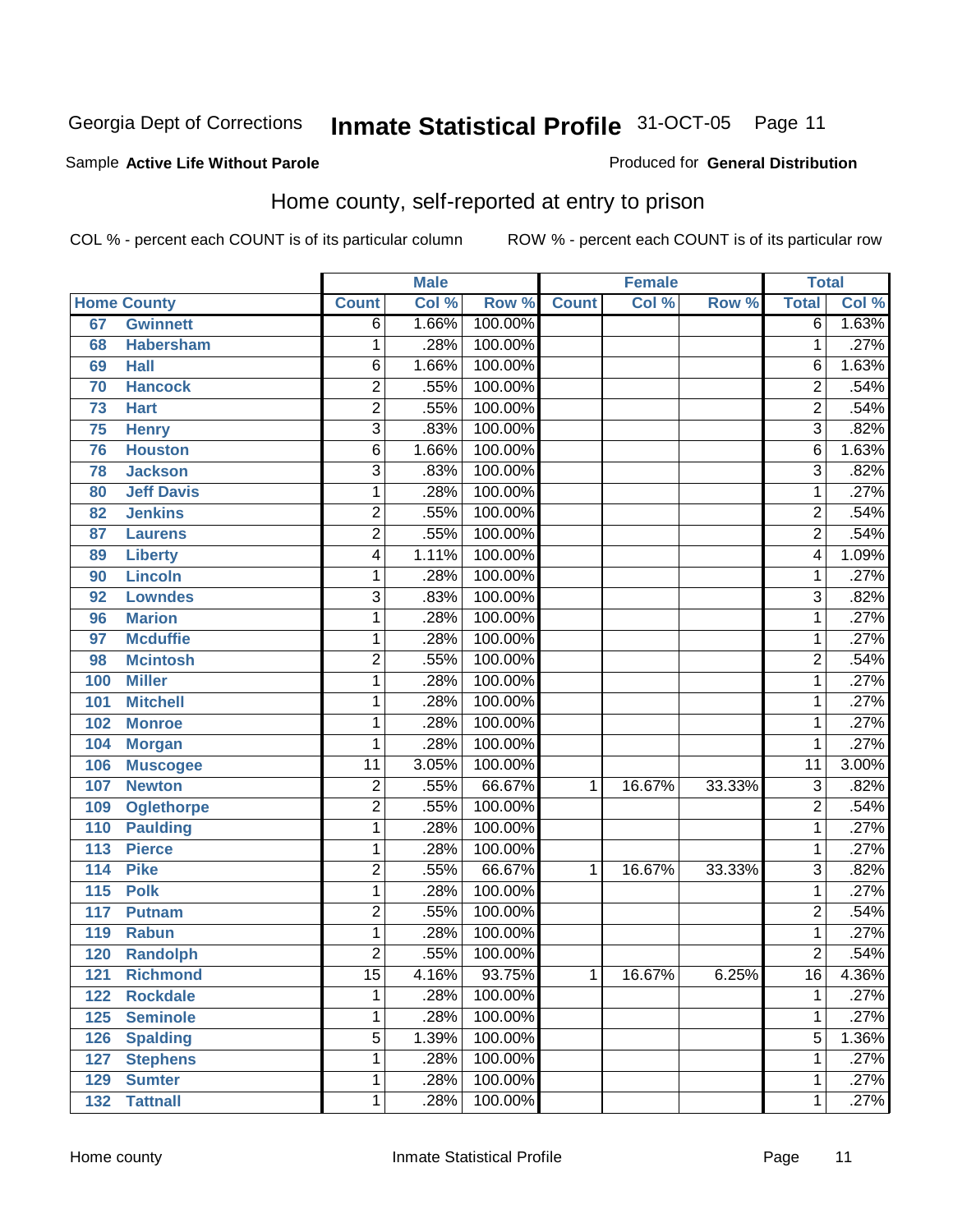#### Sample **Active Life Without Parole**

#### Produced for **General Distribution**

### Home county, self-reported at entry to prison

|     |                      |                | <b>Male</b> |         |              | <b>Female</b> |        | <b>Total</b>   |       |
|-----|----------------------|----------------|-------------|---------|--------------|---------------|--------|----------------|-------|
|     | <b>Home County</b>   | <b>Count</b>   | Col %       | Row %   | <b>Count</b> | Col %         | Row %  | <b>Total</b>   | Col % |
| 136 | <b>Thomas</b>        | $\overline{2}$ | .55%        | 100.00% |              |               |        | $\overline{2}$ | .54%  |
| 137 | <b>Tift</b>          | 2              | .55%        | 100.00% |              |               |        | $\overline{2}$ | .54%  |
| 138 | <b>Toombs</b>        | 3              | .83%        | 100.00% |              |               |        | 3              | .82%  |
| 141 | <b>Troup</b>         |                | .28%        | 100.00% |              |               |        | $\mathbf 1$    | .27%  |
| 144 | <b>Union</b>         |                | .28%        | 100.00% |              |               |        | 1              | .27%  |
| 145 | <b>Upson</b>         |                | .28%        | 100.00% |              |               |        | 1              | .27%  |
| 146 | <b>Walker</b>        | $\overline{2}$ | .55%        | 66.67%  | 1            | 16.67%        | 33.33% | $\overline{3}$ | .82%  |
| 147 | <b>Walton</b>        | 2              | .55%        | 100.00% |              |               |        | $\overline{2}$ | .54%  |
| 148 | <b>Ware</b>          | 5              | 1.39%       | 100.00% |              |               |        | 5              | 1.36% |
| 150 | <b>Washington</b>    | 3              | .83%        | 100.00% |              |               |        | 3 <sub>l</sub> | .82%  |
| 151 | <b>Wayne</b>         | 3              | .83%        | 100.00% |              |               |        | $\overline{3}$ | .82%  |
| 155 | <b>Whitfield</b>     | 2              | .55%        | 100.00% |              |               |        | 2              | .54%  |
| 158 | <b>Wilkinson</b>     |                | .28%        | 100.00% |              |               |        |                | .27%  |
| 160 | <b>Unknown</b>       | 32             | 8.86%       | 100.00% |              |               |        | 32             | 8.72% |
|     | <b>Total Rported</b> | 361            | 100%        | 98.37%  | 6            | 100%          | 1.63%  | 367            | 100%  |

| ™teu    | 0C                 | . . |
|---------|--------------------|-----|
| .       | --                 | ∠   |
| _______ | 287<br>oo.<br>$ -$ | 393 |

| Mode<br>(most frequent) | <b>ultor</b> | <b>Clavton</b> | ulton |
|-------------------------|--------------|----------------|-------|
|-------------------------|--------------|----------------|-------|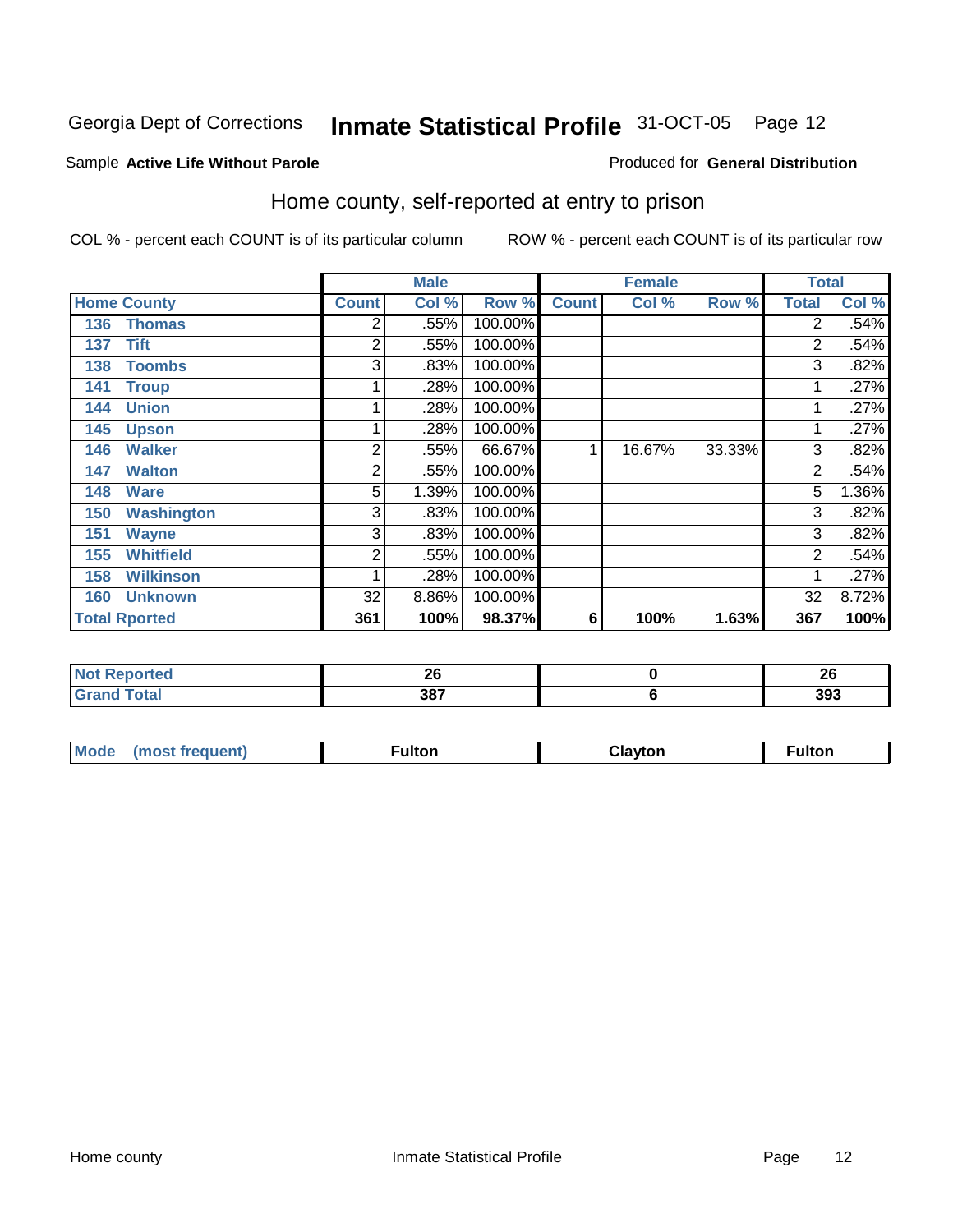#### Sample **Active Life Without Parole**

### Socioeconomic class, self-reported at entry to prison

COL % - percent each COUNT is of its particular column ROW % - percent each COUNT is of its particular row

Produced for **General Distribution**

|                            |              | <b>Male</b> |            |              | <b>Female</b> |          |       | <b>Total</b> |
|----------------------------|--------------|-------------|------------|--------------|---------------|----------|-------|--------------|
| <b>Socioeconomic Class</b> | <b>Count</b> | Col %       | Row %      | <b>Count</b> | Col %         | Row %    | Total | Col %        |
| <b>Welfare</b>             | 23           | $6.17\%$    | 100.00%    |              |               |          | 23    | 6.08%        |
| <b>Occ Employ</b>          | 16           | 4.29%       | $100.00\%$ |              |               |          | 16    | 4.23%        |
| <b>Minimum Std</b>         | 203          | 54.42%      | $99.51\%$  |              | 20.00%        | .49%     | 204   | 53.97%       |
| <b>Middle</b>              | 131          | $35.12\%$   | 97.04%     |              | 80.00%        | $2.96\%$ | 135   | 35.71%       |
| <b>Total Reported</b>      | 373          | 100%        | 98.68%     |              | 100%          | 1.32%    | 378   | 100%         |

| <b>orted</b><br>NOT            | z,  | . . J |
|--------------------------------|-----|-------|
| <b>Total</b><br>Crar<br>$\sim$ | 387 | 393   |

| ___ |  | M.<br>. | Min<br>Std<br>. | Middle | Min<br>Std |
|-----|--|---------|-----------------|--------|------------|
|-----|--|---------|-----------------|--------|------------|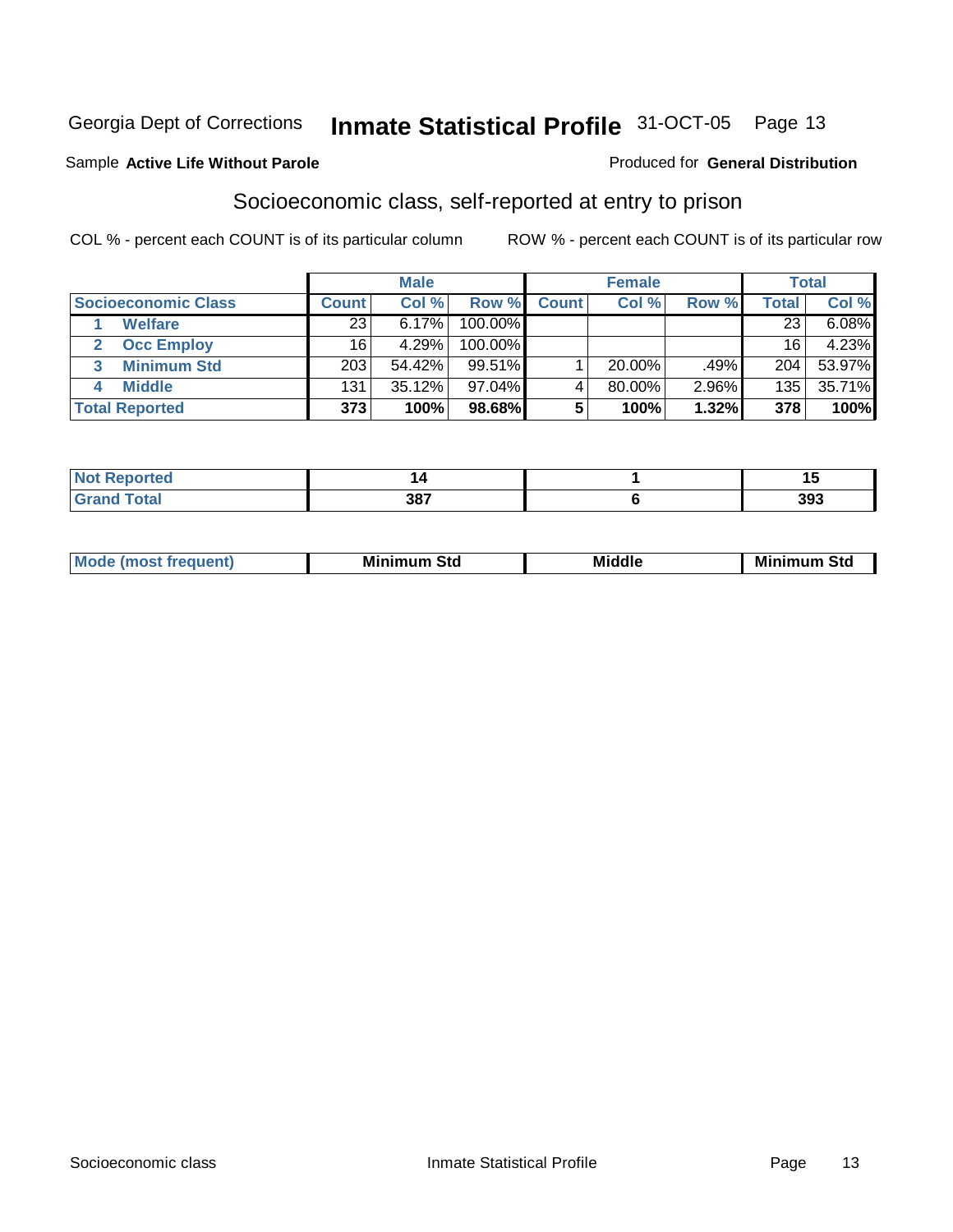#### Sample **Active Life Without Parole**

#### Produced for **General Distribution**

### Environment to age 16, self-reported at entry to prison

|                              |                  | <b>Male</b> |         |              | <b>Female</b> |        |       | <b>Total</b> |
|------------------------------|------------------|-------------|---------|--------------|---------------|--------|-------|--------------|
| <b>Environment to age 16</b> | <b>Count</b>     | Col %       | Row %   | <b>Count</b> | Col %         | Row %  | Total | Col %        |
| <b>Rural/Farm</b>            | 8                | 2.12%       | 100.00% |              |               |        |       | 2.08%        |
| <b>Rural/Nfarm</b>           | 18               | 4.76%       | 85.71%  | 3            | 50.00%        | 14.29% | 21    | 5.47%        |
| <b>S.M.S.A</b><br>3          | 156              | 41.27%      | 100.00% |              |               |        | 156   | 40.63%       |
| <b>Urban</b>                 | 74 <sub>1</sub>  | 19.58%      | 97.37%  |              | 33.33%        | 2.63%  | 76    | 19.79%       |
| <b>Small Town</b>            | 122 <sub>1</sub> | 32.28%      | 99.19%  |              | 16.67%        | .81%   | 123   | 32.03%       |
| <b>Total Reported</b>        | 378              | 100%        | 98.44%  |              | 100%          | 1.56%  | 384   | 100%         |

| <b>orted</b><br>NO1              |     |     |
|----------------------------------|-----|-----|
| <b>Total</b><br>$\mathsf{C}$ and | 387 | 393 |

| M<br>.<br>---<br>s an A<br>.<br>.<br>M<br>M<br>-- |  |  |
|---------------------------------------------------|--|--|
|                                                   |  |  |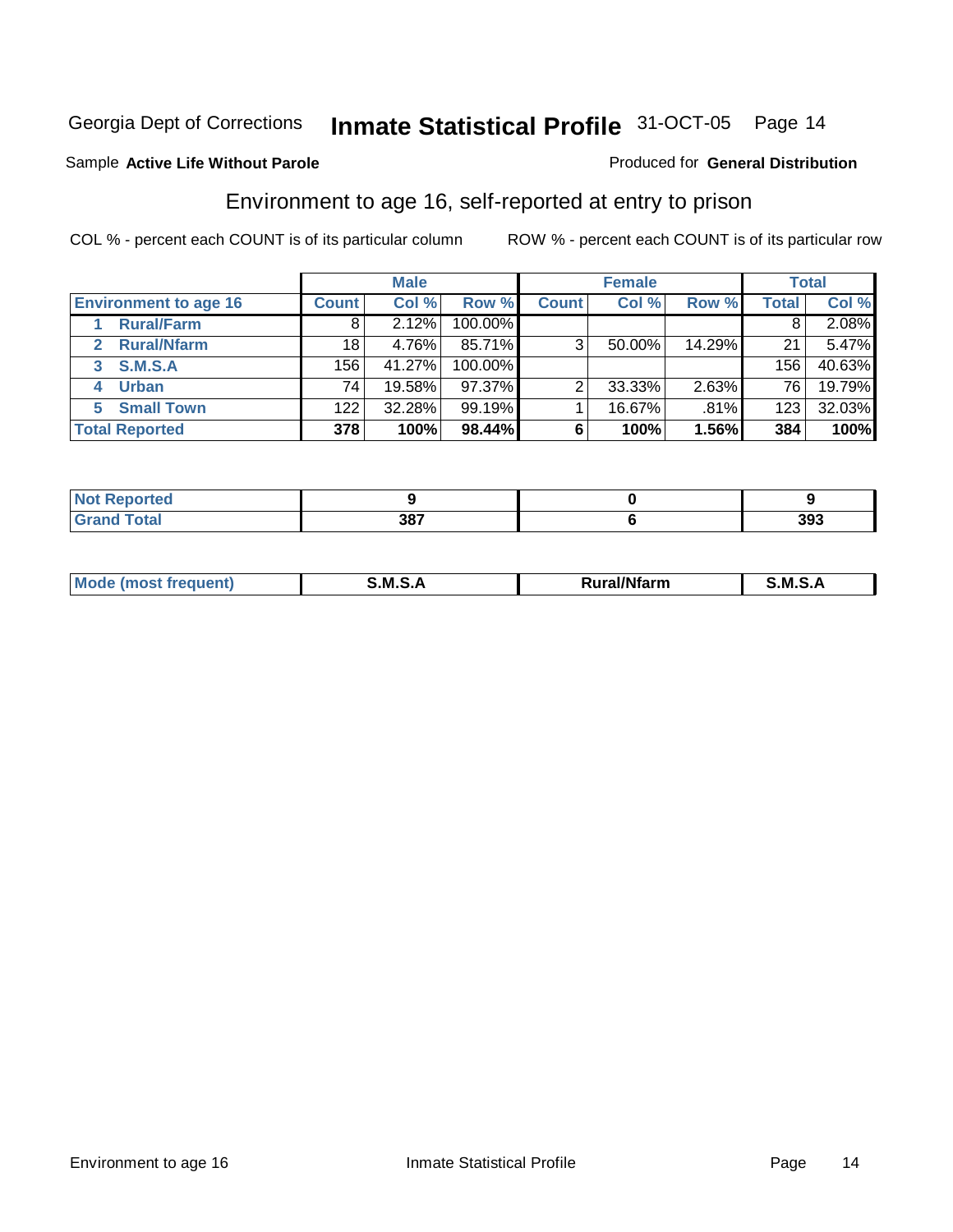### Sample **Active Life Without Parole**

#### Produced for **General Distribution**

### Guardian status to age 16, self-reported at entry to prison

|                                  |                 | <b>Male</b> |         |              | <b>Female</b> |          |              | <b>Total</b> |
|----------------------------------|-----------------|-------------|---------|--------------|---------------|----------|--------------|--------------|
| <b>Guardian Status To Age 16</b> | <b>Count</b>    | Col %       | Row %   | <b>Count</b> | Col %         | Row %    | <b>Total</b> | Col %        |
| 2 Father Only                    | 9               | 2.43%       | 100.00% |              |               |          | 9            | 2.39%        |
| 3 Ftr Mtr Hd                     | 29 <sub>1</sub> | 7.84%       | 100.00% |              |               |          | 29           | 7.71%        |
| <b>4 Mother Only</b>             | 148             | 40.00%      | 99.33%  |              | 16.67%        | .67%     | 149          | 39.63%       |
| 5 Mtr Ftr Hd                     | 129             | 34.86%      | 96.99%  | 4            | 66.67%        | $3.01\%$ | 133          | 35.37%       |
| <b>6 Oth Female</b>              | 13              | 3.51%       | 100.00% |              |               |          | 13           | 3.46%        |
| <b>7 Oth Male</b>                | 2               | .54%        | 100.00% |              |               |          | 2            | .53%         |
| 8 Step-Parnts                    | 11              | 2.97%       | 100.00% |              |               |          | 11           | 2.93%        |
| 9 Foster Home                    | 7               | 1.89%       | 100.00% |              |               |          |              | 1.86%        |
| <b>10 Grand Prnts</b>            | 22              | 5.95%       | 95.65%  |              | 16.67%        | 4.35%    | 23           | 6.12%        |
| <b>Total Reported</b>            | 370             | 100%        | 98.4%   | 6            | 100%          | 1.6%     | 376          | 100%         |

| $\sim$ $-$ |            |     |
|------------|------------|-----|
|            | າດ7<br>JL. | 393 |

| <b>Mod</b> | <b>Mother</b><br>Onlv | Hc<br>. <u>.</u><br>Mtr | Only |
|------------|-----------------------|-------------------------|------|
|            |                       |                         |      |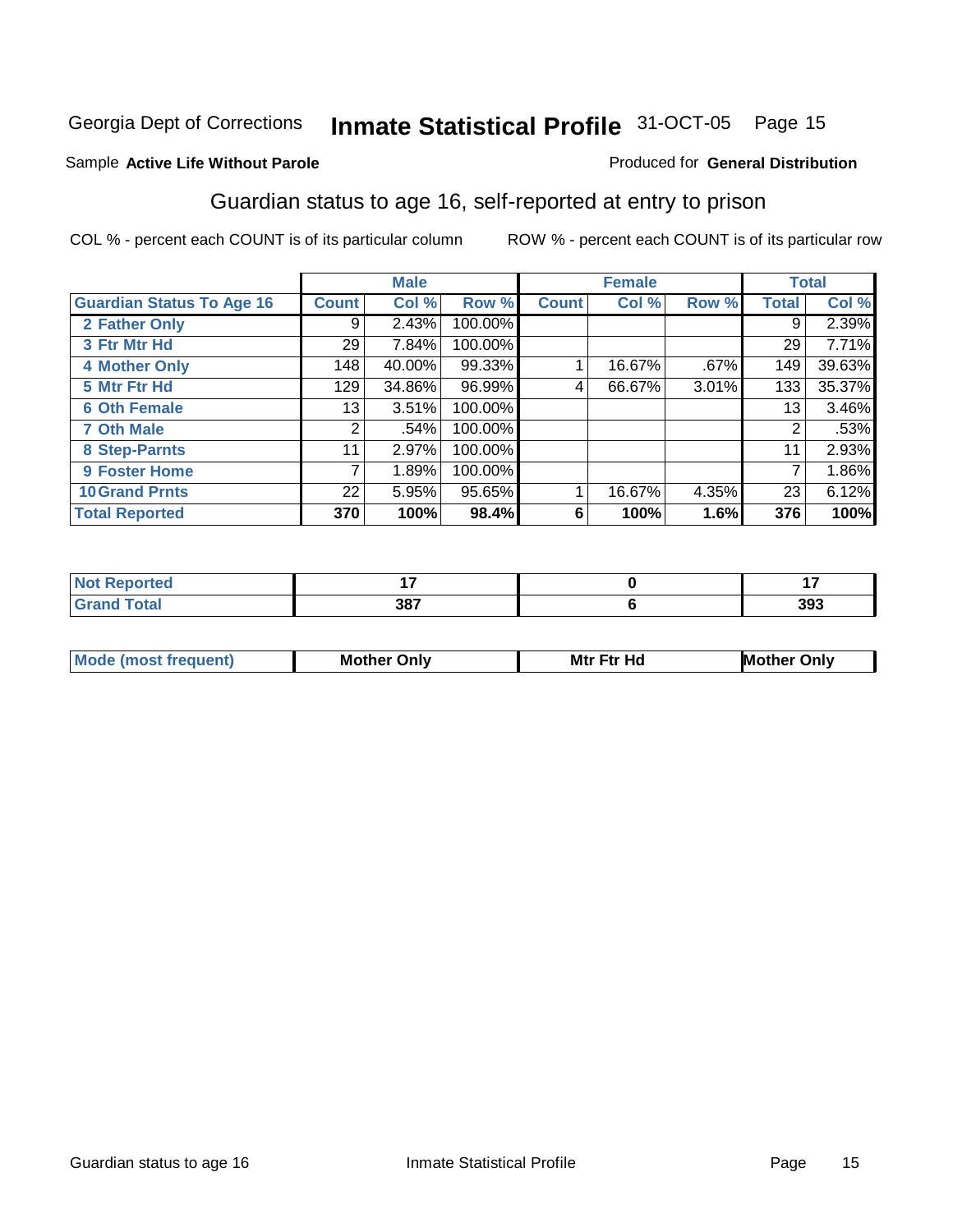#### Sample **Active Life Without Parole**

### Employment status before prison, self-reported at entry to prison

COL % - percent each COUNT is of its particular column ROW % - percent each COUNT is of its particular row

Produced for **General Distribution**

|                                  |              | <b>Male</b> |         |              | <b>Female</b> |       |              | <b>Total</b> |
|----------------------------------|--------------|-------------|---------|--------------|---------------|-------|--------------|--------------|
| <b>Employment Status</b>         | <b>Count</b> | Col %       | Row %   | <b>Count</b> | Col %         | Row % | <b>Total</b> | Col %        |
| <b>Full Time</b>                 | 198          | 56.57%      | 98.02%  | 4            | 80.00%        | 1.98% | 202          | 56.90%       |
| <b>Part Time</b><br>$\mathbf{2}$ | 18           | 5.14%       | 100.00% |              |               |       | 18           | 5.07%        |
| Unempl $<$ 6m<br>3               | 38           | 10.86%      | 97.44%  |              | 20.00%        | 2.56% | 39           | 10.99%       |
| Unempl > 6m<br>4                 | 56           | 16.00%      | 100.00% |              |               |       | 56           | 15.77%       |
| <b>Never Workd</b><br>5          | 24           | 6.86%       | 100.00% |              |               |       | 24           | 6.76%        |
| <b>Student</b><br>6              |              | .29%        | 100.00% |              |               |       |              | .28%         |
| <b>Incapable</b>                 | 15           | 4.29%       | 100.00% |              |               |       | 15           | 4.23%        |
| <b>Total Reported</b>            | 350          | 100%        | 98.59%  | 5            | 100%          | 1.41% | 355          | 100%         |

| <b><i>Collaboration</i></b> | ~-  | 20  |
|-----------------------------|-----|-----|
| теа                         | v.  | 90  |
| ______                      | 387 | 393 |

| Mο | - - | ne | .<br><b>Full Time</b> |
|----|-----|----|-----------------------|
|    |     |    |                       |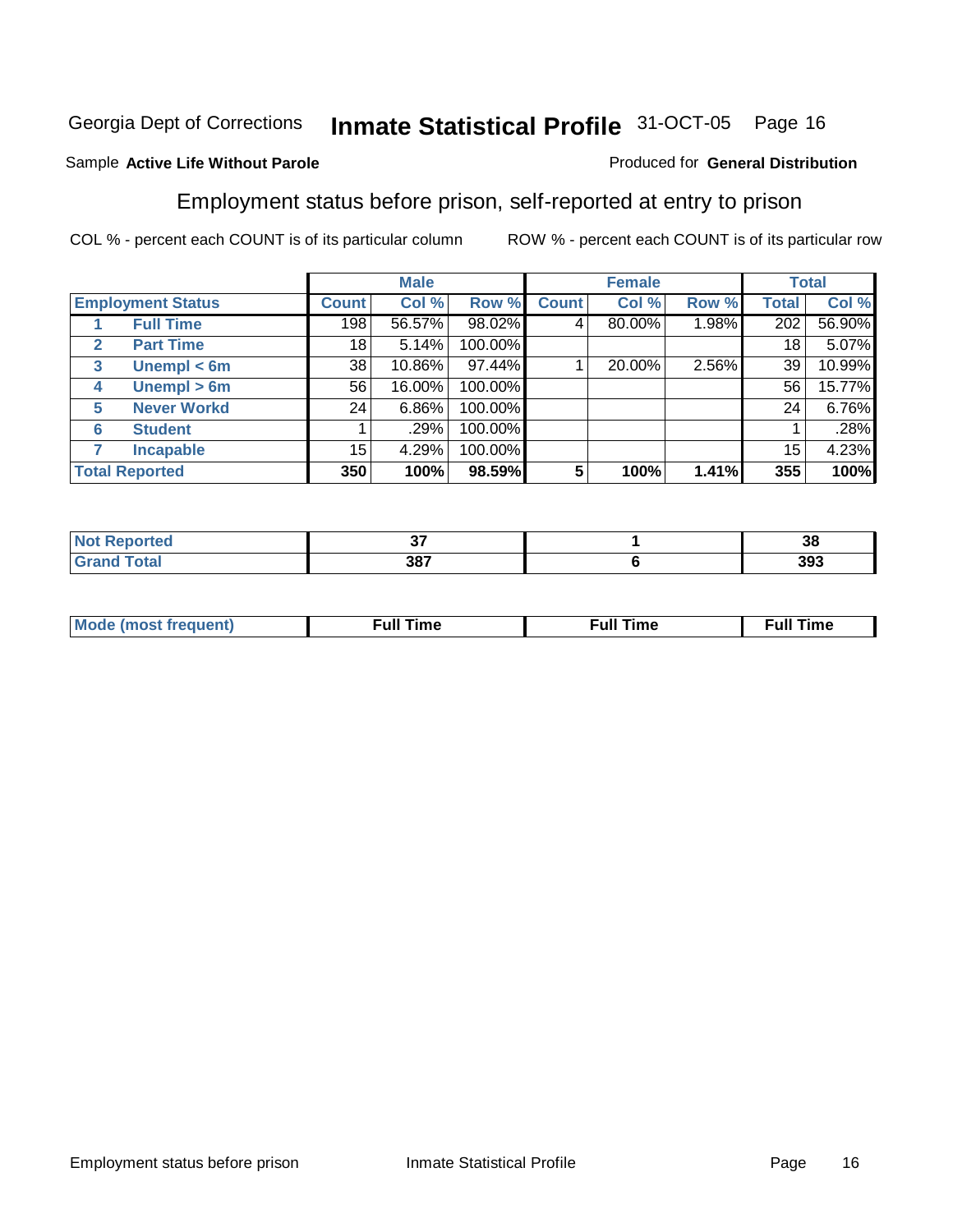| <b>Age At Admission</b> | <b>Count</b>    | Col % | Row %   | <b>Count</b> | Col %  | Row %  | <b>Total</b>    | Col % |
|-------------------------|-----------------|-------|---------|--------------|--------|--------|-----------------|-------|
| 17                      | 1               | 0.26% | 100.00% |              |        |        | 1               | 0.25% |
| 18                      | $\overline{3}$  | 0.78% | 100.00% |              |        |        | $\overline{3}$  | 0.76% |
| 19                      | 11              | 2.84% | 100.00% |              |        |        | 11              | 2.80% |
| 20                      | $\overline{6}$  | 1.55% | 85.71%  | 1            | 16.67% | 14.29% | 7               | 1.78% |
| 21                      | 14              | 3.62% | 100.00% |              |        |        | 14              | 3.56% |
| 22                      | $\overline{22}$ | 5.68% | 100.00% |              |        |        | $\overline{22}$ | 5.60% |
| 23                      | 12              | 3.10% | 100.00% |              |        |        | 12              | 3.05% |
| 24                      | 14              | 3.62% | 100.00% |              |        |        | 14              | 3.56% |
| $\overline{25}$         | 16              | 4.13% | 94.12%  | 1            | 16.67% | 5.88%  | 17              | 4.33% |
| 26                      | $\overline{15}$ | 3.88% | 100.00% |              |        |        | $\overline{15}$ | 3.82% |
| 27                      | 12              | 3.10% | 100.00% |              |        |        | 12              | 3.05% |
| 28                      | 13              | 3.36% | 100.00% |              |        |        | 13              | 3.31% |
| 29                      | 14              | 3.62% | 100.00% |              |        |        | 14              | 3.56% |
| 30                      | $\overline{12}$ | 3.10% | 100.00% |              |        |        | $\overline{12}$ | 3.05% |
| 31                      | 11              | 2.84% | 100.00% |              |        |        | 11              | 2.80% |
| 32                      | 13              | 3.36% | 92.86%  | 1            | 16.67% | 7.14%  | 14              | 3.56% |
| 33                      | 12              | 3.10% | 100.00% |              |        |        | 12              | 3.05% |
| 34                      | $\overline{7}$  | 1.81% | 100.00% |              |        |        | $\overline{7}$  | 1.78% |
| 35                      | 15              | 3.88% | 100.00% |              |        |        | 15              | 3.82% |
| 36                      | 17              | 4.39% | 100.00% |              |        |        | 17              | 4.33% |
| 37                      | 11              | 2.84% | 100.00% |              |        |        | 11              | 2.80% |
| 38                      | 13              | 3.36% | 100.00% |              |        |        | $\overline{13}$ | 3.31% |
| 39                      | 12              | 3.10% | 100.00% |              |        |        | 12              | 3.05% |
| 40                      | $\overline{7}$  | 1.81% | 100.00% |              |        |        | $\overline{7}$  | 1.78% |
| 41                      | 18              | 4.65% | 100.00% |              |        |        | 18              | 4.58% |
| 42                      | 11              | 2.84% | 100.00% |              |        |        | $\overline{11}$ | 2.80% |
| 43                      | 8               | 2.07% | 100.00% |              |        |        | 8               | 2.04% |
| 44                      | 6               | 1.55% | 85.71%  | 1            | 16.67% | 14.29% | 7               | 1.78% |
| 45                      | 9               | 2.33% | 100.00% |              |        |        | 9               | 2.29% |
| 46                      | $\overline{6}$  | 1.55% | 85.71%  | 1            | 16.67% | 14.29% | 7               | 1.78% |
| 47                      | $\overline{3}$  | 0.78% | 100.00% |              |        |        | $\overline{3}$  | 0.76% |
| 48                      | $\overline{7}$  | 1.81% | 87.50%  | 1            | 16.67% | 12.50% | $\overline{8}$  | 2.04% |
| 49                      | $\overline{10}$ | 2.58% | 100.00% |              |        |        | $\overline{10}$ | 2.54% |
| 50                      | $\overline{2}$  | 0.52% | 100.00% |              |        |        | $\overline{2}$  | 0.51% |
| 51                      | $\overline{3}$  | 0.78% | 100.00% |              |        |        | $\overline{3}$  | 0.76% |
| $\overline{52}$         | $\overline{6}$  | 1.55% | 100.00% |              |        |        | 6               | 1.53% |
| 53                      | 1               | 0.26% | 100.00% |              |        |        | 1               | 0.25% |
| 54                      | 1               | 0.26% | 100.00% |              |        |        | 1               | 0.25% |
| 56                      | 3               | 0.78% | 100.00% |              |        |        | $\overline{3}$  | 0.76% |
| $\overline{57}$         | $\overline{3}$  | 0.78% | 100.00% |              |        |        | $\overline{3}$  | 0.76% |

Age at admission

COL % - percent each COUNT is of its particular column ROW % - percent each COUNT is of its particular row

**Male**

#### Sample **Active Life Without Parole**

Produced for **General Distribution**

**Female Total**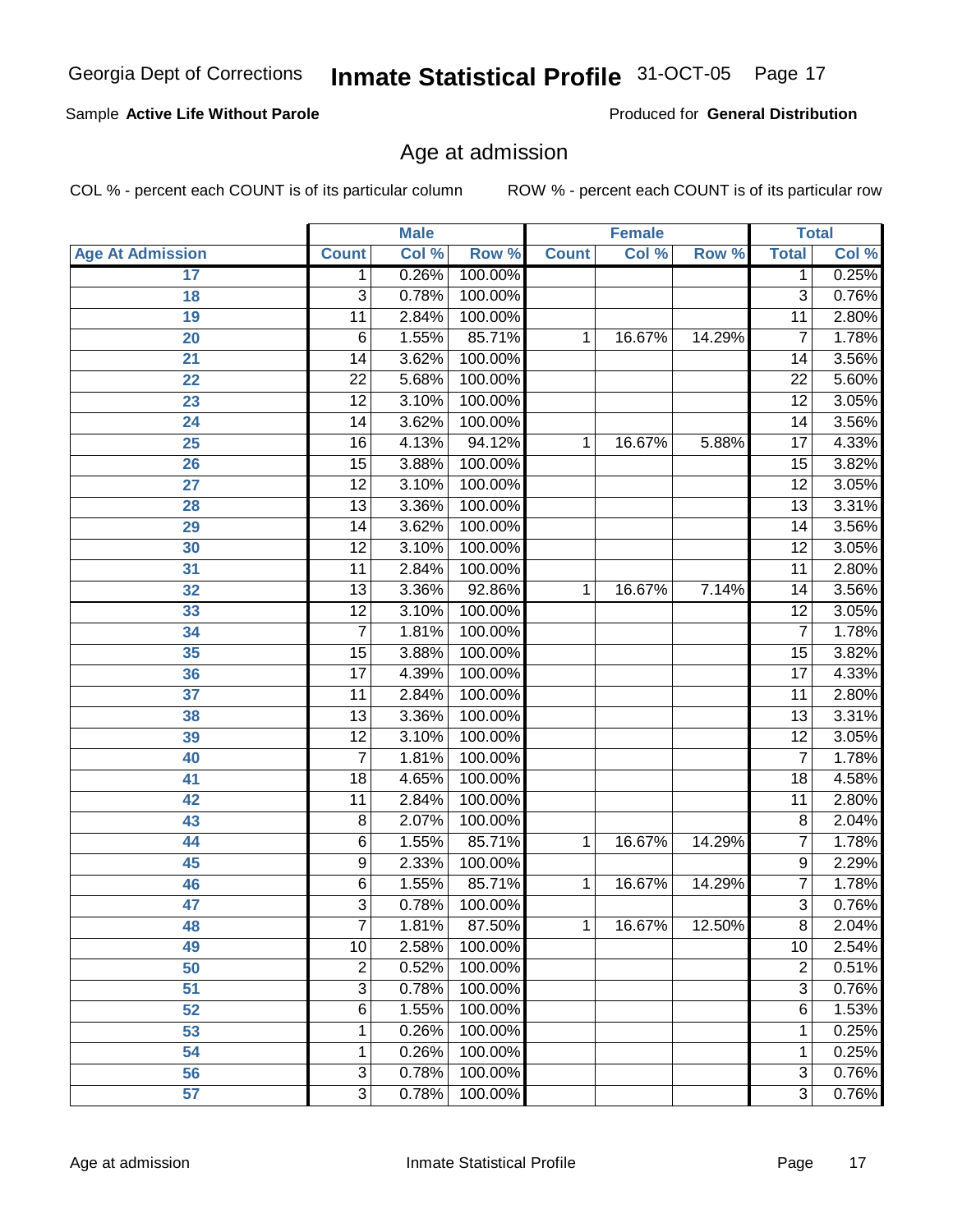### Sample **Active Life Without Parole**

Produced for **General Distribution**

### Age at admission

|                         |              | <b>Male</b> |         |              | <b>Female</b> |       |       | <b>Total</b> |
|-------------------------|--------------|-------------|---------|--------------|---------------|-------|-------|--------------|
| <b>Age At Admission</b> | <b>Count</b> | Col %       | Row %   | <b>Count</b> | Col %         | Row % | Total | Col %        |
| 58                      |              | 0.52%       | 100.00% |              |               |       | ົ     | 0.51%        |
| 63                      |              | 0.26%       | 100.00% |              |               |       |       | 0.25%        |
| 64                      |              | 0.52%       | 100.00% |              |               |       |       | 0.51%        |
| 65                      |              | 0.26%       | 100.00% |              |               |       |       | 0.25%        |
| 66                      |              | 0.26%       | 100.00% |              |               |       |       | 0.25%        |
| <b>Total Reported</b>   | 387          | 100%        | 98.47%  | 6            | 100%          | 1.53% | 393   | 100%         |

| ≺eportea<br>--<br>$\sim$ |             |     |
|--------------------------|-------------|-----|
| _____                    | 207<br>JU I | 393 |

| <b>Mean</b><br>(average) | 33.89 | 35.83 | 33.92    |
|--------------------------|-------|-------|----------|
| Median (middle)          | ິ     | 38    | າາ<br>აა |
| Mode<br>(most frequent)  | - -   | 20    | …<br>LL  |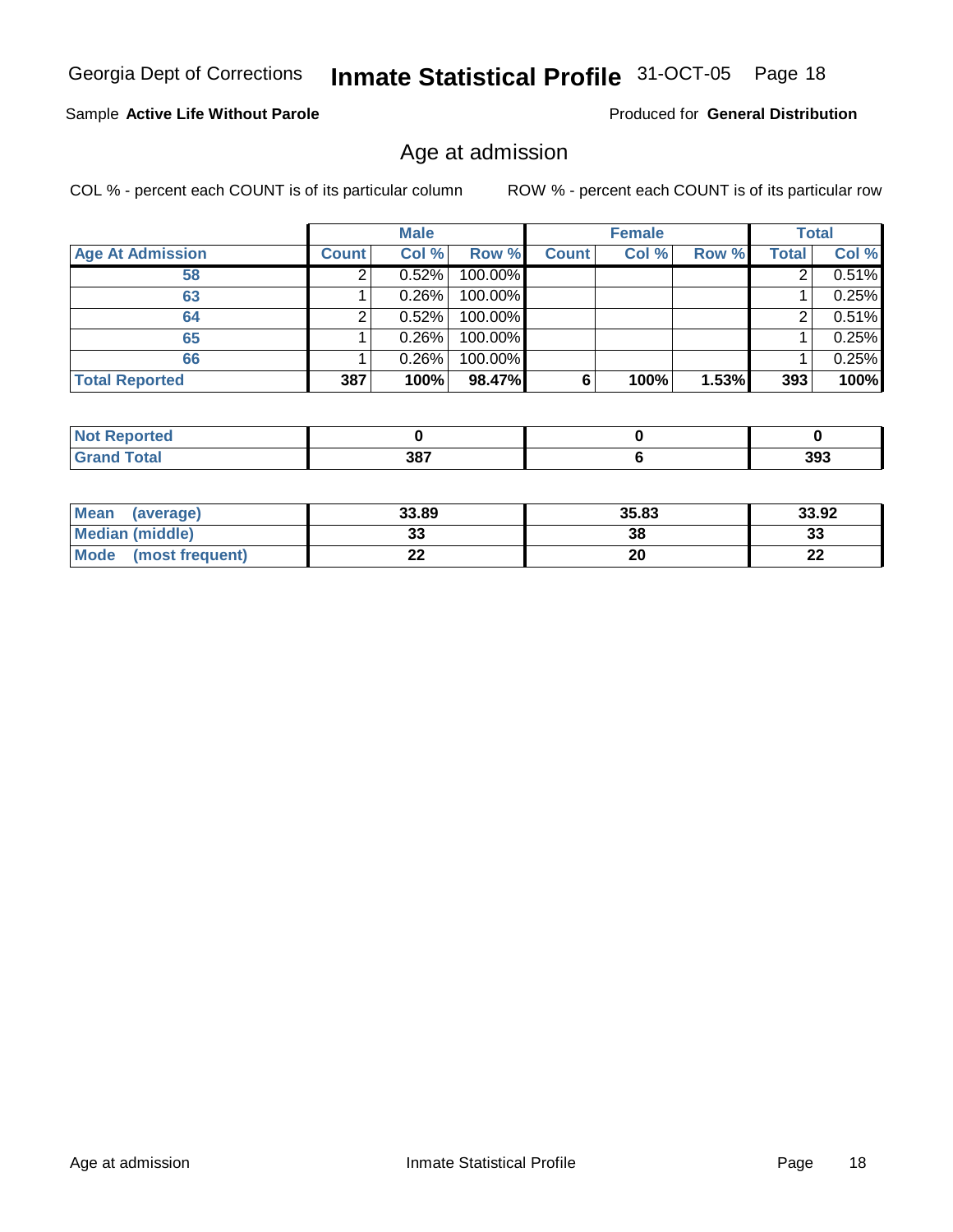### Sample **Active Life Without Parole**

Produced for **General Distribution**

### Age at release

|                       |              | Male  |       |              | <b>Female</b> |       | <b>Total</b> |          |
|-----------------------|--------------|-------|-------|--------------|---------------|-------|--------------|----------|
| <b>Age At Release</b> | <b>Count</b> | Col % | Row % | <b>Count</b> | Col %         | Row % | <b>Total</b> | $Col \%$ |
| <b>Total Reported</b> |              |       |       |              |               |       |              |          |

| <b>Still Active</b> | 387 | 393 |
|---------------------|-----|-----|
| <b>Not Reported</b> |     |     |
| <b>Grand Total</b>  | 387 | 393 |

| <b>Mean</b><br>(average) | N/A | N/A | N/A |
|--------------------------|-----|-----|-----|
| <b>Median (middle)</b>   | N/A | N/A | N/A |
| Mode (most frequent)     | N/A | N/A | N/A |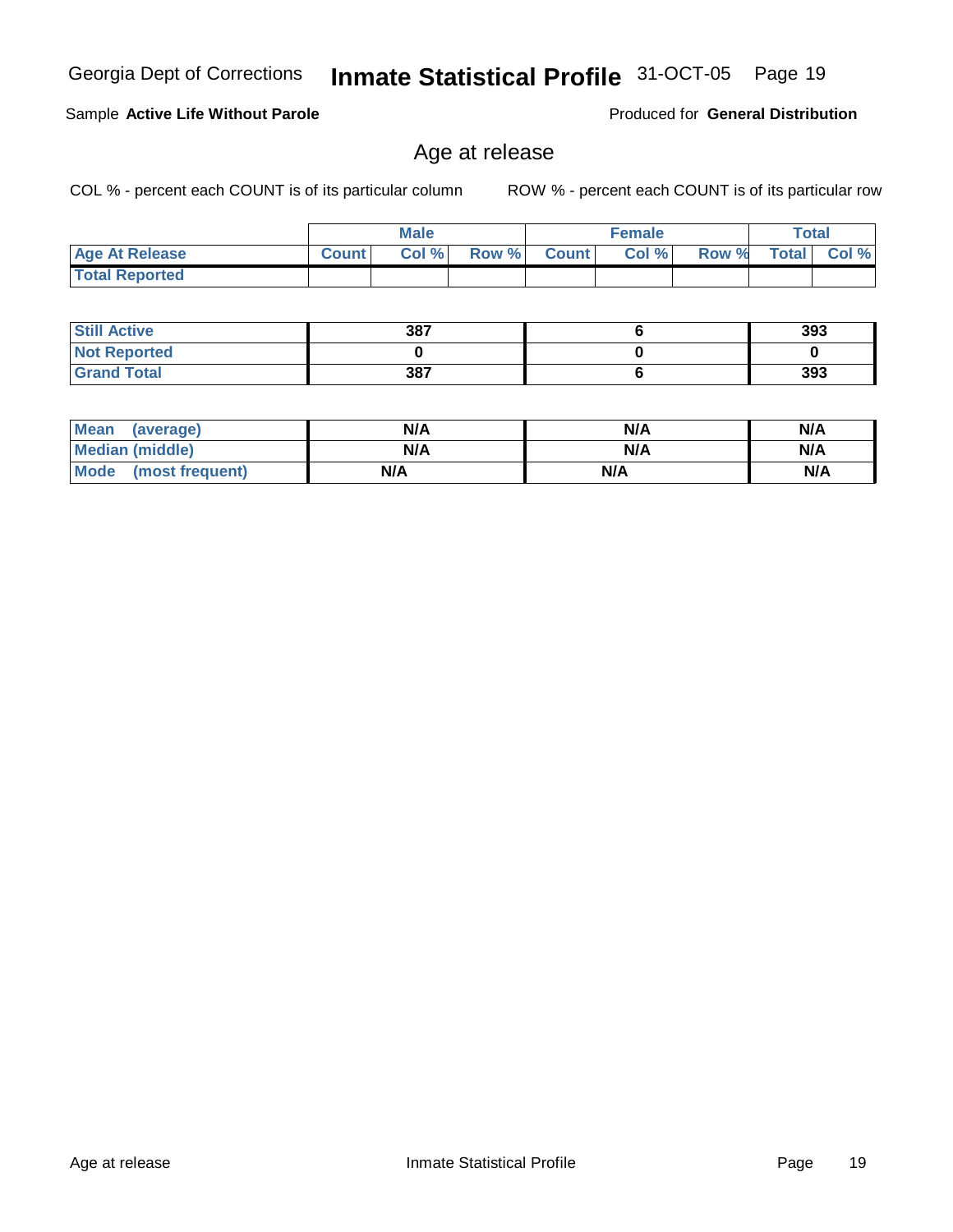### Sample **Active Life Without Parole**

Produced for **General Distribution**

### Height, measured at entry to prison

|                       |                | <b>Male</b> |         |                | <b>Female</b> |        | <b>Total</b>   |        |
|-----------------------|----------------|-------------|---------|----------------|---------------|--------|----------------|--------|
| <b>Height</b>         | <b>Count</b>   | Col %       | Row %   | <b>Count</b>   | Col %         | Row %  | <b>Total</b>   | Col %  |
| 5'01''                | 1              | 0.26%       | 100.00% |                |               |        | 1              | 0.25%  |
| 5'02"                 | $\overline{3}$ | 0.78%       | 100.00% |                |               |        | 3              | 0.76%  |
| 5'03"                 | $\mathbf 2$    | 0.52%       | 50.00%  | $\overline{2}$ | 33.33%        | 50.00% | 4              | 1.02%  |
| 5'04"                 | 4              | 1.03%       | 80.00%  | 1              | 16.67%        | 20.00% | 5              | 1.27%  |
| 5'05"                 | 13             | 3.36%       | 92.86%  | 1              | 16.67%        | 7.14%  | 14             | 3.56%  |
| 5'06"                 | 28             | 7.24%       | 100.00% |                |               |        | 28             | 7.12%  |
| 5'07''                | 28             | 7.24%       | 96.55%  | 1              | 16.67%        | 3.45%  | 29             | 7.38%  |
| 5'08"                 | 39             | 10.08%      | 97.50%  | 1              | 16.67%        | 2.50%  | 40             | 10.18% |
| 5'09''                | 45             | 11.63%      | 100.00% |                |               |        | 45             | 11.45% |
| 5'10''                | 47             | 12.14%      | 100.00% |                |               |        | 47             | 11.96% |
| 5'11''                | 54             | 13.95%      | 100.00% |                |               |        | 54             | 13.74% |
| 6'00"                 | 45             | 11.63%      | 100.00% |                |               |        | 45             | 11.45% |
| 6'01"                 | 31             | 8.01%       | 100.00% |                |               |        | 31             | 7.89%  |
| 6'02"                 | 16             | 4.13%       | 100.00% |                |               |        | 16             | 4.07%  |
| 6'03"                 | 16             | 4.13%       | 100.00% |                |               |        | 16             | 4.07%  |
| 6'04"                 | 8              | 2.07%       | 100.00% |                |               |        | 8              | 2.04%  |
| 6'05''                | 4              | 1.03%       | 100.00% |                |               |        | 4              | 1.02%  |
| 6'06"                 | $\overline{2}$ | 0.52%       | 100.00% |                |               |        | $\overline{2}$ | 0.51%  |
| Seven feet +          | 1              | 0.26%       | 100.00% |                |               |        | 1              | 0.25%  |
| <b>Total Reported</b> | 387            | 100%        | 98.47%  | 6              | 100%          | 1.53%  | 393            | 100%   |

| <b>orted</b><br>'N ( |     |     |
|----------------------|-----|-----|
| <b>Total</b>         | 387 | 393 |

| Mean<br>(average)       | 5'10" | 5'05" | 5'10"        |
|-------------------------|-------|-------|--------------|
| Median (middle)         | 5'10" |       | 5'10''       |
| Mode<br>(most frequent) | 5'11" | 5'03" | <b>5'44"</b> |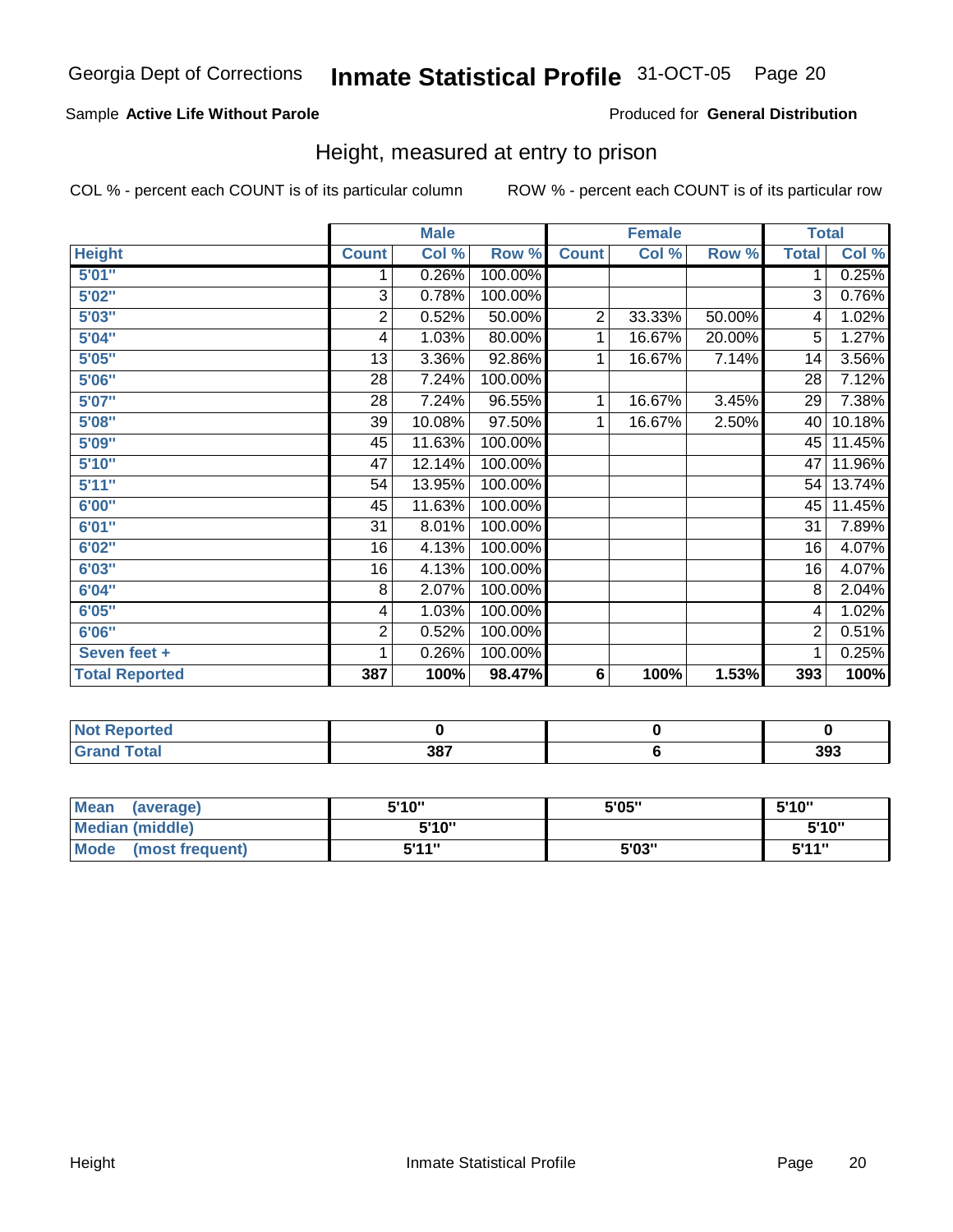### Sample **Active Life Without Parole**

Produced for **General Distribution**

### Weight, measured at entry to prison

|                       |                 | <b>Male</b> |         |              | <b>Female</b> |        | <b>Total</b>    |        |
|-----------------------|-----------------|-------------|---------|--------------|---------------|--------|-----------------|--------|
| Weight                | <b>Count</b>    | Col %       | Row %   | <b>Count</b> | Col %         | Row %  | <b>Total</b>    | Col %  |
| 100 - 109 pounds      | 1               | 0.26%       | 100.00% |              |               |        | 1.              | 0.25%  |
| 110 - 119 pounds      | 1               | 0.26%       | 50.00%  | 1            | 16.67%        | 50.00% | $\overline{2}$  | 0.51%  |
| 120 - 129 pounds      | 5               | 1.29%       | 83.33%  | 1            | 16.67%        | 16.67% | 6               | 1.53%  |
| 130 - 139 pounds      | 10              | 2.58%       | 100.00% |              |               |        | 10              | 2.54%  |
| 140 - 149 pounds      | $\overline{22}$ | 5.68%       | 100.00% |              |               |        | $\overline{22}$ | 5.60%  |
| 150 - 159 pounds      | 30              | 7.75%       | 96.77%  | 1            | 16.67%        | 3.23%  | $\overline{31}$ | 7.89%  |
| 160 - 169 pounds      | 54              | 13.95%      | 96.43%  | 2            | 33.33%        | 3.57%  | 56              | 14.25% |
| 170 - 179 pounds      | 53              | 13.70%      | 98.15%  | 1            | 16.67%        | 1.85%  | 54              | 13.74% |
| 180 - 189 pounds      | 53              | 13.70%      | 100.00% |              |               |        | 53              | 13.49% |
| 190 - 199 pounds      | 34              | 8.79%       | 100.00% |              |               |        | $\overline{34}$ | 8.65%  |
| 200 - 209 pounds      | $\overline{29}$ | 7.49%       | 100.00% |              |               |        | 29              | 7.38%  |
| 210 - 219 pounds      | 30              | 7.75%       | 100.00% |              |               |        | 30              | 7.63%  |
| 220 - 229 pounds      | $\overline{23}$ | 5.94%       | 100.00% |              |               |        | $\overline{23}$ | 5.85%  |
| 230 - 239 pounds      | 10              | 2.58%       | 100.00% |              |               |        | $\overline{10}$ | 2.54%  |
| 240 - 249 pounds      | 8               | 2.07%       | 100.00% |              |               |        | 8               | 2.04%  |
| 250 - 259 pounds      | $\overline{4}$  | 1.03%       | 100.00% |              |               |        | 4               | 1.02%  |
| 260 - 269 pounds      | 10              | 2.58%       | 100.00% |              |               |        | $\overline{10}$ | 2.54%  |
| 270 - 279 pounds      | $\overline{2}$  | 0.52%       | 100.00% |              |               |        | 2               | 0.51%  |
| 280 - 289 pounds      | 3               | 0.78%       | 100.00% |              |               |        | 3               | 0.76%  |
| 290 - 299 pounds      | 1               | 0.26%       | 100.00% |              |               |        | 1               | 0.25%  |
| 310 - 319 pounds      | $\overline{2}$  | 0.52%       | 100.00% |              |               |        | $\overline{2}$  | 0.51%  |
| 400 pounds and over   | $\overline{2}$  | 0.52%       | 100.00% |              |               |        | $\overline{2}$  | 0.51%  |
| <b>Total Reported</b> | 387             | 100%        | 98.47%  | 6            | 100%          | 1.53%  | 393             | 100%   |

| Reported          |            |     |
|-------------------|------------|-----|
| <b>Total</b><br>. | 207<br>וטנ | 393 |

| <b>Mean</b><br>(average) | 189 | 149   | 189 |
|--------------------------|-----|-------|-----|
| <b>Median (middle)</b>   | 183 | 159.5 | 182 |
| Mode<br>(most frequent)  | 160 | 110   | 160 |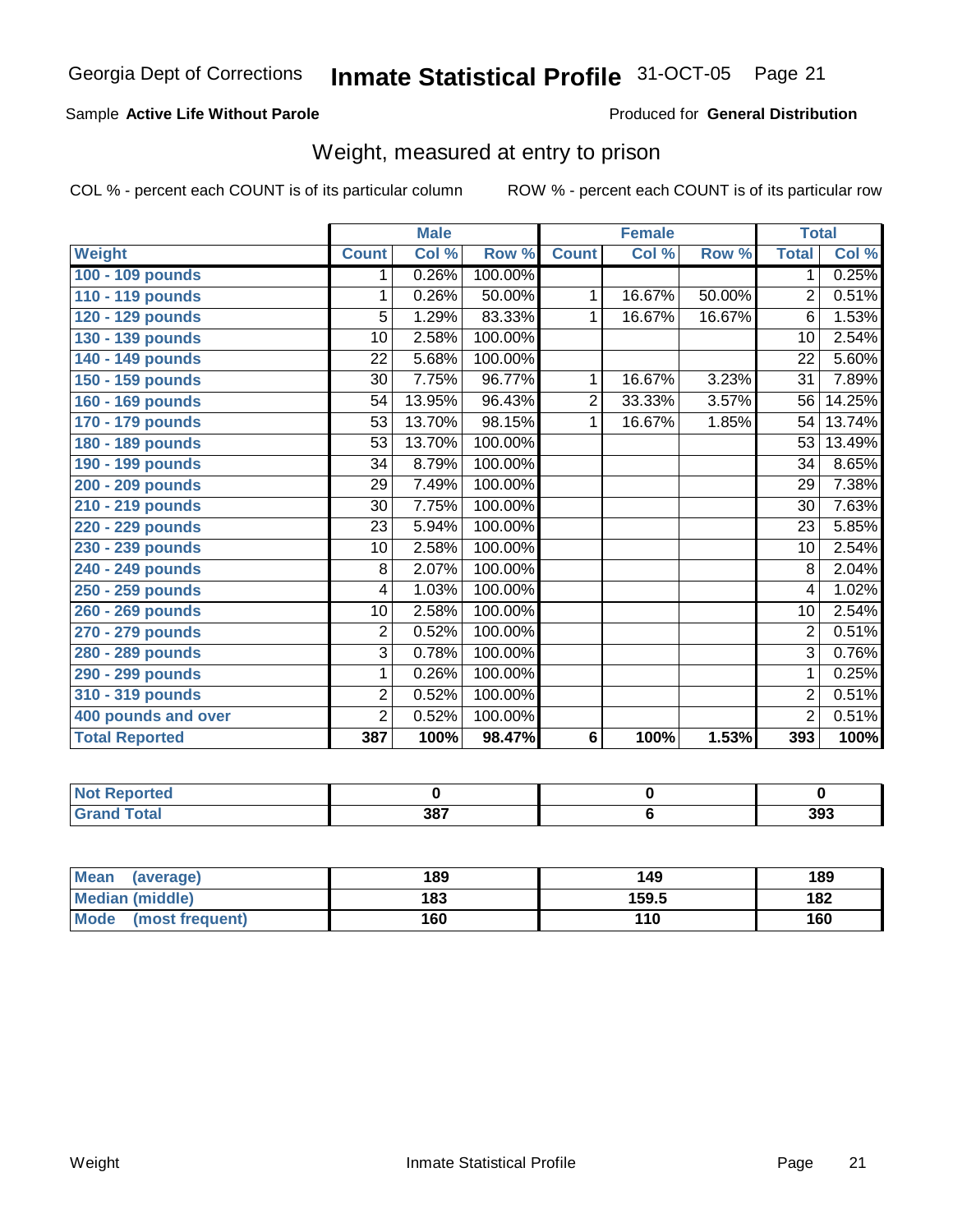#### Sample **Active Life Without Parole**

#### Produced for **General Distribution**

### Type of admission to prison

|              |                             |                 | <b>Male</b> |                    |   | <b>Female</b> |          |              | <b>Total</b> |
|--------------|-----------------------------|-----------------|-------------|--------------------|---|---------------|----------|--------------|--------------|
|              | <b>Type of Admission</b>    | Count           | Col %       | <b>Row % Count</b> |   | Col %         | Row %    | <b>Total</b> | Col %        |
|              | <b>Committed From Court</b> | 107             | 27.65%      | 97.27%             | 3 | 50.00%        | 2.73%    | 110          | 27.99%       |
| $\mathbf{3}$ | <b>Parole Rev/New Sent</b>  | 32              | 8.27%       | 100.00%            |   |               |          | 32           | 8.14%        |
| 4            | <b>Par Rev/No New Sent</b>  | 5.              | 1.29%       | 100.00%            |   |               |          | 5            | 1.27%        |
| 6            | <b>Prob Viol/Partial</b>    | 3               | .78%        | 100.00%            |   |               |          | 3            | .76%         |
| 9            | <b>Prob Rev/Remainder</b>   | 10 <sup>1</sup> | 2.58%       | 100.00%            |   |               |          | 10           | 2.54%        |
| 10           | <b>New Sent/Par Rev Pnd</b> |                 | .26%        | 100.00%            |   |               |          |              | .25%         |
| 11           | <b>Life W/O Parole</b>      | 228             | 58.91%      | 98.70%             | 3 | 50.00%        | $1.30\%$ | 231          | 58.78%       |
| 30           | <b>Par Rev/Rsn Unknown</b>  |                 | .26%        | 100.00%            |   |               |          |              | .25%         |
|              | <b>Total Reported</b>       | 387             | 100%        | 98.47%             | 6 | 100%          | 1.53%    | 393          | 100%         |

| rreo                  |          |     |
|-----------------------|----------|-----|
| $f = 4 \pi r$<br>υιαι | າດ<br>JΟ | 393 |

| <b>Mode (most frequent)</b> | f W/O Par | <b>Court Cmmt</b> | `W/O Par |
|-----------------------------|-----------|-------------------|----------|
|                             |           |                   |          |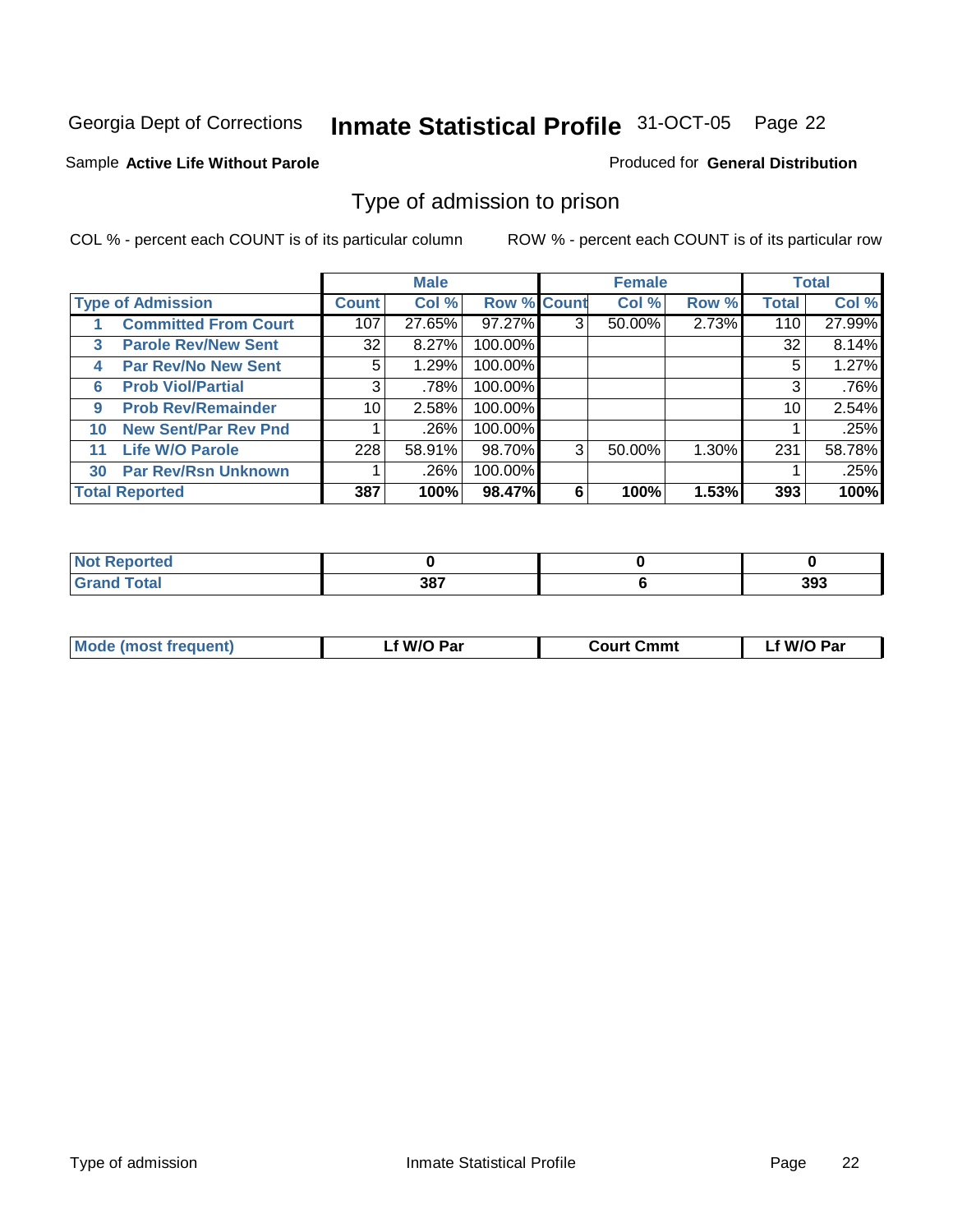#### Sample **Active Life Without Parole**

#### Produced for **General Distribution**

### Current / last security status

|                        |              | <b>Male</b> |                    |   | <b>Female</b> |          |       | <b>Total</b> |
|------------------------|--------------|-------------|--------------------|---|---------------|----------|-------|--------------|
| <b>Security Status</b> | <b>Count</b> | Col %       | <b>Row % Count</b> |   | Col %         | Row %    | Total | Col %        |
| 4 Medium               | 36           | 9.40%       | $100.00\%$         |   | .00%          |          | 36    | 9.25%        |
| 5 Close                | 325          | 84.86%      | 98.19%             | 6 | 100.00%       | $1.81\%$ | 331   | 85.09%       |
| 6 Maximum              | 22           | 5.74%       | 100.00%            |   | .00%          |          | 22    | 5.66%        |
| <b>Total Reported</b>  | 383          | 100%        | 98.46%             | 6 | 100%          | $1.54\%$ | 389   | 100%         |

| <b>Still being diagnosed</b> |     |     |
|------------------------------|-----|-----|
| <b>Not Reported</b>          |     |     |
| <b>Grand Total</b>           | 387 | 393 |

| <b>Mode (most frequent)</b> | <b>Slose</b> : | ∵lose | Close |  |
|-----------------------------|----------------|-------|-------|--|
|                             |                |       |       |  |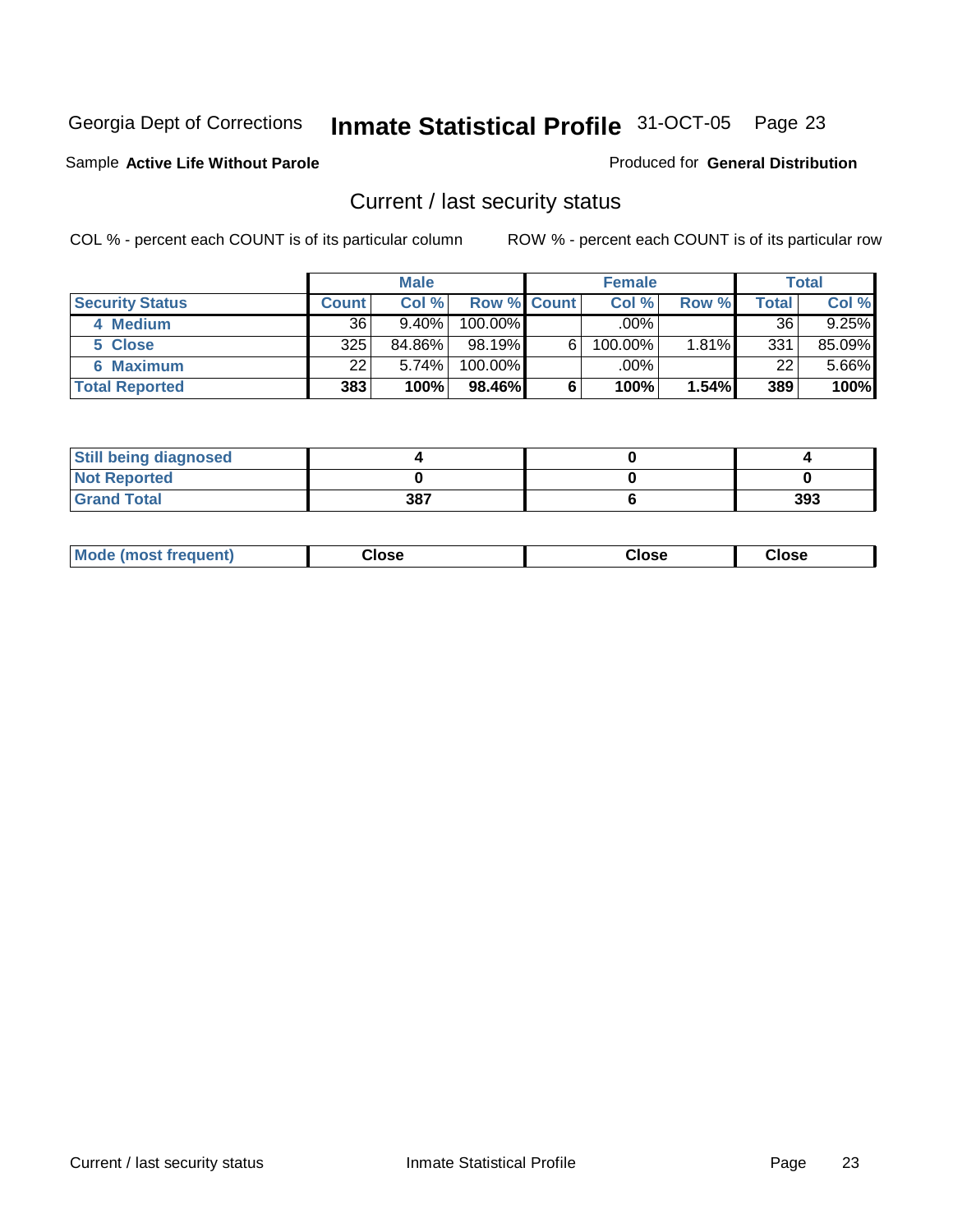#### Sample **Active Life Without Parole**

#### Produced for **General Distribution**

### Current / last type of institution

|                            |              | <b>Male</b> |                    |    | <b>Female</b> |          |       | Total                 |
|----------------------------|--------------|-------------|--------------------|----|---------------|----------|-------|-----------------------|
| <b>Type of Institution</b> | <b>Count</b> | Col %       | <b>Row % Count</b> |    | Col %         | Row %    | Total | Col %                 |
| <b>State Prison</b>        | 387          | $100.00\%$  | 98.47%             | 61 | $100.00\%$    | $1.53\%$ | 393   | $100.\overline{00\%}$ |
| <b>Total Rported</b>       | 387          | 100%        | 98.47%             |    | $100\%$       | 1.53%    | 393   | 100%                  |

| <b>Reported</b><br>'N (<br>. |                   |     |
|------------------------------|-------------------|-----|
| <b>ota</b>                   | 287<br><b>JOI</b> | 393 |

|  | <b>Mode (most frequent)</b> | <b>State Prison</b> | <b>State Prison</b> | <b>State Prison</b> |
|--|-----------------------------|---------------------|---------------------|---------------------|
|--|-----------------------------|---------------------|---------------------|---------------------|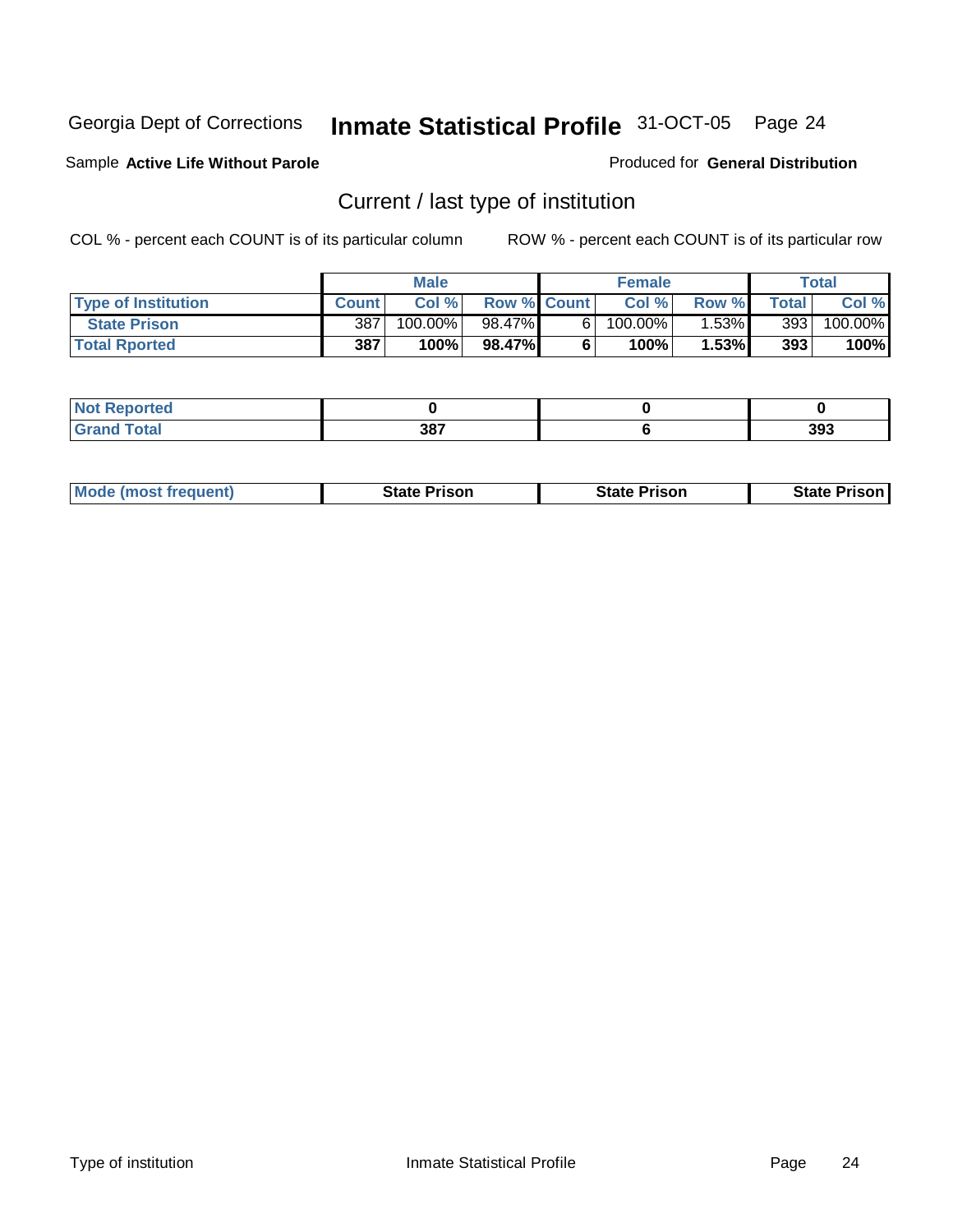#### Sample **Active Life Without Parole**

#### Produced for **General Distribution**

### Institution type - transitional centers

|                                                | <b>Male</b> |                    | <b>Female</b> |                    | <b>Total</b> |
|------------------------------------------------|-------------|--------------------|---------------|--------------------|--------------|
| <b>Institution Type - Trans. Centers Count</b> | Col %       | <b>Row % Count</b> | Col%          | <b>Row % Total</b> | Col %        |
| <b>Total Rported</b>                           |             |                    |               |                    |              |

| <b>Not Reported</b> |  |  |
|---------------------|--|--|
| <b>Total</b><br>r.  |  |  |

| <b>Mode (most frequent)</b> | <b>Null</b> | <b>Null</b> | <b>Null</b> |
|-----------------------------|-------------|-------------|-------------|
|                             |             |             |             |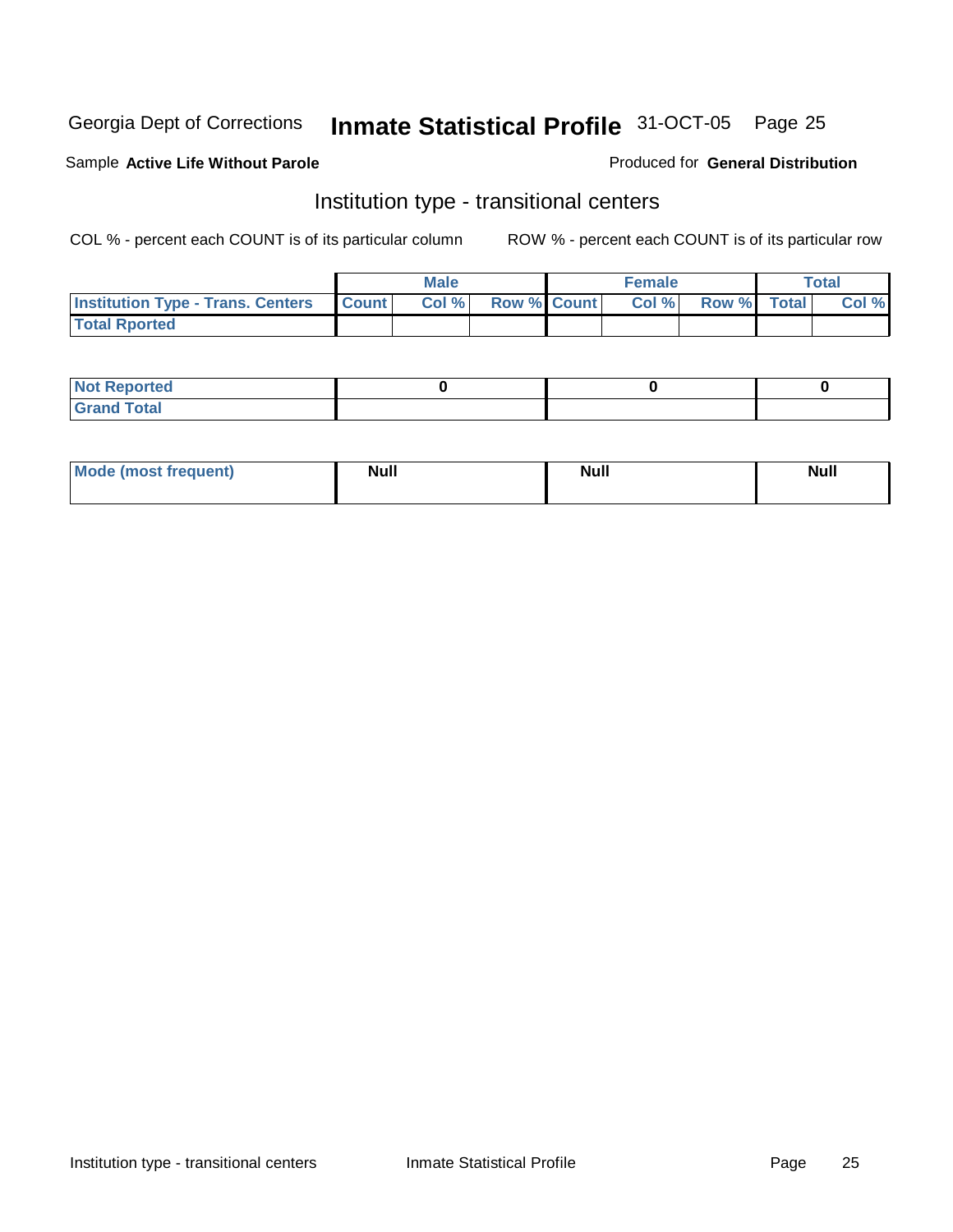#### Sample **Active Life Without Parole**

#### Produced for **General Distribution**

### Institution type - mental hospitals

|                                                    | Male  |                    | <b>Female</b> |                   | Total |
|----------------------------------------------------|-------|--------------------|---------------|-------------------|-------|
| <b>Institution Type - Mental Hospitals Count  </b> | Col % | <b>Row % Count</b> |               | Col % Row % Total | Col % |
| <b>Total Rported</b>                               |       |                    |               |                   |       |

| <b>Not Reported</b> |  |  |
|---------------------|--|--|
| <b>Total</b><br>r.  |  |  |

| Mode (most frequent) | <b>Null</b> | <b>Null</b> | <b>Null</b> |
|----------------------|-------------|-------------|-------------|
|                      |             |             |             |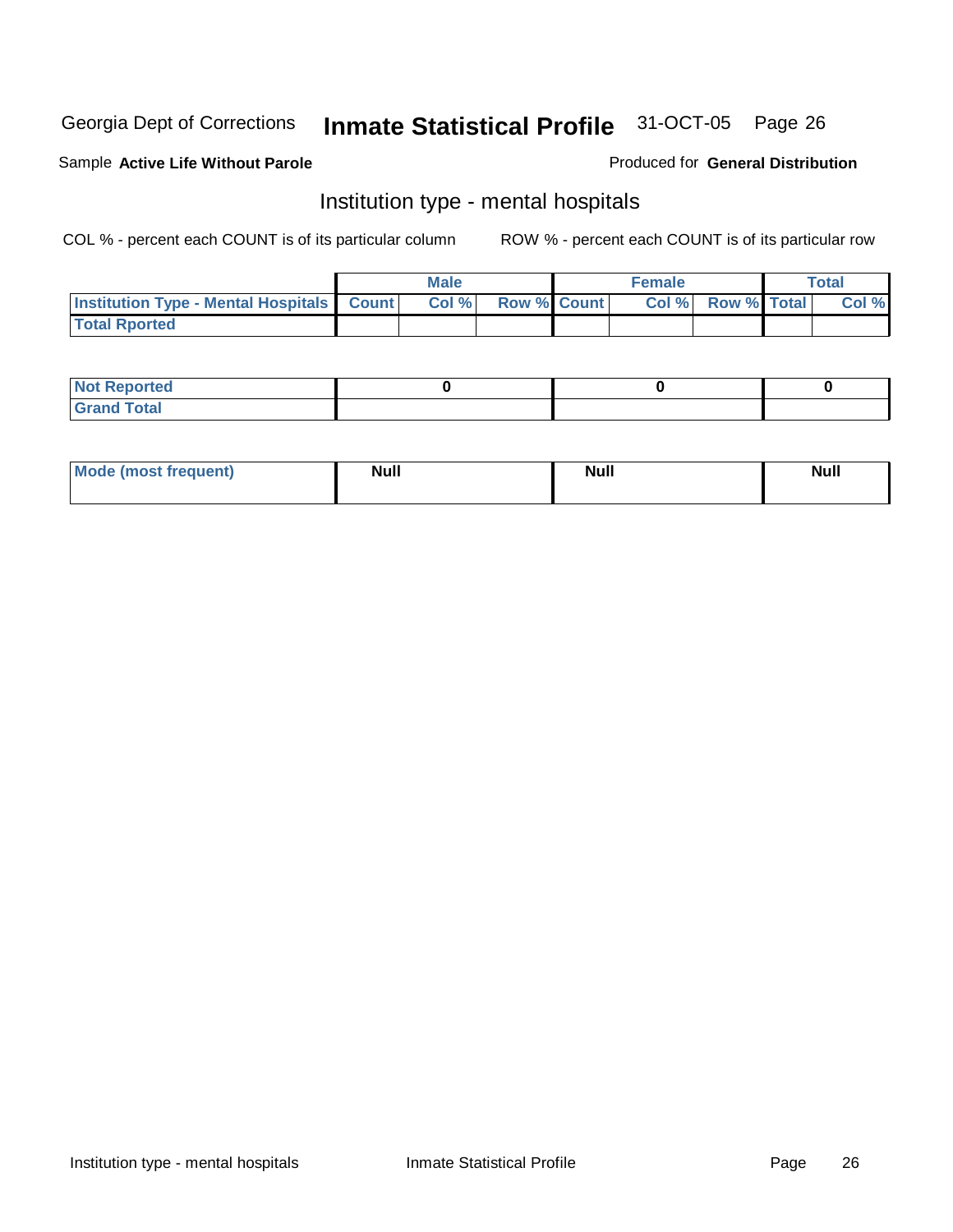#### Sample **Active Life Without Parole**

#### Produced for **General Distribution**

### Institution type - county prisons

|                                                    | <b>Male</b> |  | <b>Female</b>     |       |         | $\tau$ otal |
|----------------------------------------------------|-------------|--|-------------------|-------|---------|-------------|
| <b>Institution Type - County Prisons   Count  </b> | Col %       |  | Row % Count Col % | Row % | Total i | Col %       |
| <b>Total Rported</b>                               |             |  |                   |       |         |             |

| <b>Not Reported</b>                                     |  |  |
|---------------------------------------------------------|--|--|
| <b>Total</b><br><b>Grat</b><br>$\sim$ . $\sim$ . $\sim$ |  |  |

| <b>Mode (most frequent)</b> | Null | Null | <b>Null</b> |
|-----------------------------|------|------|-------------|
|                             |      |      |             |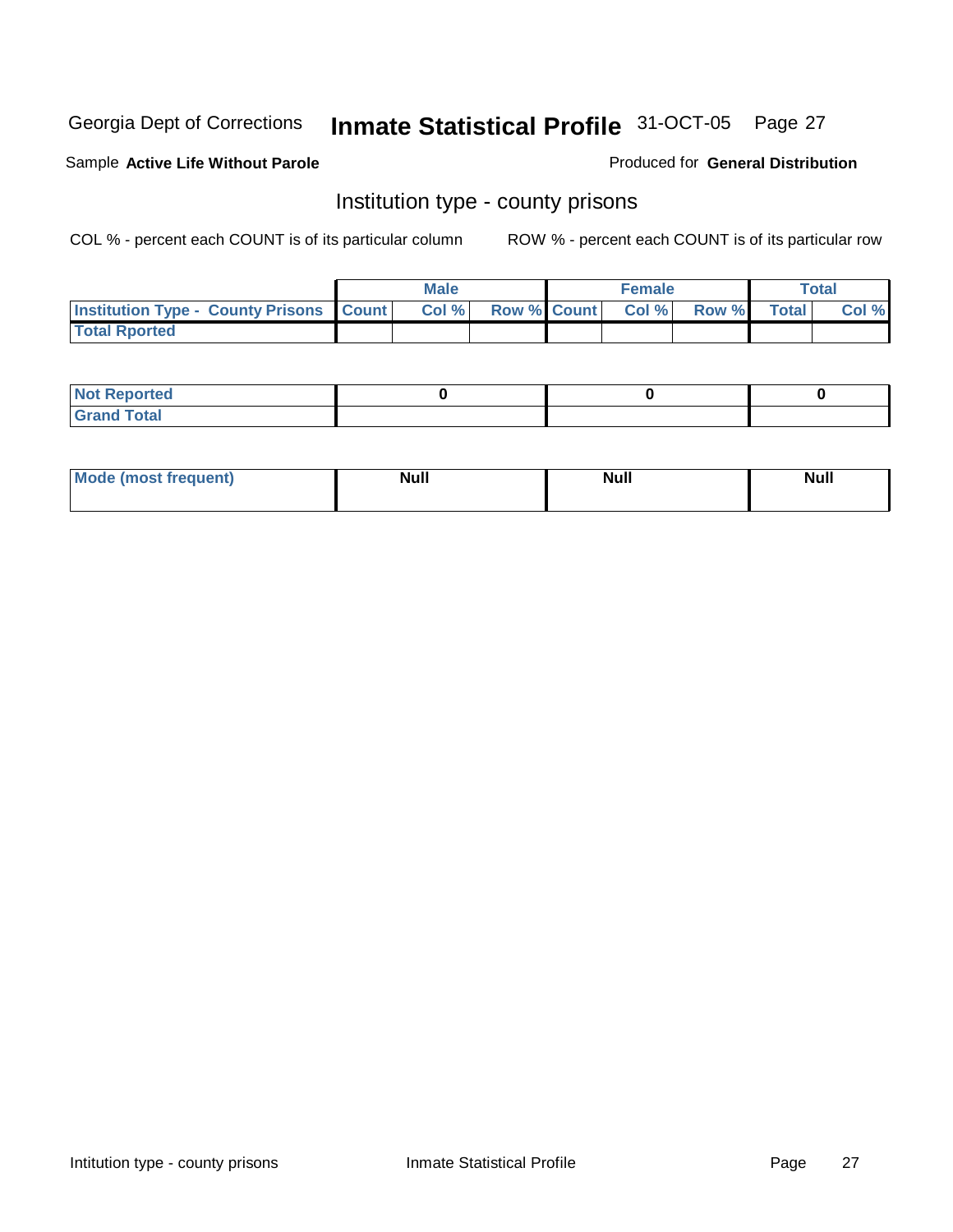#### Sample **Active Life Without Parole**

#### Produced for **General Distribution**

### Institution type - state prisons

|     |                                         |                | <b>Male</b> |         |                | <b>Female</b> |         | <b>Total</b>   |        |
|-----|-----------------------------------------|----------------|-------------|---------|----------------|---------------|---------|----------------|--------|
|     | <b>Institution Type - State Prisons</b> | <b>Count</b>   | Col %       | Row %   | <b>Count</b>   | Col %         | Row %   | <b>Total</b>   | Col %  |
| 508 | <b>Arrendale State Prison</b>           |                |             |         | $\overline{2}$ | 33.33%        | 100.00% | 2              | .51%   |
| 532 | <b>Augusta State Med.</b>               | 16             | 4.13%       | 100.00% |                |               |         | 16             | 4.07%  |
|     | <b>Prison</b>                           |                |             |         |                |               |         |                |        |
| 553 | <b>Baldwin State Prison</b>             | 2              | .52%        | 100.00% |                |               |         | $\overline{2}$ | .51%   |
| 547 | <b>Calhoun State Prison</b>             | $\overline{2}$ | .52%        | 100.00% |                |               |         | 2              | .51%   |
| 523 | <b>Coastal State Prison</b>             | 6              | 1.55%       | 100.00% |                |               |         | 6              | 1.53%  |
| 521 | <b>Ga Diag &amp; Class Pris</b>         | 4              | 1.03%       | 100.00% |                |               |         | 4              | 1.02%  |
| 522 | <b>Ga Diag &amp; Class Pris-</b>        | 1              | .26%        | 100.00% |                |               |         | 1              | .25%   |
|     | <b>Perm</b>                             |                |             |         |                |               |         |                |        |
| 517 | <b>Ga State Prison</b>                  | 61             | 15.76%      | 100.00% |                |               |         | 61             | 15.52% |
| 541 | <b>Hancock State Prison</b>             | 31             | 8.01%       | 100.00% |                |               |         | 31             | 7.89%  |
| 540 | <b>Hays State Prison</b>                | 27             | 6.98%       | 100.00% |                |               |         | 27             | 6.87%  |
| 549 | <b>Macon State Prison</b>               | 62             | 16.02%      | 100.00% |                |               |         | 62             | 15.78% |
| 519 | <b>Men'S State Prison</b>               |                | .26%        | 100.00% |                |               |         |                | .25%   |
| 554 | <b>Metro State Prison (W)</b>           |                |             |         | 1              | 16.67%        | 100.00% | 1              | .25%   |
| 505 | <b>Phillips State Prison</b>            | 17             | 4.39%       | 100.00% |                |               |         | 17             | 4.33%  |
| 557 | <b>Pulaski State Prison (W)</b>         |                |             |         | 3              | 50.00%        | 100.00% | 3              | .76%   |
| 550 | <b>Smith State Prison</b>               | 34             | 8.79%       | 100.00% |                |               |         | 34             | 8.65%  |
| 542 | <b>Telfair State Prison</b>             | 55             | 14.21%      | 100.00% |                |               |         | 55             | 13.99% |
| 537 | <b>Valdosta State Prison</b>            | 31             | 8.01%       | 100.00% |                |               |         | 31             | 7.89%  |
| 501 | <b>Ware State Prison</b>                | 31             | 8.01%       | 100.00% |                |               |         | 31             | 7.89%  |
| 552 | <b>Washington Sp</b>                    | 6              | 1.55%       | 100.00% |                |               |         | 6              | 1.53%  |
|     | <b>Total Rported</b>                    | 387            | 100%        | 98.47%  | 6              | 100%          | 1.53%   | 393            | 100%   |

| .∢eported            |            |     |
|----------------------|------------|-----|
| <b>Total</b><br>Cror | 207<br>oo, | 393 |

| Mode (most frequent) | <b>1549 Macon State Prison</b> | 557 Pulaski State Prison (W) 549 Macon State | Prison |
|----------------------|--------------------------------|----------------------------------------------|--------|
|----------------------|--------------------------------|----------------------------------------------|--------|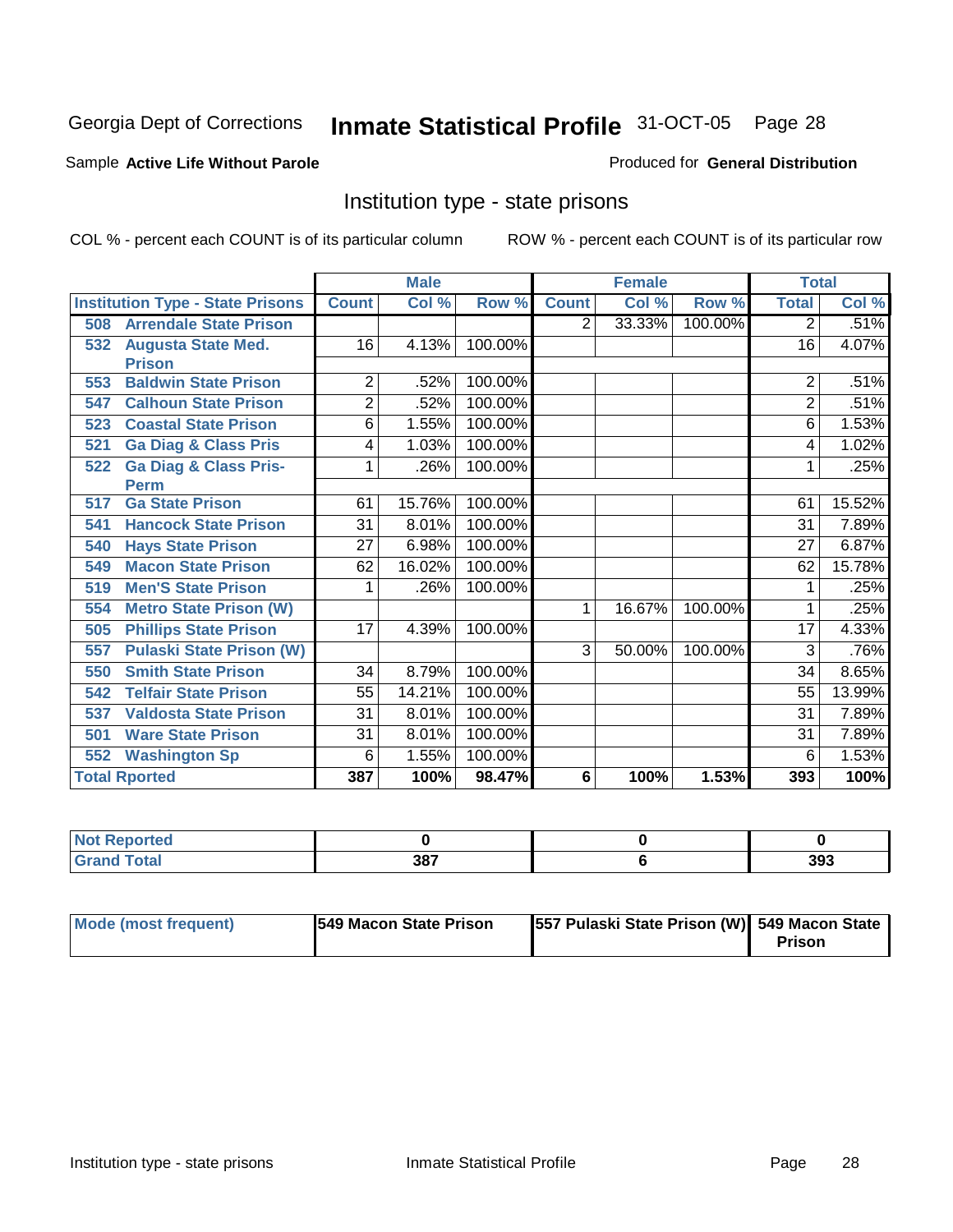#### Sample **Active Life Without Parole**

#### Produced for **General Distribution**

### Institution type - private prisons

|                                                     | <b>Male</b> |                    | <b>Female</b> |                    | <b>Total</b> |
|-----------------------------------------------------|-------------|--------------------|---------------|--------------------|--------------|
| <b>Institution Type - Private Prisons   Count  </b> | Col%        | <b>Row % Count</b> | Col %         | <b>Row %</b> Total | Col %        |
| <b>Total Rported</b>                                |             |                    |               |                    |              |

| <b>Not Reported</b>           |  |  |
|-------------------------------|--|--|
| <b>Total</b><br>Gra<br>$\sim$ |  |  |

| Mode (most frequent) | <b>Null</b> | <b>Null</b> | <b>Null</b> |
|----------------------|-------------|-------------|-------------|
|                      |             |             |             |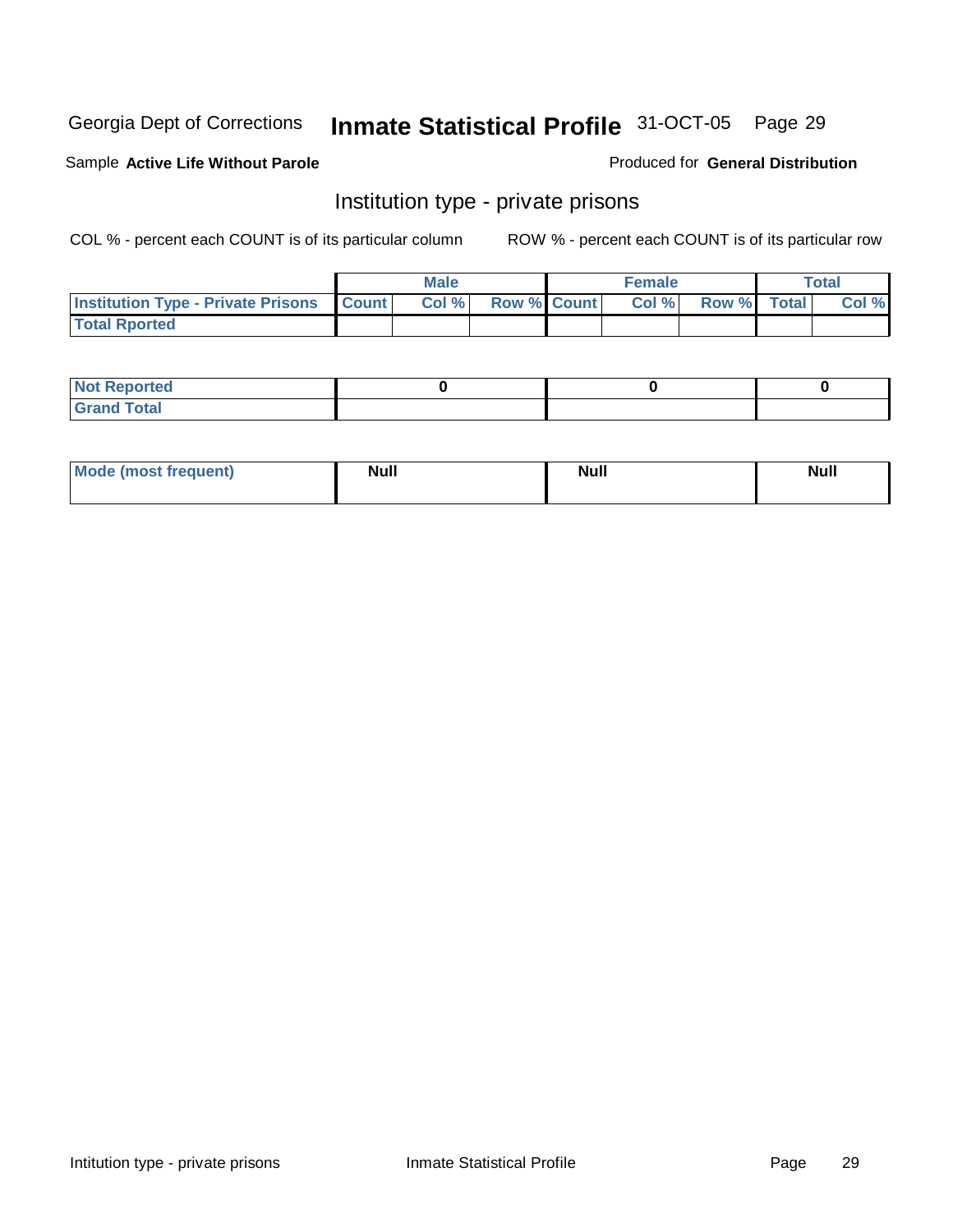Sample **Active Life Without Parole** 

Produced for **General Distribution**

### Institution type - prison annexes

|                                                   | <b>Male</b> |             | <b>Female</b> |             | <b>Total</b> |
|---------------------------------------------------|-------------|-------------|---------------|-------------|--------------|
| <b>Institution Type - Prison Annexe   Count  </b> | Col %       | Row % Count | Col %         | Row % Total | Col %        |
| <b>Total Rported</b>                              |             |             |               |             |              |

| $N$ nt R<br>Reported         |  |  |
|------------------------------|--|--|
| <b>Total</b><br><b>Grano</b> |  |  |

| Mode (most frequent) | <b>Null</b> | <b>Null</b> | <b>Null</b> |
|----------------------|-------------|-------------|-------------|
|                      |             |             |             |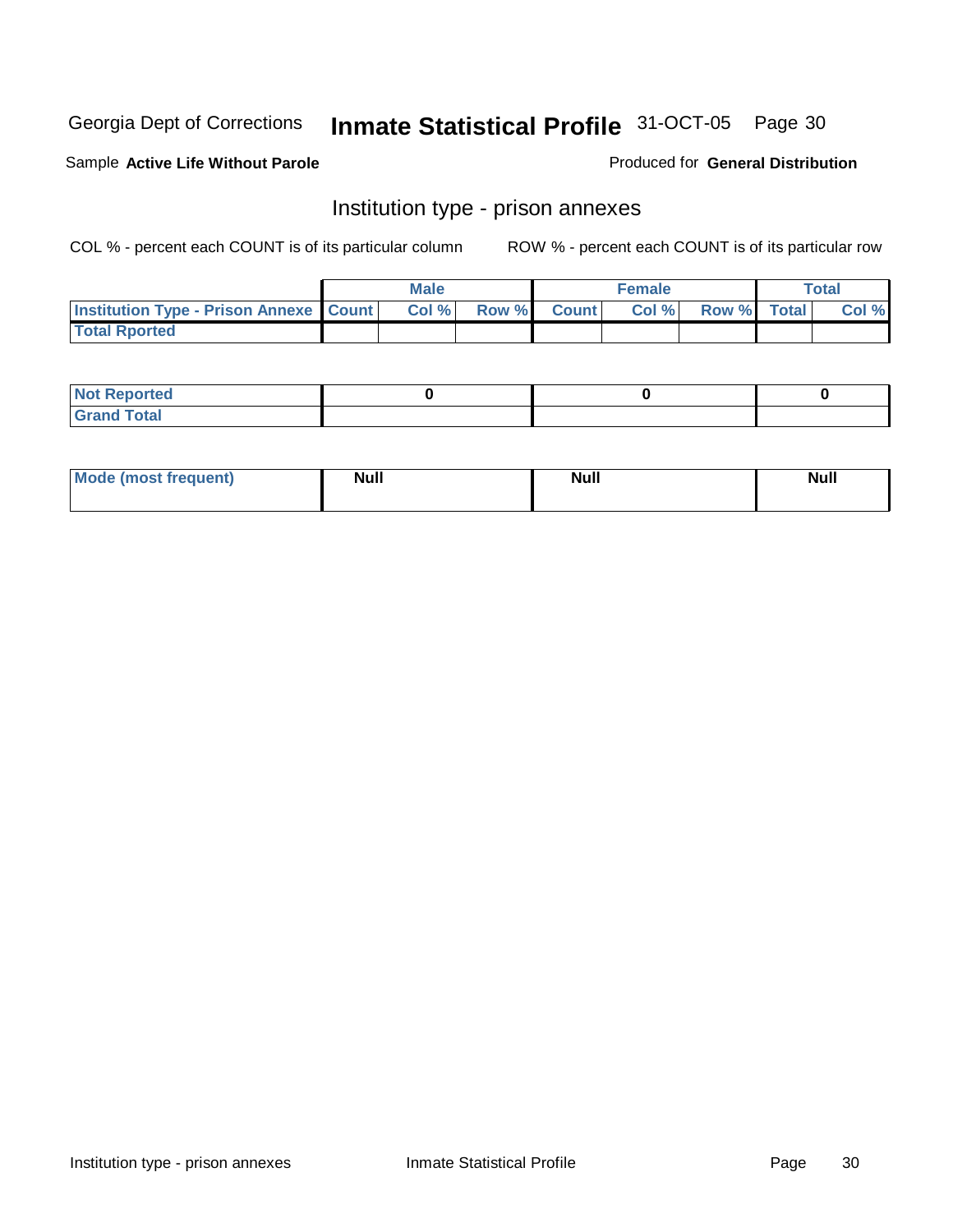#### Sample **Active Life Without Parole**

#### Produced for **General Distribution**

### Institution type - inmate boot camp

|                                      |              | <b>Male</b> |                    | Female |             | <b>Total</b> |
|--------------------------------------|--------------|-------------|--------------------|--------|-------------|--------------|
| <b>Institution Type - Boot Camps</b> | <b>Count</b> | Col %       | <b>Row % Count</b> | Col %  | Row % Total | Col %        |
| <b>Total Rported</b>                 |              |             |                    |        |             |              |

| <b>Not Reported</b>            |  |  |
|--------------------------------|--|--|
| <b>Total</b><br>C <sub>r</sub> |  |  |

| Mode (most frequent) | <b>Null</b> | <b>Null</b> | <b>Null</b> |
|----------------------|-------------|-------------|-------------|
|                      |             |             |             |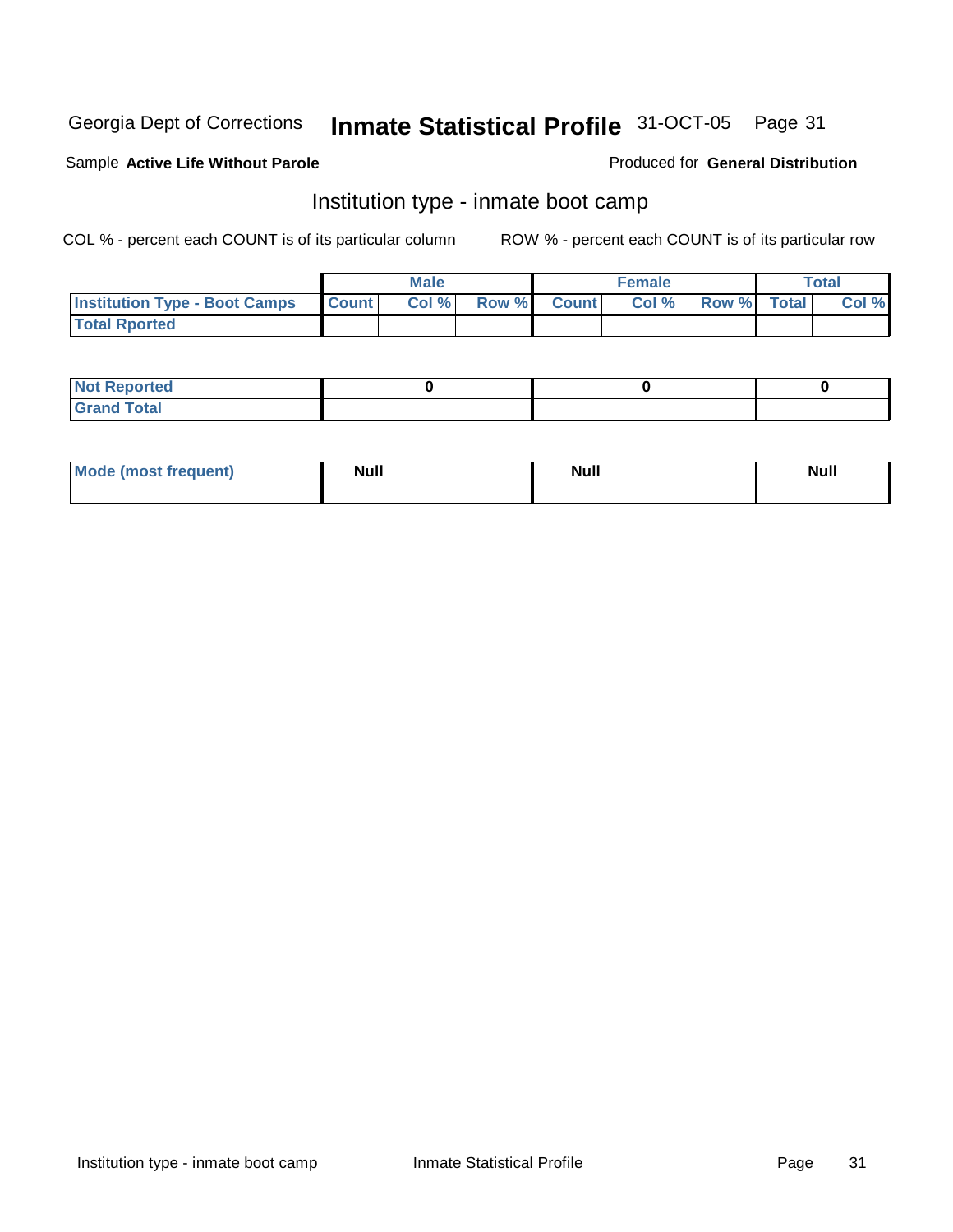#### Sample **Active Life Without Parole**

#### Produced for **General Distribution**

### Number of disciplinary reports

|                                      |              | <b>Male</b> |             |                | <b>Female</b> |          |       | <b>Total</b> |
|--------------------------------------|--------------|-------------|-------------|----------------|---------------|----------|-------|--------------|
| <b>Number of Disciplinary Report</b> | <b>Count</b> | Col %       | Row % Count |                | Col %         | Row %    | Total | Col %        |
|                                      | 88           | 22.74%      | 96.70%      | 3 <sup>1</sup> | 50.00%        | $3.30\%$ | 91    | 23.16%       |
|                                      | 51           | 13.18%      | 100.00%     |                |               |          | 51    | 12.98%       |
|                                      | 35           | 9.04%       | 97.22%      |                | 16.67%        | 2.78%    | 36    | 9.16%        |
| 3                                    | 36           | 9.30%       | 100.00%     |                |               |          | 36    | 9.16%        |
| 4                                    | 24           | 6.20%       | 100.00%     |                |               |          | 24    | 6.11%        |
| 5                                    | 18           | 4.65%       | 100.00%     |                |               |          | 18    | 4.58%        |
| <b>More Than 5</b>                   | 135          | 34.88%      | 98.54%      | 2              | 33.33%        | 1.46%    | 137   | 34.86%       |
| <b>Total Reported</b>                | 387          | 100%        | 98.47%      | 6              | 100%          | 1.53%    | 393   | 100.0%       |

| тес<br>N |     |     |
|----------|-----|-----|
|          | 387 | 393 |

| Mean (average)       | 6.34 | o.a | 6.34 |
|----------------------|------|-----|------|
| Median (middle)      |      |     |      |
| Mode (most frequent) |      |     |      |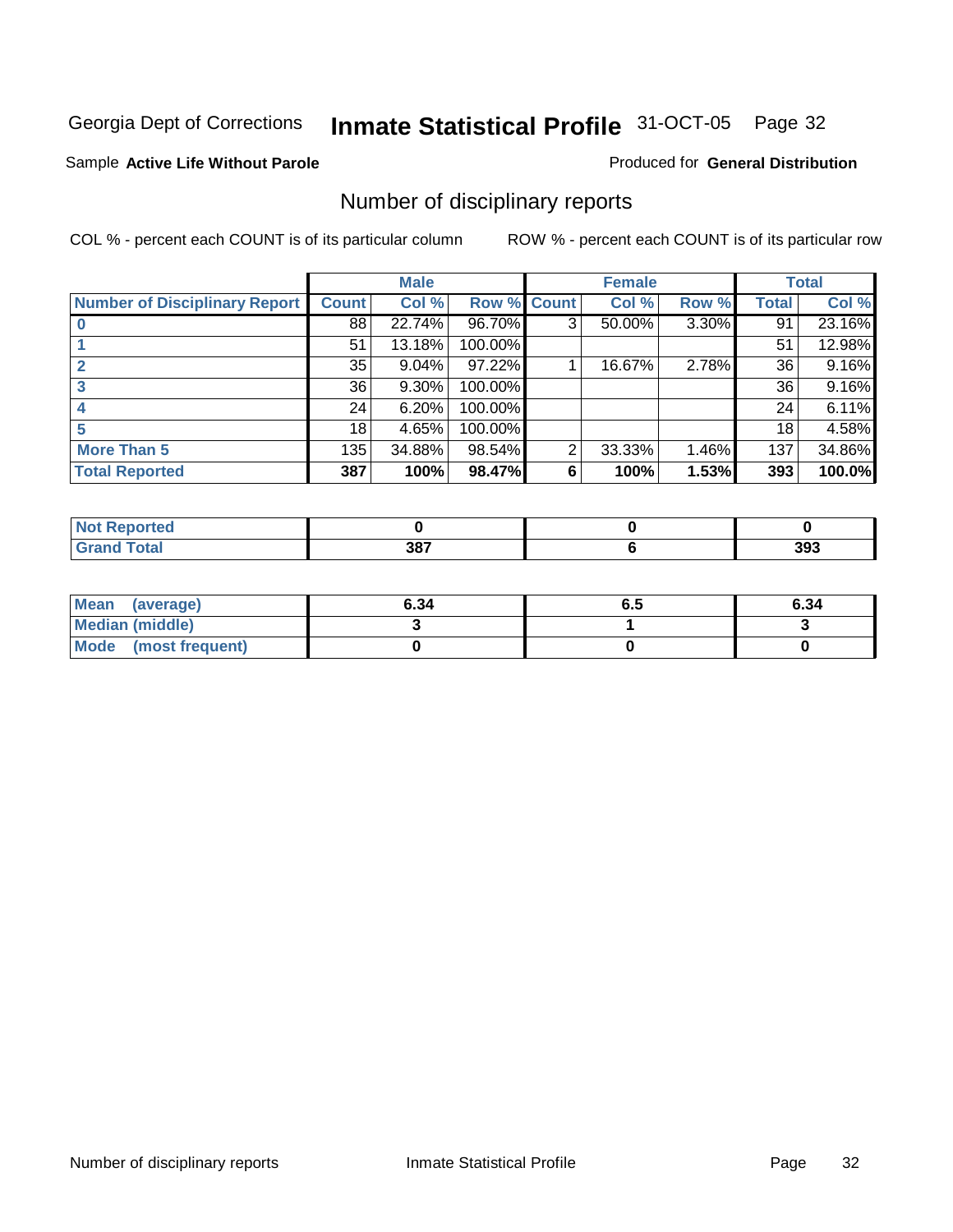#### Sample **Active Life Without Parole**

#### Produced for **General Distribution**

### Number of transfers

|                            |                 | <b>Male</b> |                    |                | <b>Female</b> |        |              | <b>Total</b> |
|----------------------------|-----------------|-------------|--------------------|----------------|---------------|--------|--------------|--------------|
| <b>Number of Transfers</b> | <b>Count</b>    | Col %       | <b>Row % Count</b> |                | Col %         | Row %  | <b>Total</b> | Col %        |
|                            | 5               | 1.29%       | 83.33%             |                | 16.67%        | 16.67% | 6            | 1.53%        |
|                            | 132             | 34.11%      | 97.78%             | 3              | 50.00%        | 2.22%  | 135          | 34.35%       |
|                            | 95              | 24.55%      | 97.94%             | $\overline{2}$ | 33.33%        | 2.06%  | 97           | 24.68%       |
|                            | 73              | 18.86%      | 100.00%            |                |               |        | 73           | 18.58%       |
|                            | 36              | 9.30%       | 100.00%            |                |               |        | 36           | 9.16%        |
|                            | 16              | 4.13%       | 100.00%            |                |               |        | 16           | 4.07%        |
| <b>More Than 5</b>         | 30 <sub>1</sub> | 7.75%       | 100.00%            |                |               |        | 30           | 7.63%        |
| <b>Total Reported</b>      | 387             | 100%        | 98.47%             | 6              | 100%          | 1.53%  | 393          | 100%         |

| .<br>тес<br>N |     |             |
|---------------|-----|-------------|
|               | 387 | nne.<br>აყა |

| Mean (average)       | 2.54 | $-47$ | 2.52 |
|----------------------|------|-------|------|
| Median (middle)      |      |       |      |
| Mode (most frequent) |      |       |      |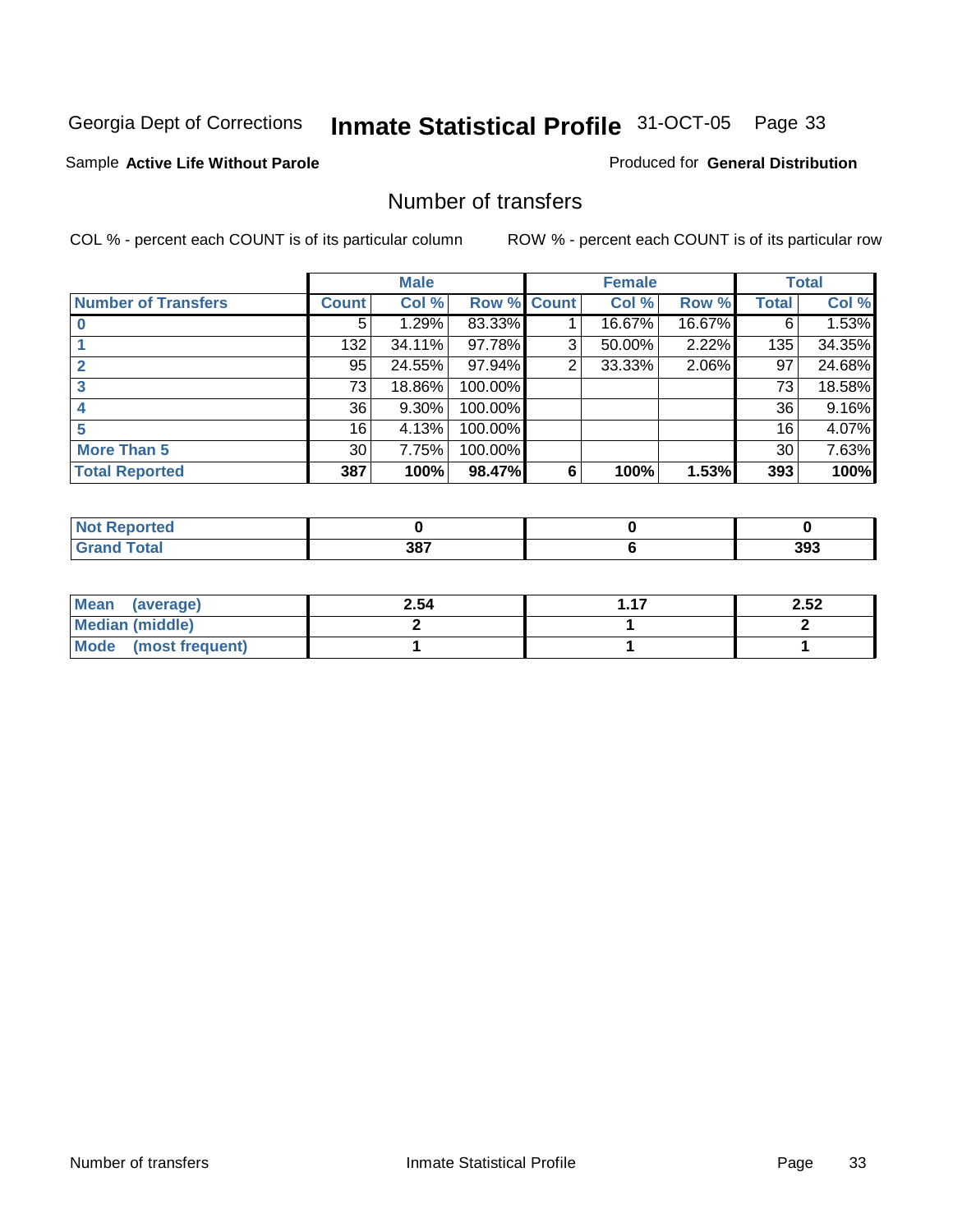Sample **Active Life Without Parole** 

Produced for **General Distribution**

### Number of escapes

|                          | <b>Male</b>  |           | <b>Female</b>      |   |            | Total   |       |          |
|--------------------------|--------------|-----------|--------------------|---|------------|---------|-------|----------|
| <b>Number of Escapes</b> | <b>Count</b> | Col %     | <b>Row % Count</b> |   | Col %      | Row %   | Total | Col %    |
|                          | 386          | $99.74\%$ | 98.47%             | 6 | $100.00\%$ | $.53\%$ | 392   | 99.75%   |
|                          |              | 0.26%     | 100.00%            |   |            |         |       | $0.25\%$ |
| <b>Total Reported</b>    | 387          | 100%      | $98.47\%$          |   | 100%       | 1.53%   | 393   | 100%     |

| the seat of the<br>rtea<br>NO: |     |     |
|--------------------------------|-----|-----|
| <b>Total</b><br>Grand          | 387 | 393 |

| Mean (average)       |  |  |
|----------------------|--|--|
| Median (middle)      |  |  |
| Mode (most frequent) |  |  |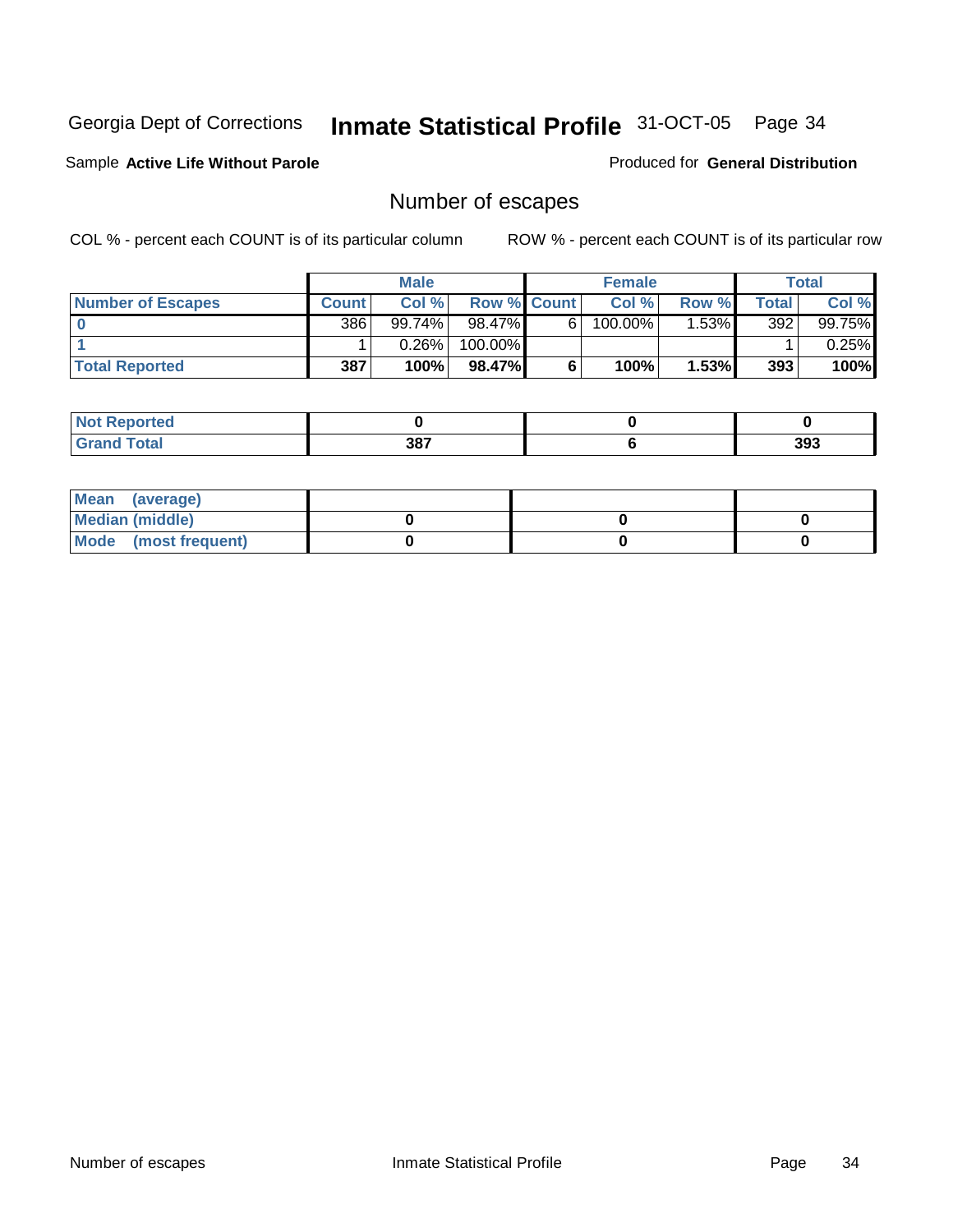#### Sample **Active Life Without Parole**

#### Produced for **General Distribution**

### Probable future release type

|                                     | <b>Male</b>  |         | <b>Female</b>      |   | Total      |         |              |                       |
|-------------------------------------|--------------|---------|--------------------|---|------------|---------|--------------|-----------------------|
| <b>Probable Future Release Type</b> | <b>Count</b> | Col %   | <b>Row % Count</b> |   | Col %      | Row %   | <b>Total</b> | Col %                 |
| Life, LWOP or death sentence        | 387          | 100.00% | 98.47%             | 6 | $100.00\%$ | $.53\%$ | 393          | $100.\overline{00\%}$ |
| <b>Total Reported</b>               | 387          | 100%    | 98.47%             | 6 | 100%       | 1.53%   | 393          | 100%                  |

| orted       |               |     |     |
|-------------|---------------|-----|-----|
| <b>otal</b> | 207<br>່ ၁၀ ၊ | 387 | 393 |

| Mode (most frequent) | Life, LWOP or death | Life, LWOP or death | Life, LWOP or death |
|----------------------|---------------------|---------------------|---------------------|
|----------------------|---------------------|---------------------|---------------------|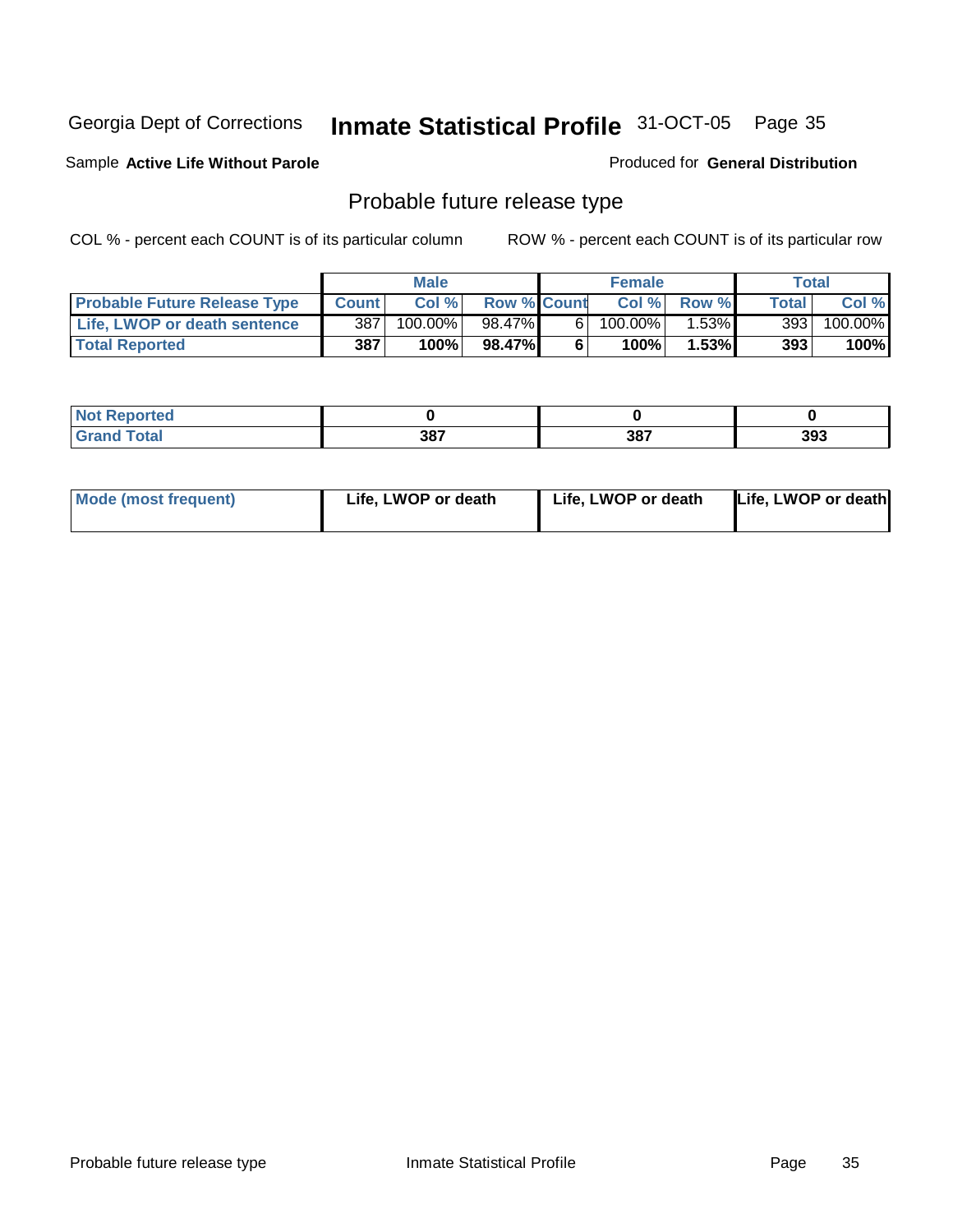Sample **Active Life Without Parole** 

Produced for **General Distribution**

# Actual release type

|                            |              | Male  |                    | Female |       |              | $\tau$ otal |
|----------------------------|--------------|-------|--------------------|--------|-------|--------------|-------------|
| <b>Actual Release Type</b> | <b>Count</b> | Col % | <b>Row % Count</b> | Col %  | Row % | <b>Total</b> | Col %       |
| <b>Total Reported</b>      |              | %     | %                  | %      | %     |              | %           |

| <b>Still Active</b> | 387 | 393 |
|---------------------|-----|-----|
| <b>Not Reported</b> |     |     |
| <b>Grand Total</b>  | 387 | 393 |

| M | 14H | <b>IVUII</b> | 11WH |
|---|-----|--------------|------|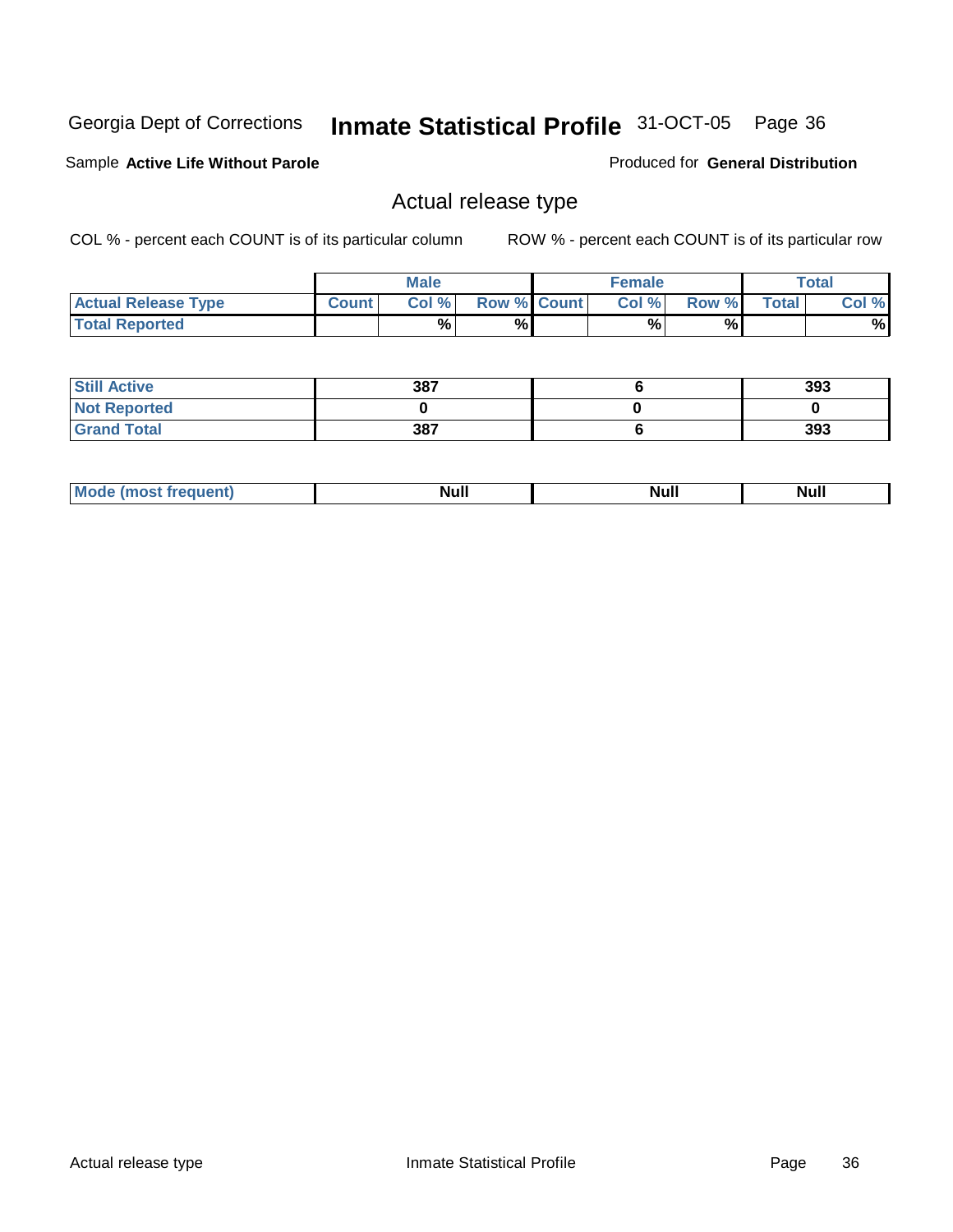### Sample **Active Life Without Parole**

### Produced for **General Distribution**

# Time served in current (or last) institution

|                            |              | <b>Male</b> |         |                 | <b>Female</b> |       |              | <b>Total</b> |
|----------------------------|--------------|-------------|---------|-----------------|---------------|-------|--------------|--------------|
| <b>Time In Institution</b> | <b>Count</b> | Col %       | Row %   | <b>Count</b>    | Col %         | Row % | <b>Total</b> | Col %        |
| 0 to 3 months              | 38           | 9.82%       | 100.00% |                 |               |       | 38           | 9.67%        |
| <b>3.01 to 6 months</b>    | 29           | 7.49%       | 100.00% |                 |               |       | 29           | 7.38%        |
| 6.01 to 9 months           | 30           | 7.75%       | 93.75%  | $\overline{2}$  | 33.33%        | 6.25% | 32           | 8.14%        |
| 9.01 to 12 months          | 27           | 6.98%       | 96.43%  | 1               | 16.67%        | 3.57% | 28           | 7.12%        |
| 12.01 to 18 months         | 38           | 9.82%       | 97.44%  | 1               | 16.67%        | 2.56% | 39           | 9.92%        |
| 18.01 to 24 months         | 33           | 8.53%       | 100.00% |                 |               |       | 33           | 8.40%        |
| 2.01 to 3 years            | 43           | 11.11%      | 100.00% |                 |               |       | 43           | 10.94%       |
| $3.01$ to 4 years          | 45           | 11.63%      | 100.00% |                 |               |       | 45           | 11.45%       |
| 4.01 to 5 years            | 33           | 8.53%       | 100.00% |                 |               |       | 33           | 8.40%        |
| 5.01 to 6 years            | 23           | 5.94%       | 95.83%  | 1               | 16.67%        | 4.17% | 24           | 6.11%        |
| 6.01 to 7 years            | 12           | 3.10%       | 100.00% |                 |               |       | 12           | 3.05%        |
| 7.01 to 8 years            | 17           | 4.39%       | 94.44%  | 1               | 16.67%        | 5.56% | 18           | 4.58%        |
| 8.01 to 9 years            | 6            | 1.55%       | 100.00% |                 |               |       | 6            | 1.53%        |
| 9.01 to 10 years           | 6            | 1.55%       | 100.00% |                 |               |       | 6            | 1.53%        |
| Over 10 years              | 7            | 1.81%       | 100.00% |                 |               |       | 7            | 1.78%        |
| <b>Total Reported</b>      | 387          | 100%        | 98.47%  | $6\phantom{1}6$ | 100%          | 1.53% | 393          | 100%         |

| Reported<br><b>NOT</b> |            |     |
|------------------------|------------|-----|
| $f$ ota'               | 207<br>JO. | 393 |

| <b>Mean</b><br>(average) | 34 months | 33 months | 34 months |
|--------------------------|-----------|-----------|-----------|
| Median (middle)          | 23 months | 12 months | 23 months |
| Mode (most frequent)     | 0 months  | l months  | 1 months  |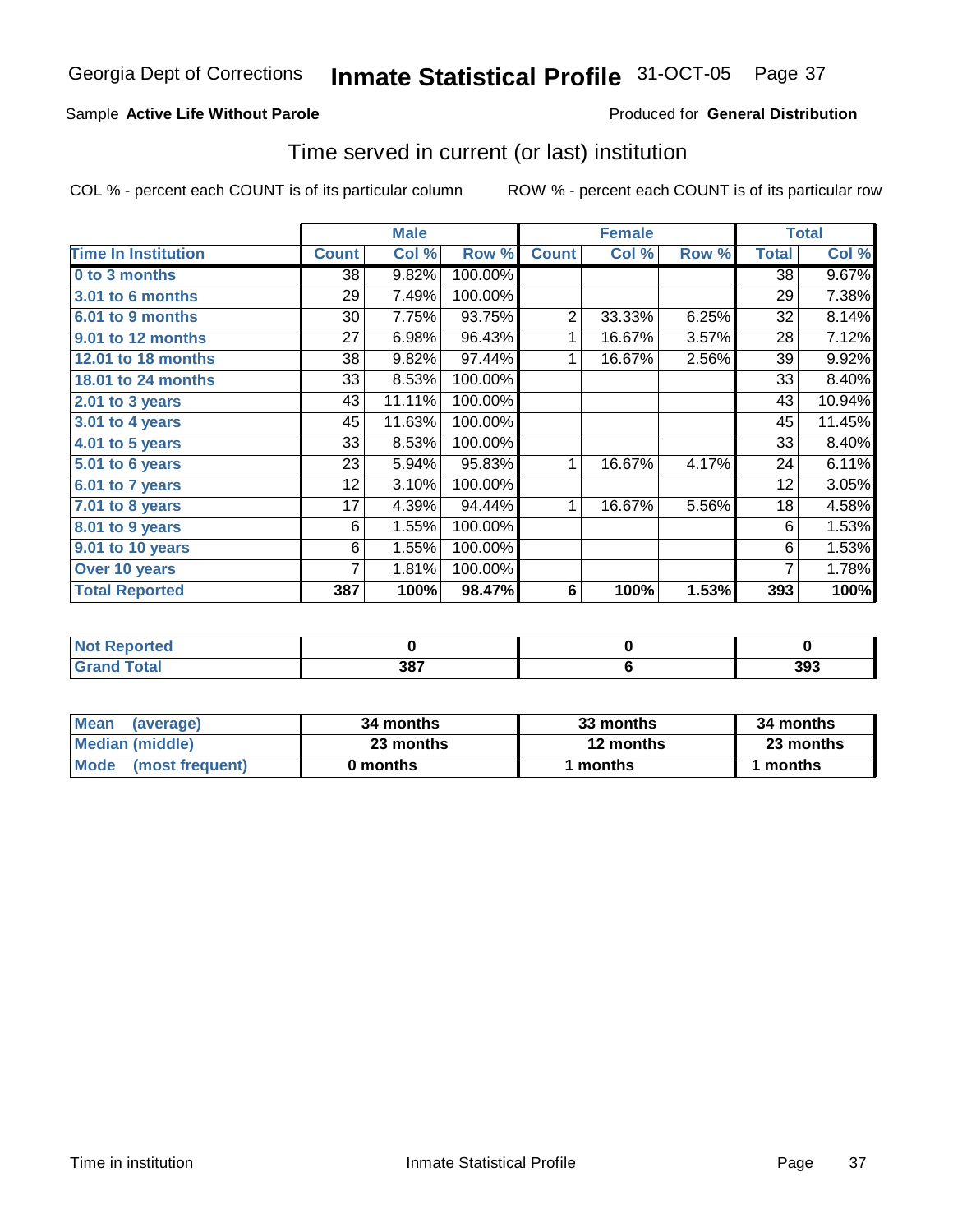#### Sample **Active Life Without Parole**

### Produced for **General Distribution**

# Highest grade level attained

|                              |                 | <b>Male</b> |                    |                | <b>Female</b> |       |                 | <b>Total</b> |
|------------------------------|-----------------|-------------|--------------------|----------------|---------------|-------|-----------------|--------------|
| <b>Grade Level</b>           | <b>Count</b>    | Col %       | <b>Row % Count</b> |                | Col %         | Row % | <b>Total</b>    | Col %        |
| No school at all             | 1               | 0.26%       | 100.00%            |                |               |       | 1               | 0.26%        |
| <b>Grade 1</b>               |                 | 0.26%       | 100.00%            |                |               |       | 1               | 0.26%        |
| <b>Grade 4</b>               | 3               | 0.78%       | 100.00%            |                |               |       | 3               | 0.77%        |
| Grade 5                      | 3               | 0.78%       | 100.00%            |                |               |       | 3               | 0.77%        |
| Grade 6                      | 7               | 1.83%       | 100.00%            |                |               |       | 7               | 1.80%        |
| <b>Grade 7</b>               | 15              | 3.92%       | 100.00%            |                |               |       | $\overline{15}$ | 3.86%        |
| <b>Grade 8</b>               | 41              | 10.70%      | 100.00%            |                |               |       | 41              | 10.54%       |
| <b>Grade 9</b>               | 49              | 12.79%      | 98.00%             | 1              | 16.67%        | 2.00% | 50              | 12.85%       |
| Grade 10                     | 82              | 21.41%      | 98.80%             | 1              | 16.67%        | 1.20% | 83              | 21.34%       |
| Grade 11                     | $\overline{52}$ | 13.58%      | 96.30%             | $\overline{2}$ | 33.33%        | 3.70% | 54              | 13.88%       |
| <b>Grade 12 or GED</b>       | 62              | 16.19%      | 98.41%             | 1              | 16.67%        | 1.59% | 63              | 16.20%       |
| <b>Some tech school</b>      | 10              | 2.61%       | 100.00%            |                |               |       | 10              | 2.57%        |
| <b>Completed tech school</b> | 11              | 2.87%       | 100.00%            |                |               |       | 11              | 2.83%        |
| College, 1 year              | 14              | 3.66%       | 100.00%            |                |               |       | 14              | 3.60%        |
| College, 2 year              | 15              | 3.92%       | 93.75%             | 1              | 16.67%        | 6.25% | 16              | 4.11%        |
| College, 3 year              | 5               | 1.31%       | 100.00%            |                |               |       | $\overline{5}$  | 1.29%        |
| <b>Bachelor's degree</b>     | 6               | 1.57%       | 100.00%            |                |               |       | 6               | 1.54%        |
| <b>Master's degree</b>       | 3               | 0.78%       | 100.00%            |                |               |       | 3               | 0.77%        |
| Ph.D. degree                 | 1               | 0.26%       | 100.00%            |                |               |       | 1               | 0.26%        |
| Law degree                   | $\overline{2}$  | 0.52%       | 100.00%            |                |               |       | $\overline{2}$  | 0.51%        |
| <b>Total Reported</b>        | 383             | 100%        | 98.46%             | 6              | 100.0%        | 1.54% | 389             | 100.0%       |

| <b>Not Reported</b>              |     |     |
|----------------------------------|-----|-----|
| <b>Total</b><br>$\mathsf{v}$ and | 387 | 393 |

| <b>Mean</b><br>(average)       | 10.55    | 11.17    | 10.56    |
|--------------------------------|----------|----------|----------|
| Median (middle)                | Grade 10 | Grade 11 | Grade 10 |
| <b>Mode</b><br>(most frequent) | Grade 10 | Grade 11 | Grade 10 |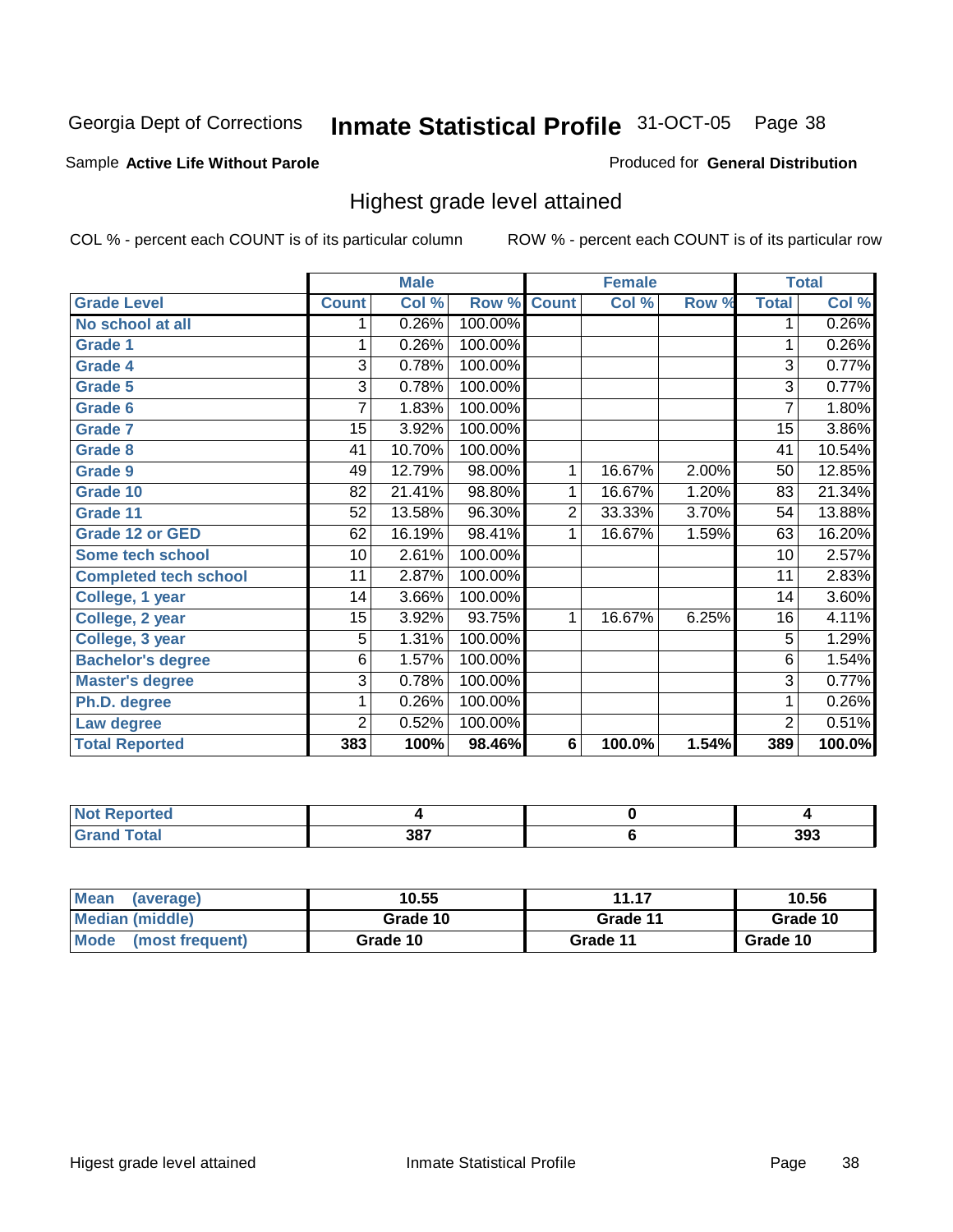#### Sample **Active Life Without Parole**

#### Produced for **General Distribution**

# Culture fair IQ scores

|                       |       | <b>Male</b> |         |                | <b>Female</b> |       |              | <b>Total</b> |
|-----------------------|-------|-------------|---------|----------------|---------------|-------|--------------|--------------|
| <b>IQ Scores</b>      | Count | Col %       | Row %   | <b>Count</b>   | Col %         | Row % | <b>Total</b> | Col %        |
| $60 - 69$             | 15    | 4.42%       | 100.00% |                |               |       | 15           | 4.35%        |
| $70 - 79$             | 26    | 7.67%       | 100.00% |                |               |       | 26           | 7.54%        |
| $80 - 89$             | 50    | 14.75%      | 98.04%  |                | 16.67%        | 1.96% | 51           | 14.78%       |
| $90 - 99$             | 55    | 16.22%      | 96.49%  | $\overline{2}$ | 33.33%        | 3.51% | 57           | 16.52%       |
| $100 - 109$           | 94    | 27.73%      | 98.95%  |                | 16.67%        | 1.05% | 95           | 27.54%       |
| $110 - 119$           | 84    | 24.78%      | 98.82%  |                | 16.67%        | 1.18% | 85           | 24.64%       |
| $120 - 129$           | 15    | 4.42%       | 93.75%  |                | 16.67%        | 6.25% | 16           | 4.64%        |
| <b>Total Reported</b> | 339   | 100%        | 98.26%  | 6              | 100.0%        | 1.74% | 345          | 100.0%       |

| <b>Not Reported</b>         |     | 47  |
|-----------------------------|-----|-----|
| <b>Not Valid (under 60)</b> |     |     |
| <b>Grand Total</b>          | 387 | 393 |

| Mean (average)         | 99  | 104 | 99  |
|------------------------|-----|-----|-----|
| <b>Median (middle)</b> | 102 | 99  | 102 |
| Mode (most frequent)   | 110 | 96  | 110 |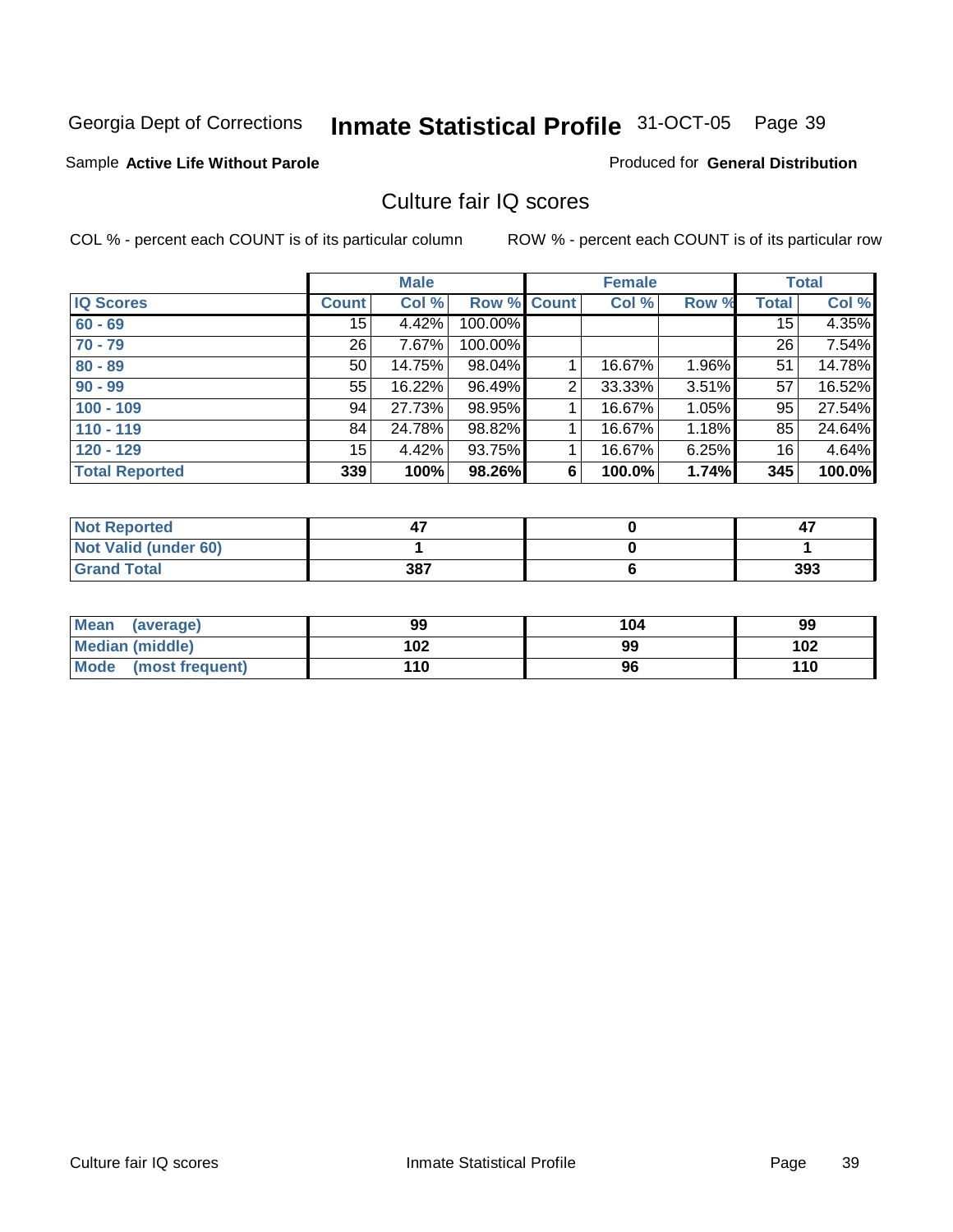Page 40

### Sample **Active Life Without Parole**

### Produced for **General Distribution**

# Wide Range Achievement Test (WRAT) math score

|                              |                | <b>Male</b> |         |                | <b>Female</b> |        |                 | <b>Total</b> |
|------------------------------|----------------|-------------|---------|----------------|---------------|--------|-----------------|--------------|
| <b>WRAT Mathematic Score</b> | <b>Count</b>   | Col %       | Row %   | <b>Count</b>   | Col %         | Row %  | <b>Total</b>    | Col %        |
| 1.1 to 1.9                   | $\overline{2}$ | 0.58%       | 100.00% |                |               |        | 2               | 0.57%        |
| 2.1 to 2.9                   | 13             | 3.77%       | 100.00% |                |               |        | 13              | 3.70%        |
| 3.1 to 3.9                   | 24             | 6.96%       | 100.00% |                |               |        | 24              | 6.84%        |
| 4.1 to 4.9                   | 36             | 10.43%      | 97.30%  |                | 16.67%        | 2.70%  | 37              | 10.54%       |
| 5.1 to 5.9                   | 43             | 12.46%      | 100.00% |                |               |        | 43              | 12.25%       |
| 6.1 to 6.9                   | 82             | 23.77%      | 100.00% |                |               |        | 82              | 23.36%       |
| 7.1 to 7.9                   | 46             | 13.33%      | 97.87%  | 1              | 16.67%        | 2.13%  | 47              | 13.39%       |
| 8.1 to 8.9                   | 23             | 6.67%       | 95.83%  | 1              | 16.67%        | 4.17%  | 24              | 6.84%        |
| 9.1 to 9.9                   | 34             | 9.86%       | 94.44%  | $\overline{2}$ | 33.33%        | 5.56%  | 36              | 10.26%       |
| 10.1 to 10.9                 | 18             | 5.22%       | 100.00% |                |               |        | 18              | 5.13%        |
| 11 to 11.9                   | 10             | 2.90%       | 100.00% |                |               |        | 10 <sup>°</sup> | 2.85%        |
| 12 to 12.9                   | 8              | 2.32%       | 100.00% |                |               |        | 8               | 2.28%        |
| 13                           | 6              | 1.74%       | 85.71%  | 1              | 16.67%        | 14.29% | 7               | 1.99%        |
| <b>Total Reported</b>        | 345            | 100%        | 98.29%  | 6              | 100.0%        | 1.71%  | 351             | 100%         |

| тес      | 44           | $-1$ |
|----------|--------------|------|
| $-0 - 1$ | - כפ<br>၁၀ ၊ | 393  |

| <b>Mean</b><br>(average) | 6.99 | $0.7 -$<br>O.1 | 7.02 |
|--------------------------|------|----------------|------|
| <b>Median (middle)</b>   | 6.9  |                | 6.9  |
| Mode<br>(most frequent)  | 6.9  | 4.C            | 6.9  |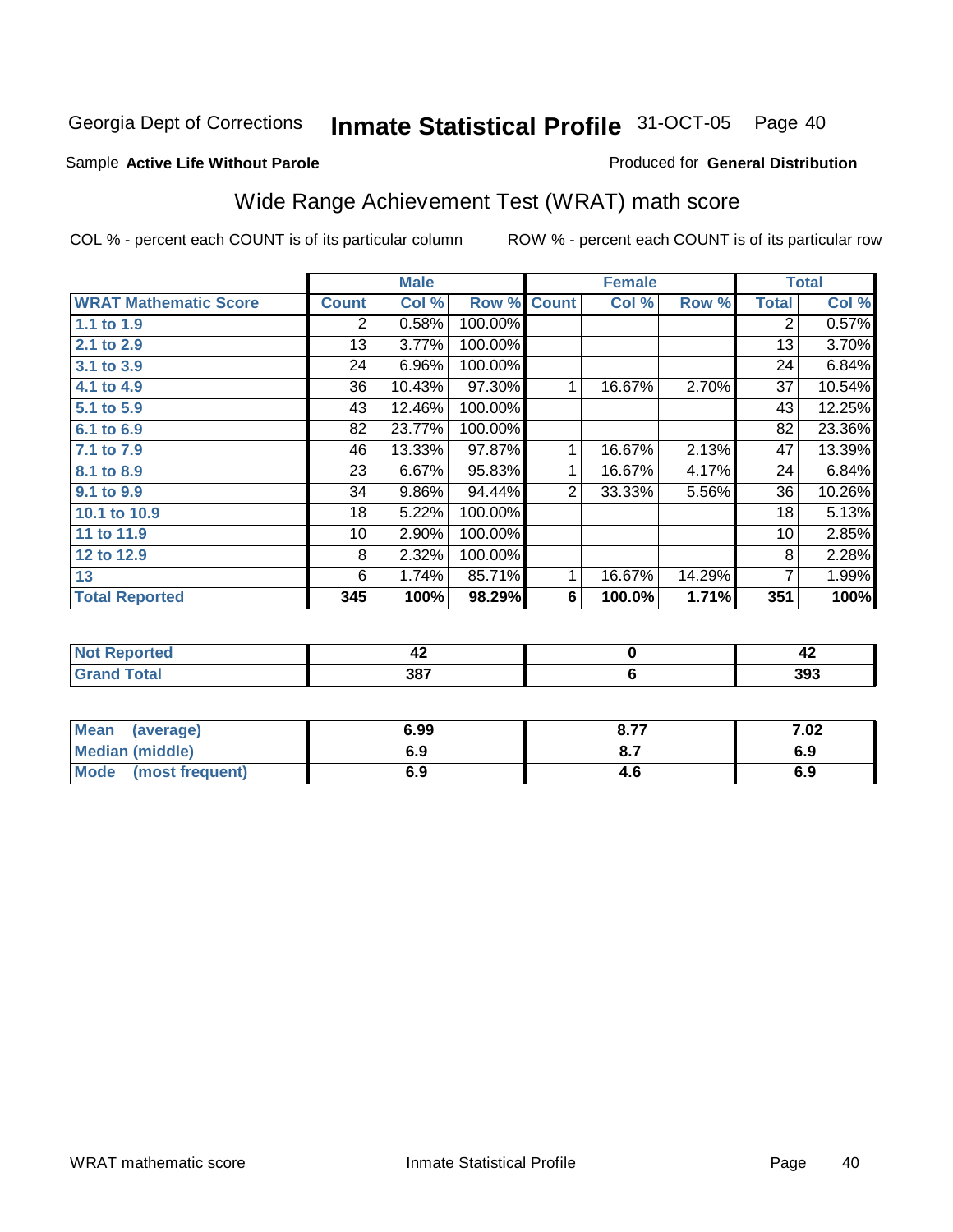### Sample **Active Life Without Parole**

### Produced for **General Distribution**

# Wide Range Achievement Test (WRAT) spelling score

|                            |                 | <b>Male</b> |         |                | <b>Female</b> |       |              | <b>Total</b> |
|----------------------------|-----------------|-------------|---------|----------------|---------------|-------|--------------|--------------|
| <b>WRAT Spelling Score</b> | <b>Count</b>    | Col %       | Row %   | <b>Count</b>   | Col %         | Row % | <b>Total</b> | Col %        |
| Less than 1                | 2               | 0.58%       | 100.00% |                |               |       | 2            | 0.57%        |
| 1.1 to 1.9                 | 14              | 4.07%       | 100.00% |                |               |       | 14           | 4.00%        |
| 2.1 to 2.9                 | 28              | 8.14%       | 100.00% |                |               |       | 28           | 8.00%        |
| 3.1 to 3.9                 | 20              | 5.81%       | 100.00% |                |               |       | 20           | 5.71%        |
| 4.1 to 4.9                 | 35              | 10.17%      | 97.22%  | 1              | 16.67%        | 2.78% | 36           | 10.29%       |
| 5.1 to 5.9                 | 31              | 9.01%       | 100.00% |                |               |       | 31           | 8.86%        |
| 6.1 to 6.9                 | 44              | 12.79%      | 97.78%  | $\mathbf 1$    | 16.67%        | 2.22% | 45           | 12.86%       |
| 7.1 to 7.9                 | $\overline{32}$ | 9.30%       | 100.00% |                |               |       | 32           | 9.14%        |
| 8.1 to 8.9                 | 27              | 7.85%       | 100.00% |                |               |       | 27           | 7.71%        |
| 9.1 to 9.9                 | 28              | 8.14%       | 100.00% |                |               |       | 28           | 8.00%        |
| 10.1 to 10.9               | 19              | 5.52%       | 100.00% |                |               |       | 19           | 5.43%        |
| 11.1 to 11.9               | 19              | 5.52%       | 95.00%  | $\mathbf{1}$   | 16.67%        | 5.00% | 20           | 5.71%        |
| 12.1 to 12.9               | 28              | 8.14%       | 93.33%  | $\overline{2}$ | 33.33%        | 6.67% | 30           | 8.57%        |
| 13                         | 17              | 4.94%       | 94.44%  | 1              | 16.67%        | 5.56% | 18           | 5.14%        |
| <b>Total Reported</b>      | 344             | 100%        | 98.29%  | 6              | 100.0%        | 1.71% | 350          | 100%         |
|                            |                 |             |         |                |               |       |              |              |
| <b>Not Reported</b>        |                 | 43          |         |                | $\pmb{0}$     |       |              | 43           |
| <b>Grand Total</b>         |                 | 387         |         |                | $\bf 6$       |       |              | 393          |

| <b>Mean</b><br>(average) | 7.25 | 9.9  | 7.30 |
|--------------------------|------|------|------|
| <b>Median (middle)</b>   | 6.45 | 11.8 | ხ.J  |
| Mode<br>(most frequent)  | v.z  | 12.3 | υ.Ζ  |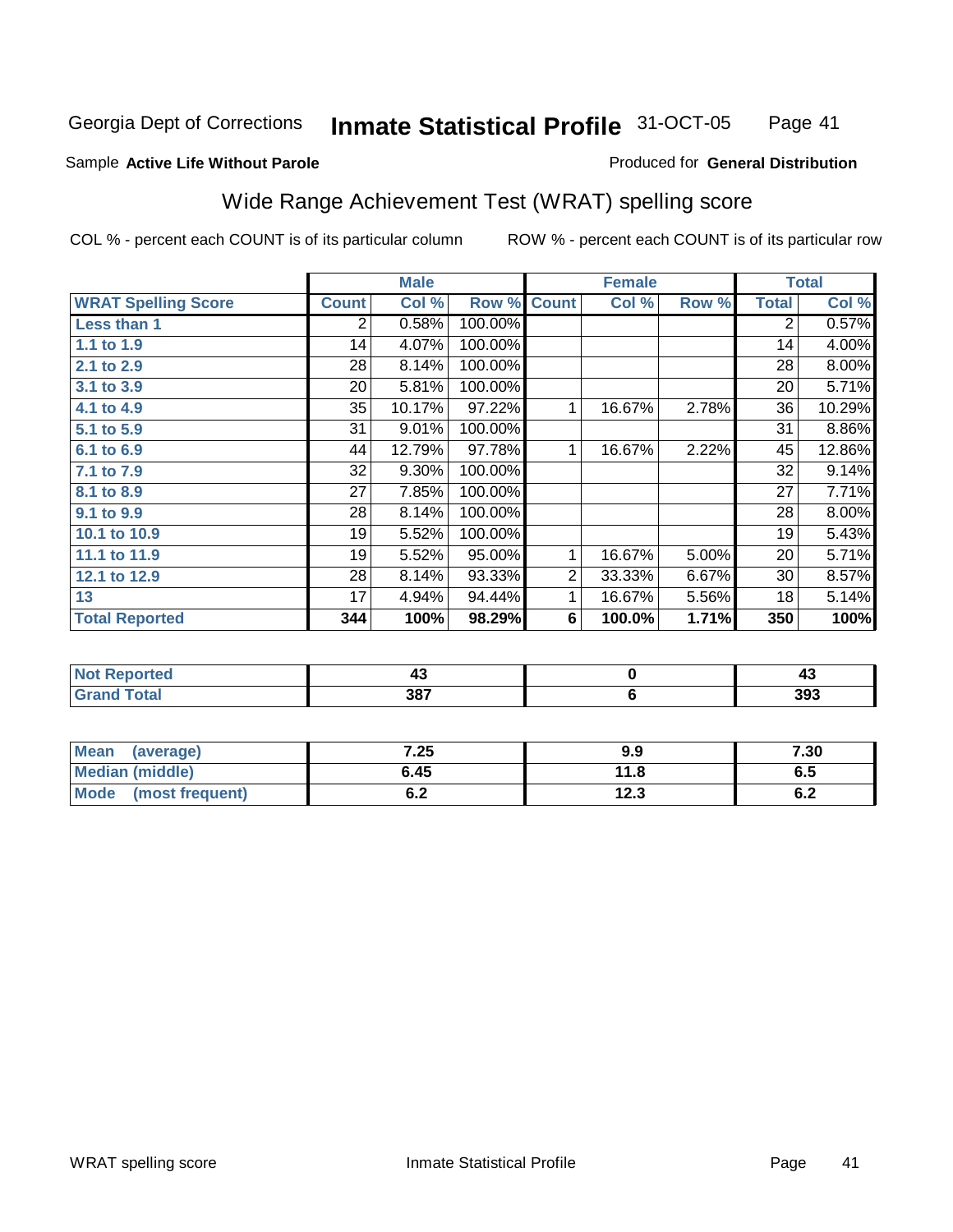### Sample **Active Life Without Parole**

Produced for **General Distribution**

# Scope of substance abuse - summary

|                        |              | <b>Male</b> |           | <b>Female</b> |           |          | <b>Total</b> |        |
|------------------------|--------------|-------------|-----------|---------------|-----------|----------|--------------|--------|
| <b>Substance Abuse</b> | <b>Count</b> | Col%        |           | Row % Count   | Col %     | Row %    | Total        | Col %  |
| Drugs and alcohol      | 83           | 21.45%      | $97.65\%$ |               | $33.33\%$ | $2.35\%$ | 85           | 21.63% |
|                        | 304          | 78.55%      | 98.70%    |               | 66.67%    | 1.30%    | 308          | 78.37% |
| <b>Total Reported</b>  | 387          | 100%        | 98.47%    |               | 100%      | $1.53\%$ | 393          | 100%   |

| <b>Not Reported</b> |     |     |
|---------------------|-----|-----|
| <b>Grand Total</b>  | 387 | 393 |

| Mode | (most frequent)<br><u>in and the second second second second second second second second second second second second second second second second second second second second second second second second second second second second second second </u> |  |  |
|------|---------------------------------------------------------------------------------------------------------------------------------------------------------------------------------------------------------------------------------------------------------|--|--|
|      |                                                                                                                                                                                                                                                         |  |  |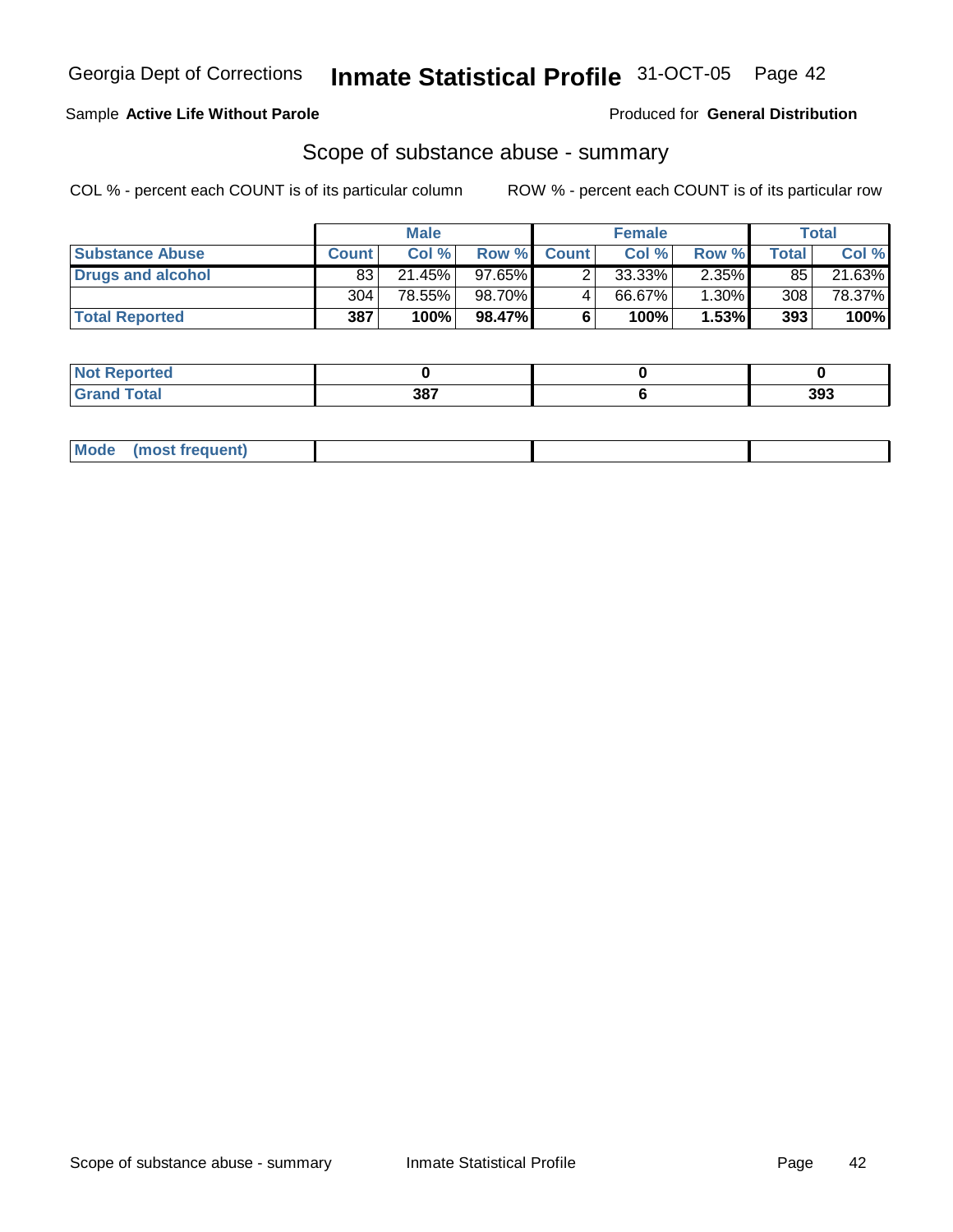### Sample **Active Life Without Parole**

### Produced for **General Distribution**

## Scope of substance abuse - detail

|                                      |              | <b>Male</b> |         |              | <b>Female</b> |          |              | <b>Total</b> |
|--------------------------------------|--------------|-------------|---------|--------------|---------------|----------|--------------|--------------|
| <b>Substance Abuse</b>               | <b>Count</b> | Col %       | Row %   | <b>Count</b> | Col %         | Row %    | <b>Total</b> | Col %        |
| <b>Drug addiction and alcohol</b>    | 3            | 0.78%       | 100.00% |              |               |          |              | 0.76%        |
| abuse                                |              |             |         |              |               |          |              |              |
| <b>Drug addiction and alcoholism</b> | 3            | 0.78%       | 100.00% |              |               |          | 3            | 0.76%        |
| Drug experiment & alcohol            | 12           | 3.10%       | 100.00% |              |               |          | 12           | 3.05%        |
| <b>labuse</b>                        |              |             |         |              |               |          |              |              |
| Drug experiment & alcoholism         | 6            | 1.55%       | 100.00% |              |               |          | 6            | 1.53%        |
| Drug abuse and alcohol abuse         | 52           | 13.44%      | 98.11%  |              | 16.67%        | 1.89%    | 53           | 13.49%       |
| <b>Drug abuse and alcoholism</b>     |              | 1.81%       | 87.50%  |              | 16.67%        | 12.50%   | 8            | 2.04%        |
|                                      | 304          | 78.55%      | 98.70%  |              | 66.67%        | $1.30\%$ | 308          | 78.37%       |
| <b>Total Reported</b>                | 387          | 100%        | 98.47%  | 6            | 100%          | 1.53%    | 393          | 100%         |

| Reported<br>. |     |     |
|---------------|-----|-----|
| <b>ota</b>    | 387 | 393 |

| Mode (most frequent) |  |  |
|----------------------|--|--|
|                      |  |  |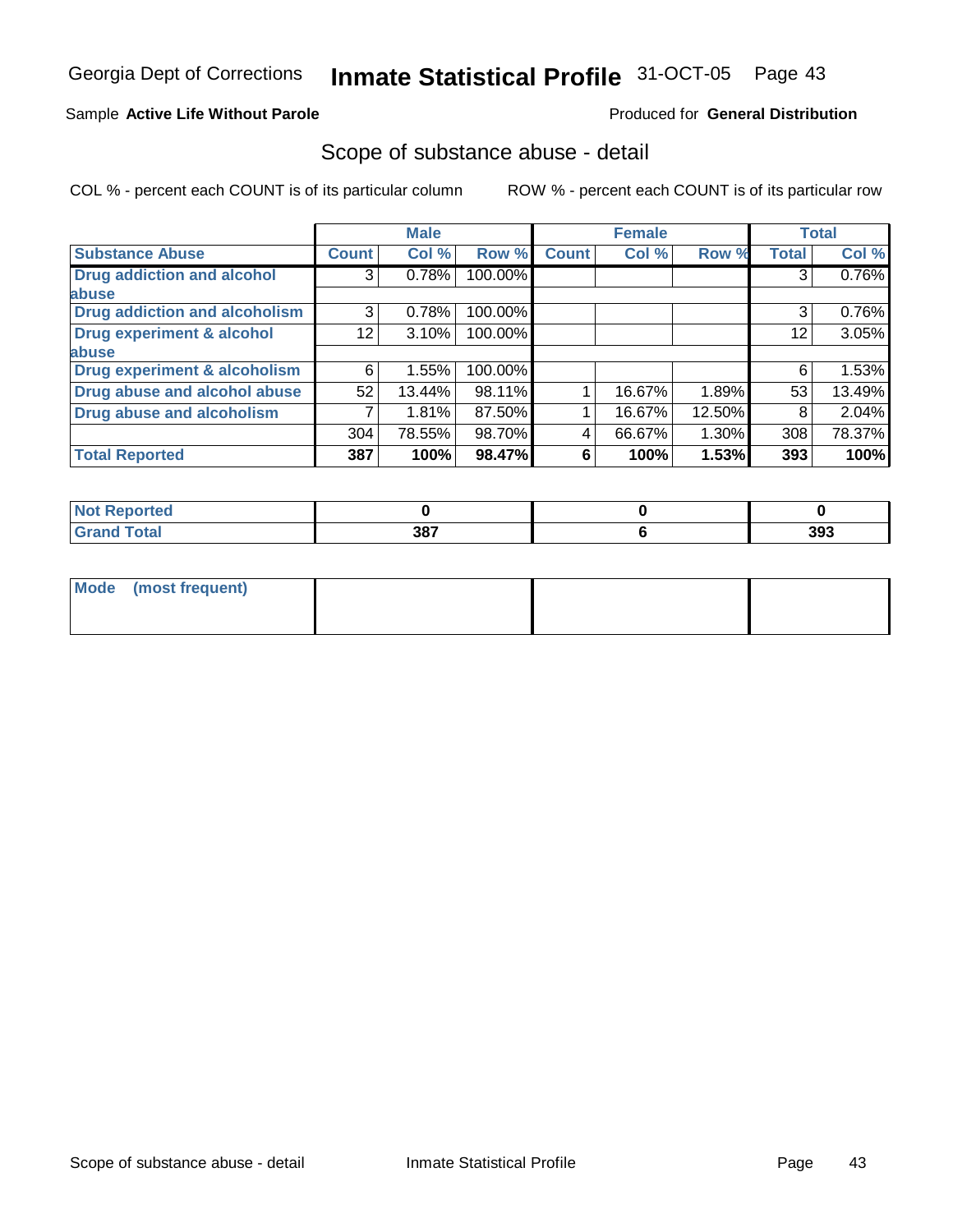### Sample **Active Life Without Parole**

# Current / last mental health treatment level

COL % - percent each COUNT is of its particular column ROW % - percent each COUNT is of its particular row

Produced for **General Distribution**

|                                    |                 | <b>Male</b> |            |              | <b>Female</b> |       |              | <b>Total</b> |
|------------------------------------|-----------------|-------------|------------|--------------|---------------|-------|--------------|--------------|
| <b>Mental Health Treatment Lev</b> | <b>Count</b>    | Col %       | Row %      | <b>Count</b> | Col %         | Row % | <b>Total</b> | Col %        |
| 1 No problem at current time       | 62              | 43.36%      | 100.00%    |              |               |       | 62           | 41.89%       |
| 2 Receiving outpatient             | 61              | 42.66%      | 92.42%     | 5            | 100.00%       | 7.58% | 66           | 44.59%       |
| treatment                          |                 |             |            |              |               |       |              |              |
| 3 Inpatient, moderate              | 18 <sub>1</sub> | 12.59%      | 100.00%    |              |               |       | 18           | 12.16%       |
| treatment                          |                 |             |            |              |               |       |              |              |
| 4 Inpatient, intensive             | 2               | 1.40%       | $100.00\%$ |              |               |       |              | 1.35%        |
| treatment                          |                 |             |            |              |               |       |              |              |
| <b>Total Evaluated</b>             | 143             | 100%        | 96.62%     | 5            | 100%          | 3.38% | 148          | 100%         |

| Never had MH evaluation | 244 | 245 |
|-------------------------|-----|-----|
| Total<br>. Grar         | 387 | 393 |

| <b>Median (middle)</b>  | <b>Receiving outpatient</b><br>treatment | <b>Receiving outpatient</b><br>treatment | Receiving<br>outpatient<br>treatment |  |
|-------------------------|------------------------------------------|------------------------------------------|--------------------------------------|--|
| Mode<br>(most frequent) | No problem at current time               | <b>Receiving outpatient</b><br>treatment | Receiving<br>outpatient<br>treatment |  |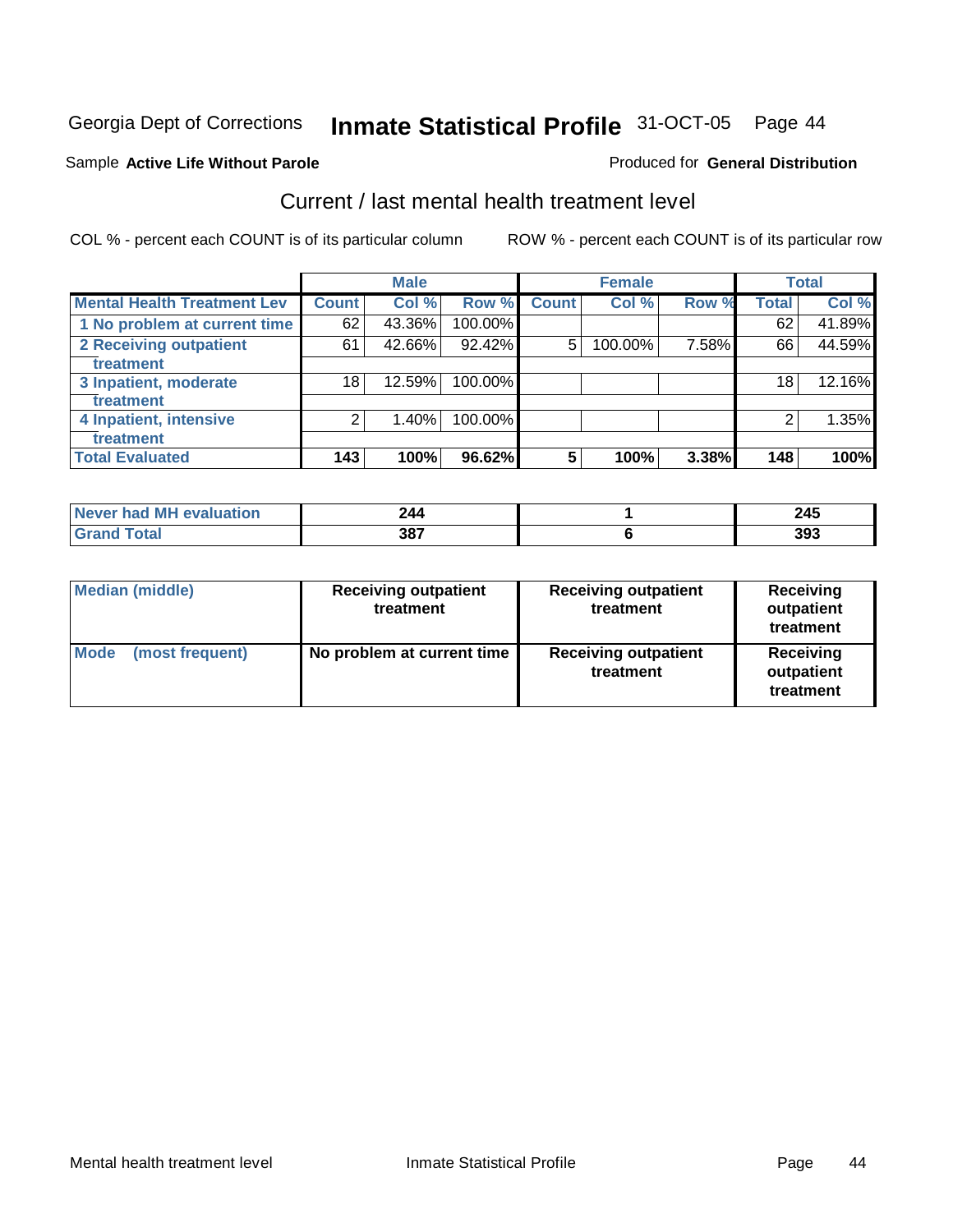### Sample **Active Life Without Parole**

### Produced for **General Distribution**

# PULHESDWIT medical scale - 'P' overall condition ('P'hysical)

|                             |              | <b>Male</b> |             |   | <b>Female</b> |       |              | <b>Total</b> |
|-----------------------------|--------------|-------------|-------------|---|---------------|-------|--------------|--------------|
| <b>P' Overall Condition</b> | <b>Count</b> | Col %       | Row % Count |   | Col %         | Row % | <b>Total</b> | Col %        |
| 1 No medical illness        | 264          | 68.57%      | 98.88%      | 3 | 50.00%        | 1.12% | 267          | 68.29%       |
| 2 Well-controlled chronic   | 69           | 17.92%      | 95.83%      | ົ | 50.00%        | 4.17% | 72           | 18.41%       |
| <b>illness</b>              |              |             |             |   |               |       |              |              |
| 3 Poorly-controlled chronic | 51           | $13.25\%$   | 100.00%     |   |               |       | 51           | 13.04%       |
| <b>illness</b>              |              |             |             |   |               |       |              |              |
| 4 Significant problems      |              | $0.26\%$    | 100.00%     |   |               |       |              | 0.26%        |
| requiring special housing   |              |             |             |   |               |       |              |              |
| <b>Total Reported</b>       | 385          | 100%        | 98.47%      | 6 | 100%          | 1.53% | 391          | 100%         |

| د ده.<br><b>Not</b><br><b>Reported</b> |            |     |
|----------------------------------------|------------|-----|
| Total<br><b>UIULU</b>                  | 207<br>JU. | 393 |

| Mode<br>(most frequent) | 1 No medical illness | 1 No medical illness | 1 No medical<br>illness |
|-------------------------|----------------------|----------------------|-------------------------|
|-------------------------|----------------------|----------------------|-------------------------|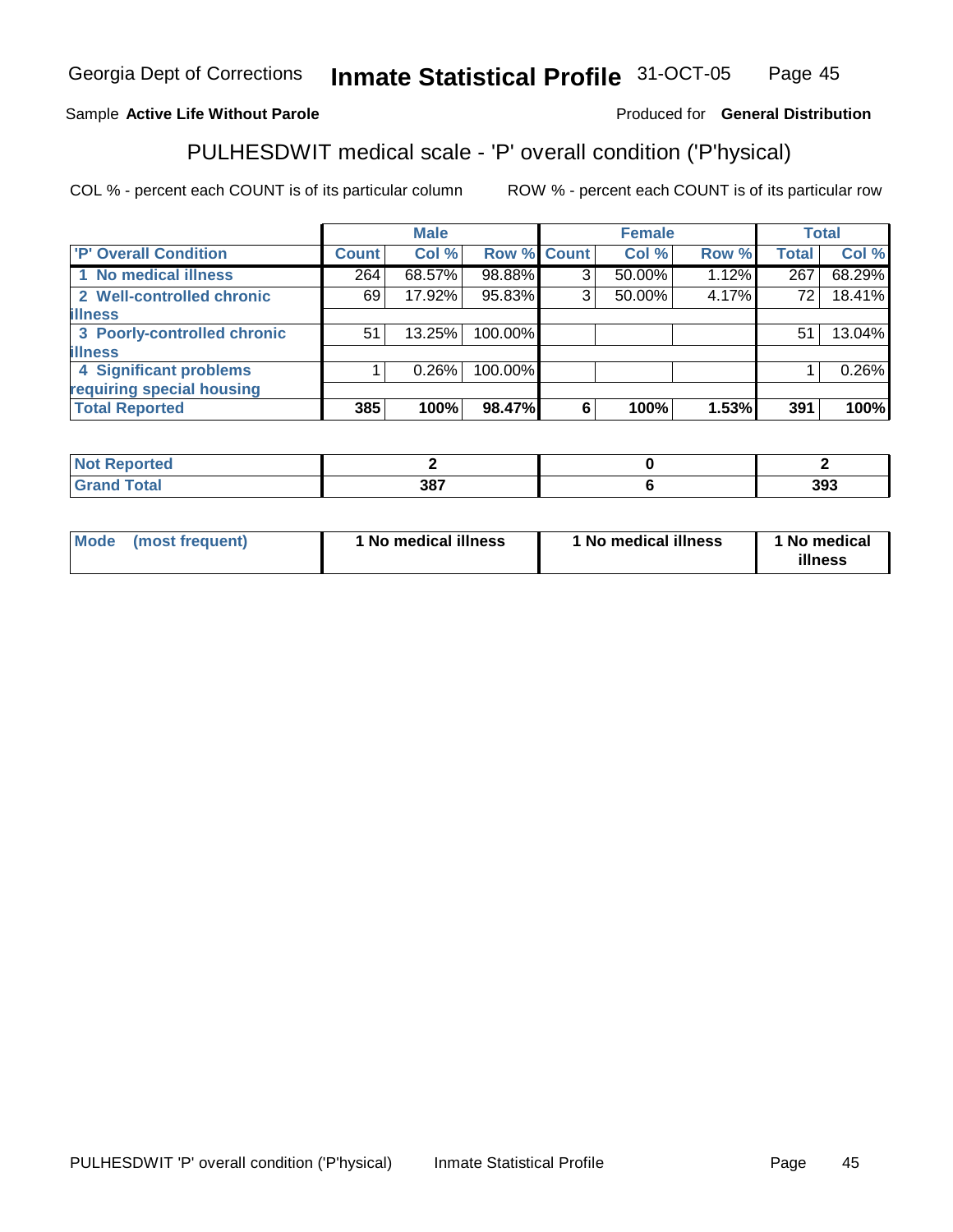### Sample **Active Life Without Parole**

### Produced for **General Distribution**

# PULHESDWIT medical scale - 'U' upper body

|                              |                 | <b>Male</b> |         |              | <b>Female</b> |       |              | <b>Total</b> |
|------------------------------|-----------------|-------------|---------|--------------|---------------|-------|--------------|--------------|
| <b>U' Upper Body</b>         | <b>Count</b>    | Col %       | Row %   | <b>Count</b> | Col %         | Row % | <b>Total</b> | Col %        |
| 1 Upper bones, joints,       | 369             | 95.84%      | 98.40%  | 6            | 100.00%       | 1.60% | 375          | 95.91%       |
| muscles all OK               |                 |             |         |              |               |       |              |              |
| 2 One or both arms minimally | 10 <sup>1</sup> | 2.60%       | 100.00% |              |               |       | 10           | 2.56%        |
| limited                      |                 |             |         |              |               |       |              |              |
| 3 One or both arms           | 6               | 1.56%       | 100.00% |              |               |       | 6            | 1.53%        |
| moderately limited           |                 |             |         |              |               |       |              |              |
| <b>Total Reported</b>        | 385             | 100%        | 98.47%  | 6            | 100%          | 1.53% | 391          | 100%         |

| <b>Not Reported</b>         |     |     |
|-----------------------------|-----|-----|
| <b>Total</b><br><b>Gran</b> | 387 | 393 |

| l Mode I | (most frequent) | 1 Upper bones, joints,<br>muscles all OK | 1 Upper bones, joints,<br>muscles all OK | 1 Upper bones,<br>joints, muscles all<br>ΟK |
|----------|-----------------|------------------------------------------|------------------------------------------|---------------------------------------------|
|----------|-----------------|------------------------------------------|------------------------------------------|---------------------------------------------|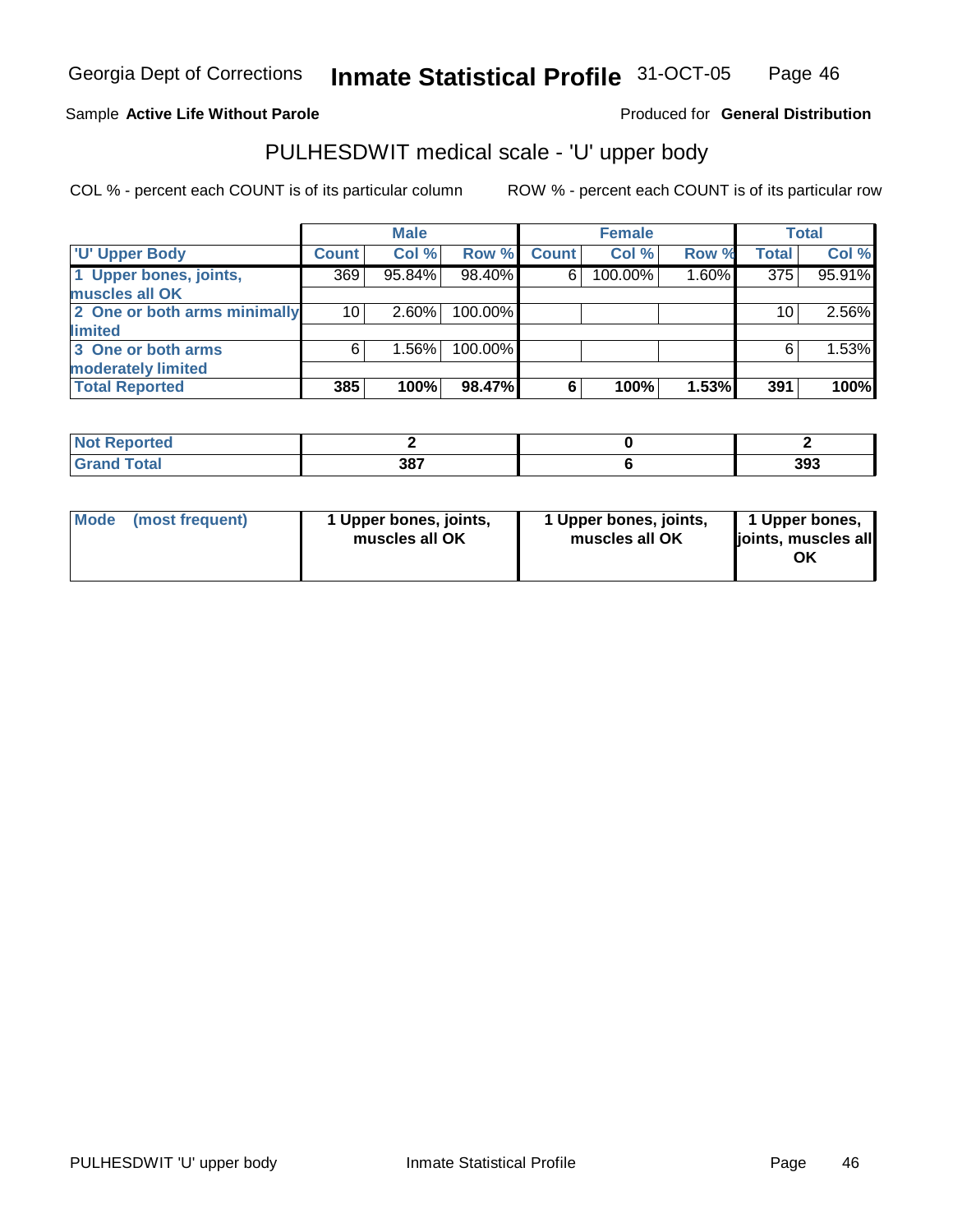### Sample **Active Life Without Parole**

### Produced for **General Distribution**

# PULHESDWIT medical scale - 'L' lower body

|                              |              | <b>Male</b> |         |              | <b>Female</b> |       |              | <b>Total</b> |
|------------------------------|--------------|-------------|---------|--------------|---------------|-------|--------------|--------------|
| 'L' Lower Body               | <b>Count</b> | Col %       | Row %   | <b>Count</b> | Col %         | Row % | <b>Total</b> | Col %        |
| 1 Lower bones, joints,       | 347          | 90.13%      | 98.58%  | 5            | 83.33%        | 1.42% | 352          | 90.03%       |
| muscles all OK               |              |             |         |              |               |       |              |              |
| 2 One or both legs minimally | 29           | 7.53%       | 96.67%  |              | 16.67%        | 3.33% | 30           | 7.67%        |
| limited                      |              |             |         |              |               |       |              |              |
| 3 One or both legs           | 8            | 2.08%       | 100.00% |              |               |       | 8            | 2.05%        |
| moderately limited           |              |             |         |              |               |       |              |              |
| 4 One leg disabled,          |              | 0.26%       | 100.00% |              |               |       |              | 0.26%        |
| paralyzed, or amputated      |              |             |         |              |               |       |              |              |
| <b>Total Reported</b>        | 385          | 100%        | 98.47%  | 6            | 100%          | 1.53% | 391          | 100.0%       |

| <b>Not Reported</b>                   |     |     |
|---------------------------------------|-----|-----|
| <b>Total</b><br><b>Grand</b><br>Grand | 387 | 393 |

| Mode | (most frequent) | <sup>1</sup> Lower bones, joints,<br>muscles all OK | 1 Lower bones, joints,<br>muscles all OK | 1 Lower bones,<br>joints, muscles all<br>ОK |
|------|-----------------|-----------------------------------------------------|------------------------------------------|---------------------------------------------|
|------|-----------------|-----------------------------------------------------|------------------------------------------|---------------------------------------------|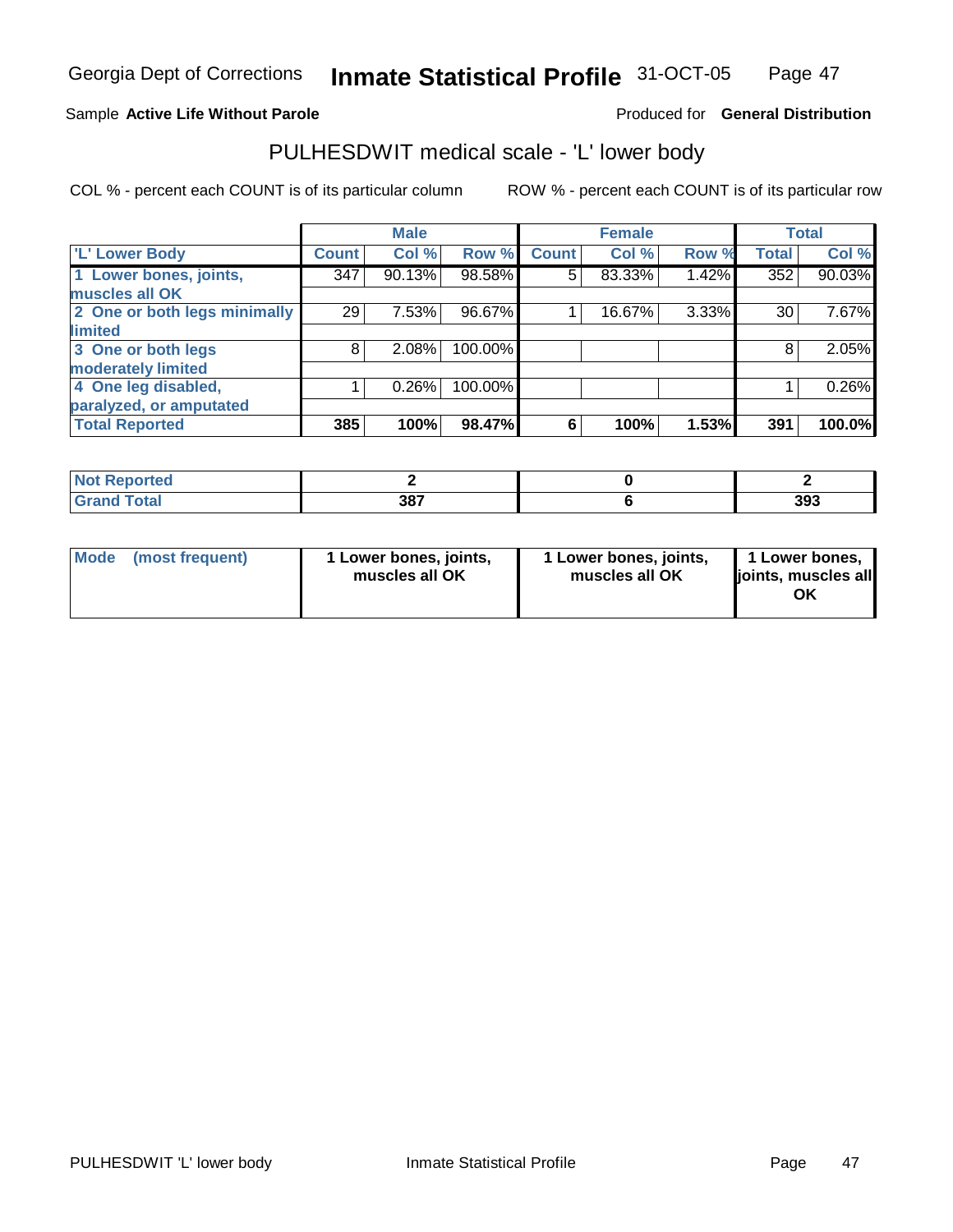Sample **Active Life Without Parole** 

Produced for **General Distribution**

# PULHESDWIT medical scale - 'H' hearing

|                            | <b>Male</b>  |            | <b>Female</b>      |    |         | Total    |              |         |
|----------------------------|--------------|------------|--------------------|----|---------|----------|--------------|---------|
| <b>H'</b> Hearing          | <b>Count</b> | Col %      | <b>Row % Count</b> |    | Col %   | Row %    | <b>Total</b> | Col %   |
| 1 Normal hearing both ears | 385          | $100.00\%$ | 98.47% <b>I</b>    | 61 | 100.00% | $1.53\%$ | 391          | 100.00% |
| <b>Total Reported</b>      | 385          | 100%       | 98.47%             | 6  | 100%    | 1.53%    | 391          | 100%    |

| <b>Not</b><br>'enorted |                      |     |
|------------------------|----------------------|-----|
| <b>Tota'</b><br>Gr2r   | 207<br>IJUI<br>$  -$ | 393 |

| Mode (most frequent) | 1 Normal hearing both ears 1 Normal hearing both ears 1 Normal hearing |           |
|----------------------|------------------------------------------------------------------------|-----------|
|                      |                                                                        | both ears |
|                      |                                                                        |           |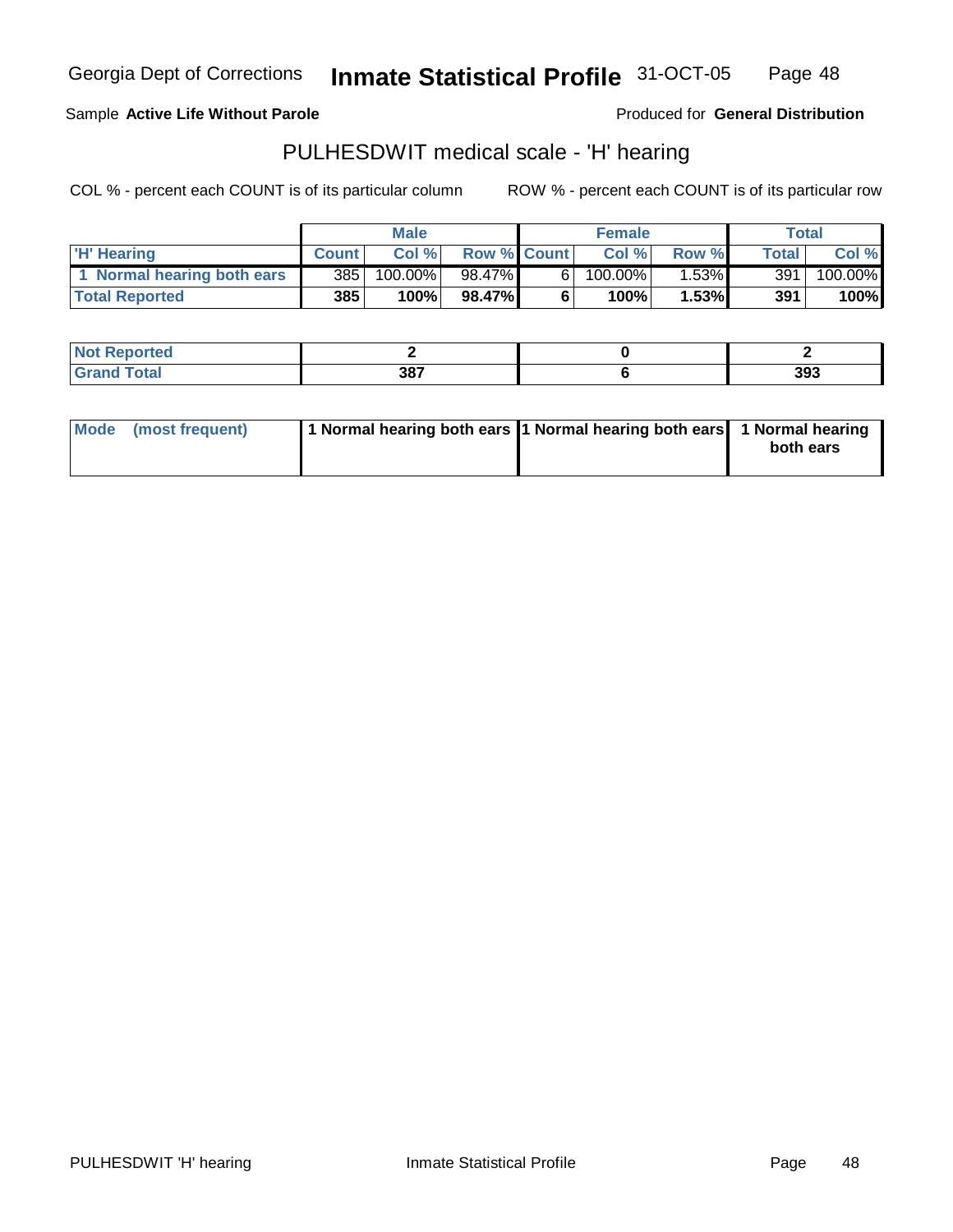### Sample **Active Life Without Parole**

### Produced for **General Distribution**

# PULHESDWIT medical scale - 'E' vision

|                                 |              | <b>Male</b> |                    |   | <b>Female</b> |       |              | <b>Total</b> |
|---------------------------------|--------------|-------------|--------------------|---|---------------|-------|--------------|--------------|
| <b>E' Vision</b>                | <b>Count</b> | Col %       | <b>Row % Count</b> |   | Col %         | Row % | <b>Total</b> | Col %        |
| 1 Correctable to 20/40 in both  | 318          | 82.60%      | 98.76%             | 4 | 66.67%        | 1.24% | 322          | 82.35%       |
| eyes                            |              |             |                    |   |               |       |              |              |
| 2 Correctable to 20/70 in one   | 60           | 15.58%      | 96.77%             | 2 | 33.33%        | 3.23% | 62           | 15.86%       |
| eye, may be blind in other      |              |             |                    |   |               |       |              |              |
| 3 Correctable to 20/200 in one  | 5            | $1.30\%$    | 100.00%            |   |               |       | 5            | 1.28%        |
| eye, may be blind in other      |              |             |                    |   |               |       |              |              |
| 4 One eye not correctable to    |              | 0.26%       | 100.00%            |   |               |       |              | 0.26%        |
| 20/200, other may be blind      |              |             |                    |   |               |       |              |              |
| 5 Blind in both eyes, requiring |              | $0.26\%$    | 100.00%            |   |               |       |              | 0.26%        |
| special housing                 |              |             |                    |   |               |       |              |              |
| <b>Total Reported</b>           | 385          | 100%        | 98.47%             | 6 | 100%          | 1.53% | 391          | 100.0%       |

| <b>Not Reported</b> |     |     |
|---------------------|-----|-----|
| <b>Grand Total</b>  | 387 | 393 |

| Mode (most frequent) | 1 Correctable to 20/40 in<br>both eyes | 1 Correctable to 20/40 in   1 Correctable to<br>both eves | 20/40 in both eyes |
|----------------------|----------------------------------------|-----------------------------------------------------------|--------------------|
|----------------------|----------------------------------------|-----------------------------------------------------------|--------------------|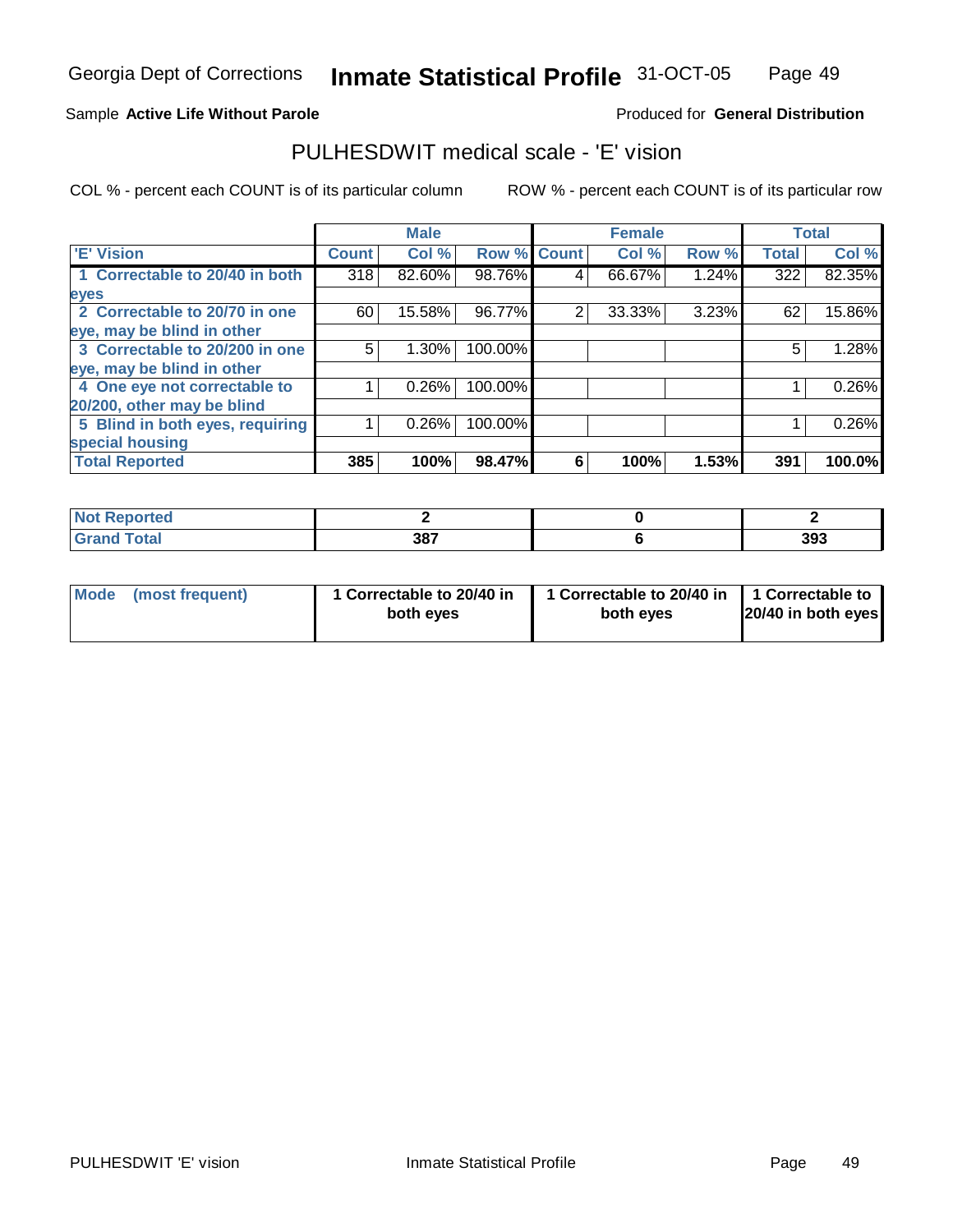### Sample **Active Life Without Parole**

### Produced for **General Distribution**

# PULHESDWIT medical scale - 'S' pSychiatric

|                                |              | <b>Male</b> |             |   | <b>Female</b> |       |              | <b>Total</b> |
|--------------------------------|--------------|-------------|-------------|---|---------------|-------|--------------|--------------|
| 'S' pSychiatric                | <b>Count</b> | Col %       | Row % Count |   | Col %         | Row % | <b>Total</b> | Col %        |
| 1 No impairment or disorders   | 305          | $81.12\%$   | 99.35%      |   | 33.33%        | 0.65% | 307          | 80.37%       |
| 2 Stable, or in remission, or  | 60           | 15.96%      | 93.75%      | 4 | 66.67%        | 6.25% | 64           | 16.75%       |
| mild impairment or retardation |              |             |             |   |               |       |              |              |
| 3 Requires moderate inpatient  | 8            | 2.13%       | 100.00%     |   |               |       | 8            | 2.09%        |
| treatment                      |              |             |             |   |               |       |              |              |
| 4 Requires intensive inpatient | 3            | $0.80\%$    | 100.00%     |   |               |       | 3            | 0.79%        |
| treatment                      |              |             |             |   |               |       |              |              |
| <b>Total Reported</b>          | 376          | 100%        | 98.43%      | 6 | 100%          | 1.57% | 382          | 100%         |

| <b>rted</b>                      |     |     |
|----------------------------------|-----|-----|
| <b>fotal</b><br>$\mathbf{v}$ and | 387 | 393 |

| Mode (most frequent) | 1 No impairment or<br>disorders | 2 Stable, or in remission, 1 No impairment or<br>or mild impairment or | disorders |  |
|----------------------|---------------------------------|------------------------------------------------------------------------|-----------|--|
|                      |                                 | retardation                                                            |           |  |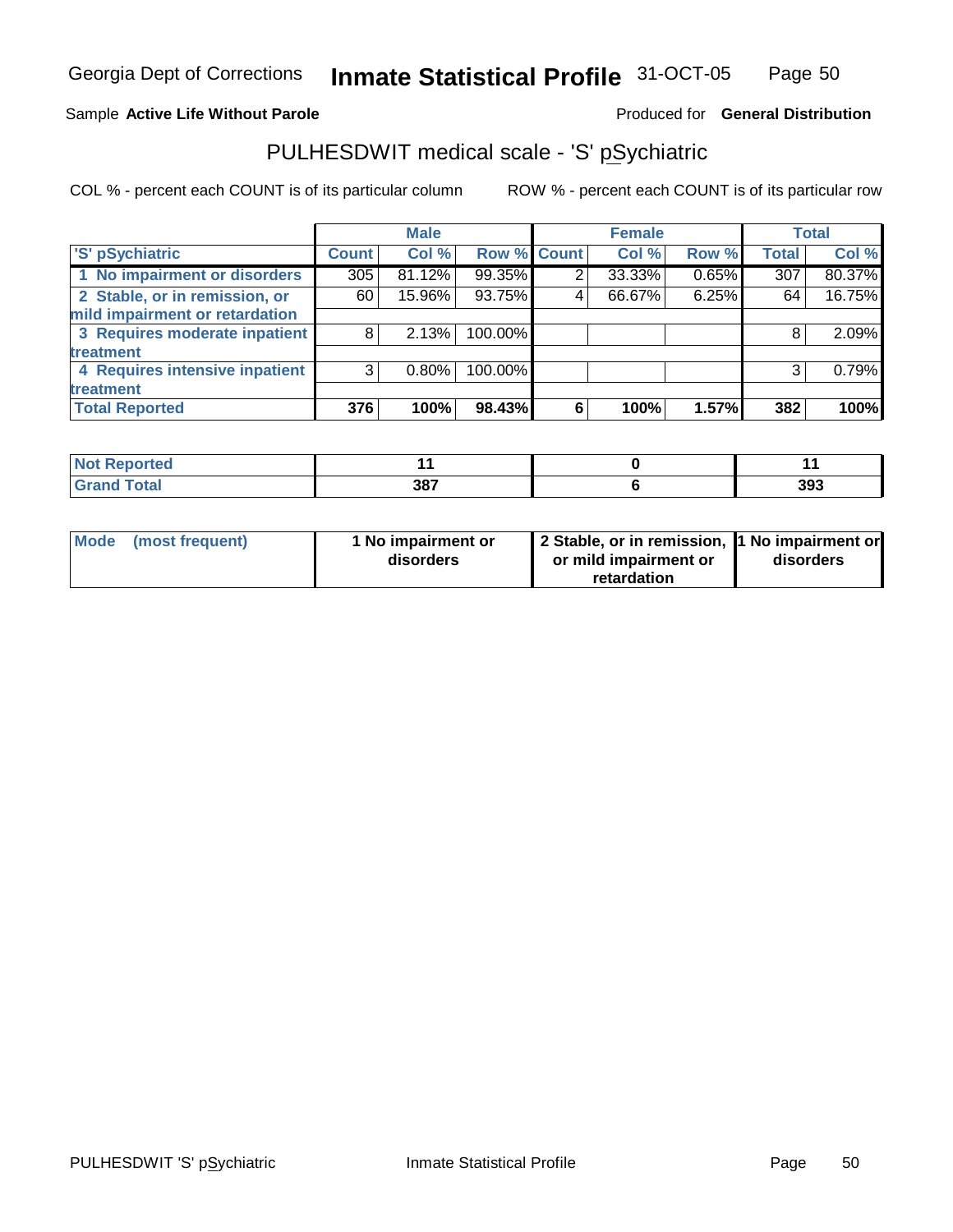### Sample **Active Life Without Parole**

### Produced for **General Distribution**

# PULHESDWIT medical scale - 'D' dental

|                                 |              | <b>Male</b> |                    |   | <b>Female</b> |       |              | <b>Total</b> |
|---------------------------------|--------------|-------------|--------------------|---|---------------|-------|--------------|--------------|
| <b>D' Dental</b>                | <b>Count</b> | Col %       | <b>Row % Count</b> |   | Col %         | Row % | <b>Total</b> | Col %        |
| 1 Minimal routine dental health | 189          | $50.81\%$   | 97.93%             |   | 66.67%        | 2.07% | 193          | 51.06%       |
| <b>needs</b>                    |              |             |                    |   |               |       |              |              |
| 2 Moderate cavities and/or      | 155          | 41.67%      | 98.73%             |   | 33.33%        | 1.27% | 157          | 41.53%       |
| gum disease                     |              |             |                    |   |               |       |              |              |
| 3 Extensive gum disease         | 28           | 7.53%       | 100.00%            |   |               |       | 28           | 7.41%        |
| and/or widespread decay         |              |             |                    |   |               |       |              |              |
| <b>Total Reported</b>           | 372          | 100%        | 98.41%             | 6 | 100%          | 1.59% | 378          | 100%         |

| N.<br>ттео                |     | .,  |
|---------------------------|-----|-----|
| $int^{\bullet}$<br>______ | 387 | 393 |

| Mode            | 1 Minimal routine dental | Minimal routine dental  1 Minimal routine | dental health |
|-----------------|--------------------------|-------------------------------------------|---------------|
| (most frequent) | health needs             | health needs                              | needs         |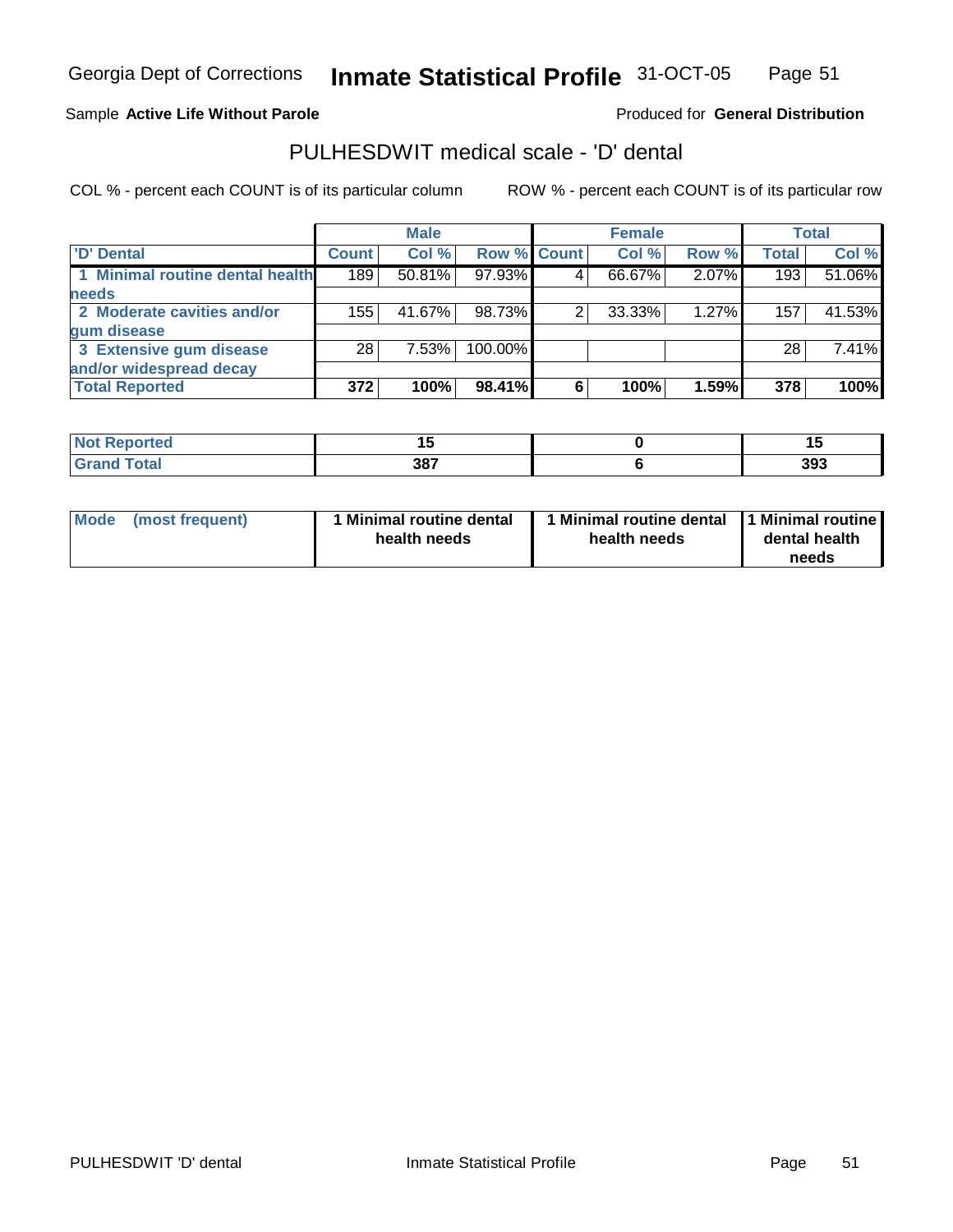### Sample **Active Life Without Parole**

### Produced for **General Distribution**

# PULHESDWIT medical scale - 'W' work ability

|                                 |              | <b>Male</b> |             |   | <b>Female</b> |       |              | Total  |
|---------------------------------|--------------|-------------|-------------|---|---------------|-------|--------------|--------|
| <b>W'</b> work ability          | <b>Count</b> | Col %       | Row % Count |   | Col %         | Row % | <b>Total</b> | Col %  |
| 1 Unrestricted work or activity | 306          | 79.48%      | 98.39%      | 5 | 83.33%        | 1.61% | 311          | 79.54% |
| 2 Minor restrictions on type of | 58           | 15.06%      | 98.31%      |   | 16.67%        | 1.69% | 59           | 15.09% |
| <b>work</b>                     |              |             |             |   |               |       |              |        |
| 3 Moderate restrictions on      | 14           | $3.64\%$    | 100.00%     |   |               |       | 14           | 3.58%  |
| type of work                    |              |             |             |   |               |       |              |        |
| 4 Major restrictions on type of |              | 1.82%       | 100.00%     |   |               |       |              | 1.79%  |
| <b>work</b>                     |              |             |             |   |               |       |              |        |
| <b>Total Reported</b>           | 385          | 100%        | 98.47%      | 6 | 100%          | 1.53% | 391          | 100%   |

| ਾ∩rted <b>ਜ</b>                  |     |     |
|----------------------------------|-----|-----|
| <b>Total</b><br>$\mathbf{v}$ and | 387 | 393 |

| Mode            | 1 Unrestricted work or | 1 Unrestricted work or | 1 Unrestricted   |
|-----------------|------------------------|------------------------|------------------|
| (most frequent) | activity               | activity               | work or activity |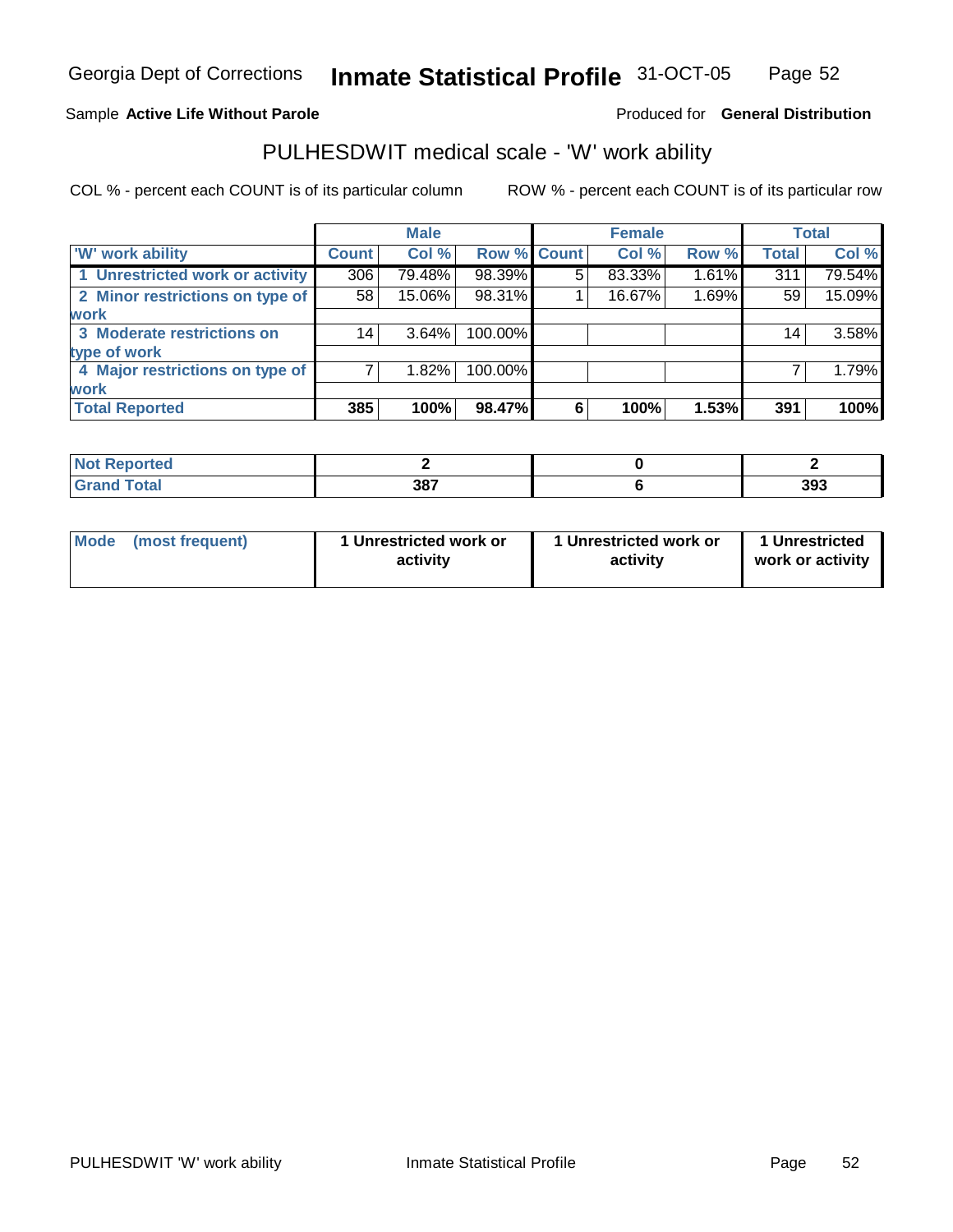### Sample **Active Life Without Parole**

### Produced for **General Distribution**

# PULHESDWIT medical scale - 'I' impairment

|                                 |              | <b>Male</b> |             |   | <b>Female</b> |       |              | <b>Total</b> |
|---------------------------------|--------------|-------------|-------------|---|---------------|-------|--------------|--------------|
| <b>T' Impairment</b>            | <b>Count</b> | Col %       | Row % Count |   | Col %         | Row % | <b>Total</b> | Col %        |
| 1 No impairments or             | 382          | 99.22%      | 98.45%      | 6 | 100.00%       | 1.55% | 388          | 99.23%       |
| disabilities                    |              |             |             |   |               |       |              |              |
| 4 Needs moderate Assisted       |              | 0.26%       | 100.00%     |   |               |       |              | 0.26%        |
| Living (level II)               |              |             |             |   |               |       |              |              |
| <b>5 Needs maximal Assisted</b> |              | 0.52%       | 100.00%     |   |               |       |              | 0.51%        |
| Living (level III)              |              |             |             |   |               |       |              |              |
| <b>Total Reported</b>           | 385          | 100%        | 98.47%      | 6 | 100%          | 1.53% | 391          | 100%         |

| orted<br><b>NOT</b>   |     |     |
|-----------------------|-----|-----|
| <b>otal</b><br>______ | 387 | 393 |

| <b>Mode</b>     | 1 No impairments or | 1 No impairments or | I 1 No impairments |
|-----------------|---------------------|---------------------|--------------------|
| (most frequent) | disabilities        | disabilities        | or disabilities    |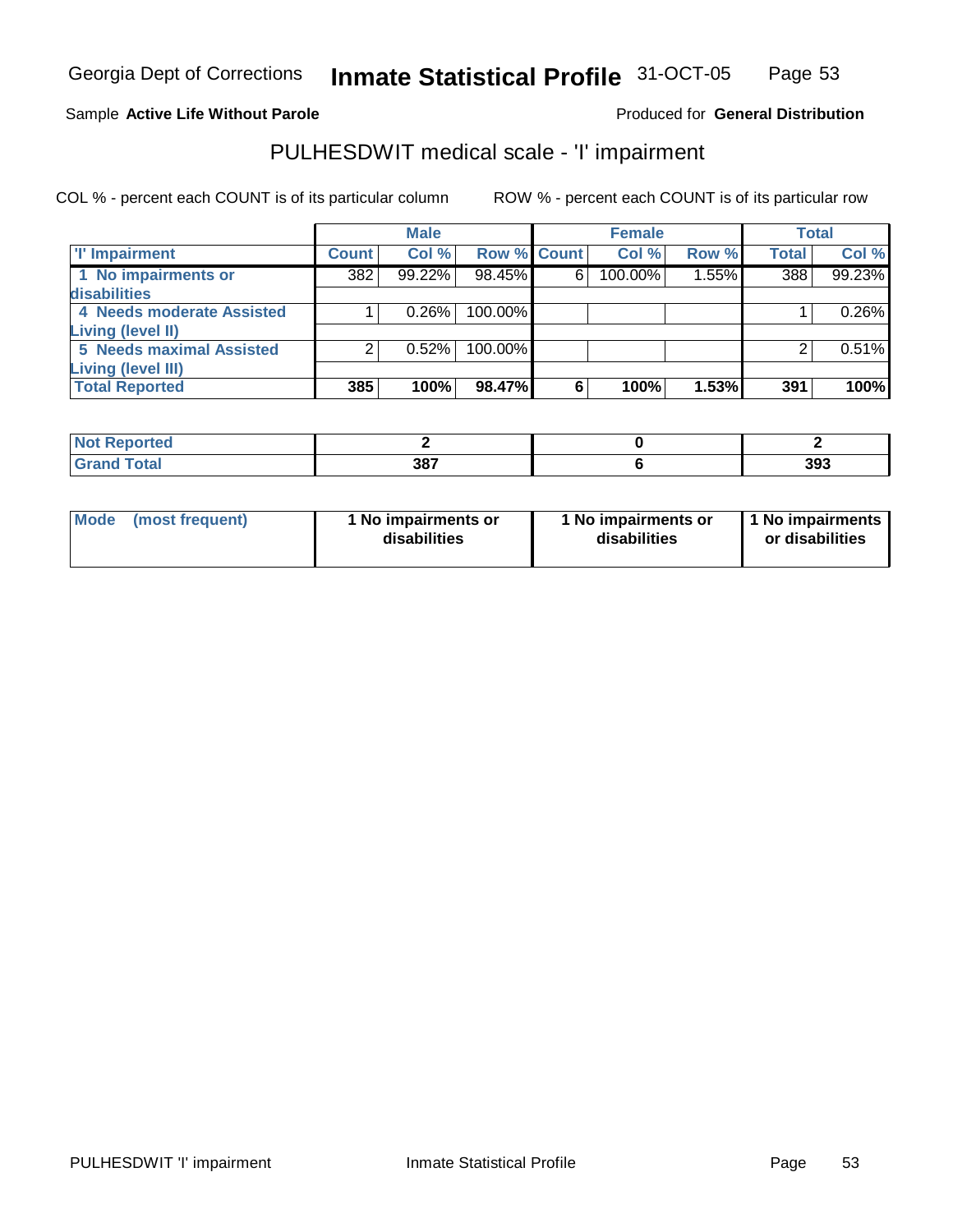Georgia Dept of Corrections

**Inmate Statistical Profile** 31-OCT-05 Page Page 54

### Sample Active Life Without Parole **Active Life Without Parole Active Life Without Parole Active Active Produced fo General Distribution**

# PULHESDWIT medical scale - 'T' transportability

|                              |              | <b>Male</b> |             |   | <b>Female</b> |          |       | Total  |
|------------------------------|--------------|-------------|-------------|---|---------------|----------|-------|--------|
| <b>T' Transportability</b>   | <b>Count</b> | Col%        | Row % Count |   | Col%          | Row %    | Total | Col %  |
| 1 Can be transported in any  | 384          | 99.74%      | $98.46\%$   | 6 | $100.00\%$    | $1.54\%$ | 390   | 99.74% |
| ordinary approved vehicle    |              |             |             |   |               |          |       |        |
| 3 Wheelchair-bound, requires |              | 0.26%       | $100.00\%$  |   |               |          |       | 0.26%  |
| special vehicle              |              |             |             |   |               |          |       |        |
| <b>Total Reported</b>        | 385          | 100%        | 98.47%      | 6 | 100%          | 1.53%    | 391   | 100%   |

| <b>ported</b>           |     |     |
|-------------------------|-----|-----|
| <b>Total</b><br>$C$ ror | 387 | 393 |

|  | Mode (most frequent) | 1 Can be transported in any 1 Can be transported in any<br>ordinary approved vehicle   ordinary approved vehicle   transported in any |  | 1 Can be<br><b>ordinary approved</b><br>vehicle |
|--|----------------------|---------------------------------------------------------------------------------------------------------------------------------------|--|-------------------------------------------------|
|--|----------------------|---------------------------------------------------------------------------------------------------------------------------------------|--|-------------------------------------------------|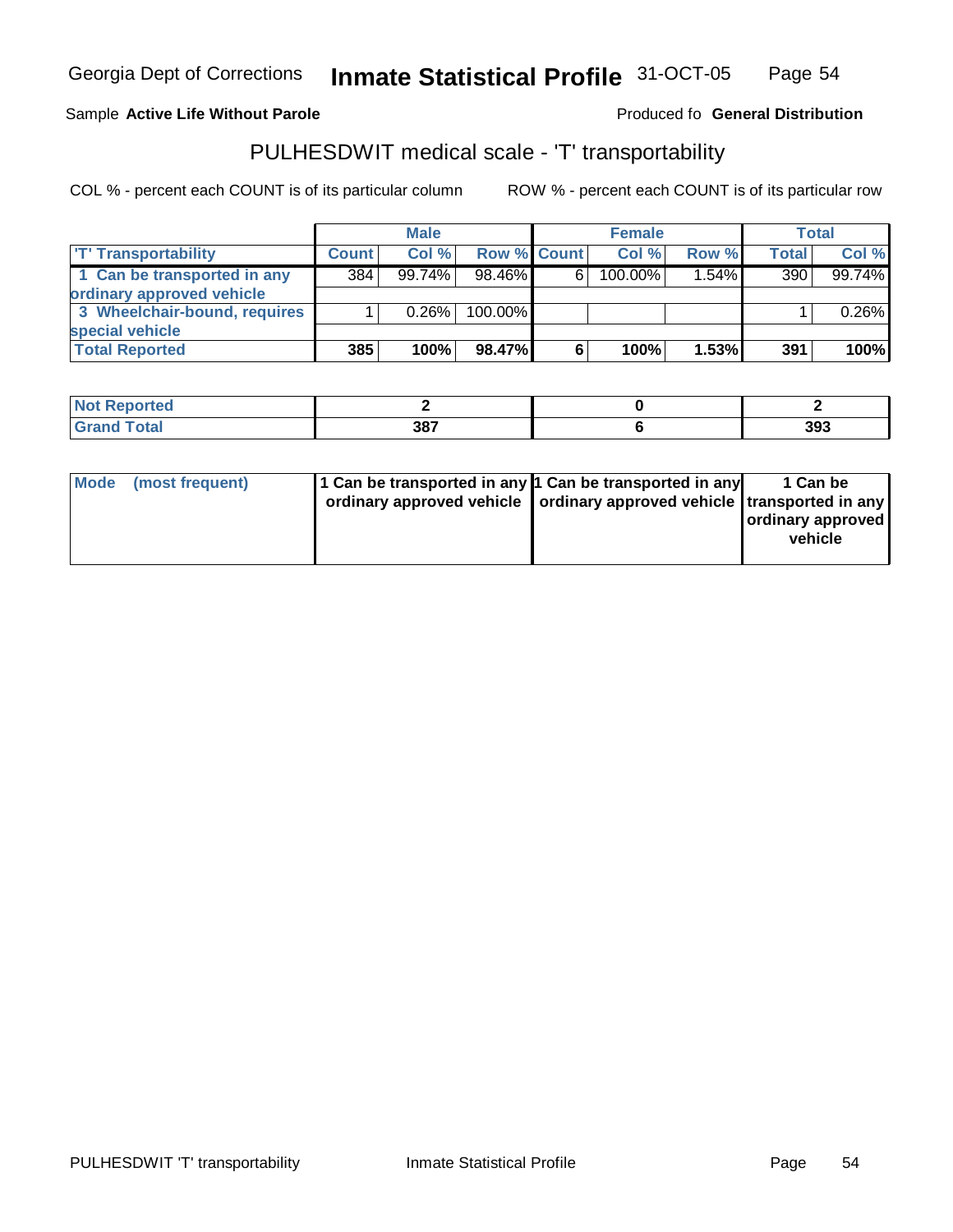### Sample **Active Life Without Parole**

Produced for **General Distribution**

# Criminality in family, self-reported

|                              | <b>Male</b>      |           | <b>Female</b> |                |        | <b>Total</b> |                  |        |
|------------------------------|------------------|-----------|---------------|----------------|--------|--------------|------------------|--------|
| <b>Criminality In Family</b> | <b>Count</b>     | Col %     |               | Row % Count    | Col %  | Row %        | <b>Total</b>     | Col %  |
| Yes, criminality in family   | 120 <sub>1</sub> | $31.01\%$ | 97.56%        | 3 <sub>1</sub> | 50.00% | $2.44\%$     | 123 <sub>1</sub> | 31.30% |
| No criminality in family     | 267              | 68.99%    | 98.89%        | 3 <sub>1</sub> | 50.00% | $1.11\%$     | 270              | 68.70% |
| <b>Total Reported</b>        | 387              | 100%      | 98.47%        | 6              | 100%   | 1.53%        | 393              | 100%   |

| $\sim$ $\sim$ $\sim$ $\sim$<br>- - - | 207<br>JС<br>$  -$ | 393 |
|--------------------------------------|--------------------|-----|

| Mode (most frequent) | No criminality in family | No criminality in family | No criminality in<br>family |
|----------------------|--------------------------|--------------------------|-----------------------------|
|----------------------|--------------------------|--------------------------|-----------------------------|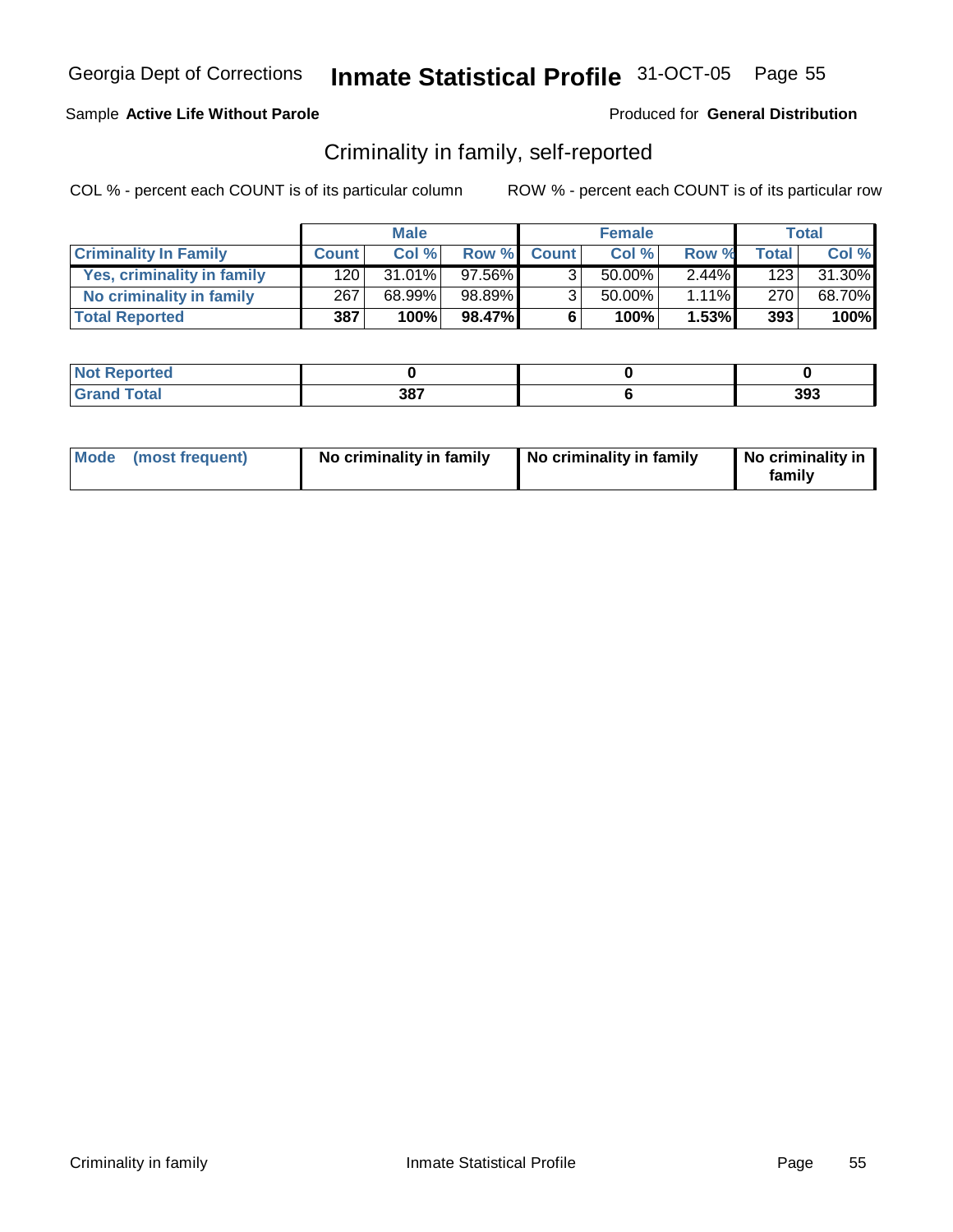### Sample **Active Life Without Parole**

### Produced for **General Distribution**

# Alcoholism in family, self-reported

|                             | <b>Male</b>  |           | <b>Female</b> |             |        | Total |         |           |
|-----------------------------|--------------|-----------|---------------|-------------|--------|-------|---------|-----------|
| <b>Alcoholism In Family</b> | <b>Count</b> | Col %     |               | Row % Count | Col %  | Row % | Total i | Col %     |
| Yes, alcoholism in family   | 79           | $20.41\%$ | 98.75%        |             | 16.67% | 1.25% | 80      | $20.36\%$ |
| No alcoholism in family     | 308          | 79.59%    | 98.40%I       | 5           | 83.33% | 1.60% | 313     | 79.64%    |
| <b>Total Reported</b>       | 387          | 100%      | 98.47%        | 6           | 100%   | 1.53% | 393     | $100\%$   |

| <b>rted</b>                      |     |     |
|----------------------------------|-----|-----|
| $\mathcal{L}$ at all<br>$\sim$ . | 387 | 393 |

| Mode (most frequent)<br>No alcoholism in family | No alcoholism in family | No alcoholism in<br>familv |
|-------------------------------------------------|-------------------------|----------------------------|
|-------------------------------------------------|-------------------------|----------------------------|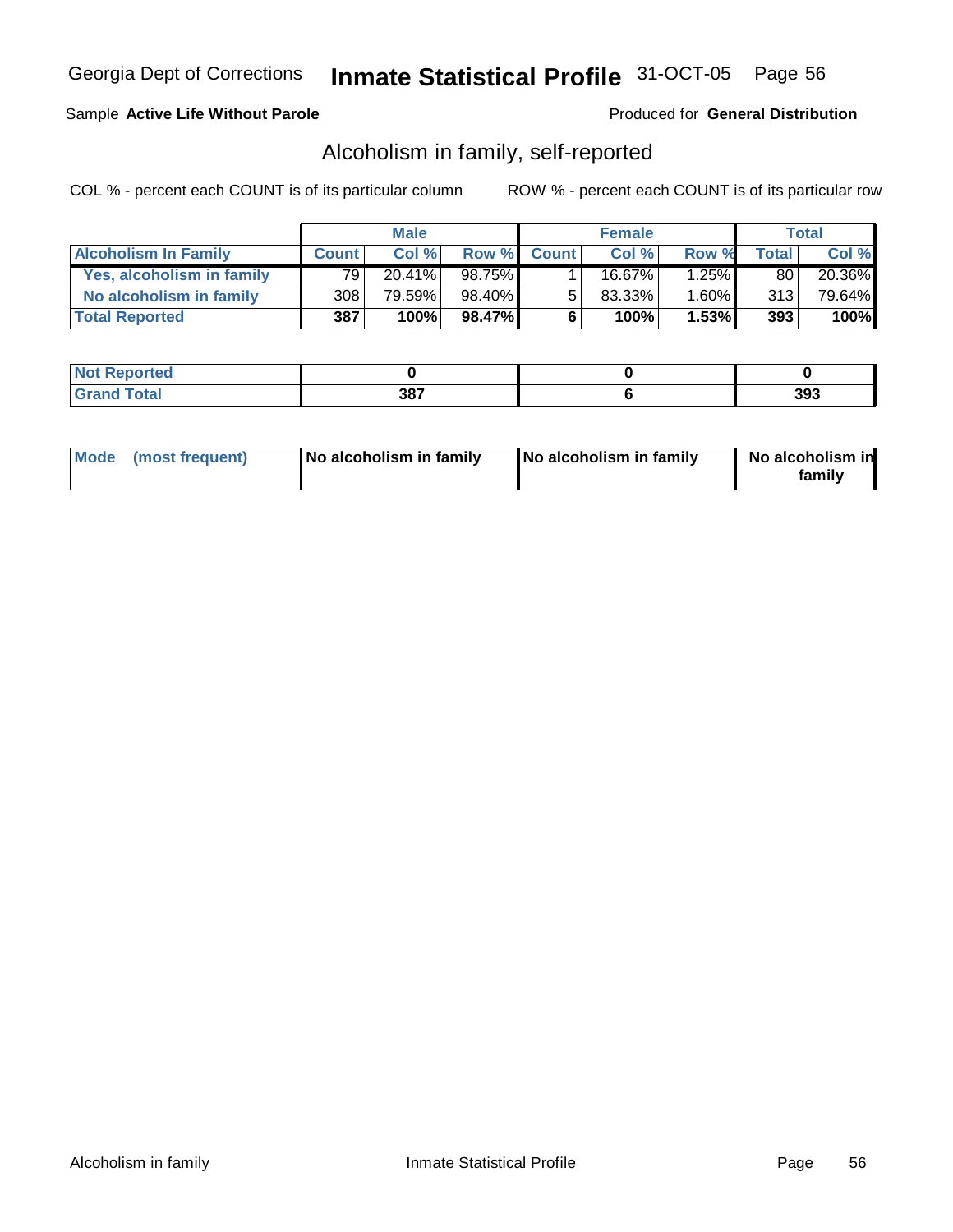### Sample **Active Life Without Parole**

Produced for **General Distribution**

# Drug abuse in family, self-reported

|                           | <b>Male</b>  |           | <b>Female</b> |              |        | Total    |              |           |
|---------------------------|--------------|-----------|---------------|--------------|--------|----------|--------------|-----------|
| Drug Abuse In Family      | <b>Count</b> | Col %     | Row %         | <b>Count</b> | Col %  | Row %    | <b>Total</b> | Col %     |
| Yes, drug abuse in family | 52           | $13.44\%$ | 96.30%        |              | 33.33% | $3.70\%$ | 54           | $13.74\%$ |
| No drug abuse in family   | 335          | 86.56%    | 98.82%        | 4            | 66.67% | 1.18%    | 339          | 86.26%    |
| <b>Total Reported</b>     | 387          | 100%      | 98.47%        | 6            | 100%   | 1.53%    | 393          | 100%      |

| <b>rted</b>                      |     |     |
|----------------------------------|-----|-----|
| $\mathcal{L}$ at all<br>$\sim$ . | 387 | 393 |

| Mode (most frequent)<br>No drug abuse in family | No drug abuse in family | No drug abuse in<br>familv |
|-------------------------------------------------|-------------------------|----------------------------|
|-------------------------------------------------|-------------------------|----------------------------|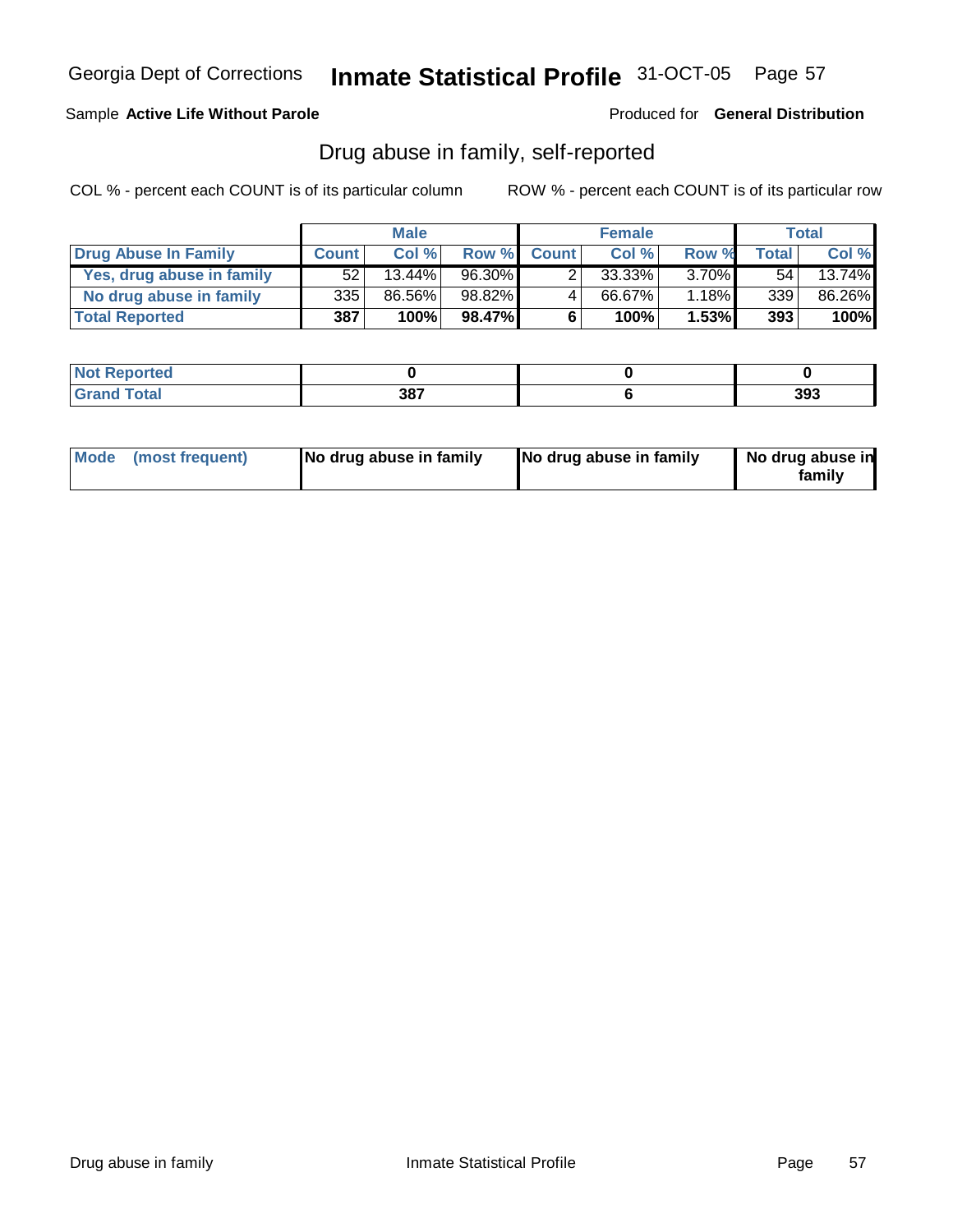### Sample **Active Life Without Parole**

### Produced for **General Distribution**

# Subjected to frequent beatings, self-reported

|                            |              | <b>Male</b> |           |              | <b>Female</b> |          |              | <b>Total</b> |
|----------------------------|--------------|-------------|-----------|--------------|---------------|----------|--------------|--------------|
| <b>Frequent beatings</b>   | <b>Count</b> | Col%        | Row %     | <b>Count</b> | Col%          | Row %    | <b>Total</b> | Col %        |
| Yes, subjected to frequent | 24           | 6.20%       | $96.00\%$ |              | 16.67%        | 4.00%    | 25           | 6.36%        |
| beatings                   |              |             |           |              |               |          |              |              |
| Not subjected to frequent  | 363          | 93.80%      | 98.64%    | 5            | 83.33%        | $1.36\%$ | 368          | $93.64\%$    |
| beatings                   |              |             |           |              |               |          |              |              |
| <b>Total Reported</b>      | 387          | 100%        | 98.47%    | 6            | 100%          | 1.53%    | 393          | 100%         |

| <b>Not Reported</b><br>$\sim$ |     |     |
|-------------------------------|-----|-----|
| <b>Grand Total</b><br>Cror    | 387 | 393 |

| Mode | (most frequent) | Not subjected to frequent  <br>beatings | Not subjected to frequent   Not subjected to  <br>beatings | <b>frequent beatings</b> |
|------|-----------------|-----------------------------------------|------------------------------------------------------------|--------------------------|
|------|-----------------|-----------------------------------------|------------------------------------------------------------|--------------------------|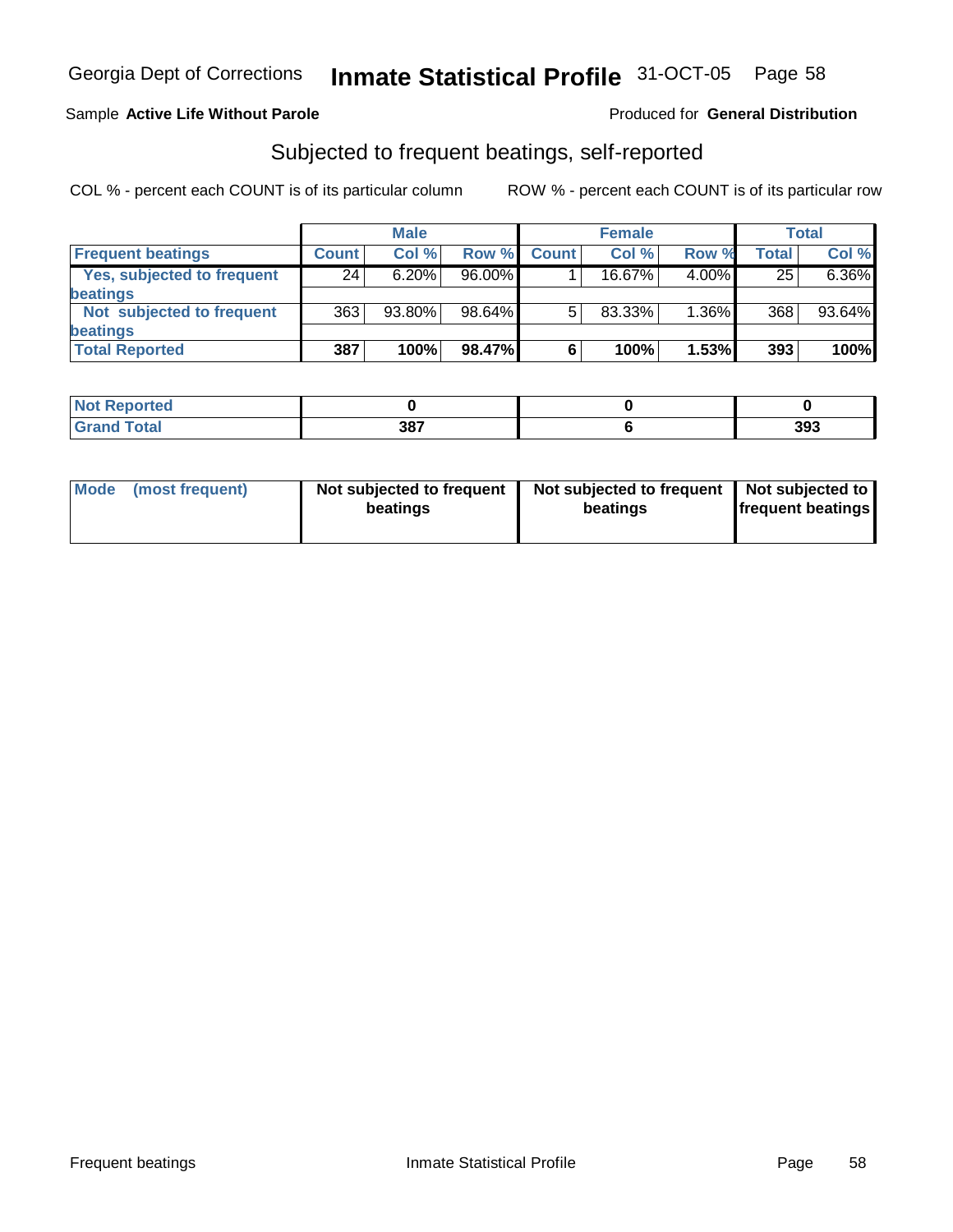### Sample **Active Life Without Parole**

### Produced for **General Distribution**

# Father absent during inmate's childhood

|                           | <b>Male</b>  |           | <b>Female</b> |             |        | Total    |              |        |
|---------------------------|--------------|-----------|---------------|-------------|--------|----------|--------------|--------|
| <b>Father Absent</b>      | <b>Count</b> | Col %     |               | Row % Count | Col %  | Row %    | <b>Total</b> | Col %  |
| Yes, father was absent    | 1991         | $51.42\%$ | 99.00%        |             | 33.33% | $1.00\%$ | 201          | 51.15% |
| No, father was not absent | 188          | 48.58%    | 97.92%        | 4           | 66.67% | 2.08%    | 192          | 48.85% |
| <b>Total Reported</b>     | 387          | 100%      | 98.47%        | 6           | 100%   | 1.53%    | 393          | 100%   |

| <b>rted</b>                      |     |     |
|----------------------------------|-----|-----|
| $\mathcal{L}$ at all<br>$\sim$ . | 387 | 393 |

| Mode (most frequent) | Yes, father was absent | No, father was not absent | Yes, father was<br>absent |
|----------------------|------------------------|---------------------------|---------------------------|
|----------------------|------------------------|---------------------------|---------------------------|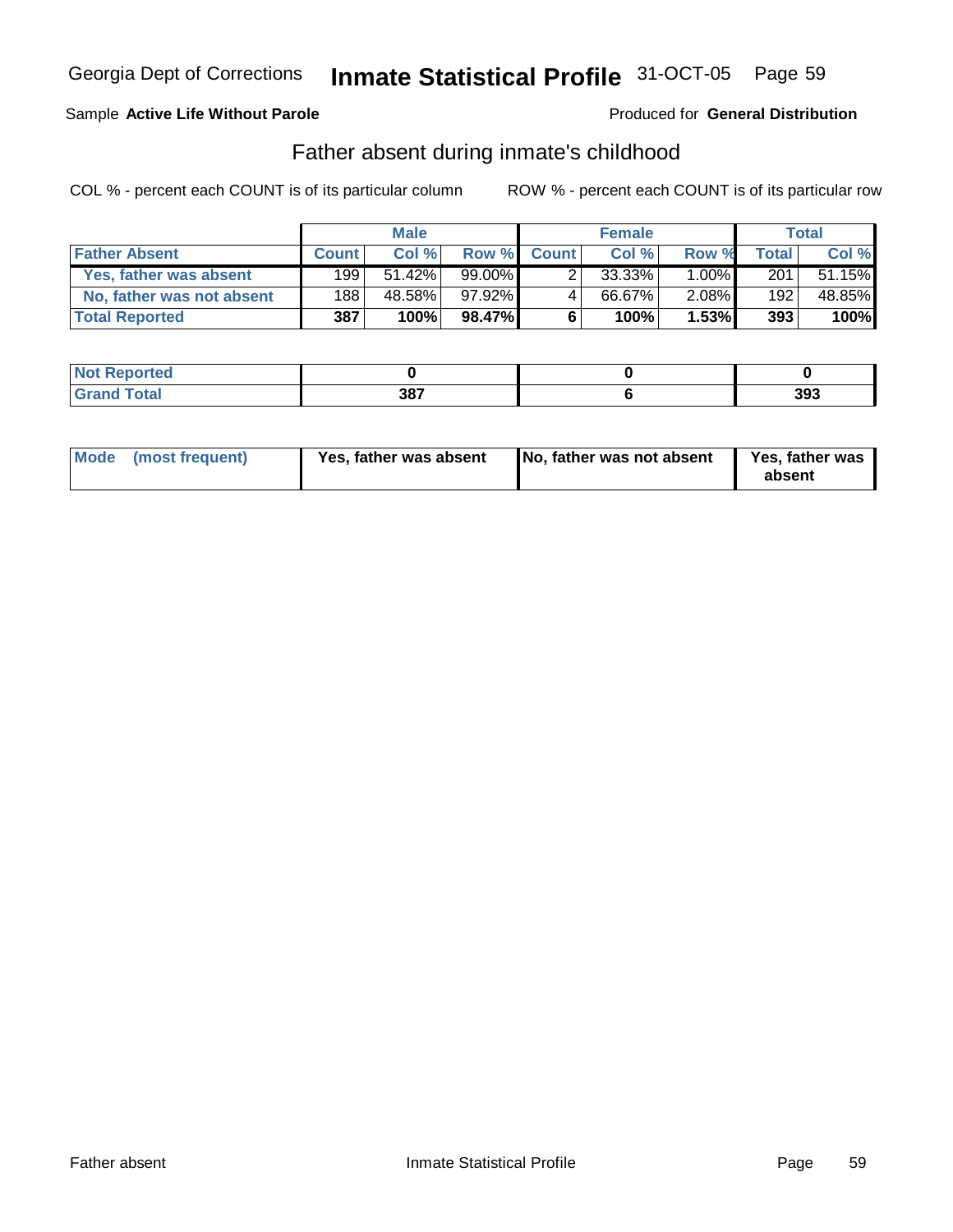### Sample **Active Life Without Parole**

### Produced for **General Distribution**

# Mother absent during inmate's childhood

|                           | <b>Male</b>  |           | <b>Female</b> |              |        | <b>Total</b> |       |           |
|---------------------------|--------------|-----------|---------------|--------------|--------|--------------|-------|-----------|
| <b>Mother Absent</b>      | <b>Count</b> | Col %     | Row %         | <b>Count</b> | Col %  | Row %        | Total | Col %     |
| Yes, mother was absent    | 53           | $13.70\%$ | 98.15%        |              | 16.67% | $1.85\%$     | 54    | $13.74\%$ |
| No, mother was not absent | 334          | 86.30%    | 98.53%        | 5            | 83.33% | 1.47%        | 339   | 86.26%    |
| <b>Total Reported</b>     | 387          | 100%      | 98.47%        | 6            | 100%   | 1.53%        | 393   | 100%      |

| orted<br>NO.                     |     |     |  |
|----------------------------------|-----|-----|--|
| $f$ $f \circ f \circ f$<br>_____ | 387 | 393 |  |

| Mode (most frequent) | No, mother was not absent   No, mother was not absent   No, mother was |            |
|----------------------|------------------------------------------------------------------------|------------|
|                      |                                                                        | not absent |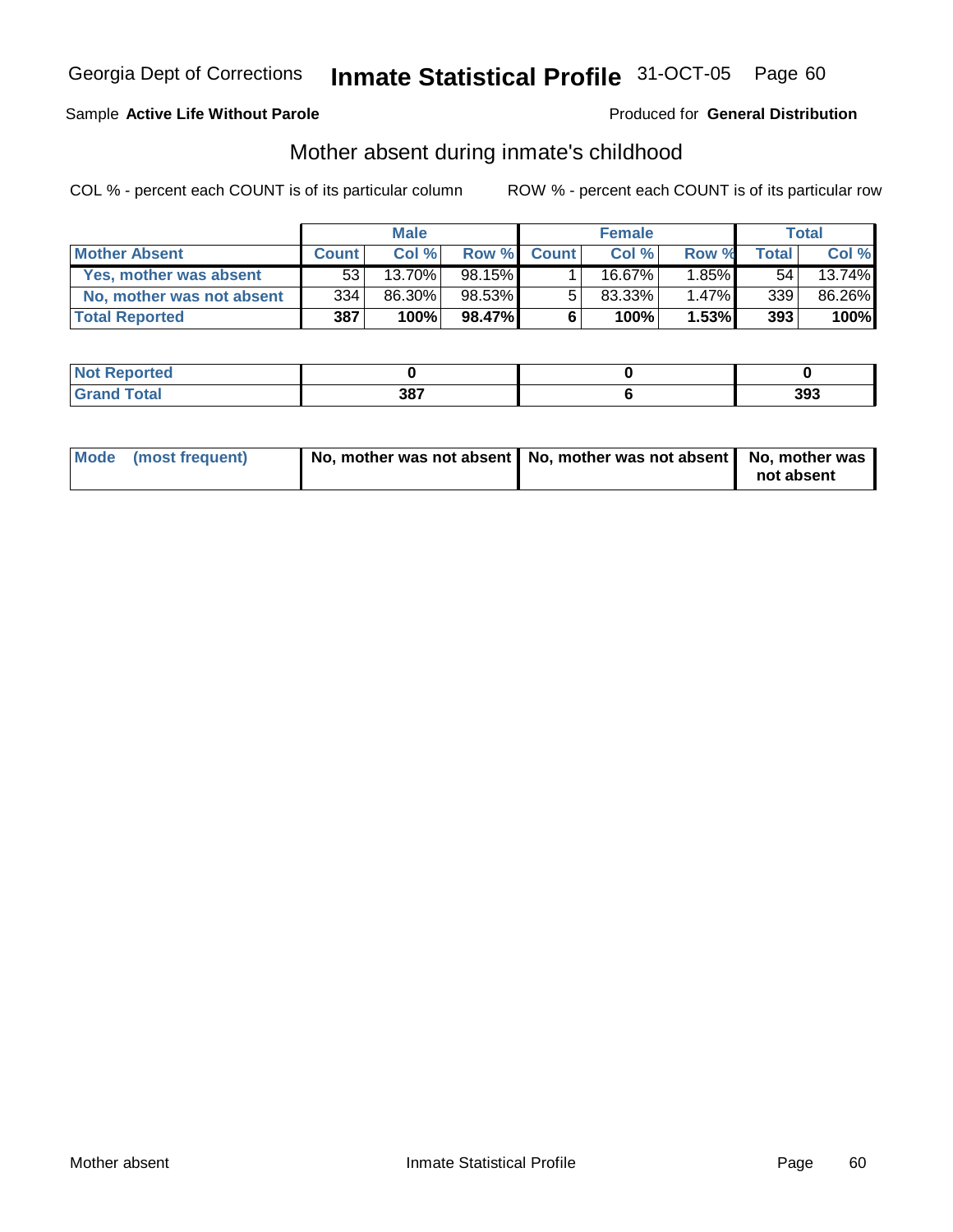### Sample **Active Life Without Parole**

### Produced for **General Distribution**

# Inmate diagnosed as manipulative

|                       | <b>Male</b>  |        |        |             | Female | Total    |       |        |
|-----------------------|--------------|--------|--------|-------------|--------|----------|-------|--------|
| <b>Manipulative</b>   | <b>Count</b> | Col %  |        | Row % Count | Col %  | Row %    | Total | Col %  |
| Yes, manipulative     | 82           | 21.19% | 98.80% |             | 16.67% | $1.20\%$ | 83    | 21.12% |
| No, not manipulative  | 305          | 78.81% | 98.39% | 5           | 83.33% | 1.61%    | 310   | 78.88% |
| <b>Total Reported</b> | 387          | 100%   | 98.47% | 6           | 100%   | $1.53\%$ | 393   | 100%   |

| <b>rted</b>          |     |     |  |
|----------------------|-----|-----|--|
| المفمئر<br>$- \cdot$ | 387 | 393 |  |

| Mode | (most frequent) | No. not manipulative | <b>I</b> No. not manipulative | not<br>No<br><b>Imanipulative</b> |
|------|-----------------|----------------------|-------------------------------|-----------------------------------|
|------|-----------------|----------------------|-------------------------------|-----------------------------------|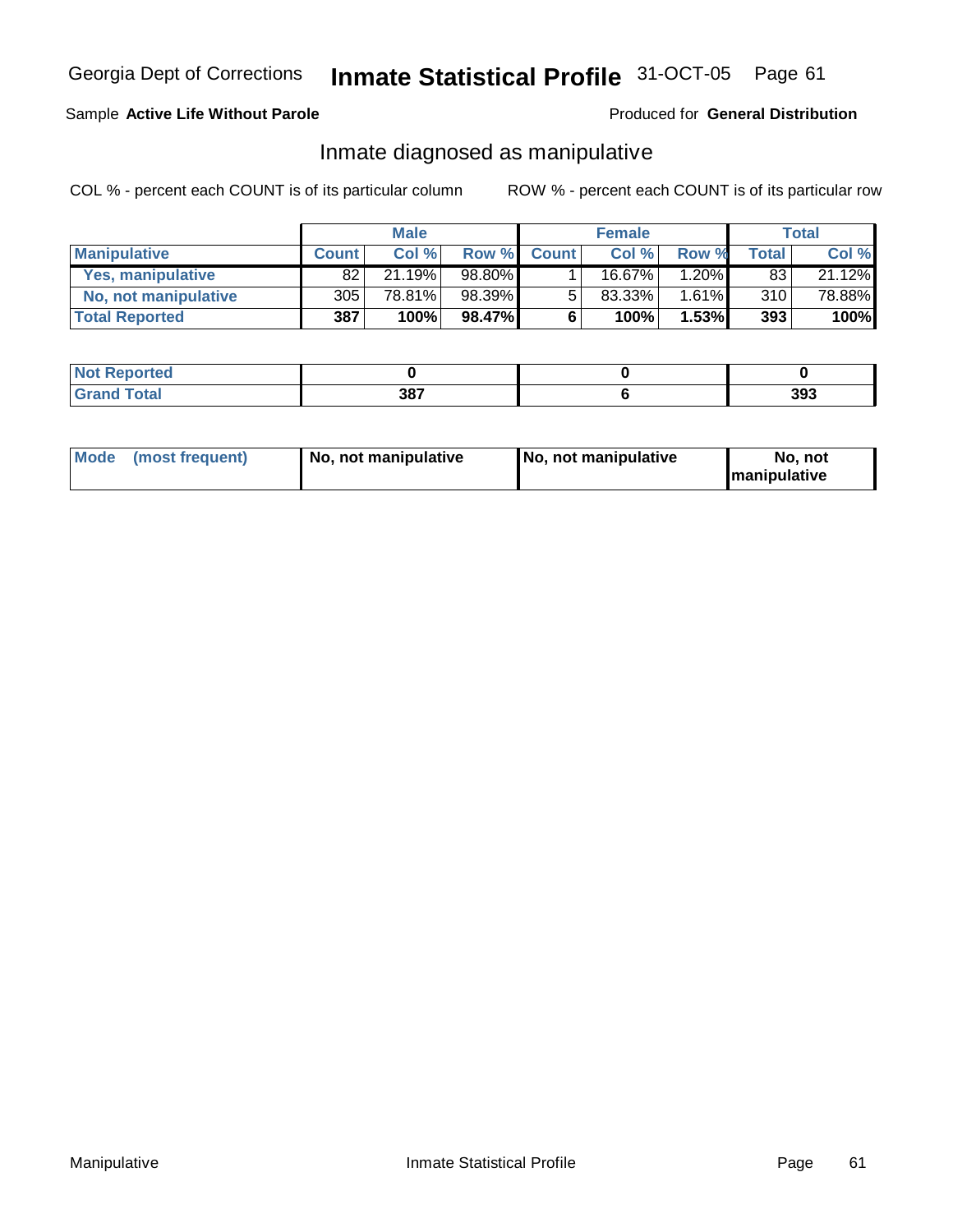### Sample **Active Life Without Parole**

### Produced for **General Distribution**

# Inmate diagnosed as assaultive

|                       | <b>Male</b>     |           |         | <b>Female</b> |         |       | Total           |        |
|-----------------------|-----------------|-----------|---------|---------------|---------|-------|-----------------|--------|
| <b>Assaultive</b>     | <b>Count</b>    | Col %     |         | Row % Count   | Col %   | Row % | <b>Total</b>    | Col %  |
| Yes. assaultive       | 311             | 80.36%    | 98.11%  | 6             | 100.00% | 1.89% | 317             | 80.66% |
| No, not assaultive    | 76 <sub>1</sub> | $19.64\%$ | 100.00% |               |         |       | 76 <sub>1</sub> | 19.34% |
| <b>Total Reported</b> | 387             | 100%      | 98.47%  | 6             | 100%    | 1.53% | 393             | 100%   |

| orted<br>NO.                     |     |     |  |
|----------------------------------|-----|-----|--|
| $f$ $f \circ f \circ f$<br>_____ | 387 | 393 |  |

| <b>Mode</b><br>Yes, assaultive<br>(most frequent) | Yes, assaultive | Yes, assaultive |
|---------------------------------------------------|-----------------|-----------------|
|---------------------------------------------------|-----------------|-----------------|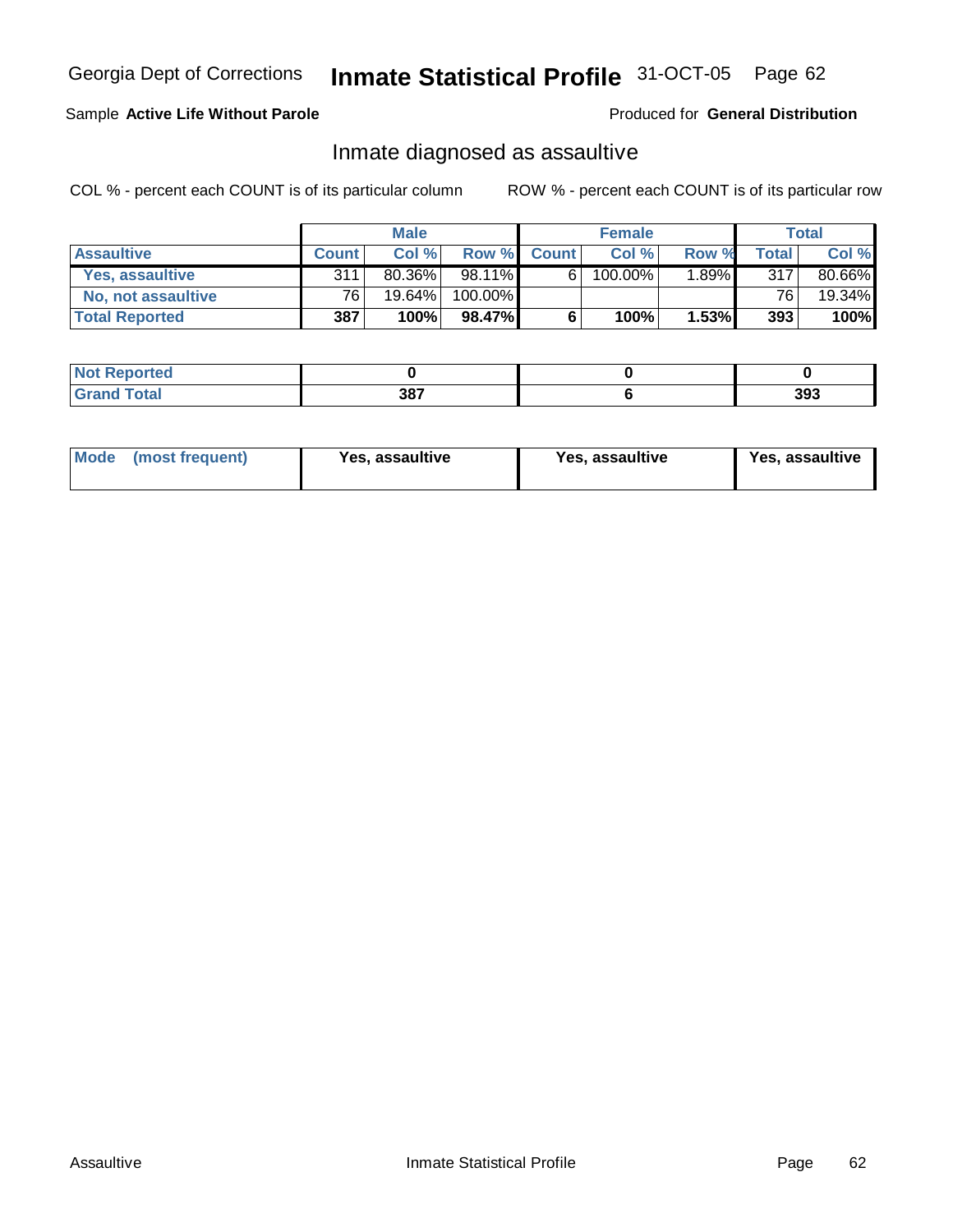### Sample **Active Life Without Parole**

### Produced for **General Distribution**

# Number of prior Georgia incarcerations

|                                       | <b>Male</b>  |        |                    |   | <b>Female</b> | <b>Total</b> |       |        |
|---------------------------------------|--------------|--------|--------------------|---|---------------|--------------|-------|--------|
| <b>Num of Prior GA Incarcerations</b> | <b>Count</b> | Col %  | <b>Row % Count</b> |   | Col %         | Row %        | Total | Col %  |
|                                       | 188          | 48.58% | 96.91%             | 6 | 100.00%       | 3.09%        | 194   | 49.36% |
|                                       | 78           | 20.16% | 100.00%            |   |               |              | 78    | 19.85% |
|                                       | 45           | 11.63% | 100.00%            |   |               |              | 45    | 11.45% |
|                                       | 38           | 9.82%  | 100.00%            |   |               |              | 38    | 9.67%  |
|                                       | 22           | 5.68%  | 100.00%            |   |               |              | 22    | 5.60%  |
|                                       | 9            | 2.33%  | 100.00%            |   |               |              | 9     | 2.29%  |
| <b>More Than 5</b>                    | 7            | 1.81%  | 100.00%            |   |               |              |       | 1.78%  |
| <b>Total Reported</b>                 | 387          | 100%   | 98.47%             | 6 | 100%          | 1.53%        | 393   | 100%   |

| ______ | 207<br>აი<br>$  -$ | 393 |
|--------|--------------------|-----|

| Mean (average)         | 20. ا | 1.18 |
|------------------------|-------|------|
| <b>Median (middle)</b> |       |      |
| Mode (most frequent)   |       |      |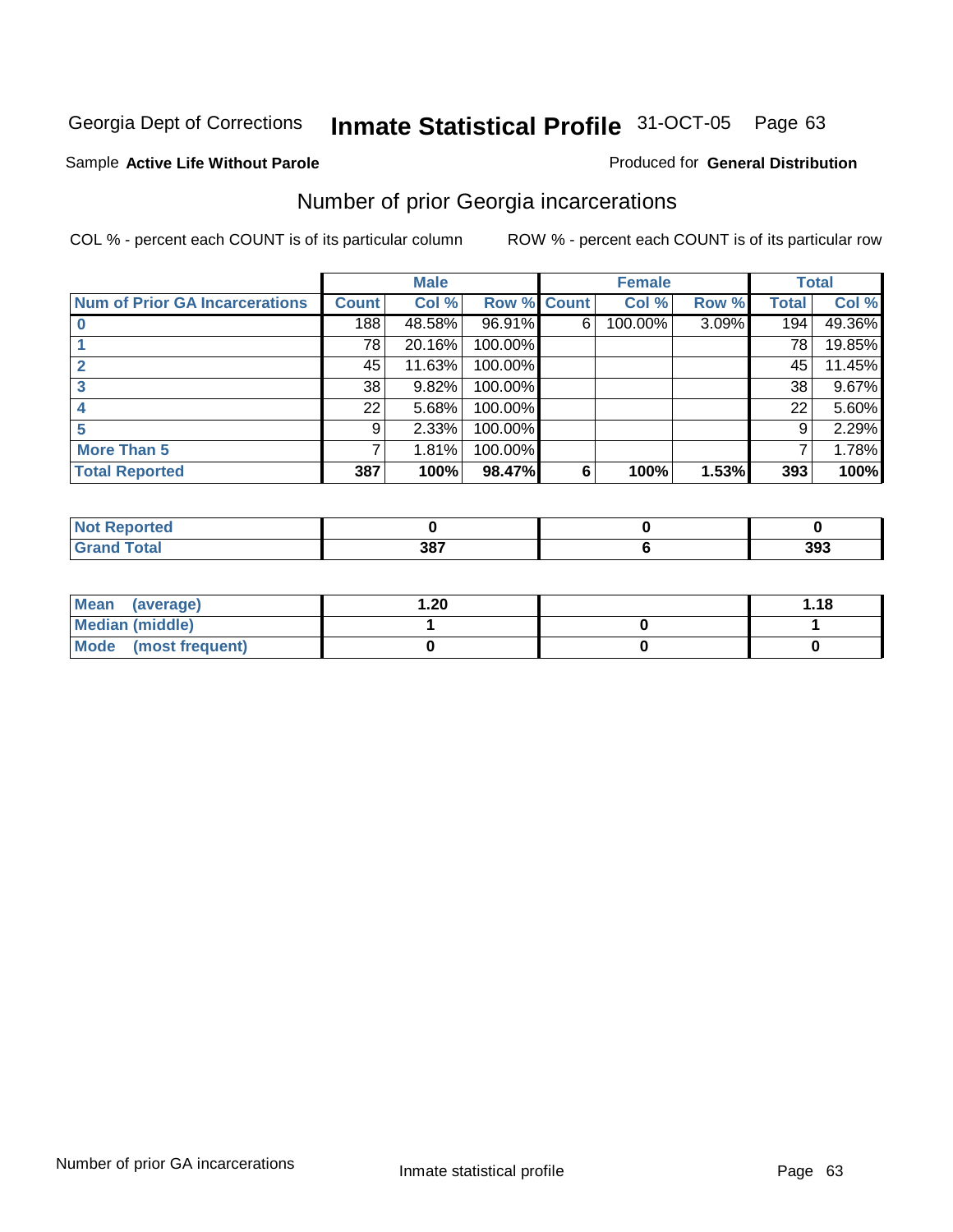Sample **Active Life Without Parole** 

Produced for **General Distribution**

# Prison sentence in years

COL % - percent each COUNT is of its particular column ROW % - percent each COUNT is of its particular row

|                                 | <b>Male</b>  |         |                    | <b>Female</b> | Total   |       |         |
|---------------------------------|--------------|---------|--------------------|---------------|---------|-------|---------|
| <b>Prison Sentence In Years</b> | <b>Count</b> | Col %   | <b>Row % Count</b> | Col %         | Row %   | Total | Col %   |
| <b>Life Without Parole</b>      | 387          | 100.00% | 98.47%             | $100.00\%$    | l.53% l | 393   | 100.00% |
| <b>Total Reported</b>           | 387          | 100%    | 98.47%             | 100%          | 1.53%   | 393   | 100%    |

| <b>orted</b>                     |     |     |
|----------------------------------|-----|-----|
| <b>Total</b><br>$\mathbf{v}$ and | 387 | 393 |

#### **Determinate (numeric) sentences only**

| <b>Mean</b> | (average) |  |  |
|-------------|-----------|--|--|
|             |           |  |  |

**All sentences (including determinate), with life, life without parole, and death sentences figured at 45 years**

| ' Mea<br>rane<br>᠇৺<br>- 1<br>--<br>$\sim$<br>$\sim$ |  |
|------------------------------------------------------|--|
|------------------------------------------------------|--|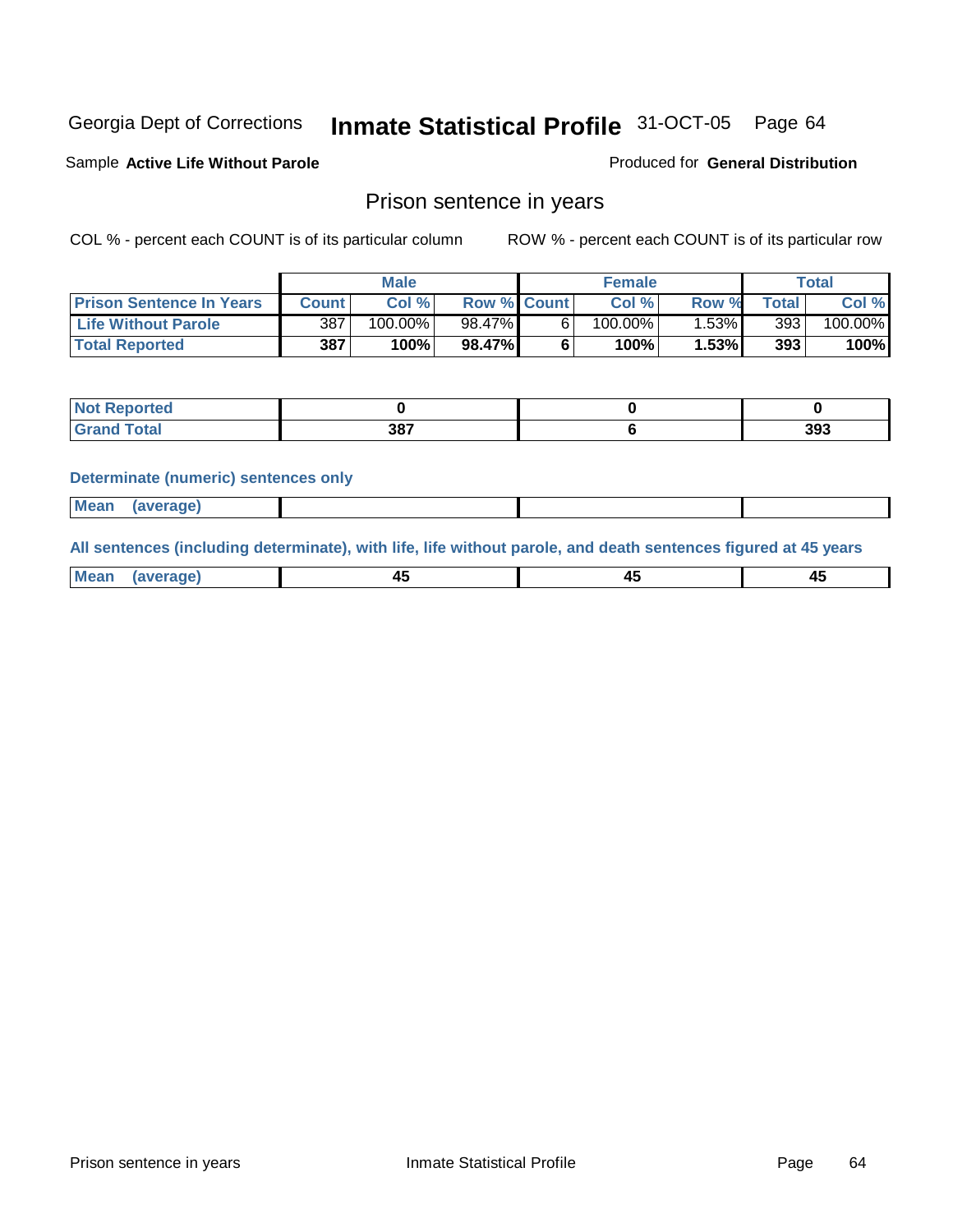#### Sample **Active Life Without Parole**

# Primary offense, broken out into felonies vs misdemeanors

COL % - percent each COUNT is of its particular column ROW % - percent each COUNT is of its particular row

Produced for **General Distribution**

|                                  |                  | <b>Male</b> |                    |    | <b>Female</b> |       |              | Total      |
|----------------------------------|------------------|-------------|--------------------|----|---------------|-------|--------------|------------|
| <b>Felonies and Misdemeanors</b> | Count I          | Col%        | <b>Row % Count</b> |    | Col%          | Row % | <b>Total</b> | Col %      |
| <b>Felonies</b>                  | 387 <sub>1</sub> | 100.00%     | 98.47%             | ĥ. | $100.00\%$    | 1.53% | 393          | $100.00\%$ |
| <b>Total Reported</b>            | 387              | 100%        | 98.47%             |    | 100%          | 1.53% | 393          | 100%       |

| <b>Not</b><br>Reported<br>   |     |            |     |
|------------------------------|-----|------------|-----|
| <b>Total</b><br><b>Grand</b> | 207 | 207<br>oo. | 393 |

| M <sub>o</sub><br>. Aduant)<br>nies<br>. | . | . |
|------------------------------------------|---|---|
|------------------------------------------|---|---|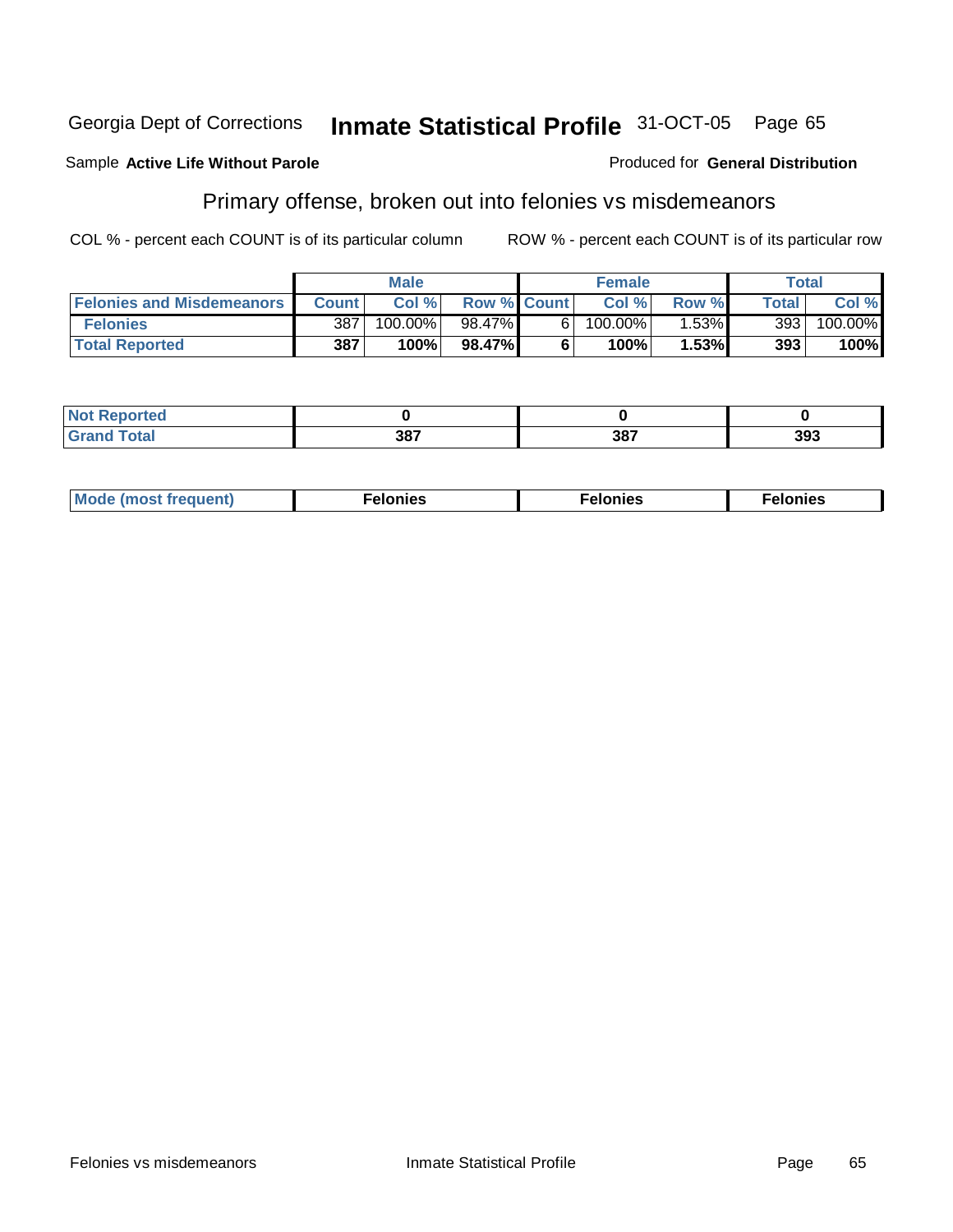#### Sample **Active Life Without Parole**

# Primary offense, broken out into four broad crime categories

COL % - percent each COUNT is of its particular column ROW % - percent each COUNT is of its particular row

Produced for **General Distribution**

|                         |              | <b>Male</b> |             |   | <b>Female</b> |          |              | Total    |
|-------------------------|--------------|-------------|-------------|---|---------------|----------|--------------|----------|
| <b>Crime Categories</b> | <b>Count</b> | Col %       | Row % Count |   | Col %         | Row %    | <b>Total</b> | Col %    |
| <b>Violent/Sex</b>      | 377          | 97.42%      | 98.43%      | 6 | 100.00%       | $1.57\%$ | 383          | 97.46%   |
| <b>Property</b>         |              | .52%        | $100.00\%$  |   | .00%          |          |              | $.51\%$  |
| <b>Drug</b>             |              | 2.07%       | $100.00\%$  |   | .00%          |          |              | $2.04\%$ |
| <b>Total Reported</b>   | 387          | 100%        | 98.47%      | 6 | 100%          | 1.53%    | 393          | 100%     |

| _ | 207 | ົ<br>ააა |
|---|-----|----------|

| <b>Mode (most frequent)</b> | <b>Violent/Sex</b> | <b>Violent/Sex</b> | <b>Violent/Sex</b> |
|-----------------------------|--------------------|--------------------|--------------------|
|                             |                    |                    |                    |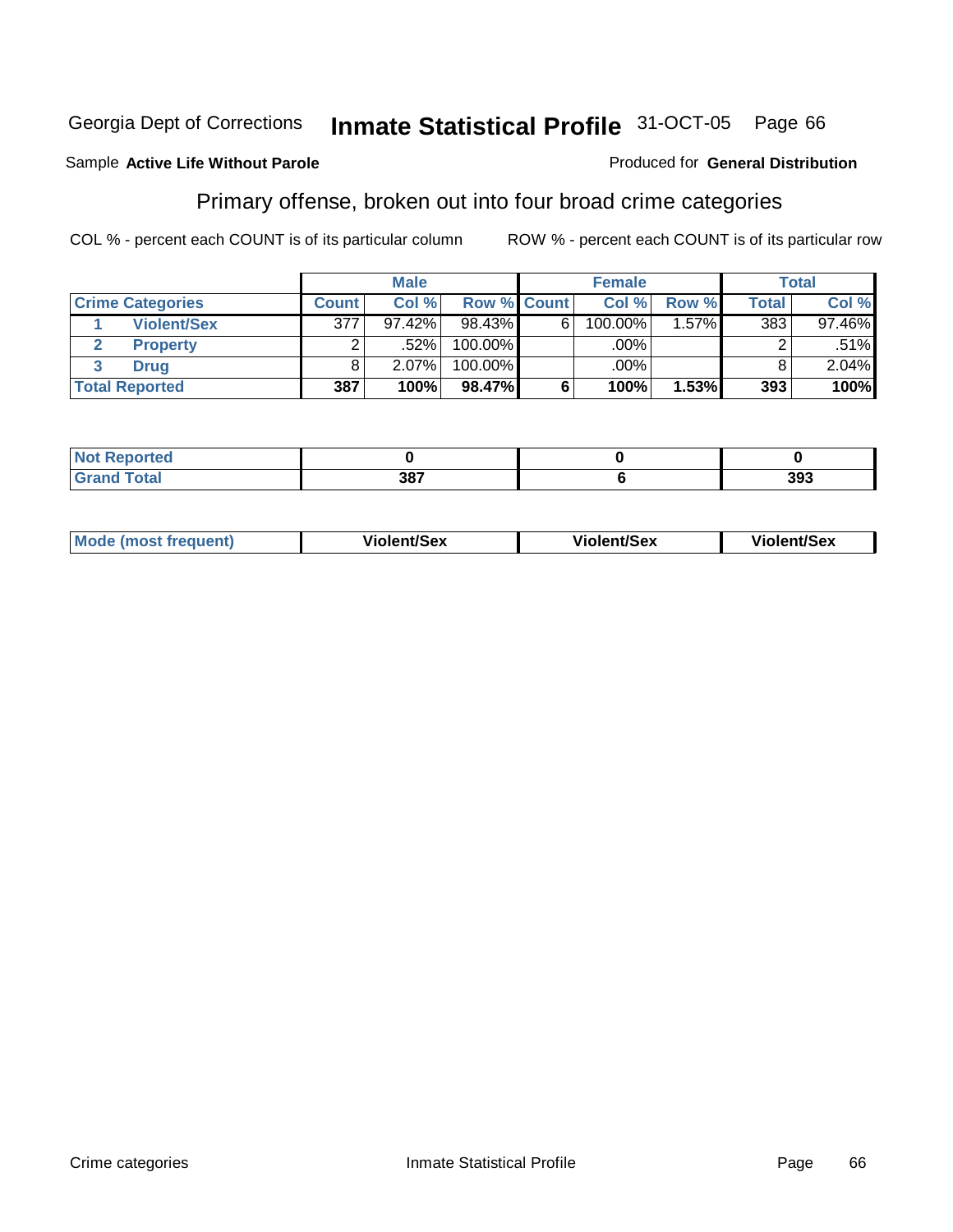#### Sample **Active Life Without Parole**

### Produced for **General Distribution**

# Primary offense, detailed offense code

|      |                                |              | <b>Male</b> |         |              | <b>Female</b> |       |                | <b>Total</b> |
|------|--------------------------------|--------------|-------------|---------|--------------|---------------|-------|----------------|--------------|
|      | <b>Primary Offense</b>         | <b>Count</b> | Col %       | Row %   | <b>Count</b> | Col %         | Row % | <b>Total</b>   | Col %        |
| 1101 | <b>Murder</b>                  | 228          | 58.91%      | 97.44%  | 6            | 100.00%       | 2.56% | 234            | 59.54%       |
| 1311 | <b>Kidnapping</b>              | 40           | 10.34%      | 100.00% |              |               |       | 40             | 10.18%       |
| 1601 | <b>Burglary</b>                | 2            | .52%        | 100.00% |              |               |       | 2              | .51%         |
| 1902 | <b>Armed Robbery</b>           | 56           | 14.47%      | 100.00% |              |               |       | 56             | 14.25%       |
| 1911 | <b>Hijacking Motor Vehicle</b> |              | .26%        | 100.00% |              |               |       |                | .25%         |
| 2001 | <b>Rape</b>                    | 41           | 10.59%      | 100.00% |              |               |       | 41             | 10.43%       |
| 2003 | <b>Aggrav Sodomy</b>           |              | .26%        | 100.00% |              |               |       |                | .25%         |
| 2009 | <b>Aggrav Sexual Battery</b>   | 2            | .52%        | 100.00% |              |               |       | $\overline{2}$ | .51%         |
| 2019 | <b>Child Molestation</b>       | 2            | .52%        | 100.00% |              |               |       | $\overline{2}$ | .51%         |
| 2021 | <b>Aggrav Child</b>            | 6            | 1.55%       | 100.00% |              |               |       | 6              | 1.53%        |
|      | <b>Molestation</b>             |              |             |         |              |               |       |                |              |
| 4012 | <b>Viol Ga Cntrl Sbst Act</b>  |              | .26%        | 100.00% |              |               |       |                | .25%         |
| 4018 | <b>S/D Cont Sub School</b>     |              | .26%        | 100.00% |              |               |       | 1              | .25%         |
| 4021 | <b>S/D Cocaine</b>             | 3            | .78%        | 100.00% |              |               |       | 3              | .76%         |
| 4022 | <b>Poss Of Cocaine</b>         | 2            | .52%        | 100.00% |              |               |       | 2              | .51%         |
| 4134 | <b>Att/Consprcy Commt</b>      |              | .26%        | 100.00% |              |               |       |                | .25%         |
|      | C/S/Of                         |              |             |         |              |               |       |                |              |
|      | <b>Total Rported</b>           | 387          | 100%        | 98.47%  | 6            | 100%          | 1.53% | 393            | 100%         |

| <b>Not</b><br>Reported<br>. |            |     |
|-----------------------------|------------|-----|
| <b>Total</b><br>' Grand     | 207<br>oo. | 393 |

| <b>Mode (most frequent)</b> | 1101 Murder | 1101 Murder | 1101 Murder |
|-----------------------------|-------------|-------------|-------------|
|-----------------------------|-------------|-------------|-------------|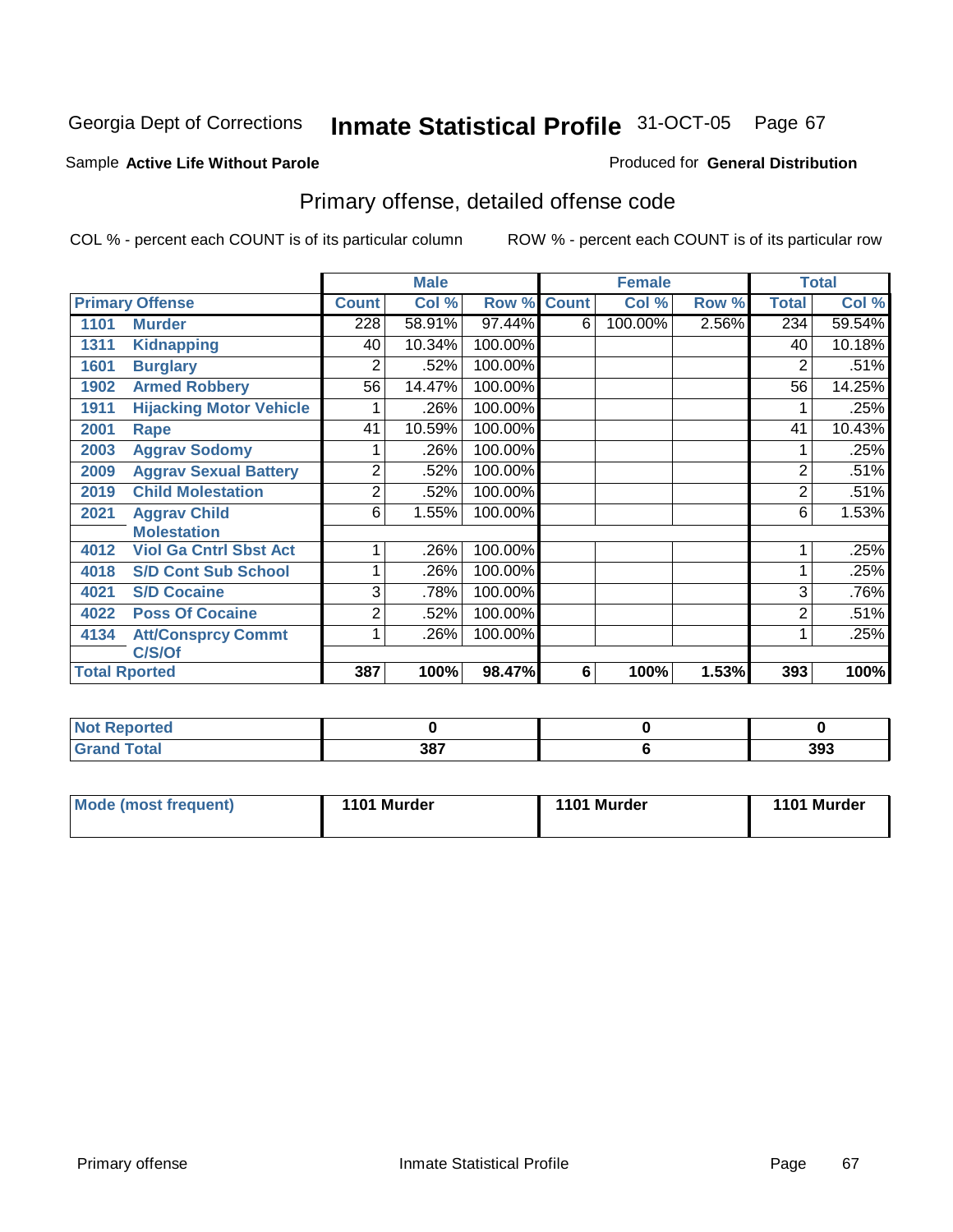### Sample **Active Life Without Parole**

Produced for **General Distribution**

# County of conviction of primary offense

|                         |                             | <b>Male</b>     |       | <b>Female</b> |              |        | <b>Total</b> |                 |                            |
|-------------------------|-----------------------------|-----------------|-------|---------------|--------------|--------|--------------|-----------------|----------------------------|
|                         | <b>County of Conviction</b> | <b>Count</b>    | Col % | Row %         | <b>Count</b> | Col %  | Row %        | <b>Total</b>    | $\overline{\text{Col }\%}$ |
| 1                       | <b>Appling</b>              | $\overline{2}$  | .52%  | 100.00%       |              |        |              | $\overline{2}$  | .51%                       |
| $\overline{2}$          | <b>Atkinson</b>             | 1               | .26%  | 100.00%       |              |        |              | $\mathbf 1$     | .25%                       |
| $\overline{\mathbf{3}}$ | <b>Bacon</b>                | 1               | .26%  | 100.00%       |              |        |              | 1               | .25%                       |
| 5                       | <b>Baldwin</b>              | $\overline{5}$  | 1.29% | 100.00%       |              |        |              | $\overline{5}$  | 1.27%                      |
| $6\phantom{a}$          | <b>Banks</b>                | 1               | .26%  | 100.00%       |              |        |              | 1               | .25%                       |
| $\overline{7}$          | <b>Barrow</b>               | $\overline{3}$  | .78%  | 100.00%       |              |        |              | $\overline{3}$  | .76%                       |
| 8                       | <b>Bartow</b>               | $\overline{2}$  | .52%  | 100.00%       |              |        |              | $\overline{2}$  | .51%                       |
| 9                       | <b>Ben Hill</b>             | $\overline{2}$  | .52%  | 100.00%       |              |        |              | $\overline{2}$  | .51%                       |
| 10                      | <b>Berrien</b>              | 1               | .26%  | 100.00%       |              |        |              | $\mathbf{1}$    | .25%                       |
| 11                      | <b>Bibb</b>                 | $\overline{15}$ | 3.88% | 100.00%       |              |        |              | $\overline{15}$ | 3.82%                      |
| 12                      | <b>Bleckley</b>             | 1               | .26%  | 100.00%       |              |        |              | $\mathbf 1$     | .25%                       |
| 13                      | <b>Brantley</b>             | 1               | .26%  | 100.00%       |              |        |              | 1               | .25%                       |
| 14                      | <b>Brooks</b>               | 1               | .26%  | 100.00%       |              |        |              | 1               | .25%                       |
| 16                      | <b>Bulloch</b>              | 1               | .26%  | 100.00%       |              |        |              | 1               | .25%                       |
| 17                      | <b>Burke</b>                | 5               | 1.29% | 100.00%       |              |        |              | $\overline{5}$  | 1.27%                      |
| 18                      | <b>Butts</b>                | $\overline{3}$  | .78%  | 100.00%       |              |        |              | $\overline{3}$  | .76%                       |
| 20                      | <b>Camden</b>               | $\overline{2}$  | .52%  | 100.00%       |              |        |              | $\overline{2}$  | .51%                       |
| 22                      | <b>Carroll</b>              | $\overline{2}$  | .52%  | 100.00%       |              |        |              | $\overline{2}$  | .51%                       |
| 23                      | <b>Catoosa</b>              | 1               | .26%  | 100.00%       |              |        |              | 1               | .25%                       |
| 24                      | <b>Charlton</b>             | 1               | .26%  | 100.00%       |              |        |              | $\mathbf{1}$    | .25%                       |
| 25                      | <b>Chatham</b>              | $\overline{15}$ | 3.88% | 100.00%       |              |        |              | $\overline{15}$ | 3.82%                      |
| 28                      | <b>Cherokee</b>             | $\overline{2}$  | .52%  | 100.00%       |              |        |              | $\overline{2}$  | .51%                       |
| 29                      | <b>Clarke</b>               | $\overline{11}$ | 2.84% | 100.00%       |              |        |              | $\overline{11}$ | 2.80%                      |
| 31                      | <b>Clayton</b>              | 14              | 3.62% | 100.00%       |              |        |              | 14              | 3.56%                      |
| 33                      | <b>Cobb</b>                 | $\overline{12}$ | 3.10% | 100.00%       |              |        |              | $\overline{12}$ | 3.05%                      |
| 34                      | <b>Coffee</b>               | $\overline{2}$  | .52%  | 100.00%       |              |        |              | $\overline{c}$  | .51%                       |
| 35                      | <b>Colquitt</b>             | $\overline{3}$  | .78%  | 100.00%       |              |        |              | $\overline{3}$  | .76%                       |
| 36                      | <b>Columbia</b>             | 4               | 1.03% | 100.00%       |              |        |              | $\overline{4}$  | 1.02%                      |
| 37                      | <b>Cook</b>                 | 1               | .26%  | 100.00%       |              |        |              | 1               | .25%                       |
| 38                      | <b>Coweta</b>               | $\overline{2}$  | .52%  | 100.00%       |              |        |              | $\overline{2}$  | .51%                       |
| 40                      | <b>Crisp</b>                | 1               | .26%  | 100.00%       |              |        |              | 1               | .25%                       |
| 41                      | <b>Dade</b>                 | 1               | .26%  | 100.00%       |              |        |              | 1               | .25%                       |
| 43                      | <b>Decatur</b>              | 1               | .26%  | 100.00%       |              |        |              | $\mathbf{1}$    | .25%                       |
| 44                      | <b>Dekalb</b>               | $\overline{30}$ | 7.75% | 96.77%        | $\mathbf{1}$ | 16.67% | 3.23%        | $\overline{31}$ | 7.89%                      |
| 45                      | <b>Dodge</b>                | 1               | .26%  | 100.00%       |              |        |              | 1               | .25%                       |
| 47                      | <b>Dougherty</b>            | 11              | 2.84% | 100.00%       |              |        |              | 11              | 2.80%                      |
| 48                      | <b>Douglas</b>              | $\overline{13}$ | 3.36% | 92.86%        | 1            | 16.67% | 7.14%        | $\overline{14}$ | 3.56%                      |
| 49                      | <b>Early</b>                | 1               | .26%  | 100.00%       |              |        |              | 1               | .25%                       |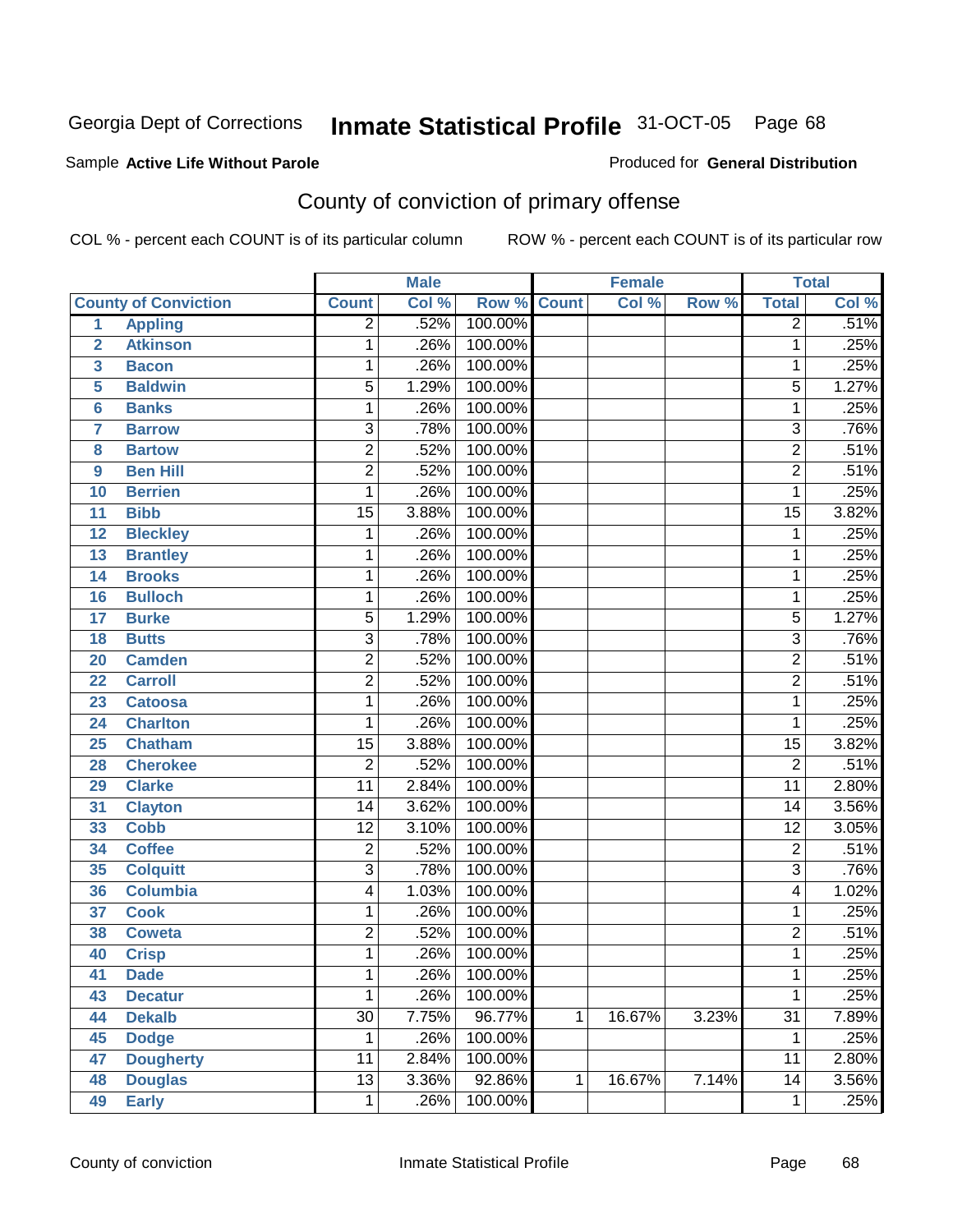### Sample **Active Life Without Parole**

Produced for **General Distribution**

# County of conviction of primary offense

|                 |                             | <b>Male</b>     |       | <b>Female</b>      |   |        | <b>Total</b> |                         |       |
|-----------------|-----------------------------|-----------------|-------|--------------------|---|--------|--------------|-------------------------|-------|
|                 | <b>County of Conviction</b> | <b>Count</b>    | Col % | <b>Row % Count</b> |   | Col %  | Row %        | <b>Total</b>            | Col % |
| 51              | <b>Effingham</b>            | 1               | .26%  | 100.00%            |   |        |              | 1                       | .25%  |
| 52              | <b>Elbert</b>               | $\overline{2}$  | .52%  | 100.00%            |   |        |              | $\overline{2}$          | .51%  |
| 53              | <b>Emanuel</b>              | 1               | .26%  | 100.00%            |   |        |              | 1                       | .25%  |
| 56              | <b>Fayette</b>              | $\overline{2}$  | .52%  | 100.00%            |   |        |              | $\overline{2}$          | .51%  |
| $\overline{57}$ | <b>Floyd</b>                | 4               | 1.03% | 100.00%            |   |        |              | $\overline{\mathbf{4}}$ | 1.02% |
| 58              | <b>Forsyth</b>              | 1               | .26%  | 100.00%            |   |        |              | 1                       | .25%  |
| 59              | <b>Franklin</b>             | 1               | .26%  | 100.00%            |   |        |              | 1                       | .25%  |
| 60              | <b>Fulton</b>               | $\overline{34}$ | 8.79% | 100.00%            |   |        |              | $\overline{34}$         | 8.65% |
| 61              | <b>Gilmer</b>               | $\mathbf 1$     | .26%  | 100.00%            |   |        |              | 1                       | .25%  |
| 63              | <b>Glynn</b>                | $\overline{10}$ | 2.58% | 100.00%            |   |        |              | $\overline{10}$         | 2.54% |
| 64              | <b>Gordon</b>               | 1               | .26%  | 100.00%            |   |        |              | $\mathbf 1$             | .25%  |
| 66              | <b>Greene</b>               | 1               | .26%  | 100.00%            |   |        |              | 1                       | .25%  |
| 67              | <b>Gwinnett</b>             | 6               | 1.55% | 100.00%            |   |        |              | $\overline{6}$          | 1.53% |
| 68              | <b>Habersham</b>            | 1               | .26%  | 100.00%            |   |        |              | 1                       | .25%  |
| 69              | <b>Hall</b>                 | 6               | 1.55% | 100.00%            |   |        |              | $\overline{6}$          | 1.53% |
| 72              | <b>Harris</b>               | 1               | .26%  | 100.00%            |   |        |              | 1                       | .25%  |
| 73              | <b>Hart</b>                 | 4               | 1.03% | 100.00%            |   |        |              | 4                       | 1.02% |
| 75              | <b>Henry</b>                | 8               | 2.07% | 100.00%            |   |        |              | $\overline{8}$          | 2.04% |
| 76              | <b>Houston</b>              | $\overline{6}$  | 1.55% | 100.00%            |   |        |              | $\overline{6}$          | 1.53% |
| 78              | <b>Jackson</b>              | 6               | 1.55% | 100.00%            |   |        |              | 6                       | 1.53% |
| 79              | <b>Jasper</b>               | 1               | .26%  | 100.00%            |   |        |              | 1                       | .25%  |
| 80              | <b>Jeff Davis</b>           | 1               | .26%  | 100.00%            |   |        |              | 1                       | .25%  |
| 81              | <b>Jefferson</b>            | 1               | .26%  | 100.00%            |   |        |              | 1                       | .25%  |
| 84              | <b>Jones</b>                | 1               | .26%  | 100.00%            |   |        |              | 1                       | .25%  |
| 87              | <b>Laurens</b>              | $\overline{2}$  | .52%  | 100.00%            |   |        |              | $\overline{2}$          | .51%  |
| 88              | Lee                         | 1               | .26%  | 100.00%            |   |        |              | 1                       | .25%  |
| 89              | <b>Liberty</b>              | $\overline{3}$  | .78%  | 100.00%            |   |        |              | $\overline{3}$          | .76%  |
| 91              | Long                        | $\overline{2}$  | .52%  | 100.00%            |   |        |              | $\overline{2}$          | .51%  |
| 92              | <b>Lowndes</b>              | $\overline{3}$  | .78%  | 100.00%            |   |        |              | $\overline{3}$          | .76%  |
| 95              | <b>Madison</b>              | 1               | .26%  | 100.00%            |   |        |              | 1                       | .25%  |
| 96              | <b>Marion</b>               | 1               | .26%  | 100.00%            |   |        |              | 1                       | .25%  |
| 98              | <b>Mcintosh</b>             | 1               | .26%  | 100.00%            |   |        |              | 1                       | .25%  |
| 100             | <b>Miller</b>               | 1               | .26%  | 100.00%            |   |        |              | 1                       | .25%  |
| 102             | <b>Monroe</b>               | $\overline{2}$  | .52%  | 100.00%            |   |        |              | $\overline{2}$          | .51%  |
| 106             | <b>Muscogee</b>             | $\overline{15}$ | 3.88% | 100.00%            |   |        |              | $\overline{15}$         | 3.82% |
| 107             | <b>Newton</b>               | 3               | .78%  | 75.00%             | 1 | 16.67% | 25.00%       | 4                       | 1.02% |
| 109             | <b>Oglethorpe</b>           | 1               | .26%  | 100.00%            |   |        |              | 1                       | .25%  |
| 110             | <b>Paulding</b>             | 1               | .26%  | 100.00%            |   |        |              | 1                       | .25%  |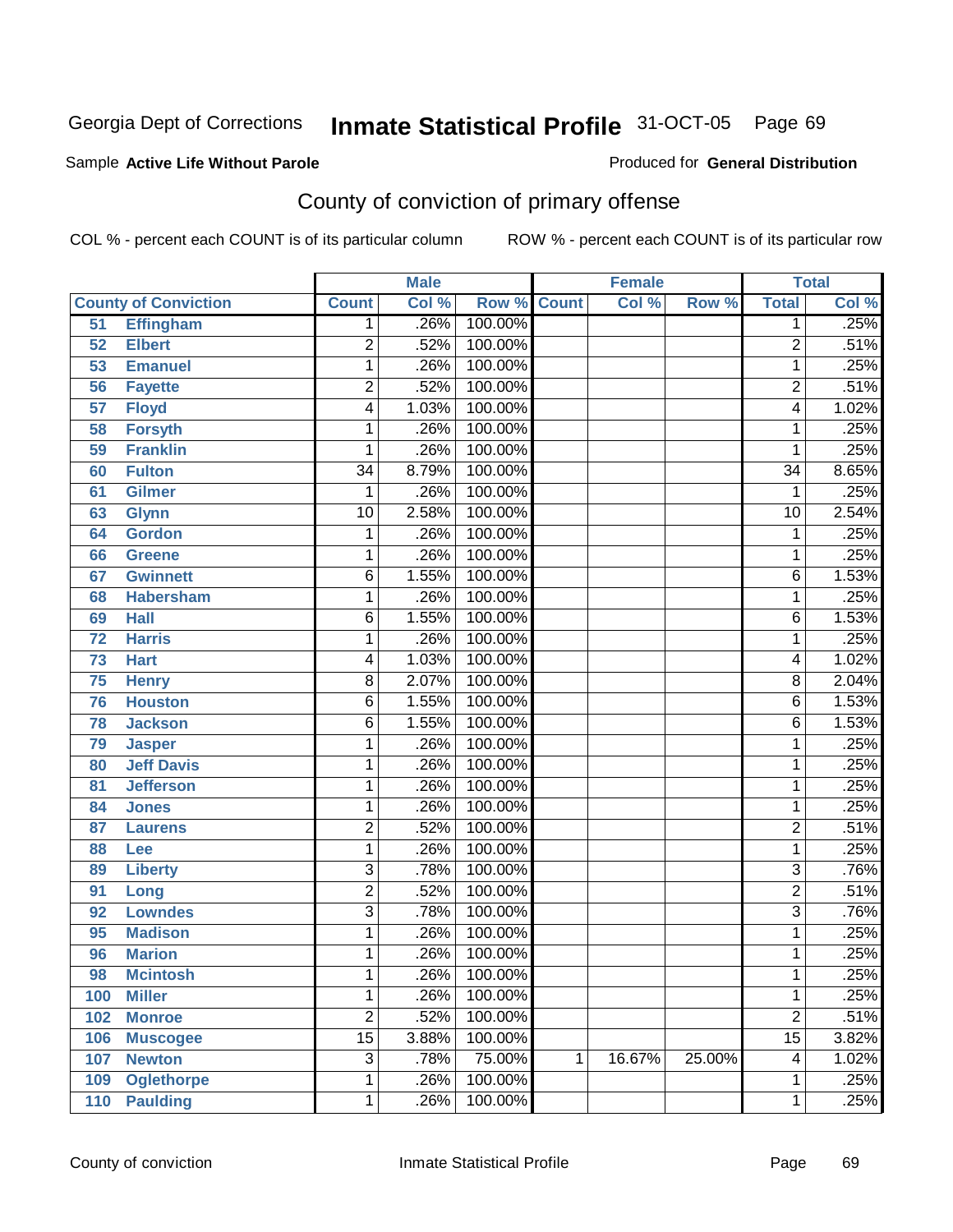#### Sample **Active Life Without Parole**

#### Produced for **General Distribution**

# County of conviction of primary offense

|                             | <b>Male</b>     |       |                    | <b>Female</b> |        |        | <b>Total</b>    |       |
|-----------------------------|-----------------|-------|--------------------|---------------|--------|--------|-----------------|-------|
| <b>County of Conviction</b> | <b>Count</b>    | Col % | <b>Row % Count</b> |               | Col %  | Row %  | <b>Total</b>    | Col % |
| 113<br><b>Pierce</b>        | $\overline{3}$  | .78%  | 100.00%            |               |        |        | $\overline{3}$  | .76%  |
| <b>Pike</b><br>114          | $\overline{3}$  | .78%  | 75.00%             | $\mathbf{1}$  | 16.67% | 25.00% | 4               | 1.02% |
| 115<br><b>Polk</b>          | 1               | .26%  | 100.00%            |               |        |        | 1               | .25%  |
| <b>Pulaski</b><br>116       | 1               | .26%  | 100.00%            |               |        |        | 1               | .25%  |
| 117<br><b>Putnam</b>        | 4               | 1.03% | 100.00%            |               |        |        | 4               | 1.02% |
| 119<br><b>Rabun</b>         | 1               | .26%  | 100.00%            |               |        |        | 1               | .25%  |
| <b>Randolph</b><br>120      | 1               | .26%  | 100.00%            |               |        |        | 1               | .25%  |
| <b>Richmond</b><br>121      | $\overline{16}$ | 4.13% | 94.12%             | 1             | 16.67% | 5.88%  | $\overline{17}$ | 4.33% |
| <b>Rockdale</b><br>122      | 4               | 1.03% | 100.00%            |               |        |        | 4               | 1.02% |
| 126<br><b>Spalding</b>      | 5               | 1.29% | 100.00%            |               |        |        | 5               | 1.27% |
| <b>Stephens</b><br>127      | 1               | .26%  | 100.00%            |               |        |        | 1               | .25%  |
| 129<br><b>Sumter</b>        | 1               | .26%  | 100.00%            |               |        |        | 1               | .25%  |
| 135<br><b>Terrell</b>       | 1               | .26%  | 100.00%            |               |        |        | 1               | .25%  |
| 136<br><b>Thomas</b>        | $\overline{2}$  | .52%  | 100.00%            |               |        |        | $\overline{2}$  | .51%  |
| <b>Tift</b><br>137          | $\overline{2}$  | .52%  | 100.00%            |               |        |        | $\overline{2}$  | .51%  |
| <b>Toombs</b><br>138        | 3               | .78%  | 100.00%            |               |        |        | $\overline{3}$  | .76%  |
| <b>Towns</b><br>139         | 1               | .26%  | 100.00%            |               |        |        | 1               | .25%  |
| <b>Union</b><br>144         | 1               | .26%  | 100.00%            |               |        |        | 1               | .25%  |
| 145<br><b>Upson</b>         | 1               | .26%  | 100.00%            |               |        |        | 1               | .25%  |
| <b>Walker</b><br>146        | $\overline{c}$  | .52%  | 66.67%             | 1             | 16.67% | 33.33% | 3               | .76%  |
| <b>Walton</b><br>147        | $\overline{2}$  | .52%  | 100.00%            |               |        |        | $\overline{2}$  | .51%  |
| <b>Ware</b><br>148          | 7               | 1.81% | 100.00%            |               |        |        | 7               | 1.78% |
| <b>Washington</b><br>150    | $\overline{2}$  | .52%  | 100.00%            |               |        |        | $\overline{2}$  | .51%  |
| 151<br><b>Wayne</b>         | $\overline{c}$  | .52%  | 100.00%            |               |        |        | $\overline{2}$  | .51%  |
| <b>Whitfield</b><br>155     | 5               | 1.29% | 100.00%            |               |        |        | 5               | 1.27% |
| <b>Wilkes</b><br>157        | 1               | .26%  | 100.00%            |               |        |        | 1               | .25%  |
| <b>Total Rported</b>        | 387             | 100%  | 98.47%             | 6             | 100%   | 1.53%  | 393             | 100%  |

| المناسب<br><b>eported</b><br>N. |            |     |  |
|---------------------------------|------------|-----|--|
|                                 | 387<br>--- | 393 |  |

| М | ulton | ekalbפּ\<br>____ | <sup>:</sup> ulton |
|---|-------|------------------|--------------------|
|   |       |                  |                    |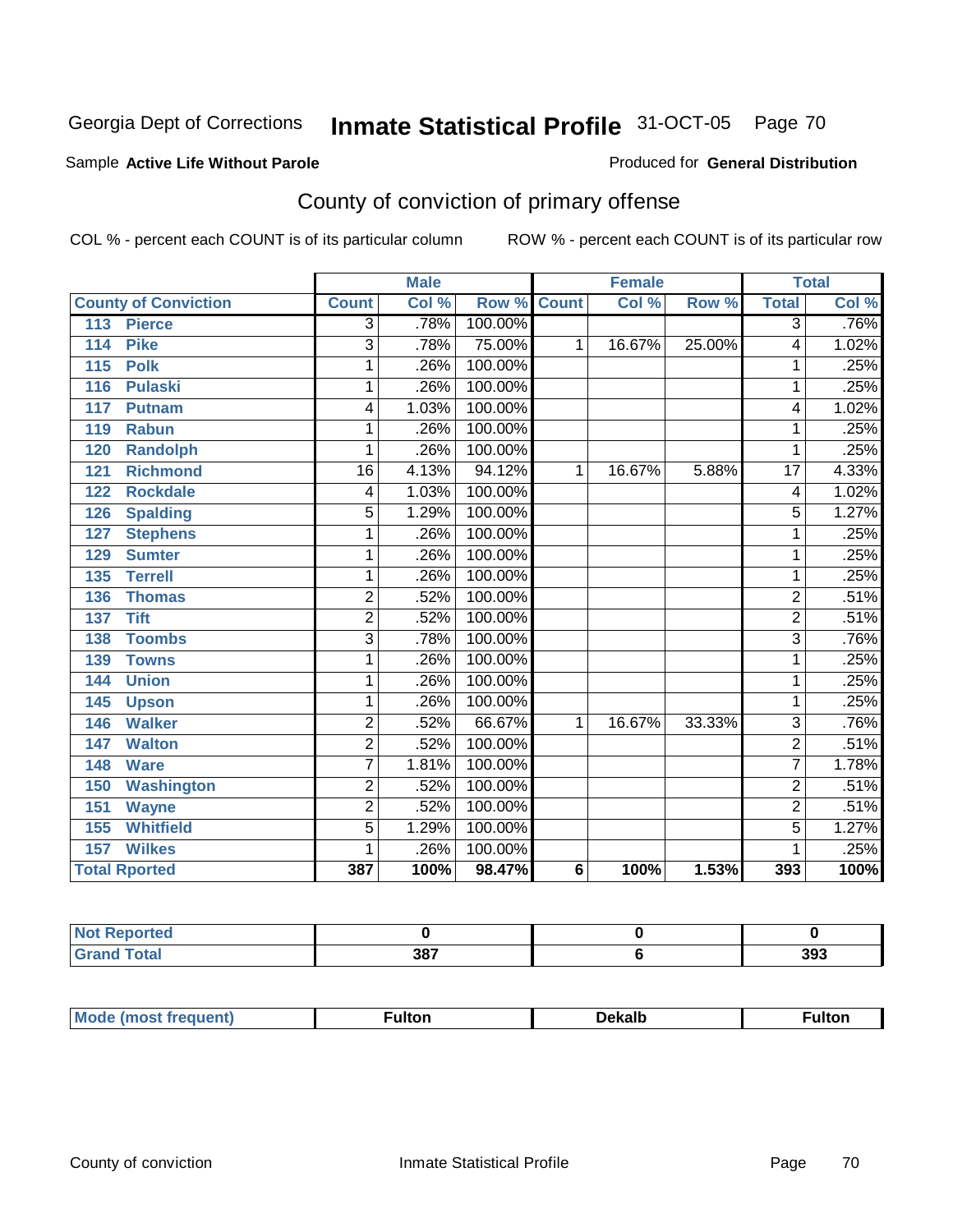#### Sample **Active Life Without Parole**

Produced for **General Distribution**

# Circuit of conviction of primary offense

|                         |                               | <b>Male</b>     |       | <b>Female</b> |              |        | <b>Total</b> |                 |       |
|-------------------------|-------------------------------|-----------------|-------|---------------|--------------|--------|--------------|-----------------|-------|
|                         | <b>Circuit of Conviction</b>  | <b>Count</b>    | Col % | Row %         | <b>Count</b> | Col %  | Row %        | <b>Total</b>    | Col % |
| 1                       | <b>Alapaha Circuit</b>        | $\overline{3}$  | .78%  | 100.00%       |              |        |              | $\overline{3}$  | .76%  |
| $\overline{2}$          | <b>Alcovy Circuit</b>         | 5               | 1.29% | 83.33%        | 1            | 16.67% | 16.67%       | $\overline{6}$  | 1.53% |
| $\overline{\mathbf{3}}$ | <b>Atlanta Circuit</b>        | $\overline{34}$ | 8.79% | 100.00%       |              |        |              | 34              | 8.65% |
| 4                       | <b>Atlantic Circuit</b>       | 6               | 1.55% | 100.00%       |              |        |              | 6               | 1.53% |
| 5                       | <b>Augusta Circuit</b>        | $\overline{25}$ | 6.46% | 96.15%        | $\mathbf 1$  | 16.67% | 3.85%        | 26              | 6.62% |
| $6\phantom{1}6$         | <b>Blue Ridge Circuit</b>     | $\overline{2}$  | .52%  | 100.00%       |              |        |              | $\overline{2}$  | .51%  |
| 7                       | <b>Brunswick Circuit</b>      | $\overline{17}$ | 4.39% | 100.00%       |              |        |              | $\overline{17}$ | 4.33% |
| 8                       | <b>Chattahoochee Circuit</b>  | 17              | 4.39% | 100.00%       |              |        |              | 17              | 4.33% |
| $\boldsymbol{9}$        | <b>Cherokee Circuit</b>       | 3               | .78%  | 100.00%       |              |        |              | $\overline{3}$  | .76%  |
| 10                      | <b>Clayton Circuit</b>        | 14              | 3.62% | 100.00%       |              |        |              | 14              | 3.56% |
| 11                      | <b>Cobb Circuit</b>           | $\overline{12}$ | 3.10% | 100.00%       |              |        |              | $\overline{12}$ | 3.05% |
| 12                      | <b>Conasauga Circuit</b>      | 5               | 1.29% | 100.00%       |              |        |              | 5               | 1.27% |
| 13                      | <b>Cordele Circuit</b>        | 3               | .78%  | 100.00%       |              |        |              | $\overline{3}$  | .76%  |
| 14                      | <b>Coweta Circuit</b>         | 4               | 1.03% | 100.00%       |              |        |              | 4               | 1.02% |
| 15                      | <b>Dougherty Circuit</b>      | 11              | 2.84% | 100.00%       |              |        |              | 11              | 2.80% |
| 16                      | <b>Dublin Circuit</b>         | 2               | .52%  | 100.00%       |              |        |              | $\overline{2}$  | .51%  |
| 17                      | <b>Eastern Circuit</b>        | $\overline{15}$ | 3.88% | 100.00%       |              |        |              | 15              | 3.82% |
| 18                      | <b>Flint Circuit</b>          | 8               | 2.07% | 100.00%       |              |        |              | 8               | 2.04% |
| 19                      | <b>Griffin Circuit</b>        | 11              | 2.84% | 91.67%        | 1            | 16.67% | 8.33%        | $\overline{12}$ | 3.05% |
| 20                      | <b>Gwinnett Circuit</b>       | 6               | 1.55% | 100.00%       |              |        |              | 6               | 1.53% |
| 21                      | <b>Houston Circuit</b>        | 6               | 1.55% | 100.00%       |              |        |              | $\overline{6}$  | 1.53% |
| 22                      | <b>Lookout Mountain</b>       | 4               | 1.03% | 80.00%        | $\mathbf 1$  | 16.67% | 20.00%       | 5               | 1.27% |
|                         | <b>Circuit</b>                |                 |       |               |              |        |              |                 |       |
| 23                      | <b>Macon Circuit</b>          | 15              | 3.88% | 100.00%       |              |        |              | 15              | 3.82% |
| 24                      | <b>Middle Circuit</b>         | $\overline{7}$  | 1.81% | 100.00%       |              |        |              | $\overline{7}$  | 1.78% |
| 25                      | <b>Mountain Circuit</b>       | 3               | .78%  | 100.00%       |              |        |              | 3               | .76%  |
| 26                      | <b>Northeastern Circuit</b>   | 6               | 1.55% | 100.00%       |              |        |              | 6               | 1.53% |
| 27                      | <b>Northern Circuit</b>       | 9               | 2.33% | 100.00%       |              |        |              | 9               | 2.29% |
| 28                      | <b>Ocmulgee Circuit</b>       | $\overline{12}$ | 3.10% | 100.00%       |              |        |              | $\overline{12}$ | 3.05% |
| 29                      | <b>Oconee Circuit</b>         | 3               | .78%  | 100.00%       |              |        |              | $\overline{3}$  | .76%  |
| 30                      | <b>Ogeechee Circuit</b>       | $\overline{2}$  | .52%  | 100.00%       |              |        |              | $\overline{2}$  | .51%  |
| 31                      | <b>Pataula Circuit</b>        | 4               | 1.03% | 100.00%       |              |        |              | $\overline{4}$  | 1.02% |
| 32                      | <b>Piedmont Circuit</b>       | 10              | 2.58% | 100.00%       |              |        |              | 10              | 2.54% |
| 33                      | <b>Rome Circuit</b>           | 4               | 1.03% | 100.00%       |              |        |              | 4               | 1.02% |
| 34                      | <b>South Georgia Circuit</b>  | 1               | .26%  | 100.00%       |              |        |              | 1               | .25%  |
| 35                      | <b>Southern Circuit</b>       | 9               | 2.33% | 100.00%       |              |        |              | 9               | 2.29% |
| 36                      | <b>Southwestern Circuit</b>   | $\overline{2}$  | .52%  | 100.00%       |              |        |              | $\overline{2}$  | .51%  |
| 37                      | <b>Stone Mountain Circuit</b> | 30              | 7.75% | 96.77%        | $\mathbf 1$  | 16.67% | 3.23%        | 31              | 7.89% |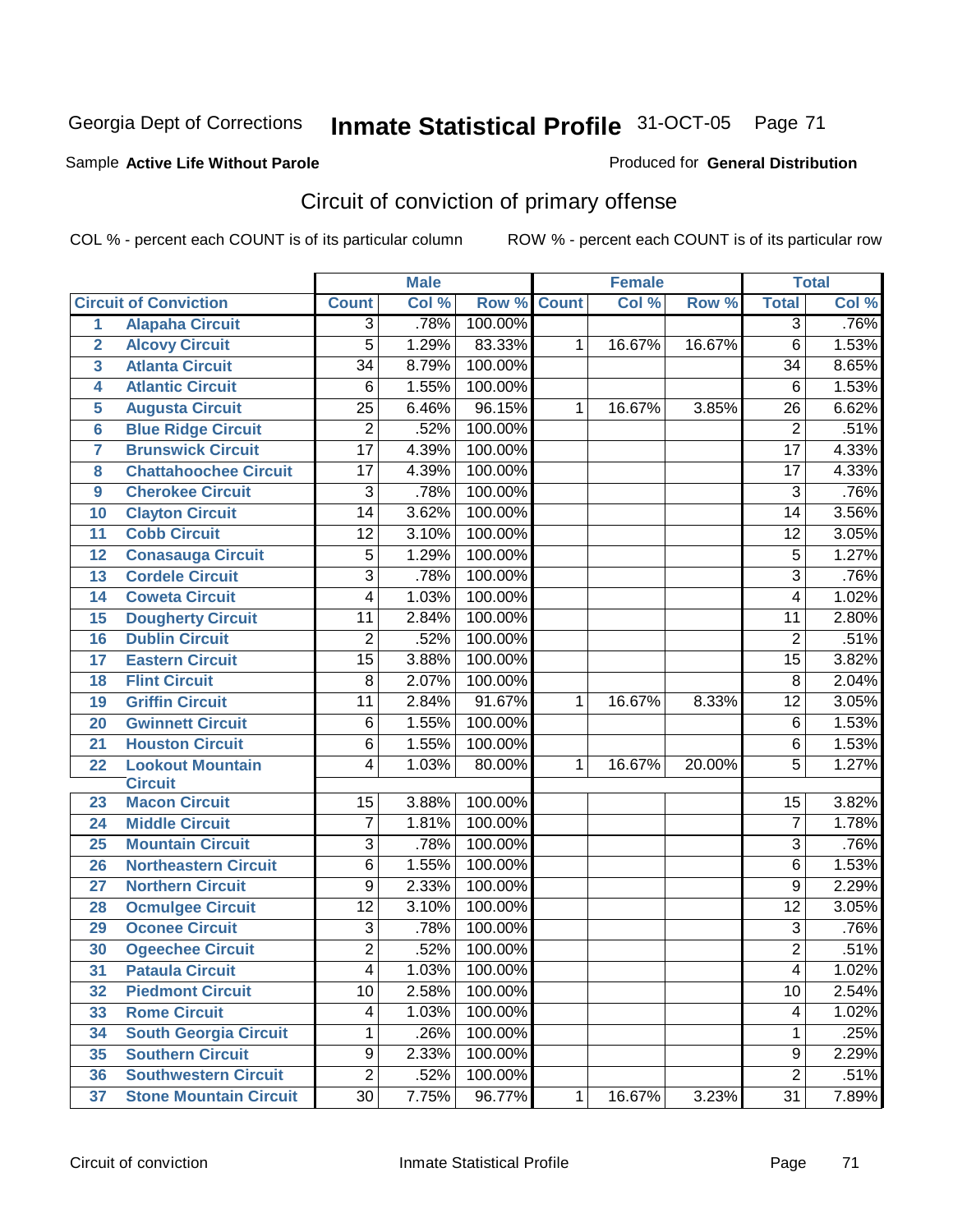#### Sample **Active Life Without Parole**

### Produced for **General Distribution**

# Circuit of conviction of primary offense

|    |                              |                | <b>Male</b> |                    |   | <b>Female</b> |       |              | <b>Total</b> |
|----|------------------------------|----------------|-------------|--------------------|---|---------------|-------|--------------|--------------|
|    | <b>Circuit of Conviction</b> | <b>Count</b>   | Col %       | <b>Row % Count</b> |   | Col %         | Row % | <b>Total</b> | Col %        |
| 38 | <b>Tallapoosa Circuit</b>    |                | .26%        | 100.00%            |   |               |       |              | .25%         |
| 39 | <b>Tifton Circuit</b>        | 2              | .52%        | 100.00%            |   |               |       | 2            | .51%         |
| 40 | <b>Toombs Circuit</b>        |                | .26%        | 100.00%            |   |               |       |              | .25%         |
| 41 | <b>Waycross Circuit</b>      | 15             | 3.88%       | 100.00%            |   |               |       | 15           | 3.82%        |
| 42 | <b>Western Circuit</b>       | 11             | 2.84%       | 100.00%            |   |               |       | 11           | 2.80%        |
| 43 | <b>Rockdale Circuit</b>      | 4              | 1.03%       | 100.00%            |   |               |       | 4            | 1.02%        |
| 44 | <b>Douglas Circuit</b>       | 13             | $3.36\%$    | 92.86%             |   | 16.67%        | 7.14% | 14           | 3.56%        |
| 45 | <b>Appalachian Circuit</b>   |                | .26%        | 100.00%            |   |               |       |              | .25%         |
| 46 | <b>Enotah Circuit</b>        | $\overline{2}$ | .52%        | 100.00%            |   |               |       | 2            | .51%         |
| 47 | <b>Bell-Forsyth Circuit</b>  |                | .26%        | 100.00%            |   |               |       |              | .25%         |
| 48 | <b>Towaliga Circuit</b>      | 5              | 1.29%       | 100.00%            |   |               |       | 5            | 1.27%        |
| 49 | <b>Paulding Circuit</b>      |                | .26%        | 100.00%            |   |               |       | 4            | .25%         |
|    | <b>Total Rported</b>         | 387            | 100%        | 98.47%             | 6 | 100%          | 1.53% | 393          | 100%         |

| <b>NOT Reported</b> |     |     |
|---------------------|-----|-----|
| νιαι                | 387 | 393 |

| $M_{\Omega}$<br>ann | <b>\tlanta</b> | Alcovv | . |
|---------------------|----------------|--------|---|
|                     |                |        |   |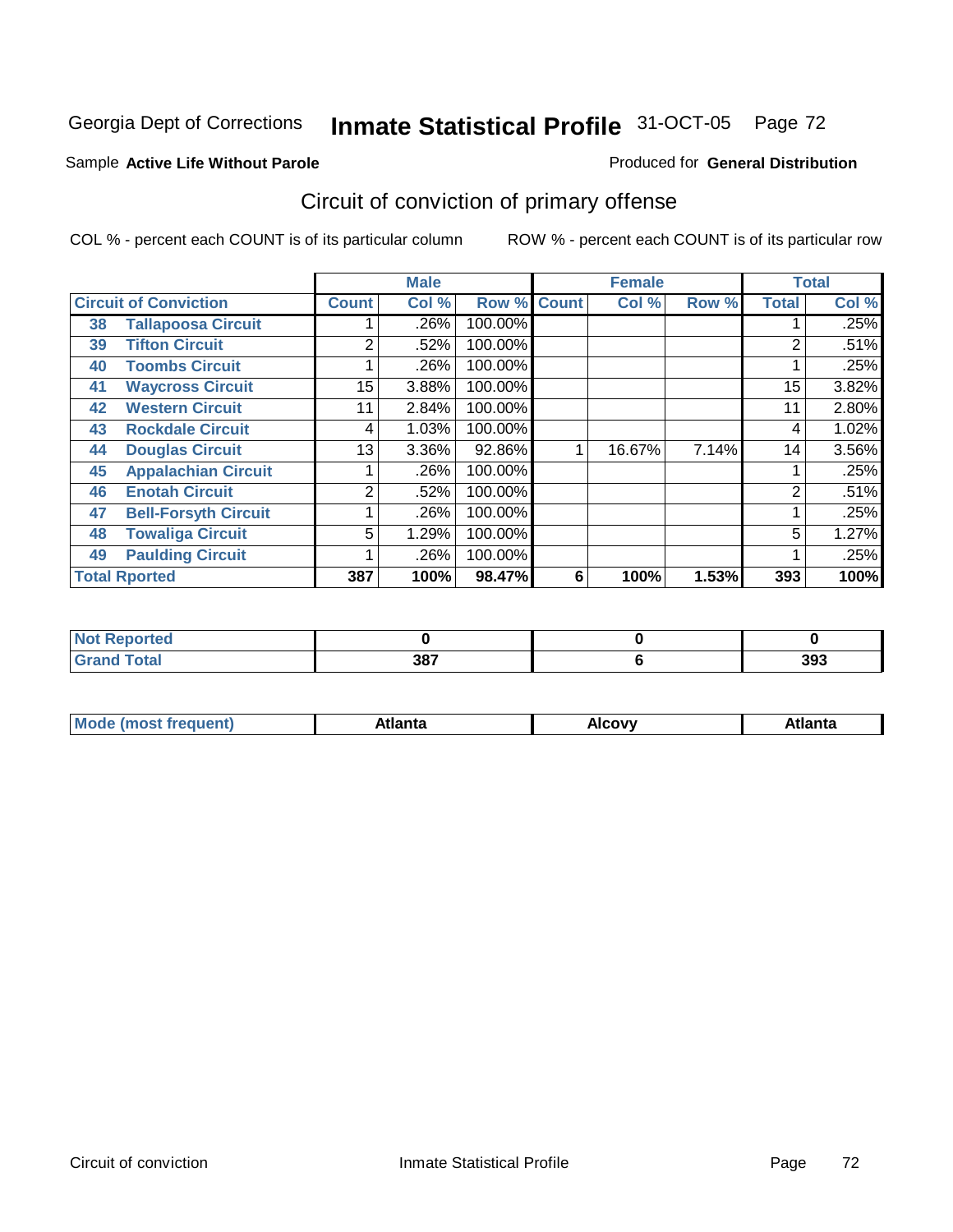#### Sample **Active Life Without Parole**

#### Produced for **General Distribution**

## Years served (jail + prison) in this incarceration

|                       |                 | <b>Male</b>               |         |                | <b>Female</b> |       |                 | <b>Total</b>               |
|-----------------------|-----------------|---------------------------|---------|----------------|---------------|-------|-----------------|----------------------------|
| <b>Years Served</b>   | <b>Count</b>    | $\overline{\text{Col}}$ % | Row %   | <b>Count</b>   | Col %         | Row % | <b>Total</b>    | $\overline{\text{Col }^9}$ |
| Less than one year    | 1               | 0.26%                     | 100.00% |                |               |       | 1               | 0.26%                      |
| 1 to 1.99 years       | 13              | 3.39%                     | 100.00% |                |               |       | 13              | 3.33%                      |
| 2 to 2.99 years       | 26              | 6.77%                     | 96.30%  | 1              | 16.67%        | 3.70% | 27              | 6.92%                      |
| 3 to 3.99 years       | $\overline{36}$ | 9.38%                     | 92.31%  | $\overline{3}$ | 50.00%        | 7.69% | 39              | 10.00%                     |
| 4 to 4.99 years       | $\overline{37}$ | 9.64%                     | 100.00% |                |               |       | $\overline{37}$ | 9.49%                      |
| 5 to 5.99 years       | $\overline{46}$ | 11.98%                    | 100.00% |                |               |       | 46              | 11.79%                     |
| 6 to 6.99 years       | 28              | 7.29%                     | 100.00% |                |               |       | 28              | 7.18%                      |
| 7 to 7.99 years       | 41              | 10.68%                    | 97.62%  | 1              | 16.67%        | 2.38% | 42              | 10.77%                     |
| 8 to 8.99 years       | 38              | 9.90%                     | 97.44%  | 1              | 16.67%        | 2.56% | 39              | 10.00%                     |
| 9 to 9.99 years       | 39              | 10.16%                    | 100.00% |                |               |       | 39              | 10.00%                     |
| 10 to 10.99 years     | $\overline{22}$ | $\overline{5.73\%}$       | 100.00% |                |               |       | $\overline{22}$ | 5.64%                      |
| 11 to 11.99 years     | $\overline{21}$ | 5.47%                     | 100.00% |                |               |       | $\overline{21}$ | 5.38%                      |
| 12 to 12.99 years     | $\overline{13}$ | 3.39%                     | 100.00% |                |               |       | $\overline{13}$ | 3.33%                      |
| 13 to 13.99 years     | 3               | 0.78%                     | 100.00% |                |               |       | $\overline{3}$  | 0.77%                      |
| 14 to 14.99 years     | 5               | 1.30%                     | 100.00% |                |               |       | $\overline{5}$  | 1.28%                      |
| 15 to 15.99 years     | 1               | 0.26%                     | 100.00% |                |               |       | 1               | 0.26%                      |
| 16 to 16.99 years     | 4               | 1.04%                     | 100.00% |                |               |       | 4               | 1.03%                      |
| 17 to 17.99 years     | $\overline{1}$  | 0.26%                     | 100.00% |                |               |       | $\overline{1}$  | 0.26%                      |
| 18 to 18.99 years     | 3               | 0.78%                     | 100.00% |                |               |       | $\overline{3}$  | 0.77%                      |
| 21 to 21.99 years     | 1               | 0.26%                     | 100.00% |                |               |       | 1               | 0.26%                      |
| 24 to 24.99 years     | 1               | 0.26%                     | 100.00% |                |               |       | 1               | 0.26%                      |
| 27 to 27.99 years     | 1               | 0.26%                     | 100.00% |                |               |       | 1               | 0.26%                      |
| 28 to 28.99 years     | 3               | 0.78%                     | 100.00% |                |               |       | $\overline{3}$  | 0.77%                      |
| <b>Total Reported</b> | 384             | 100%                      | 98.46%  | 6              | 100%          | 1.54% | 390             | 100.0%                     |

| <b>Not Reported</b>      |      |      |      |
|--------------------------|------|------|------|
| <b>Grand Total</b>       | 387  |      | 393  |
|                          |      |      |      |
| <b>Mean</b><br>(average) | 7.49 | 4.65 | 7.45 |
| <b>Median (middle)</b>   | 7.12 | 3.3  | 7.08 |

| Median (middle)         | 7.12            | J.J             | 7.08              |  |
|-------------------------|-----------------|-----------------|-------------------|--|
| Mode<br>(most frequent) | 9 to 9.99 years | 2 to 2.99 years | $3$ to 3.99 years |  |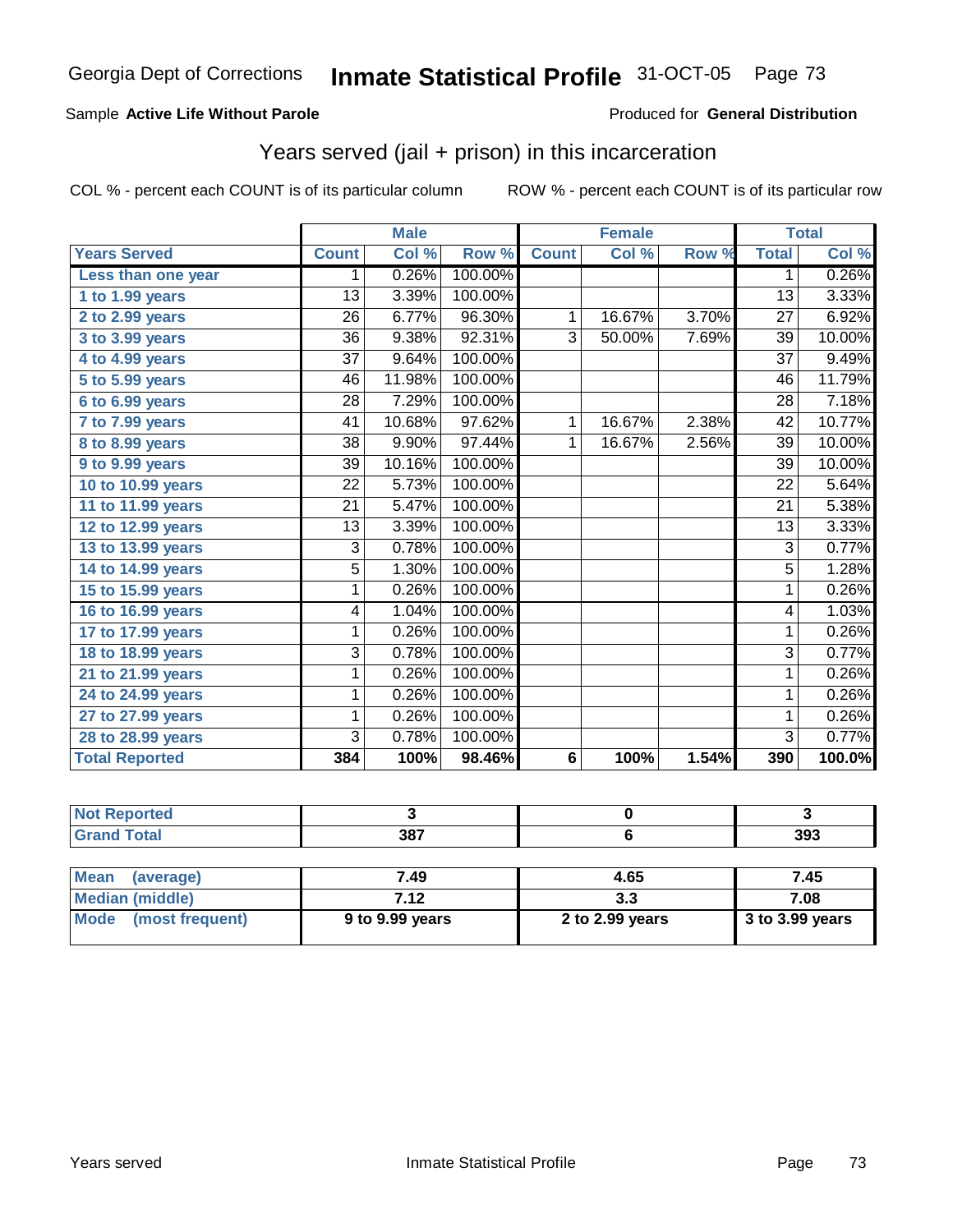### Sample **Active Life Without Parole**

Produced for **General Distribution**

## Results of most recent HIV tests

|                         |              | <b>Male</b> |        |                | <b>Female</b> |          |       | Total  |
|-------------------------|--------------|-------------|--------|----------------|---------------|----------|-------|--------|
| <b>HIV Test Results</b> | <b>Count</b> | Col %       | Row %  | <b>Count</b> Ⅰ | Col %         | Row %    | Total | Col %  |
| <b>Positive</b>         |              | 0.78%       | 75.00% |                | 16.67%        | 25.00%   |       | .02%   |
| <b>Negative</b>         | 383          | 99.22%      | 98.71% |                | $83.33\%$     | $1.29\%$ | 388   | 98.98% |
| <b>Total Reported</b>   | 386          | 100%        | 98.47% |                | 100%          | 1.53%    | 392   | 100%   |

| <b>Not Reported</b>  |     |     |
|----------------------|-----|-----|
| <b>Total</b><br>Gran | 387 | 393 |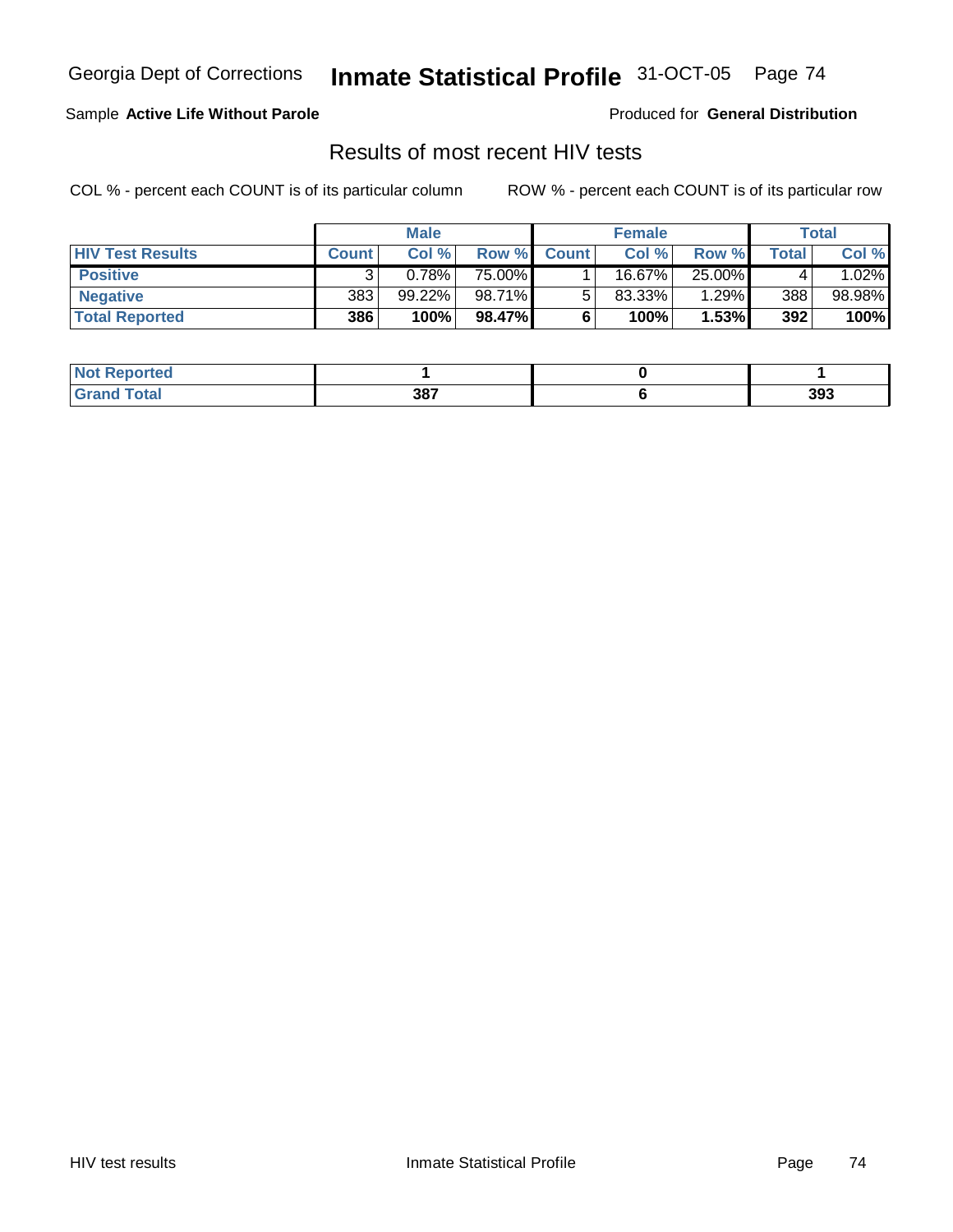### Sample **Active Life Without Parole**

#### Produced for **General Distribution**

## Results of most recent tuberculosis test

|                                  |              | <b>Male</b> |           |              | <b>Female</b> |       |       | Total    |
|----------------------------------|--------------|-------------|-----------|--------------|---------------|-------|-------|----------|
| <b>Tuberculosis Test Results</b> | <b>Count</b> | Col%        | Row %     | <b>Count</b> | Col %         | Row % | Total | Col %    |
| <b>Positive on current test</b>  | 21           | $5.48\%$    | 100.00%   |              |               |       | 21    | $5.40\%$ |
| <b>Positive on previous test</b> | 62           | $16.19\%$   | 100.00%   |              |               |       | 62    | 15.94%   |
| <b>Negative</b>                  | 300          | 78.33%      | 98.04%    | 6.           | 100.00%       | 1.96% | 306   | 78.66%   |
| <b>Total Reported</b>            | 383          | 100%        | $98.46\%$ |              | 100%          | 1.54% | 389   | 100%     |

| <b>Not Reported</b> |     |     |
|---------------------|-----|-----|
| <b>Total</b>        | 387 | 393 |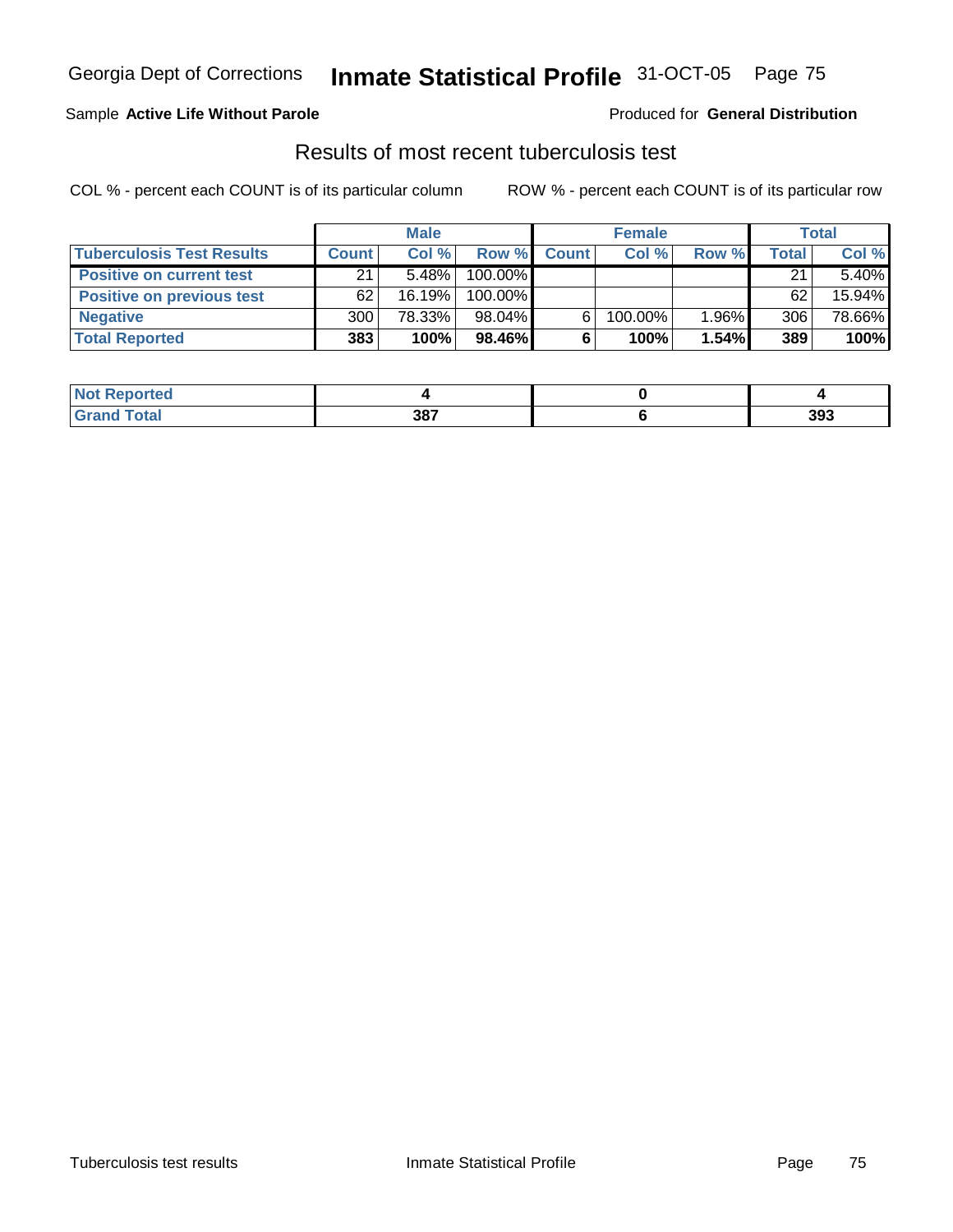### Sample **Active Life Without Parole**

Produced for **General Distribution**

### Results of most recent syphilis test

|                                 |              | <b>Male</b> |         |             | <b>Female</b> |       |       | Total     |
|---------------------------------|--------------|-------------|---------|-------------|---------------|-------|-------|-----------|
| <b>Syphilis Test Results</b>    | <b>Count</b> | Col%        |         | Row % Count | Col%          | Row % | Total | Col %     |
| <b>Positive on current test</b> | 10           | $2.62\%$    | 100.00% |             |               |       | 10    | 2.58%     |
| <b>Negative</b>                 | 371          | 97.38%      | 98.41%  |             | 100.00%       | 1.59% | 377   | $97.42\%$ |
| <b>Total Reported</b>           | 381          | 100%        | 98.45%  |             | 100%          | 1.55% | 387   | 100%      |

| <b>Not Reported</b>   |     |     |
|-----------------------|-----|-----|
| <b>Total</b><br>Grand | 387 | 393 |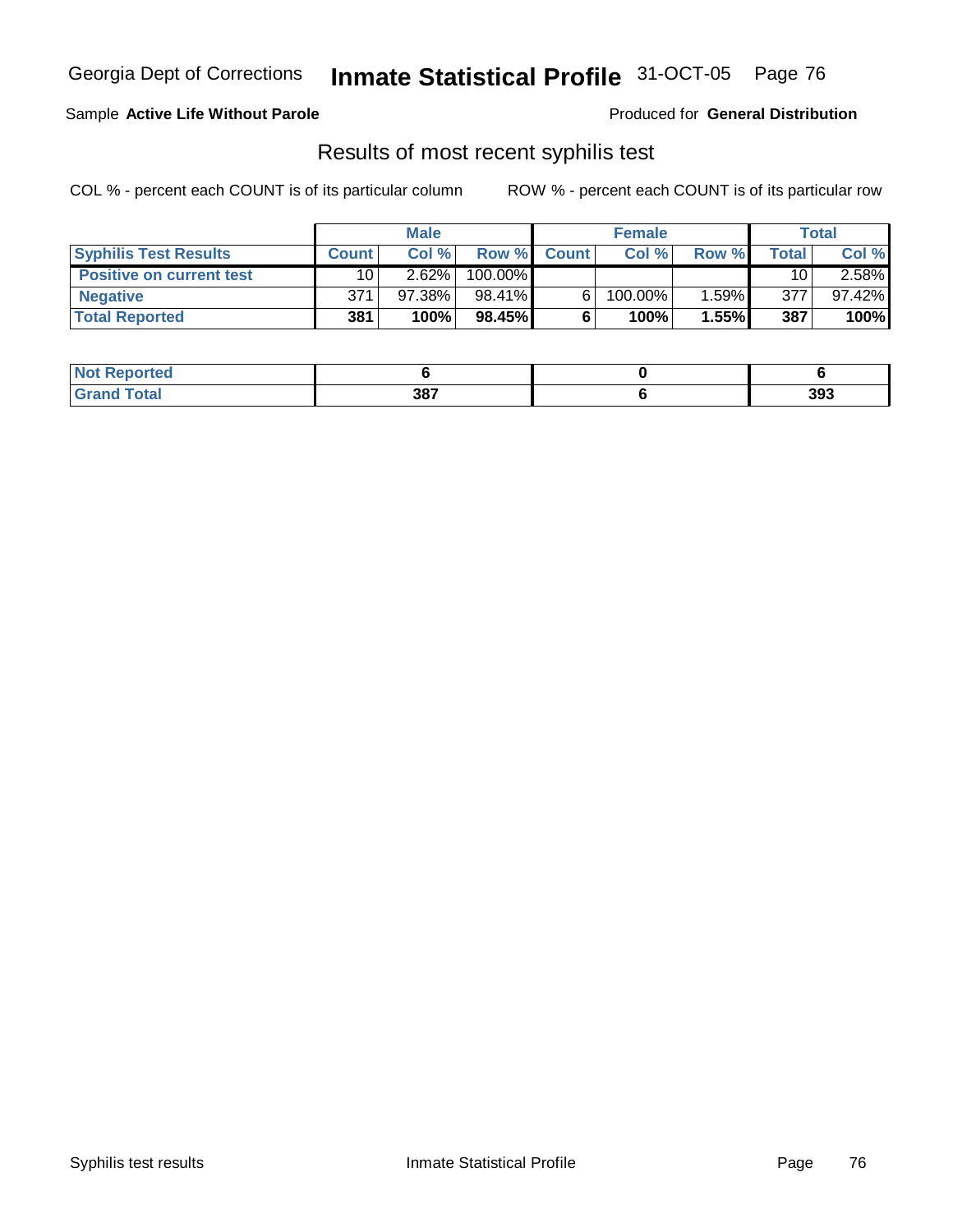### Sample **Active Life Without Parole**

Produced for **General Distribution**

## Results of most recent Hepatitis-C test

|                                 |              | <b>Male</b> |         |             | <b>Female</b> |          |         | Total  |
|---------------------------------|--------------|-------------|---------|-------------|---------------|----------|---------|--------|
| <b>Hepatitis-C Test Results</b> | <b>Count</b> | Col %       |         | Row % Count | Col %         | Row %    | Total I | Col %  |
| <b>Positive on current test</b> |              | 33.33%      | 100.00% |             |               |          |         | 33.33% |
| <b>Negative</b>                 |              | 66.67%      | 100.00% |             |               |          |         | 66.67% |
| <b>Total Reported</b>           |              | 100%        | 100.00% |             | %             | $0.00\%$ |         | 100%   |

| <b>Not Reported</b>   | 384 | 390 |
|-----------------------|-----|-----|
| <b>Total</b><br>Grand | 387 | 393 |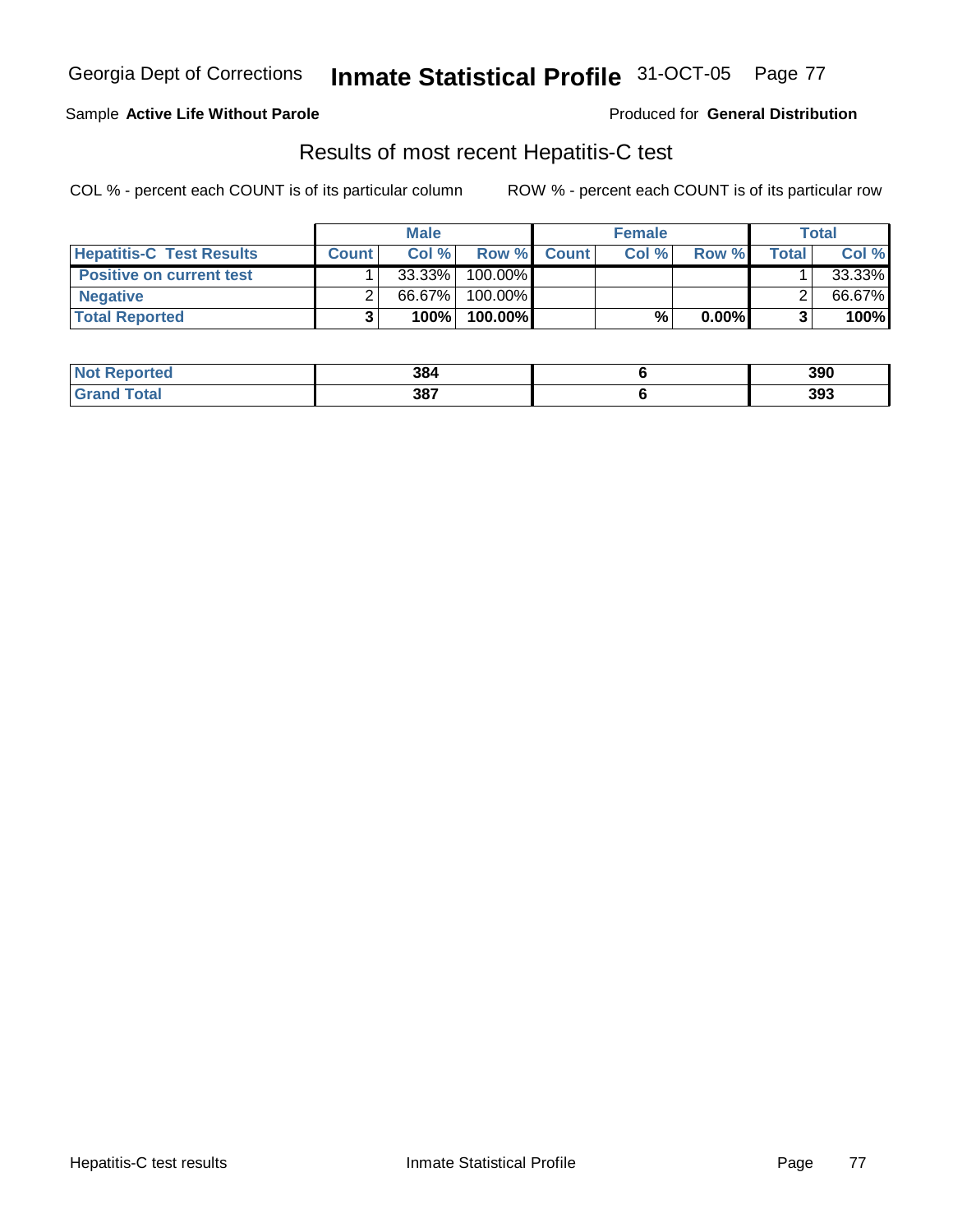### Sample **Active Life Without Parole**

Produced for **General Distribution**

## Results of most recent pregnancy test

|                               | <b>Male</b>  |      |          | <b>Female</b> |            |            | Total        |         |
|-------------------------------|--------------|------|----------|---------------|------------|------------|--------------|---------|
| <b>Pregnancy Test Results</b> | <b>Count</b> | Col% |          | Row % Count   | Col %      | Row %      | <b>Total</b> | Col %   |
| ' Negative                    |              |      |          |               | $100.00\%$ | $100.00\%$ |              | 100.00% |
| <b>Total Reported</b>         |              | %    | $0.00\%$ |               | 100%       | 100.00%    |              | 100%    |

| <b>Not Reported</b>    | 387 | 387 |
|------------------------|-----|-----|
| <b>Total</b><br>. Grar | 387 | 393 |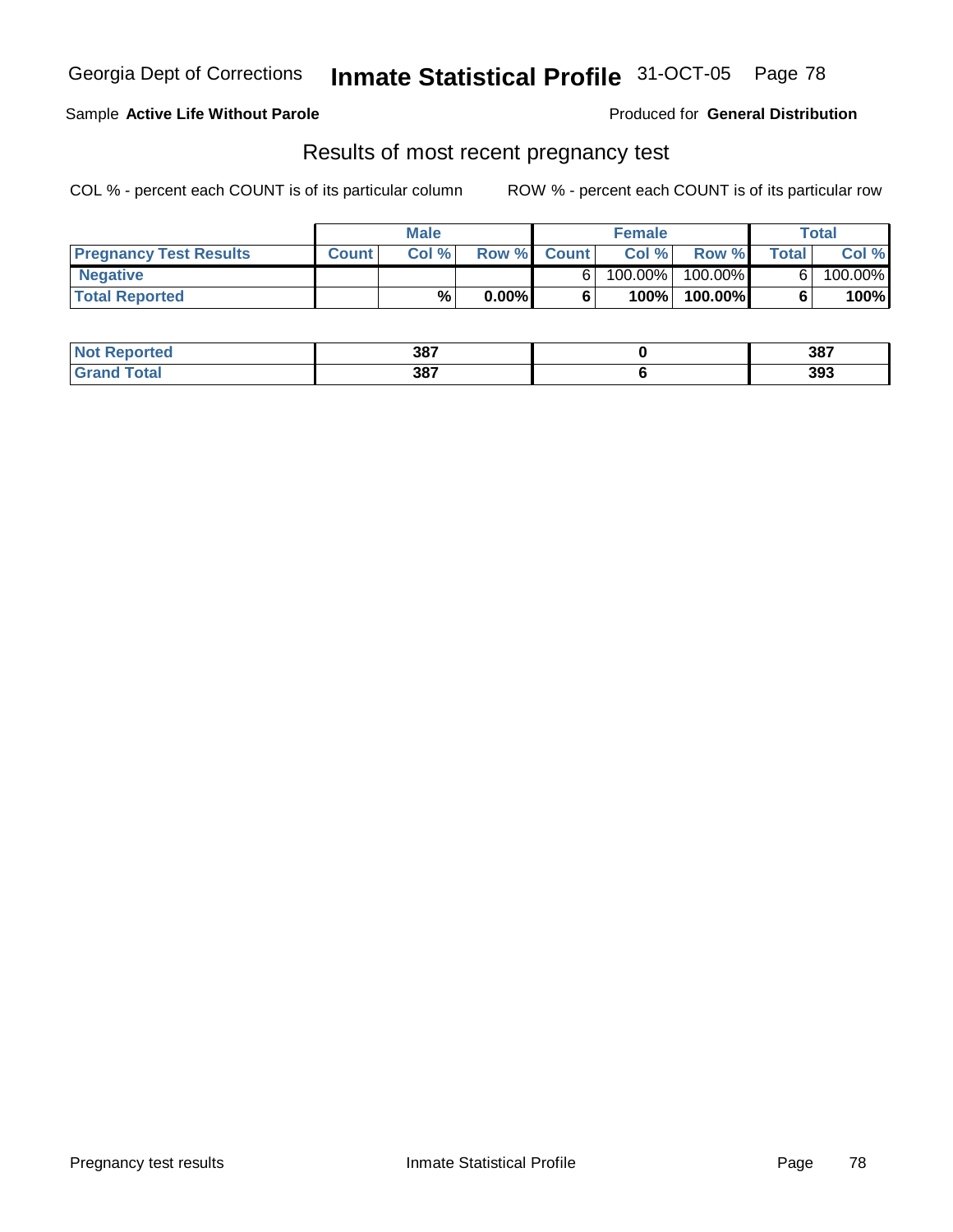### Sample **Active Life Without Parole**

Produced for **General Distribution**

## Results of most recent diabetes test

|                                 |       | <b>Male</b> |                    | <b>Female</b> |          |         | Total   |
|---------------------------------|-------|-------------|--------------------|---------------|----------|---------|---------|
| Diabetes Test Results           | Count | Col %       | <b>Row % Count</b> | Col %         | Row %    | Total l | Col %   |
| <b>Positive on current test</b> |       | 100.00%     | 100.00% I          |               |          |         | 100.00% |
| <b>Total Reported</b>           |       | 100%        | 100.00%            | %             | $0.00\%$ |         | 100%    |

| <b>Not</b><br><b>Reported</b> | 385 | 391 |
|-------------------------------|-----|-----|
| <b>fotal</b>                  | 387 | 393 |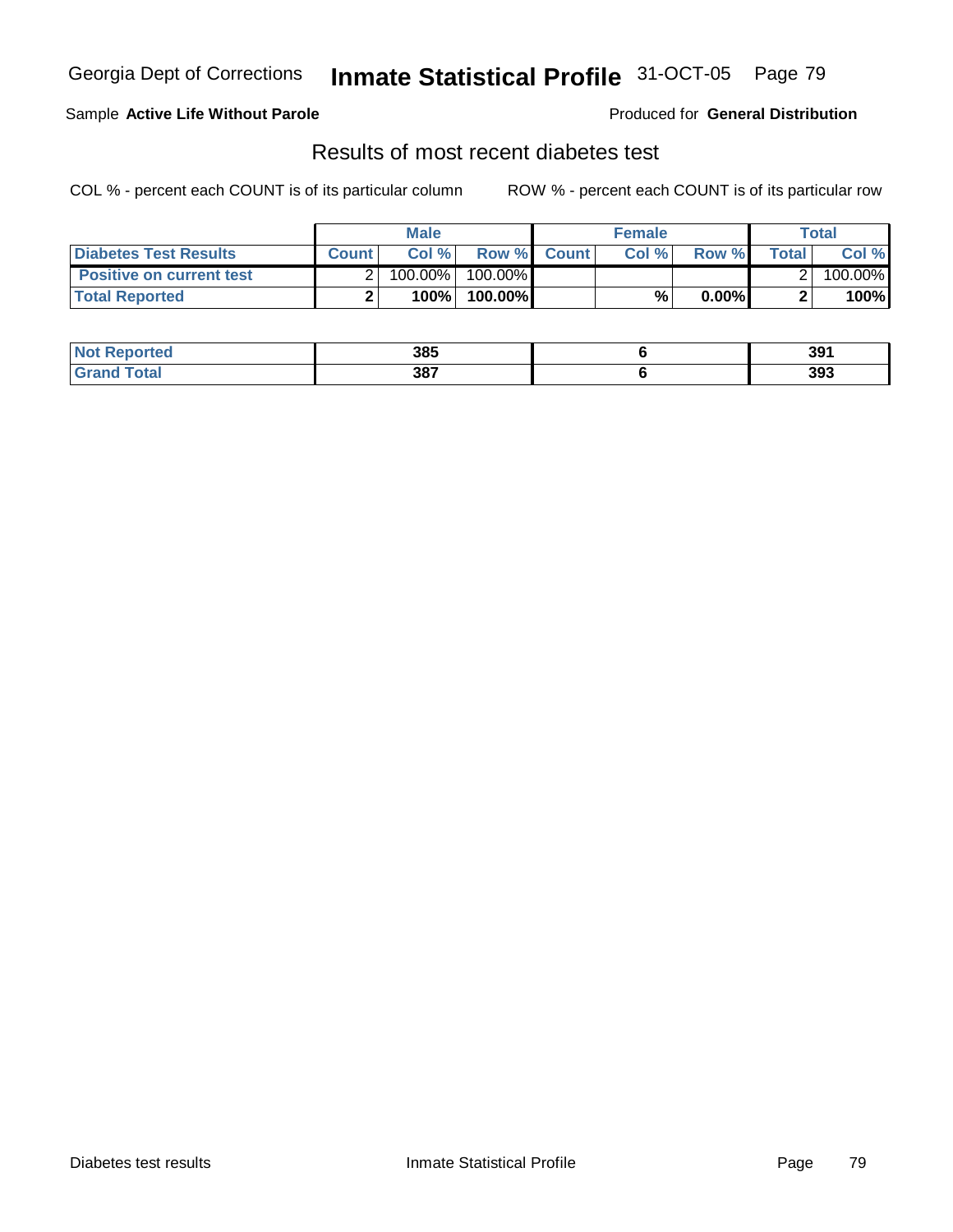### Sample **Active Life Without Parole**

Produced for **General Distribution**

## Results of most recent hypertension test

|                                  |              | <b>Male</b> |            |             | <b>Female</b> |          |              | Total   |
|----------------------------------|--------------|-------------|------------|-------------|---------------|----------|--------------|---------|
| <b>Hypertension Test Results</b> | <b>Count</b> | Col%        |            | Row % Count | Col%          | Row %    | <b>Total</b> | Col %   |
| <b>Positive on current test</b>  |              | $100.00\%$  | $100.00\%$ |             |               |          |              | 100.00% |
| <b>Total Reported</b>            |              | 100%        | 100.00%    |             | %             | $0.00\%$ |              | 100%    |

| enorted | 381 | 387 |
|---------|-----|-----|
| Гоtа    | 387 | 393 |